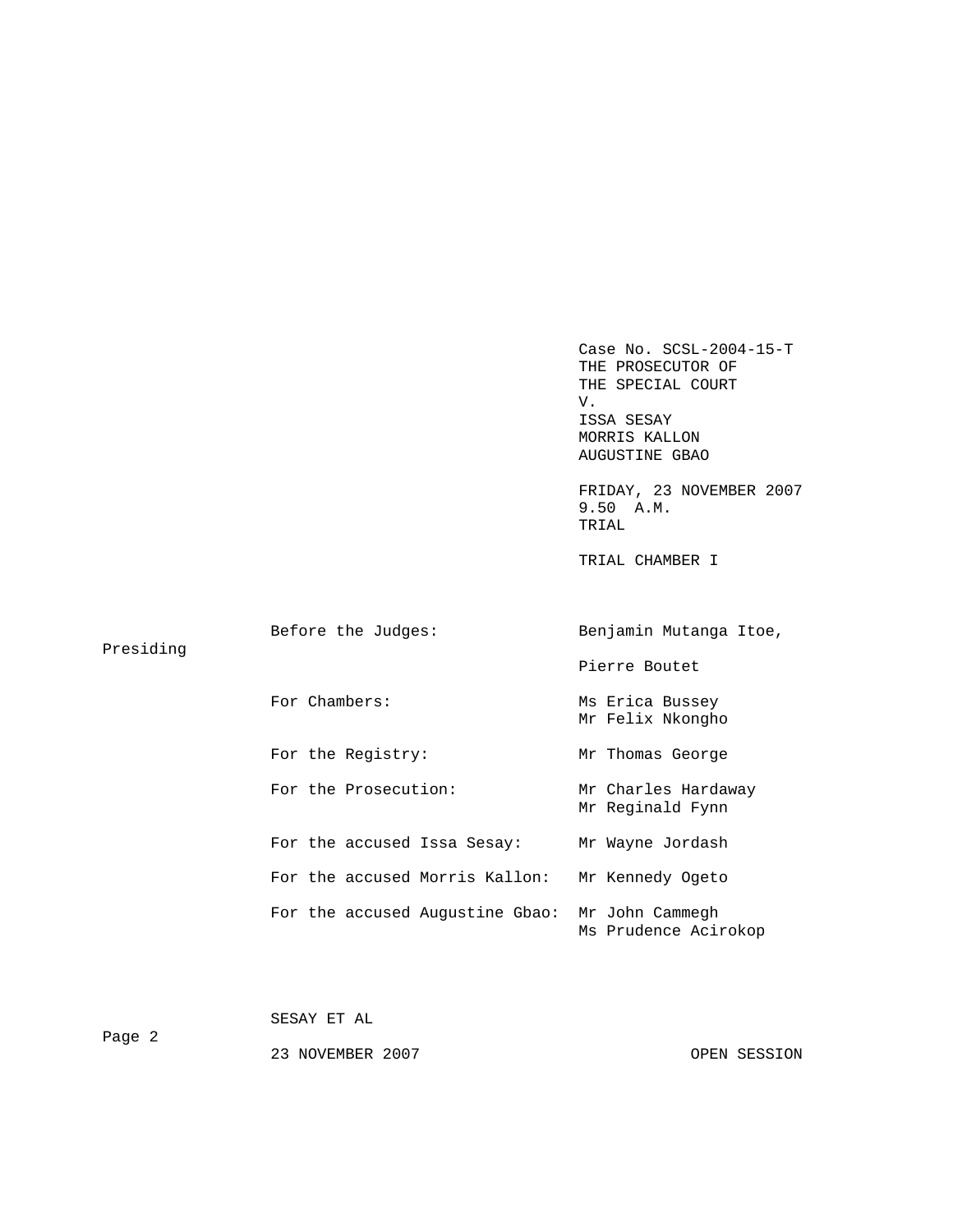1 [RUF23NOV07A- MD] 2 Friday, 23 November 2007 3 [Open session] 4 [The accused present] 5 [Upon commencing at 9.50 a.m.] 6 **b** [The witness entered Court] 7 WITNESS: DIS-124 [Continued] 8 CROSS-EXAMINED BY MR HARDAWAY: 9 PRESIDING JUDGE: Good morning, learned counsel. We are 09:55:51 10 resuming the proceedings. Mr Hardaway. 11 MR HARDAWAY: Thank you, Your Honours. Good morning. 12 PRESIDING JUDGE: Good morning. 13 MR HARDAWAY: 14 Q. Mr Witness, good morning, sir. 09:55:53 15 A. Yeah, good morning. 16 Q. I have some questions for you. I would ask that you listen 17 to them carefully and answer them directly; all right? 18 A. No problem. 19 Q. If there's anything you do not understand about the 09:56:05 20 question, please ask me to repeat it; all right? 21 A. Okay. 22 Q. Okay. 23 A. Yes. 24 Q. Now, first off, Mr Witness, I want to take you back to the 09:56:15 25 part of your testimony regarding jungle time; okay? 26 A. Yes.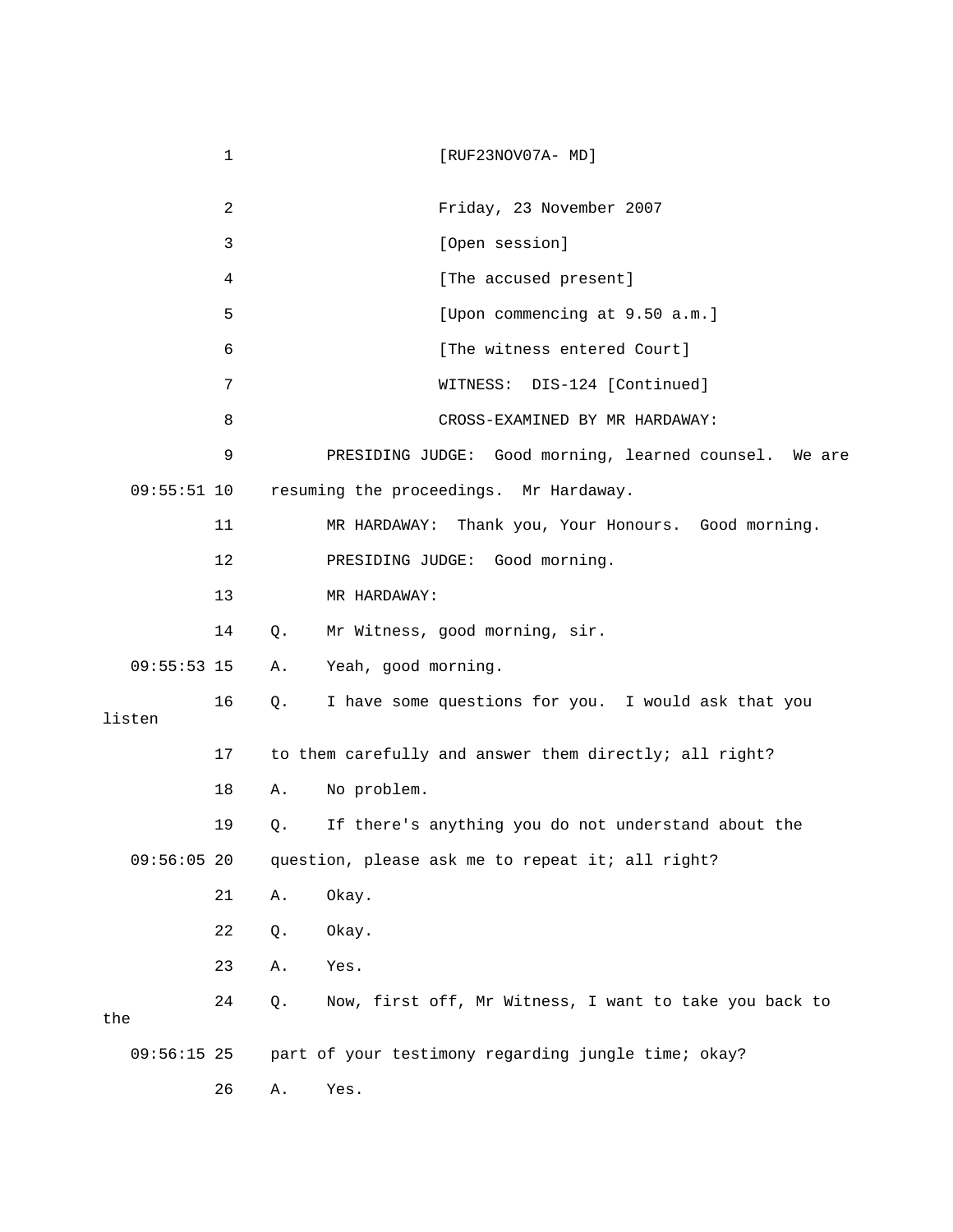27 Q. Now, you had mentioned that jungle time was from 1991 to 28 the overthrow; is that correct?

29 A. Pardon?

SCSL - TRIAL CHAMBER I

 SESAY ET AL Page 3

23 NOVEMBER 2007 OPEN SESSION

 1 Q. You had mentioned that jungle time was from 1991 to the 2 overthrow; is that correct? 3 A. No, that's not correct. 4 Q. Okay. When was jungle time, sir? 09:56:41 5 A. Well, the other person is talking -- I want -- in Krio - - 6 is disturbing me. Yes, you can repeat yourself. 7 Q. Is that better now, Mr Witness? 8 A. Yes. 9 Q. Do you need me to repeat my other questions? 09:57:27 10 A. Exactly. 11 Q. Okay. First question I had asked you was: Was it your 12 testimony that jungle time was from 1991 to the overthrow? 13 A. That is the first question? 14 Q. That was the question I asked you, sir, yes. What is your 09:57:39 15 answer? 16 A. No. It is not from 1991 to 1997.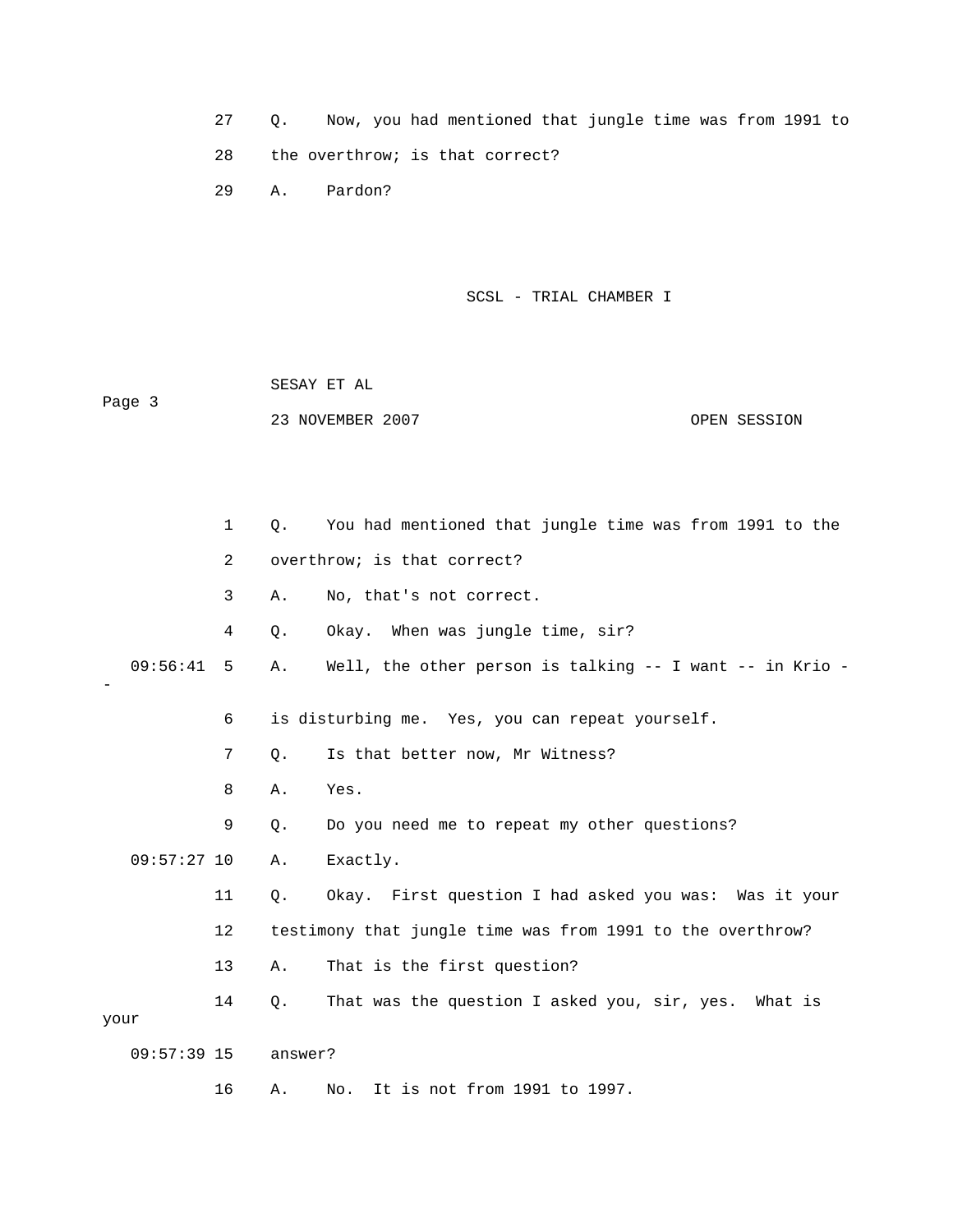- 17 Q. When was jungle time?
- 18 A. Well, jungle time started towards the ending of 1991 and 19 end at '96.

 09:57:56 20 Q. In '96. All right. And from 1996 to the overthrow, there

- 21 were combat missions by the RUF; is that correct?
- 22 A. Pardon?
- 23 Q. There were combat missions of the RUF. The RUF were 24 engaged in combat from 1996 to the overthrow; is that correct? 09:58:27 25 A. Yes.
	- 26 Q. And part of those combat missions is that you would be 27 raiding towns that would be occupied by the SLAs; is that also 28 correct?
	- 29 A. Exactly.

several

## SCSL - TRIAL CHAMBER I

| Page 4 | SESAY ET AL      |              |
|--------|------------------|--------------|
|        | 23 NOVEMBER 2007 | OPEN SESSION |

 1 Q. And please correct me if I am wrong, sir, in terms of your 2 testimony -- 3 A. Yeah, no problem. 4 Q. -- this, these towns that you would attack by the SLAs, are 09:58:50 5 these the towns that you said you would only occupy for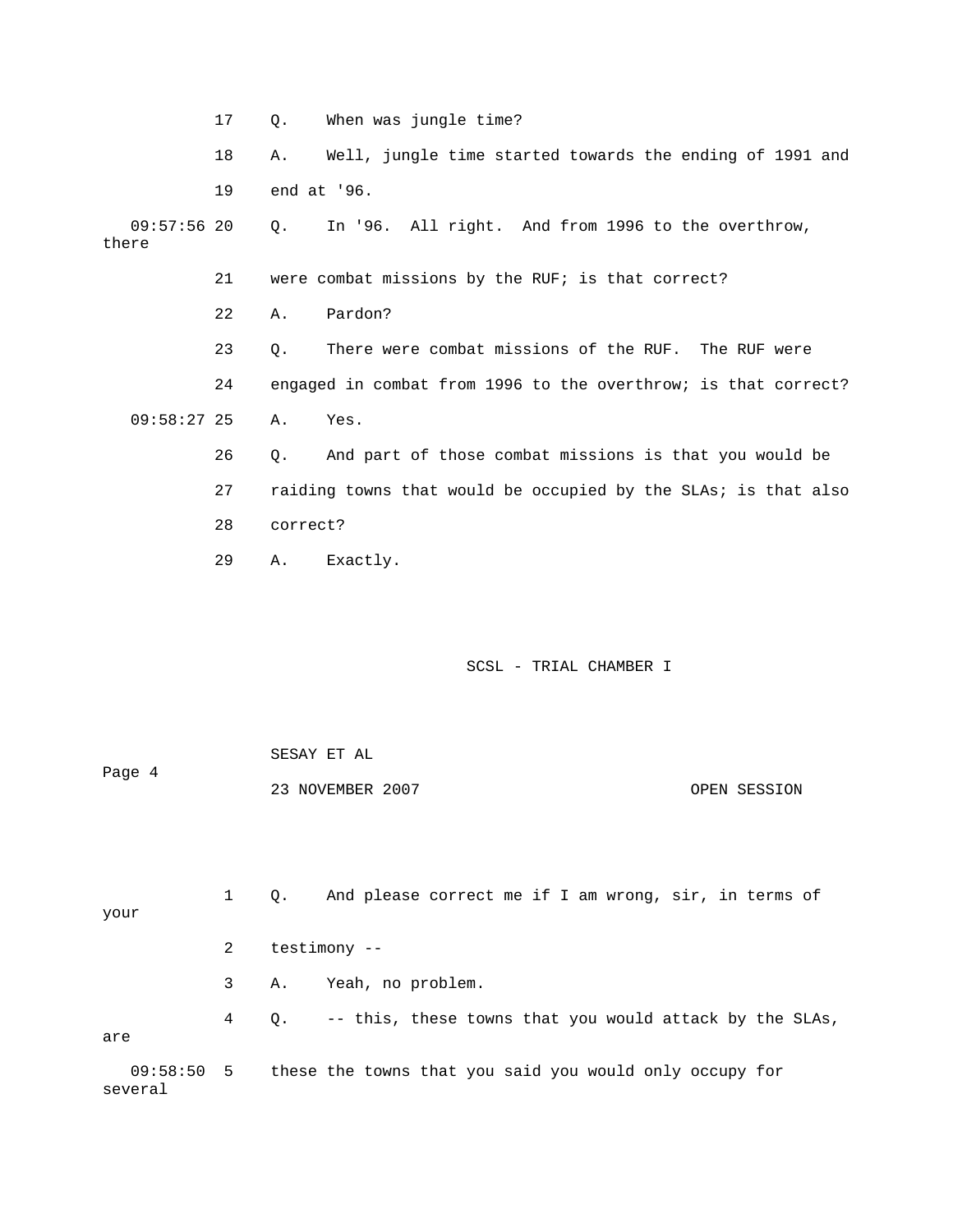6 days before you were pushed out or did you occupy them for a 7 longer period of time? 8 A. Well, during the jungle times, we are not going purposely 9 to occupy these big towns. 09:59:05 10 Q. Okay. From 1996 to the overthrow, when you attacked SLA 11 towns, were you occupying them as well for long periods of time 12 or was it like in jungle time? 13 A. Well, as far as the area where I was operating. 14 Q. Mm-hmm. 09:59:24 15 A. Since the enemy retreated as far as Pendembu, we were not 16 able to capture any town and base there. We are only on our 17 defensive until the overthrow. 18 Q. Now, when you -- now was it also during this time that you 19 would be able to hold the towns, if only for a few days? 09:59:47 20 A. This is what I'm saying. At that time, with reference to 21 the location in which I was -- 22 Q. Mm-hmm. 23 A. -- that was not happening. We used to go on attack, but we 24 were not able to succeed and occupy the town. 10:00:06 25 Q. So they would be classified as hit-and-run missions; is 26 that correct? 27 A. Well, you can talk about that. 28 Q. I am asking you, sir, if you didn't occupy the towns you 29 would attack them, get what you need and then leave; is that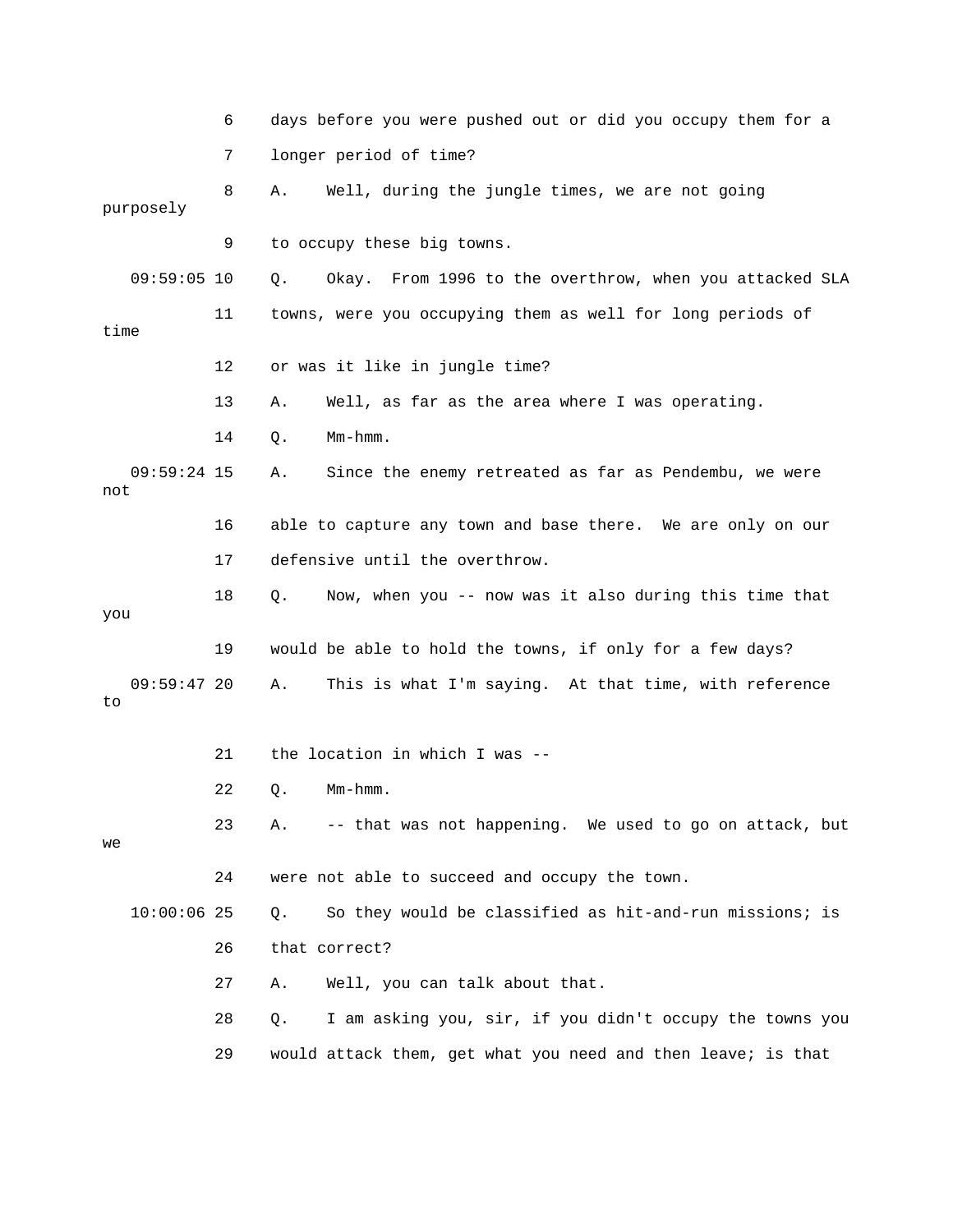|                      |              | SESAY ET AL |                                                               |              |
|----------------------|--------------|-------------|---------------------------------------------------------------|--------------|
| Page 5               |              |             | 23 NOVEMBER 2007                                              | OPEN SESSION |
|                      |              |             |                                                               |              |
|                      |              |             |                                                               |              |
|                      | $\mathbf{1}$ | correct?    |                                                               |              |
|                      | 2            | Α.          | Yes.                                                          |              |
| attacking            | 3            | Q.          | Okay. Now, it's correct also that the purpose of              |              |
| is                   | 4            |             | these towns, from 1996 to the overthrow, was to get supplies; |              |
| 10:00:37             | 5            |             | that also correct?                                            |              |
|                      | 6            | Α.          | Yes.                                                          |              |
| these                | 7            | Q.          | Okay. And among the supplies that you would get from          |              |
|                      | 8            |             | towns would be drugs and medicines; is that correct?          |              |
|                      | 9            | Α.          | And ammunition.                                               |              |
| $10:00:50$ 10        |              | Q.          | I'm only focusing on -- just listen to the question,          |              |
|                      | 11           | please.     |                                                               |              |
|                      | 12           | Α.          | Yes.                                                          |              |
|                      | 13           | Q.          | Among the items you would get --                              |              |
| he                   | 14           |             | PRESIDING JUDGE: But you should not limit him to what         |              |
| $10:01:00$ 15<br>the |              |             | wants to say. Ask the question, let him provide the answer,   |              |
|                      | 16           |             | distinction will be made.                                     |              |
|                      | 17           |             | Very well, Your Honour.<br>MR HARDAWAY:                       |              |
|                      | 18           |             | PRESIDING JUDGE:<br>Yes.                                      |              |
|                      | 19           |             | MR HARDAWAY:                                                  |              |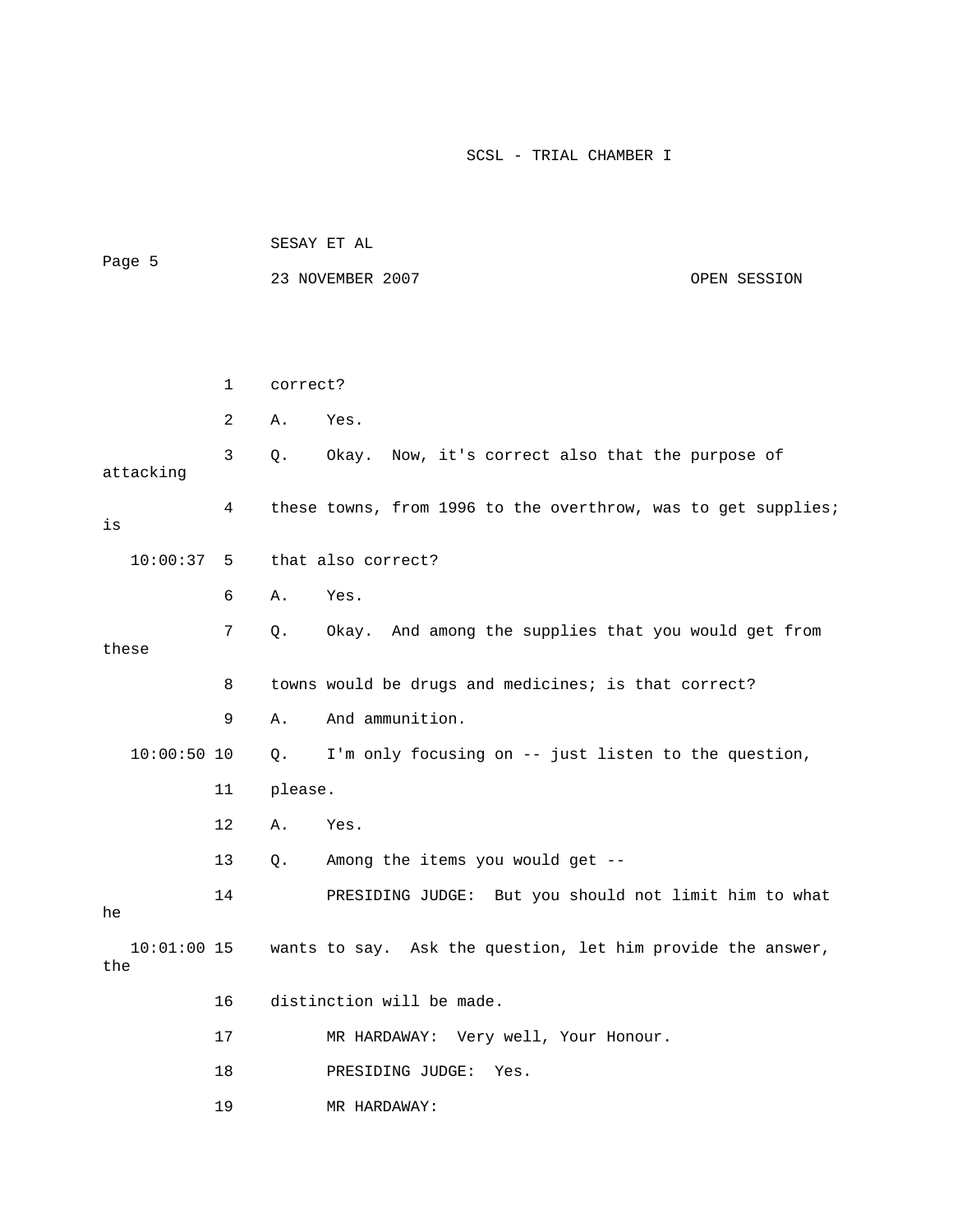| 10:01:09 20   |    | Q. The items you would be getting from these towns included     |
|---------------|----|-----------------------------------------------------------------|
|               | 21 | drugs and ammunition; is that correct?                          |
|               | 22 | You are correct.<br>Α.                                          |
|               | 23 | Right. Now some of the towns that you attacked had<br>$\circ$ . |
|               | 24 | hospitals and pharmacies in them; is that correct?              |
| $10:01:29$ 25 |    | Well, with regards to the area I was living, because<br>Α.      |
| wherein       | 26 | everybody knows that Kailahun District was the first area       |
|               | 27 | the war started, and the war has made the areas almost be       |
|               | 28 | exhausted.                                                      |
|               | 29 | But Mr Witness --<br>$\circ$ .                                  |

|                           |              | SESAY ET AL |                                                           |
|---------------------------|--------------|-------------|-----------------------------------------------------------|
| Page 6                    |              |             | 23 NOVEMBER 2007<br>OPEN SESSION                          |
|                           |              |             |                                                           |
|                           |              |             |                                                           |
|                           | $\mathbf{1}$ | Α.          | Yes.                                                      |
|                           | 2            |             | Q. -- again, as I said to you before, please listen to my |
|                           | 3            | question.   |                                                           |
|                           | 4            | A.          | Yes.                                                      |
| $10:01:52$ 5<br>hospitals |              |             | Q. Very simply, some of the towns you attacked had        |
|                           | 6            |             | and pharmacies in them; is that correct?                  |
|                           | 7            | Α.          | It's not all the time.                                    |
| some                      | 8            | О.          | No, I'm not asking all the time. That is why I said       |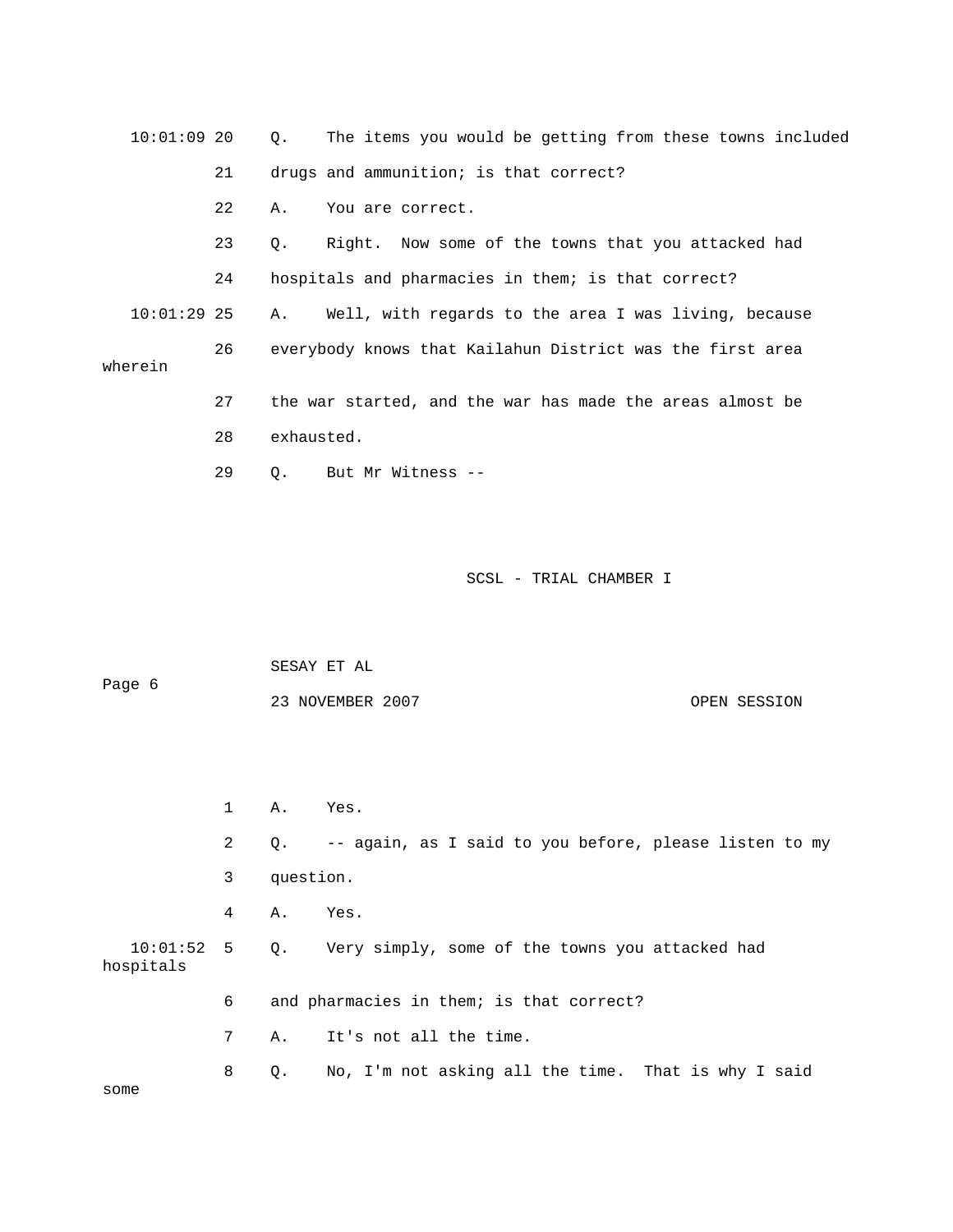|                      | 9  | of the towns you attacked had?                                 |
|----------------------|----|----------------------------------------------------------------|
| $10:02:09$ 10        |    | Α.<br>Yes, some of the towns, yes.                             |
| pharmacies           | 11 | Okay. And would it be from these hospitals and<br>О.           |
|                      | 12 | that you would take the drugs from to distribute to the RUF    |
|                      | 13 | medical centres; is that also correct?                         |
|                      | 14 | Well, not in all cases.<br>Α.                                  |
| $10:02:25$ 15        |    | But you would take the medicines from the hospitals and<br>Q.  |
|                      | 16 | pharmacies to be used by the RUF; is that correct?             |
|                      | 17 | You are correct.<br>Α.                                         |
| to                   | 18 | Thank you. Now, you had stated earlier, and I'm going<br>Q.    |
|                      | 19 | need your help on this because as you were going through this  |
| $10:03:08$ 20<br>You |    | part of your evidence I admit I needed some clarification.     |
|                      | 21 | had stated earlier in your evidence that in the towns that you |
| οf                   | 22 | attacked food, in small quantities, would go to the soldiers   |
|                      | 23 | the fighting forces; is that correct?                          |
|                      | 24 | Α.<br>No, that is not correct.                                 |
| $10:03:08$ 25        |    | You did not say that?<br>Q.                                    |
|                      | 26 | I said, food that is in small quantity --<br>Α.                |
|                      | 27 | Yes.<br>Q.                                                     |
|                      | 28 | -- is sometimes used by the men on the fighting.<br>Α.         |
| were                 | 29 | So, the question -- all right. And the men who<br>Q.<br>Okay.  |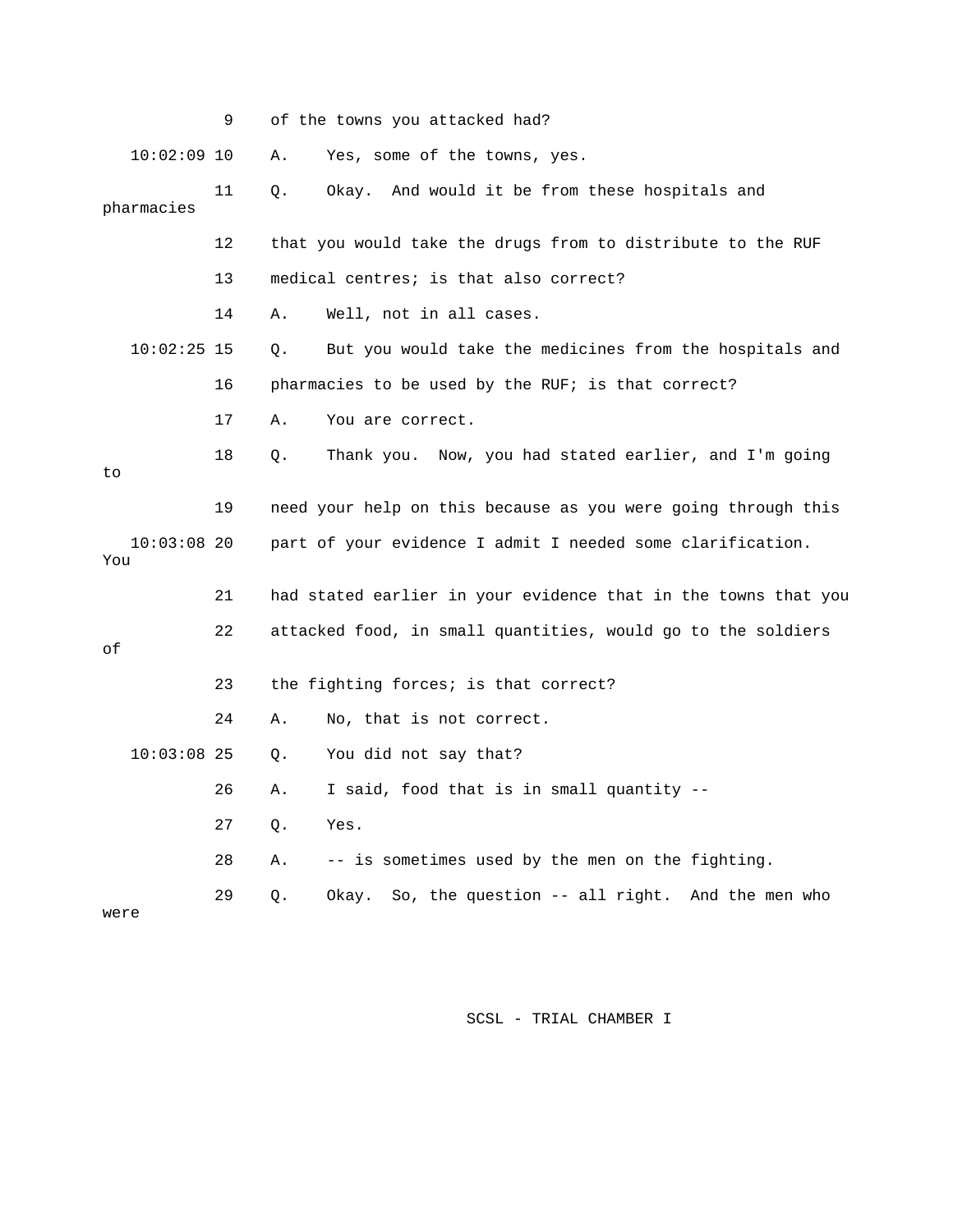| Page 7 | SESAY ET AL      |              |
|--------|------------------|--------------|
|        | 23 NOVEMBER 2007 | OPEN SESSION |

| attacked      | 1  | fighting that you are referring to would be the men who       |
|---------------|----|---------------------------------------------------------------|
|               | 2  | the town; is that correct?                                    |
|               | 3  | Yes, yes.<br>Α.                                               |
| large         | 4  | Okay. And you also said that food that you found in<br>Q.     |
| 10:03:38      | 5  | quantities would go to all the areas; is that correct?        |
|               | 6  | Yes.<br>Α.                                                    |
|               | 7  | $Q$ .<br>Now $--$                                             |
|               | 8  | PRESIDING JUDGE: Let me get this right. I mean, small         |
| by            | 9  | foods, small foods. Is he saying that this was sort of used   |
| $10:03:52$ 10 |    | the men who were fighting or so? Mr Witness, can I get you    |
|               | 11 | clearly on this?                                              |
| time          | 12 | THE WITNESS: The small food in the sense not all the          |
|               | 13 | that you go and you attack and you happen to meet enough food |
|               | 14 | there.                                                        |
| $10:04:21$ 15 |    | PRESIDING JUDGE:<br>Yes.                                      |
|               | 16 | THE WITNESS: At certain time you can go there, you will       |
| and           | 17 | not even sometimes see food or certain time you can go there  |
|               | 18 | find $--$                                                     |
|               | 19 | PRESIDING JUDGE: But where you saw small foods, as you        |
| $10:04:21$ 20 |    | have said --                                                  |
| you           | 21 | THE WITNESS: Yes, if you don't eat in order to sustain        |
|               | 22 | to fight --                                                   |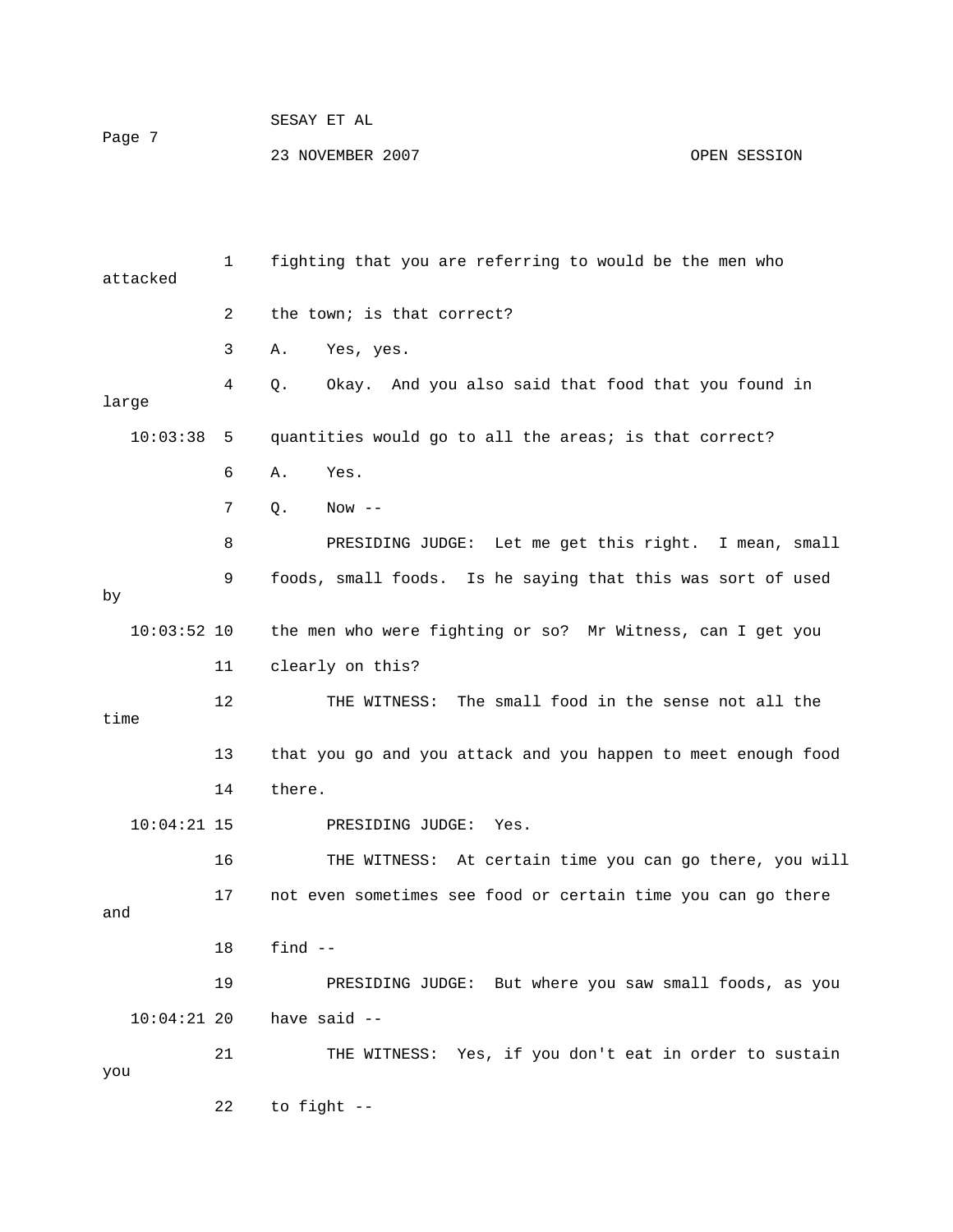|     |               | 23 |           | Okav.<br>PRESIDING JUDGE:                                |
|-----|---------------|----|-----------|----------------------------------------------------------|
|     |               | 24 |           | MR HARDAWAY:                                             |
| was | $10:04:25$ 25 |    | $\circ$ . | And it was when you found food in large quantities that  |
|     |               | 26 |           | when it was taken and distributed; is that right?        |
|     |               | 27 | Α.        | Yes.                                                     |
|     |               | 28 | $\circ$ . | Now, who made the determination as to whether or not the |
|     | fighting      | 29 |           | food was in large or small quantity, to either go to the |

|        | SESAY ET AL      |              |
|--------|------------------|--------------|
| Page 8 |                  |              |
|        | 23 NOVEMBER 2007 | OPEN SESSION |

|         | $\mathbf{1}$ | force or to be distributed?                                              |
|---------|--------------|--------------------------------------------------------------------------|
| happens | 2            | Well, at any time you have captured a town, and it<br>Α.                 |
|         | 3            | to find lots and lots of food there, the mission commander is            |
| are     | 4            | going to send his report directly to Sam Bockarie. He -- we              |
| the     |              | 10:05:04 5 given instruction as to how best he can able to arrange about |
|         | 6            | food.                                                                    |
|         | 7            | Now, you would agree with me, Mr Witness, that when you<br>$\circ$ .     |
| if      | 8            | raided the towns, you would take all the food from the town --           |
|         | 9            | it was in large quantities -- you would take all the food from           |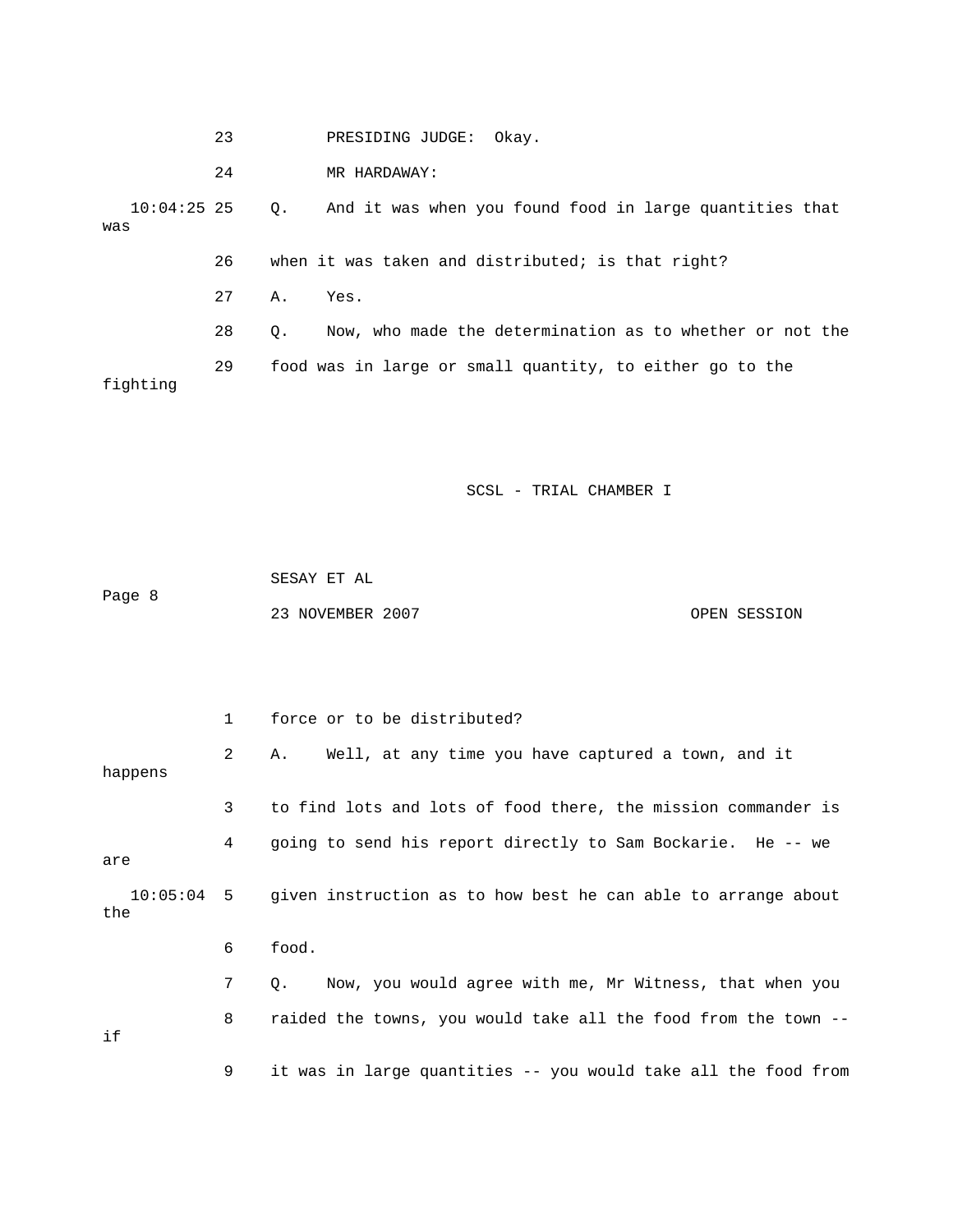10:05:26 10 the town to distribute to the civilians and soldiers within the 11 RUF; correct? 12 A. Not that you can take all the food. At certain time you 13 cannot be able to collect all the food. Thinking of how we are, 14 we don't have vehicles to transport it, so we only expect to take 10:06:02 15 it on their head so, through that, you will not be expect to 16 carry enough food if at all you come to capture lots and lots of 17 food. 18 Q. So you would agree with me though, that if you had the 19 vehicles and the equipment, and you were on a raid, you would 10:06:12 20 take all the food from the town? 21 A. Yes. 22 Q. Okay. Now, I may be going back in time, Mr Witness, and if 23 I confuse you please let me know. 24 A. Yes. 10:06:19 25 Q. You had testified that the RUF would protect the houses in 26 the towns you attacked in order to base there; is that correct? 27 A. Yes. 28 Q. And also when the RUF occupied a town, you had testified 29 that the chiefs would organise civilians to do brushing?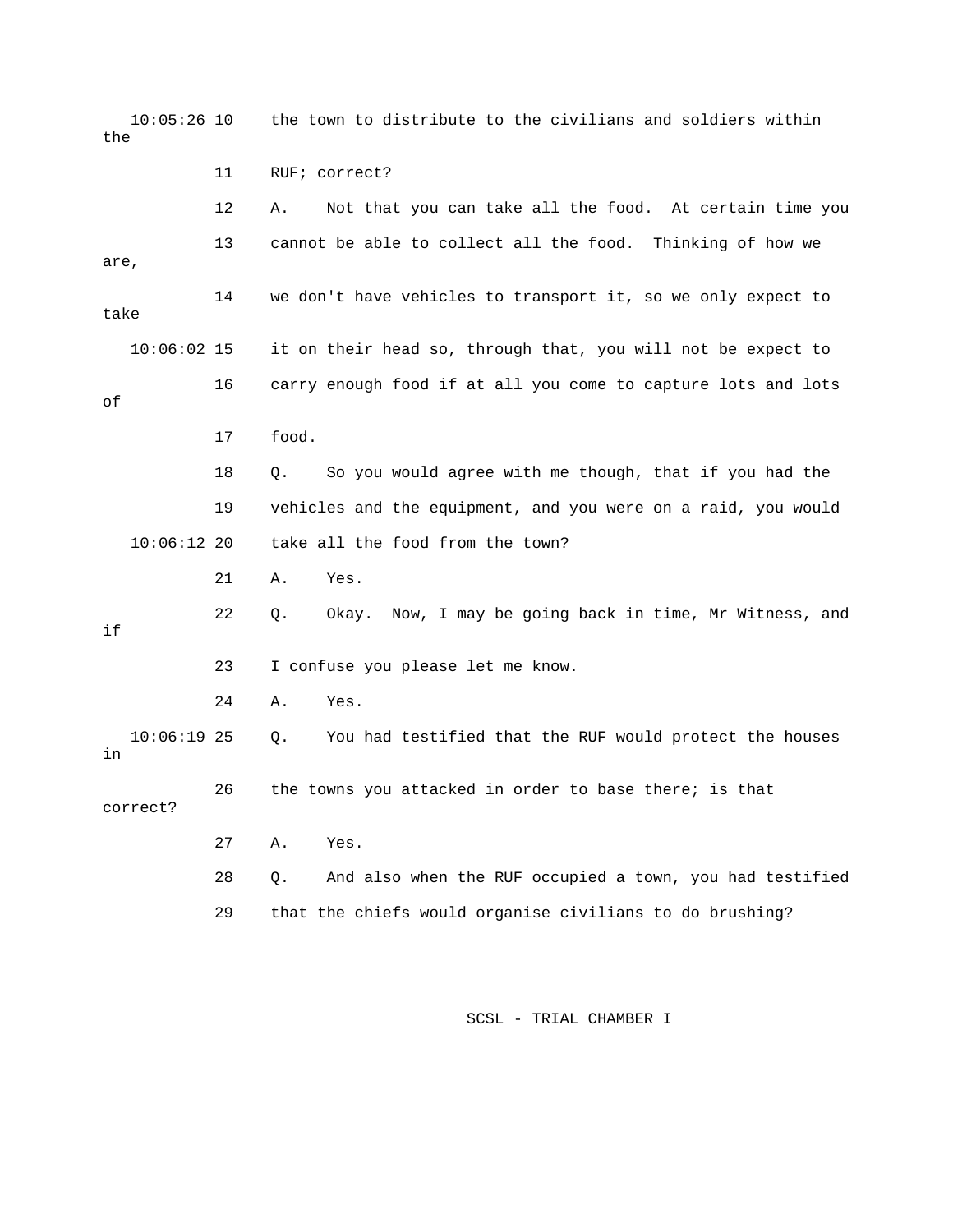| Page 9 |               |    | SESAY ET AL |                                                         |              |  |
|--------|---------------|----|-------------|---------------------------------------------------------|--------------|--|
|        |               |    |             | 23 NOVEMBER 2007                                        | OPEN SESSION |  |
|        |               |    |             |                                                         |              |  |
|        |               | 1  | Α.          | That is not my statement.                               |              |  |
|        |               | 2  | Q.          | Did you -- please, please explain.                      |              |  |
|        | captured      | 3  | Α.          | Yes.<br>What I said is that when RUF has brought $-$ -  |              |  |
|        |               | 4  | a town --   |                                                         |              |  |
|        | 10:07:01      | 5. | Q.          | Mm-hmm.                                                 |              |  |
|        |               | 6  | Α.          | -- they are to base there. Then they find out that some |              |  |
|        |               | 7  |             | civilians run away from their places --                 |              |  |
|        |               | 8  | Q.          | Mm-hmm.                                                 |              |  |
| who    |               | 9  | Α.          | -- having the G5 got series of information about those  |              |  |
|        | $10:07:06$ 10 |    | $left - -$  |                                                         |              |  |
|        |               | 11 | Q.          | Mm-hmm.                                                 |              |  |
| not    |               | 12 | Α.          | -- and he has confirmed the information that they are   |              |  |
|        |               | 13 |             | coming back, their places are abandoned --              |              |  |
|        |               | 14 | Q.          | Mr Witness, forgive me for interrupting --              |              |  |
|        | $10:07:20$ 15 |    | Α.          | I'm going.                                              |              |  |
|        |               | 16 | Q.          | I am only asking about the --                           |              |  |
|        |               | 17 |             | PRESIDING JUDGE: Please, Mr Hardaway, allow the witness |              |  |
| to     |               |    |             |                                                         |              |  |
|        |               | 18 |             | explain himself, please.                                |              |  |
|        | $10:07:28$ 20 | 19 |             | MR HARDAWAY: Very well, Your Honour.                    |              |  |
|        |               |    | himself.    | PRESIDING JUDGE: Put him at ease. Let him explain       |              |  |
|        |               | 21 |             |                                                         |              |  |
|        |               | 22 |             | MR HARDAWAY:                                            |              |  |
|        |               | 23 | Q.          | I apologise, Mr Witness, please explain.                |              |  |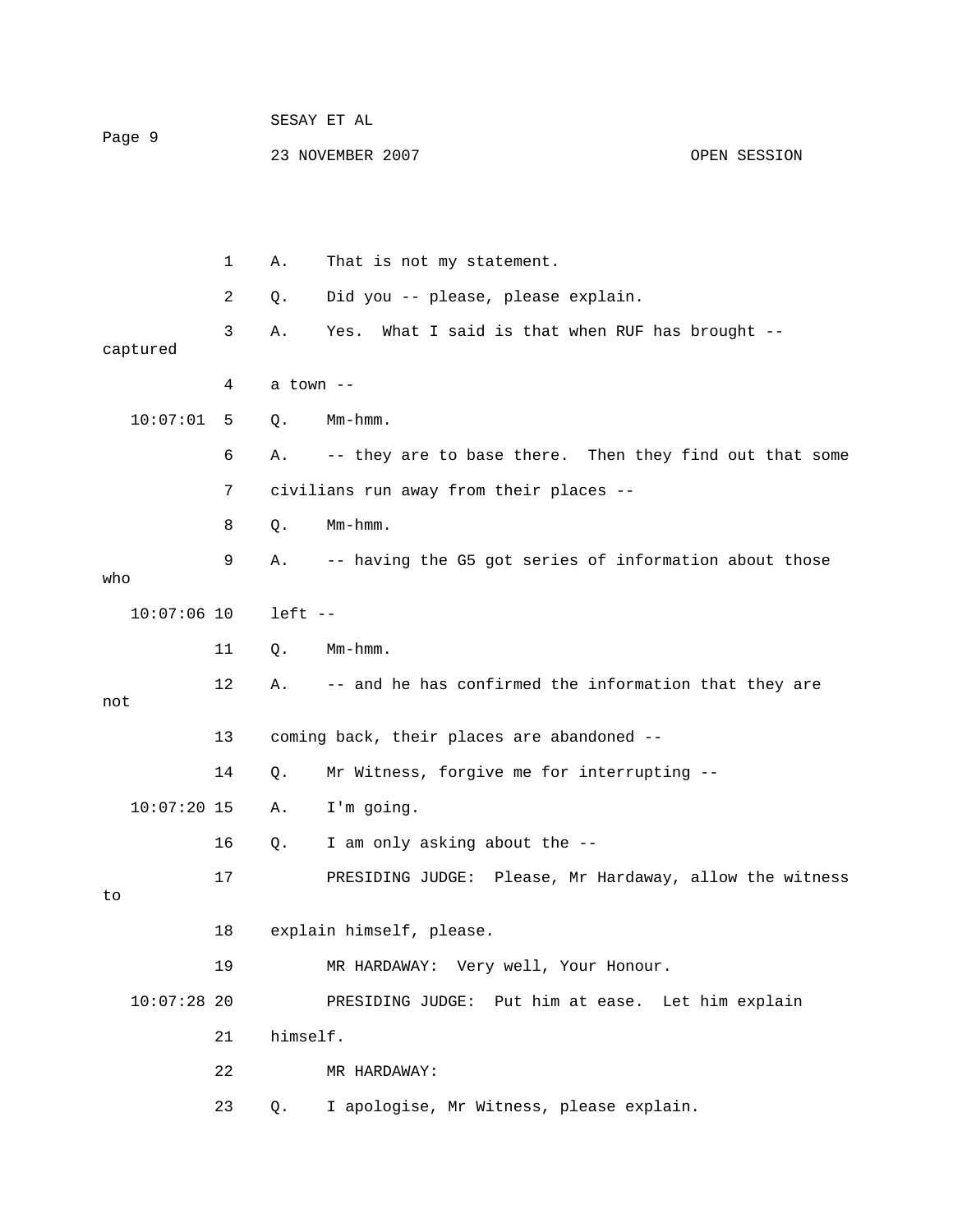24 A. There are certain questions you need explanation. At least 10:07:35 25 you have to -- 26 PRESIDING JUDGE: No, no, no, Mr Witness, no confrontation 27 with your lawyer. Okay? 28 THE WITNESS: Yes. 29 PRESIDING JUDGE: You have to give your evidence and you SCSL - TRIAL CHAMBER I SESAY ET AL Page 10 23 NOVEMBER 2007 CPEN SESSION 1 must be focussed on your responses. 2 THE WITNESS: Okay. 3 PRESIDING JUDGE: Yes, you don't confront the lawyer; 4 okay? 10:07:48 5 THE WITNESS: Yes. 6 JUDGE BOUTET: And please listen to the question carefully, 7 and answer the question, and if you want to add an explanation 8 afterwards, fine. But answer the question first, please. If 9 it's not clear to you, you can say "I don't understand" and 10:08:00 10 please clarify but if it is clear please answer the question. 11 THE WITNESS: Yes. On certain occasions we do general 12 cleaning. Through this general cleaning everybody is involved to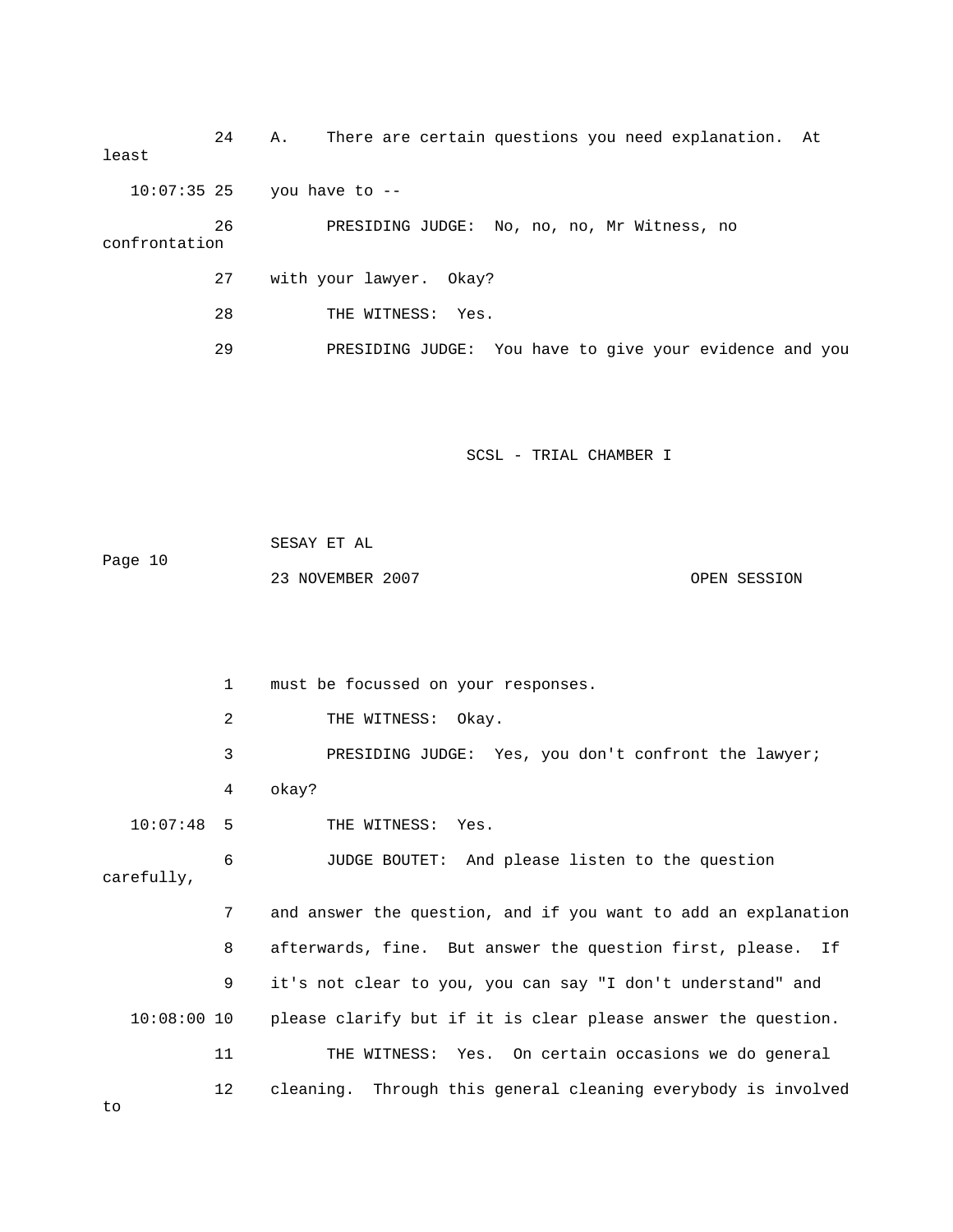| are       | brush, whether you be soldier or whether you be civilian you |    |                                                                |
|-----------|--------------------------------------------------------------|----|----------------------------------------------------------------|
|           |                                                              | 14 | entitled to clean your territory. Where the civilians have     |
|           | $10:08:19$ 15                                                |    | already abandoned the places, and they have no intention of    |
| 16<br>you |                                                              |    | coming back, we cannot allow the area to be like that because  |
| the       |                                                              | 17 | need to clean your environment. That will be the time when     |
|           |                                                              | 18 | G5 would organise with the civilians where their areas for the |
|           |                                                              | 19 | government, he has there to organise and brush the area.       |
|           | $10:08:41$ 20                                                |    | MR HARDAWAY:                                                   |
|           |                                                              | 21 | All right. Now, could the civilians refuse to brush the<br>Q.  |
|           |                                                              | 22 | area?                                                          |
|           |                                                              | 23 | They will not refuse.<br>Α.                                    |
| to        |                                                              | 24 | Mr Witness, that is not the question. Could they refuse<br>Q.  |
|           | $10:09:01$ 25                                                |    | brush the area, if they --                                     |
|           |                                                              | 26 | Mr Hardaway, this witness is not a<br>PRESIDING JUDGE:         |
|           | might                                                        | 27 | lawyer, please. When you say "could," the distinction you      |
|           |                                                              | 28 | have in mind may not be relayed to him.                        |
|           |                                                              | 29 | I will rephrase the question, Your Honour.<br>MR HARDAWAY:     |
|           |                                                              |    |                                                                |

 SESAY ET AL Page 11 23 NOVEMBER 2007 COPEN SESSION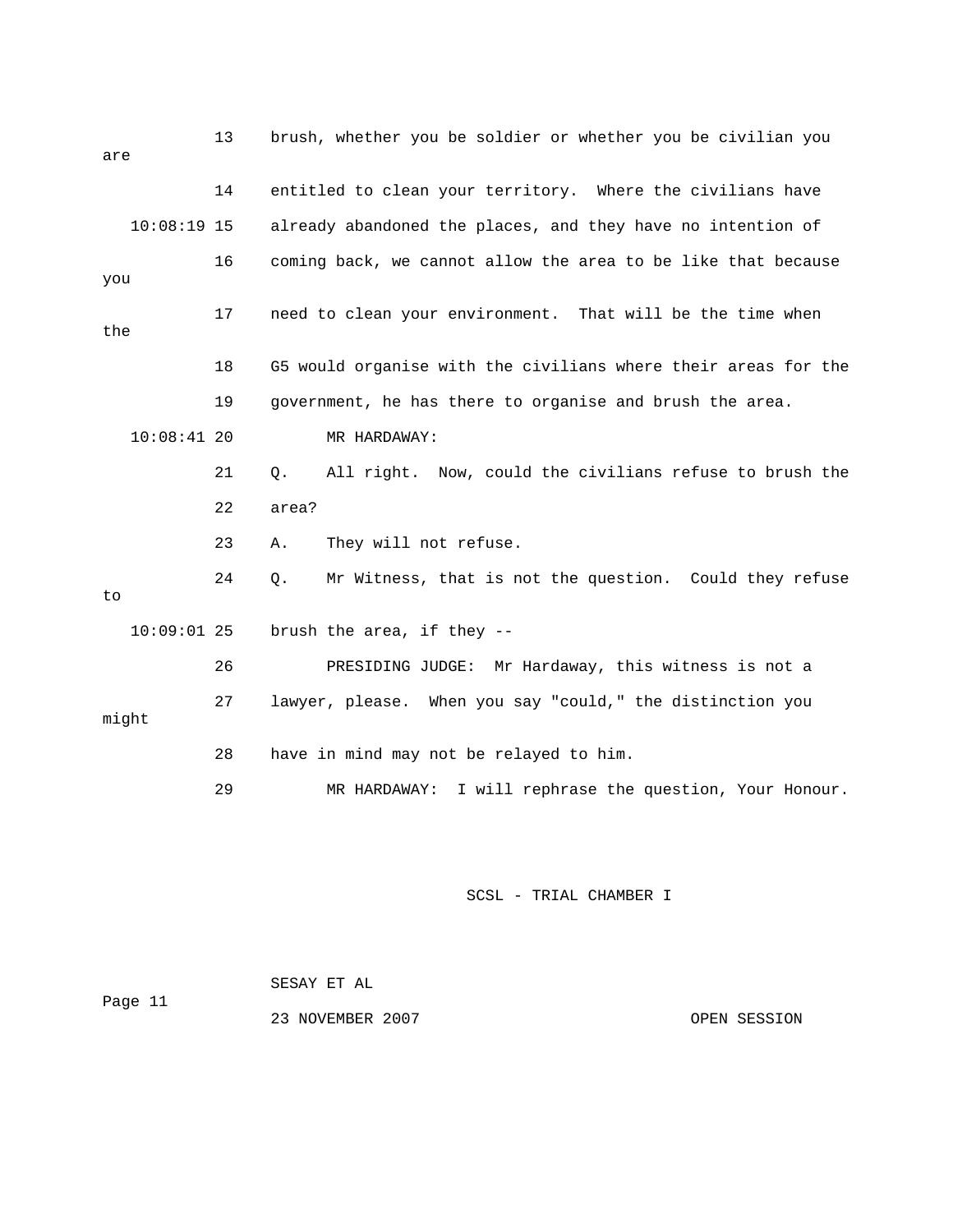1 PRESIDING JUDGE: Yes, rephrase the question. 2 MR HARDAWAY: 3 Q. If the civilians decided they did not want to brush the 4 area, would that be acceptable? 10:09:17 5 A. Well, this sort of thing did not ever arise. 6 PRESIDING JUDGE: No, answer the question. Please answer 7 the question. Put the question to him again. 8 THE WITNESS: No, they cannot refuse. 9 MR HARDAWAY: 10:09:44 10 Q. What would happen to the civilians if they refused to 11 brush? 12 A. Well, they will not refuse. This is a well-organised 13 work. They know that at certain time they can assist the 14 soldiers, so, and they know their responsibility that they are to 10:09:58 15 render towards the soldiers. Likewise, the soldiers too knows 16 their responsibility towards the civilian, so they cannot make 17 any objection to that if at all such an issue arise. 18 Q. But, Mr Witness, my question was this: If they objected, 19 and if they refused, what would happen to them? 10:10:22 20 A. Well, if at all they refused with valid reasons, I think 21 the G5 can understand. They cannot take any sort of, you know, 22 action against them. I think they have to go into what is their 23 problem. 24 Q. What if they refused and did not have a valid reason; what 10:10:52 25 would happen to them? 26 A. Well, such a case did not arise in fact, where I was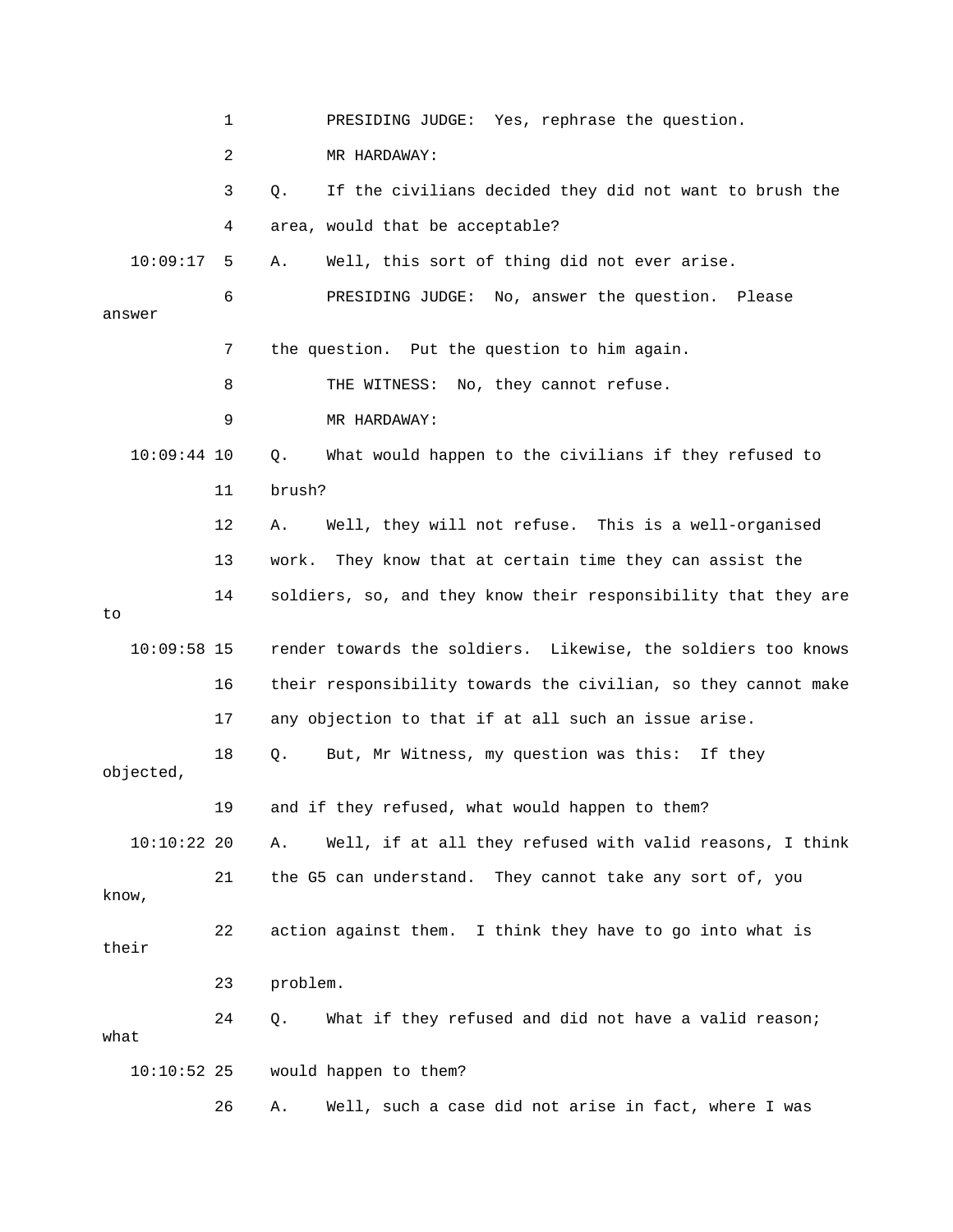27 operating.

 28 Q. So you don't know what would happen if they refused without

29 a valid reason?

SCSL - TRIAL CHAMBER I

 SESAY ET AL Page 12 23 NOVEMBER 2007 CPEN SESSION

 1 A. Well, that is what I'm saying, that sort of thing did not 2 arise in where I was living. 3 Q. So if I put it to you -- 4 PRESIDING JUDGE: Mr Witness, you said that if, if they 10:11:16 5 refused to brush, and they explained, they gave good reasons to 6 the G5, as to why they refused, nothing would happen. The 7 question is: If they do not give a good reason, if the reason 8 they've given is not good, what would happen? 9 THE WITNESS: Well, that is -- 10:11:42 10 PRESIDING JUDGE: Or were the reasons always good? 11 THE WITNESS: Yes, the reason is good. 12 PRESIDING JUDGE: Don't follow my words. The reason is 13 good; which reason is good? Where there is reasons, you said if 14 the reasons are good, it means that there was a case, you

know,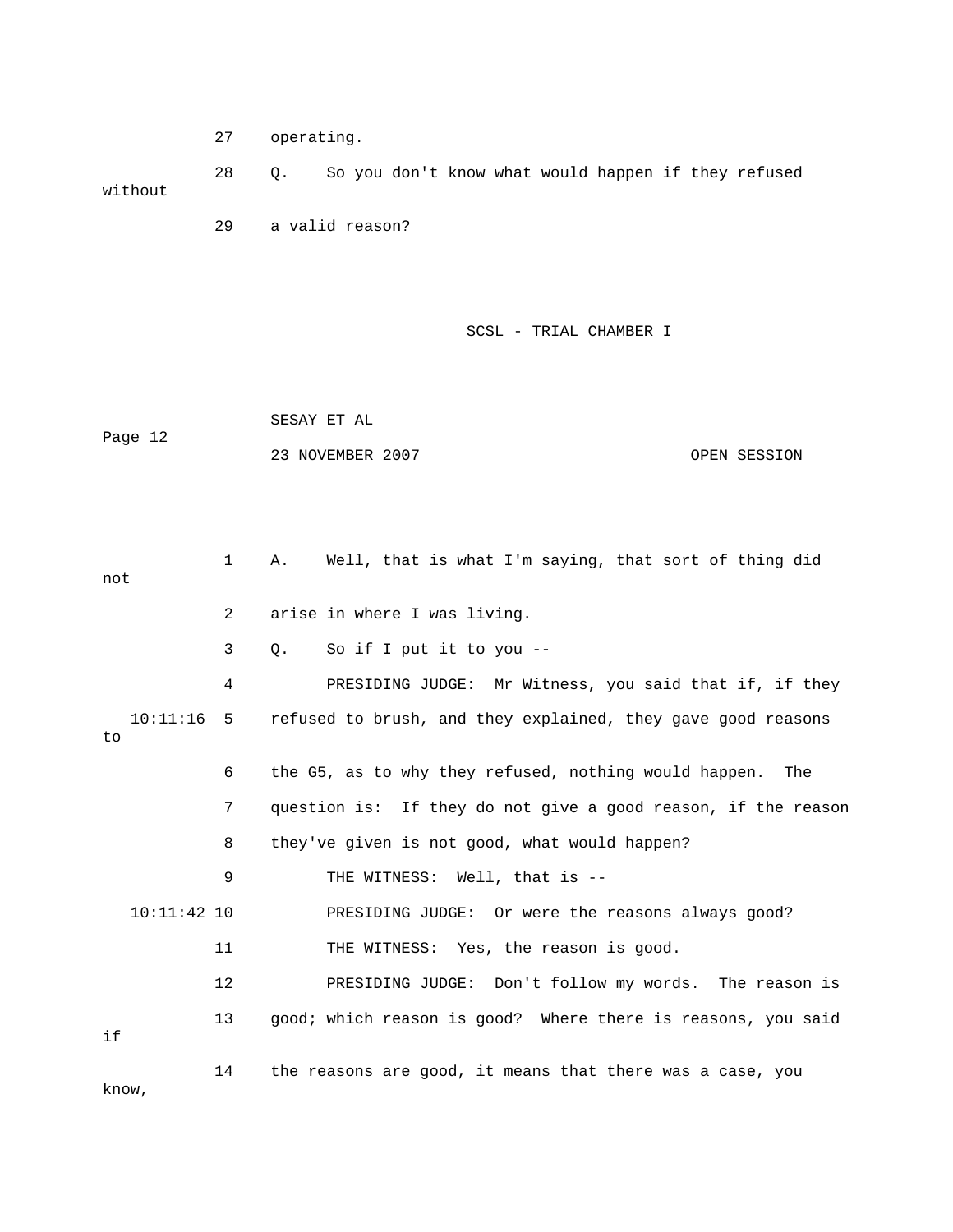10:12:14 15 where some reasons were not good.

 16 THE WITNESS: Well, let me try to explain that particular

17 side so that you can --

 18 PRESIDING JUDGE: Yes, explain it. Explain it. 19 THE WITNESS: Let's say, for example, civilians have 10:12:14 20 abandoned their place due to the attack, they have left their 21 area, and their area is in the middle of the town, other peoples 22 are in the town around the bushes, so to make the area clean, at 23 least they have to tell them. If they refuse of brushing the 24 place, because on certain occasions they say: This is not my 10:12:36 25 place, I'm not entitled to go and clean another man's place 26 because he is not -- he or she is not there, but, if such an 27 issue arise, you know, they will have to call in the G5 will have 28 to interfere and educate them. Well, if at all you abandon this

29 area without brushing the place see, you expect that even

SCSL - TRIAL CHAMBER I

|         | SESAY ET AL      |              |
|---------|------------------|--------------|
| Page 13 |                  |              |
|         | 23 NOVEMBER 2007 | OPEN SESSION |

1 yourself you will be harmed because it might be possible,

2 sickness, you would come in contact with sickness. Likewise,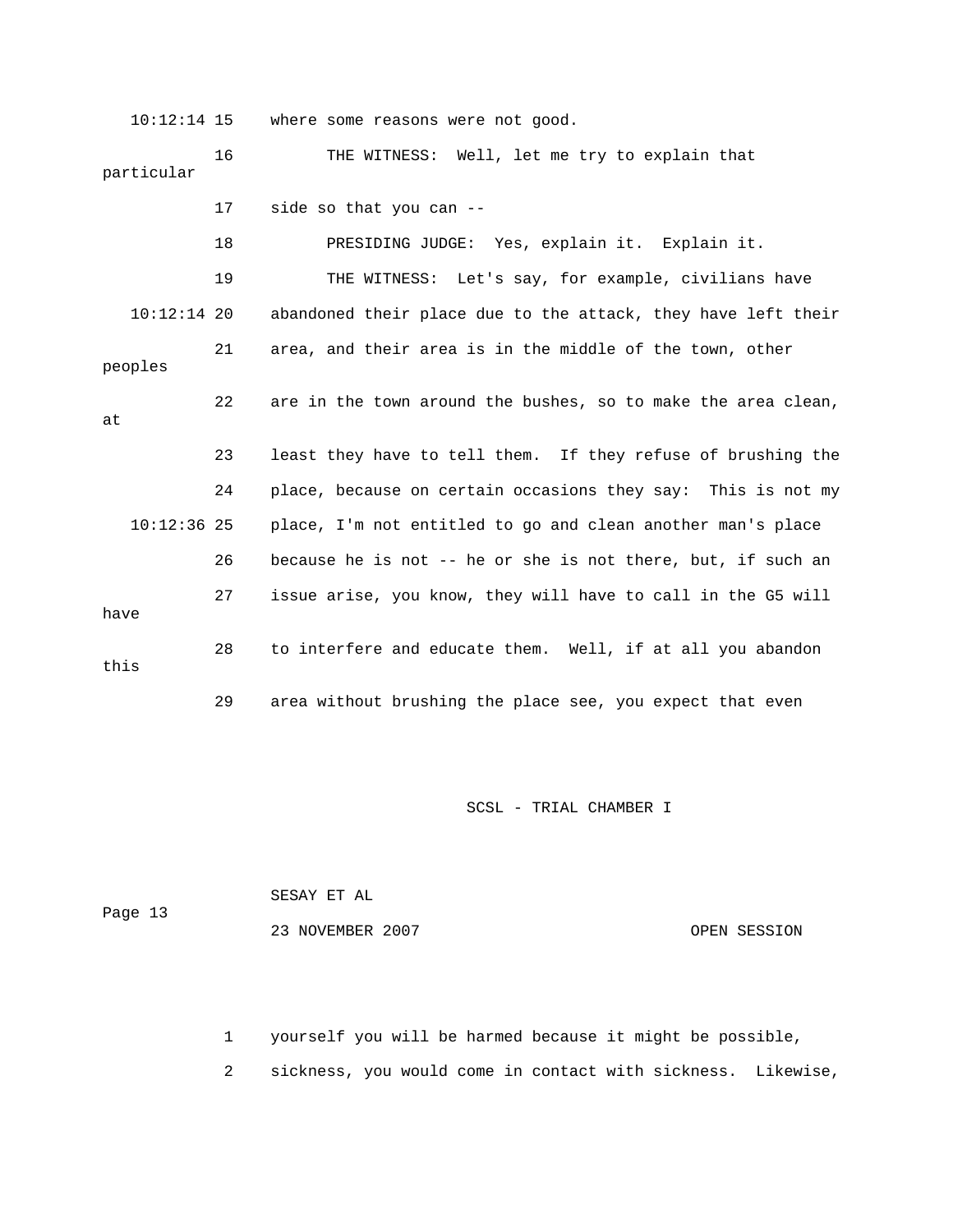| and                        | there are certain dangerous animals, they will come and hide<br>3 |       |                                                                    |
|----------------------------|-------------------------------------------------------------------|-------|--------------------------------------------------------------------|
| through                    | 4                                                                 |       | stay there, and even yourself will be victim of it, so,            |
| 10:13:11<br>they           | 5                                                                 |       | what they have said, they would give them the ideology that        |
|                            | 6                                                                 |       | can understand. Then at the end of the day, they will come to      |
|                            | 7                                                                 |       | one conclusion and they will do the work.                          |
|                            | 8                                                                 |       | MR HARDAWAY: May I continue, Your Honour?                          |
|                            | 9                                                                 |       | PRESIDING JUDGE: Continue. I mean, it's your witness.              |
| $10:13:29$ 10              |                                                                   |       | MR HARDAWAY:<br>Thank you.                                         |
|                            | 11                                                                | $Q$ . | So, just so I'm clear, Mr Witness --                               |
|                            | 12                                                                | Α.    | Yes.                                                               |
|                            | 13                                                                | Q.    | -- it is your evidence today that no one refused to work           |
|                            | 14                                                                |       | without a valid reason; is that your evidence?                     |
| $10:13:52$ 15              |                                                                   | Α.    | Pardon?                                                            |
|                            | 16                                                                | Q.    | Is it your testimony --                                            |
|                            | 17                                                                | Α.    | Yes.                                                               |
| evidence?                  | 18                                                                | Q.    | -- that everyone worked, first part; is that your                  |
|                            | 19                                                                | Α.    | Yes.                                                               |
| $10:14:04$ 20              |                                                                   | Q.    | It is also your evidence that those who refused to work            |
|                            | 21                                                                |       | always had a valid reason?                                         |
|                            | 22                                                                | Α.    | Yes.                                                               |
|                            | 23                                                                | Q.    | And it's your evidence that nobody ever gave an invalid            |
|                            | 24                                                                |       | reason as to why they did not want to work?                        |
| $10:14:26$ 25<br>yourself, |                                                                   | Α.    | Well, the freedom of speech, in order to express                   |
|                            | 26                                                                |       | their self, was there.<br>They were not under intimidation.<br>The |
|                            | 27                                                                |       | RUF was not fighting in order to harass or do anything like        |

such.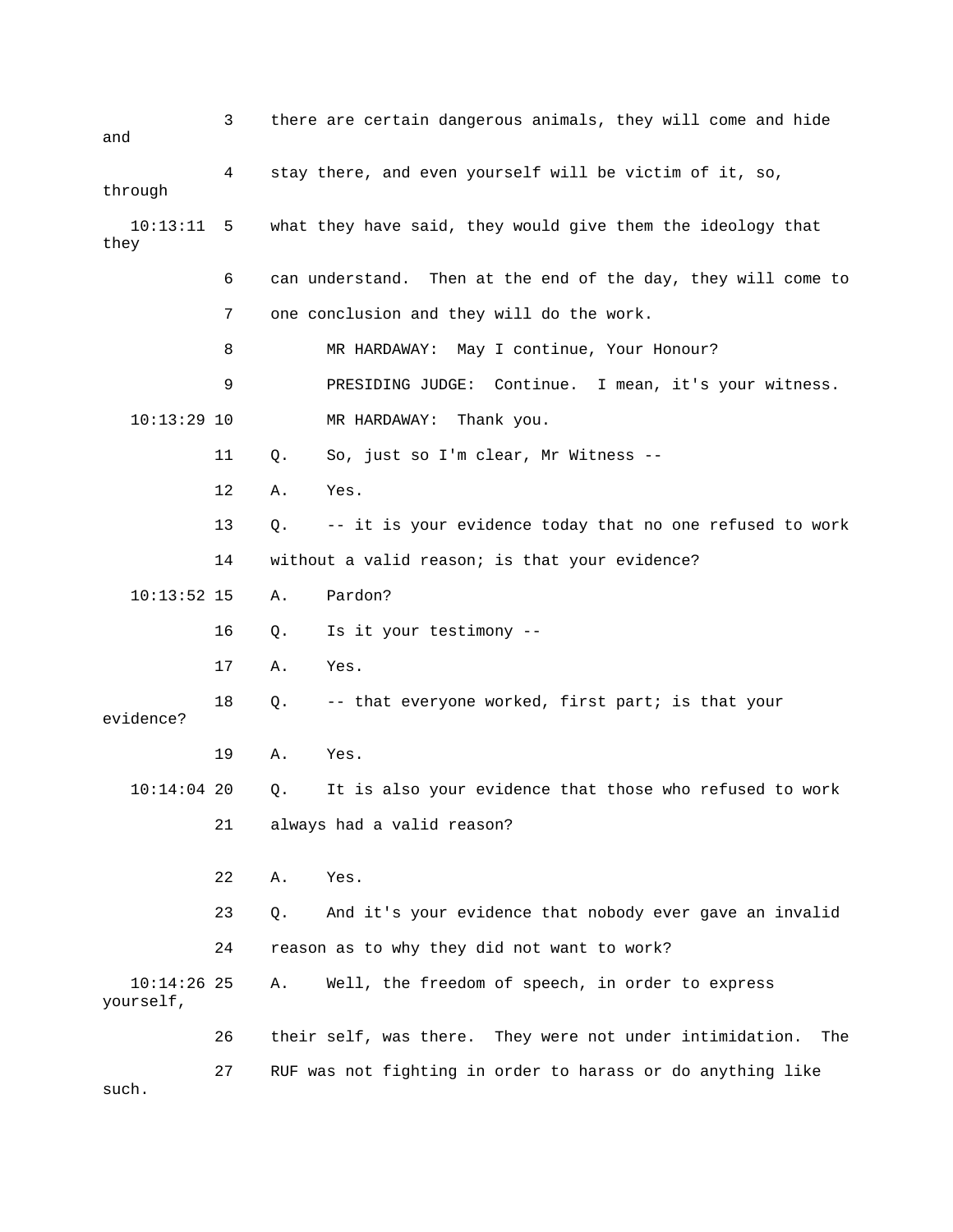28 At least it was for the people who they are fighting and were 29 listening to the people more.

| Page 14 | SESAY ET AL      |              |
|---------|------------------|--------------|
|         | 23 NOVEMBER 2007 | OPEN SESSION |

| someone             | $\mathbf 1$ | So, if you listen to the people more, and there was<br>О.     |
|---------------------|-------------|---------------------------------------------------------------|
| just                | 2           | who did not want to work, and they just gave no reason, they  |
|                     | 3           | said:<br>I don't want to work, would anything happen to that  |
|                     | 4           | civilian?                                                     |
| 10:15:07<br>because | 5           | Well, that is the G5 responsibility and the chiefs,<br>Α.     |
| give                | 6           | they were all operating together. This, they -- the G5 only   |
|                     | 7           | this information to the chiefs. The chiefs has to meet their  |
|                     | 8           | people.                                                       |
|                     | 9           | Did you --<br>Q.                                              |
| $10:15:26$ 10       |             | Α.<br>And $--$                                                |
|                     | 11          | I am sorry. Please continue.<br>Q.                            |
|                     | 12          | No, just talking.<br>Α.                                       |
|                     | 13          | Did you ever hear or see of any civilian who refused to<br>Q. |
|                     | 14          | work and gave no reason being punished?                       |
| $10:16:04$ 15       |             | That was not to my knowledge.<br>Α.                           |
|                     | 16          | Not to your knowledge?<br>Q.                                  |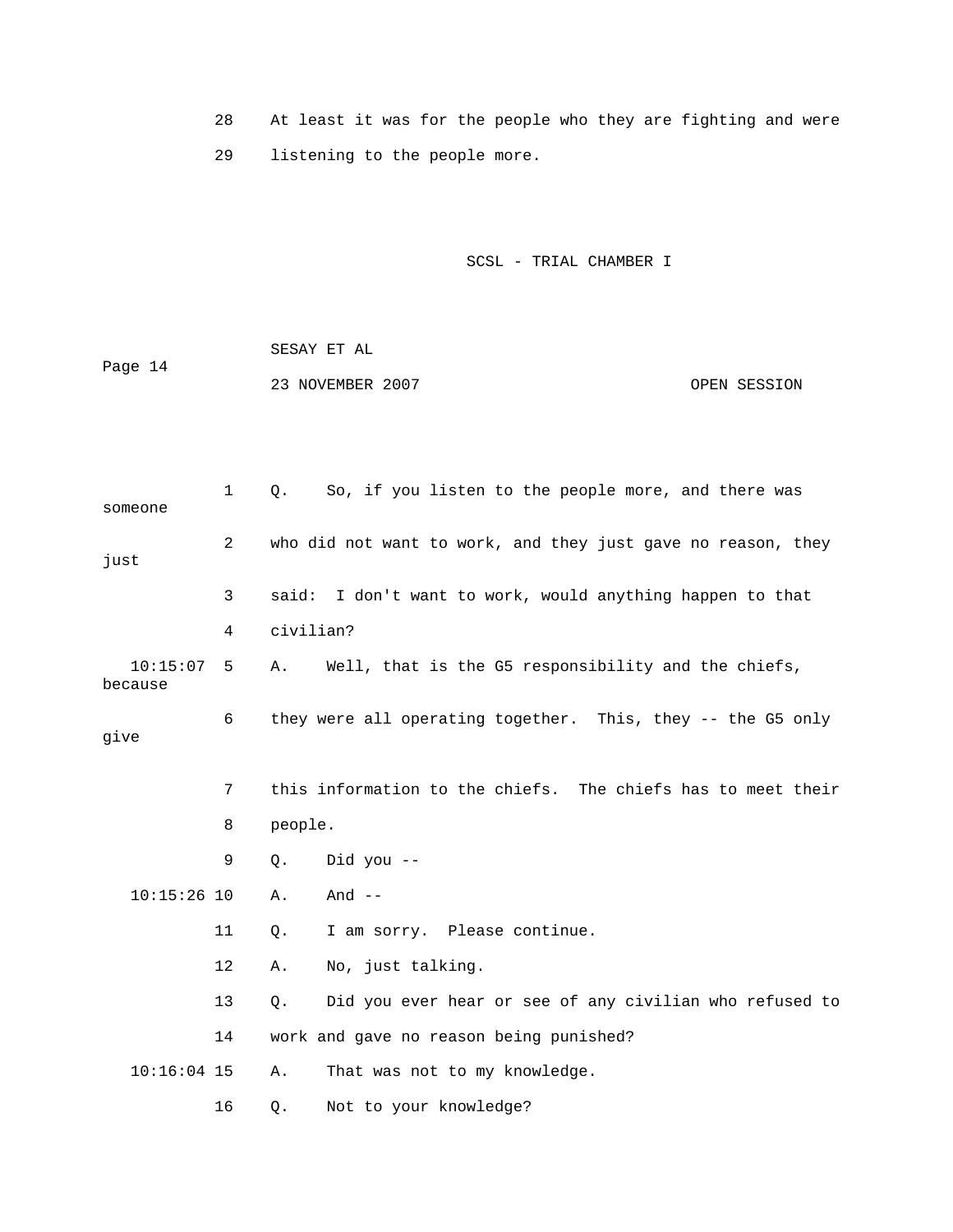17 A. Yes.

| work                    | 18 | So, if I put it to you that civilians who refused to<br>$\circ$ . |
|-------------------------|----|-------------------------------------------------------------------|
| knowledge               | 19 | were beaten and harassed by the RUF, you would have no            |
|                         |    | $10:16:04$ 20 of that; is that correct?                           |
| RUF                     | 21 | A. Well, harassment in the case, is one of the things that        |
| that                    | 22 | was force against and that was a strict and laid down law,        |
|                         | 23 | nobody, no soldiers will not --                                   |
|                         |    |                                                                   |
|                         | 24 | JUDGE BOUTET: Mr Witness --                                       |
| $10:16:17$ 25<br>Sorry. |    | PRESIDING JUDGE: Mr Witness, answer the question.                 |
|                         | 26 | Answer the question.                                              |
| If                      | 27 | JUDGE BOUTET: I have asked you to answer the question.            |
| very                    | 28 | you give an explanation afterwards, fine. The question is a       |

SCSL - TRIAL CHAMBER I

| Page 15 | SESAY ET AL      |              |
|---------|------------------|--------------|
|         | 23 NOVEMBER 2007 | OPEN SESSION |

 1 philosophy. You want to explain about that afterwards, fine, but 2 answer the question first.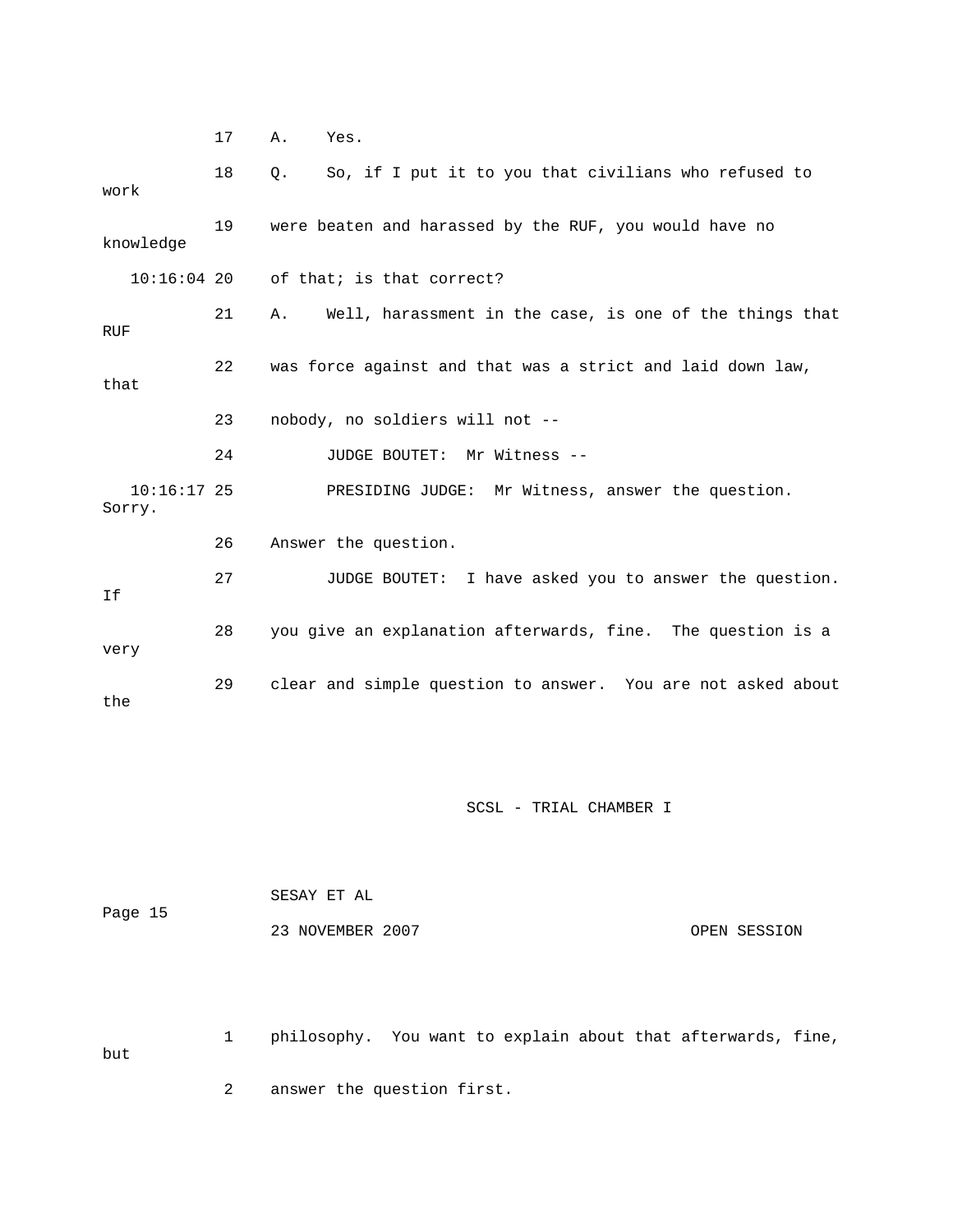|               | 3  |           | THE WITNESS:<br>Okay.                                          |
|---------------|----|-----------|----------------------------------------------------------------|
|               | 4  |           | MR HARDAWAY:                                                   |
| 10:16:38      | 5  | Q.        | Do you wish me to repeat the question?                         |
|               | 6  | Α.        | Yes.                                                           |
|               | 7  | Q.        | So, Mr Witness, if I put it to you that civilians who          |
|               | 8  |           | refused to work were --                                        |
| Remove        | 9  |           | PRESIDING JUDGE: Can you remove the "if" please.               |
| $10:16:55$ 10 |    | the "if". |                                                                |
|               | 11 |           | MR HARDAWAY: Very well, Your Honour.                           |
|               | 12 | Q.        | So when I put it to you, Mr Witness, that civilians who        |
|               | 13 |           | refused to work were beaten and harassed by the RUF, you would |
|               | 14 |           | have no knowledge of that; is that correct?                    |
| $10:17:11$ 15 |    | Α.        | No, I don't have no knowledge about that.                      |
|               | 16 | Q.        | Thank you, sir.                                                |
|               | 17 | Α.        | Thank you.                                                     |
| to            | 18 | Q.        | Now, you stated that one of the missions of the RUF was        |
|               | 19 |           | take care of life and property; is that correct?               |
| $10:17:24$ 20 |    | Α.        | Yes.                                                           |
| ask           | 21 | Q.        | Now, the towns that you occupied, forgive me, I have to        |
|               | 22 |           | what maybe a very obvious question.                            |
|               | 23 | Α.        | Yes.                                                           |
| civilians     | 24 | Q.        | Now the towns that you occupied some of them had               |
| $10:17:40$ 25 |    |           | in it; is that correct?                                        |
|               | 26 | Α.        | Pardon?                                                        |
|               | 27 | Q.        | Some of the towns that you occupied had civilians; yes?        |
|               | 28 | Α.        | Yes.                                                           |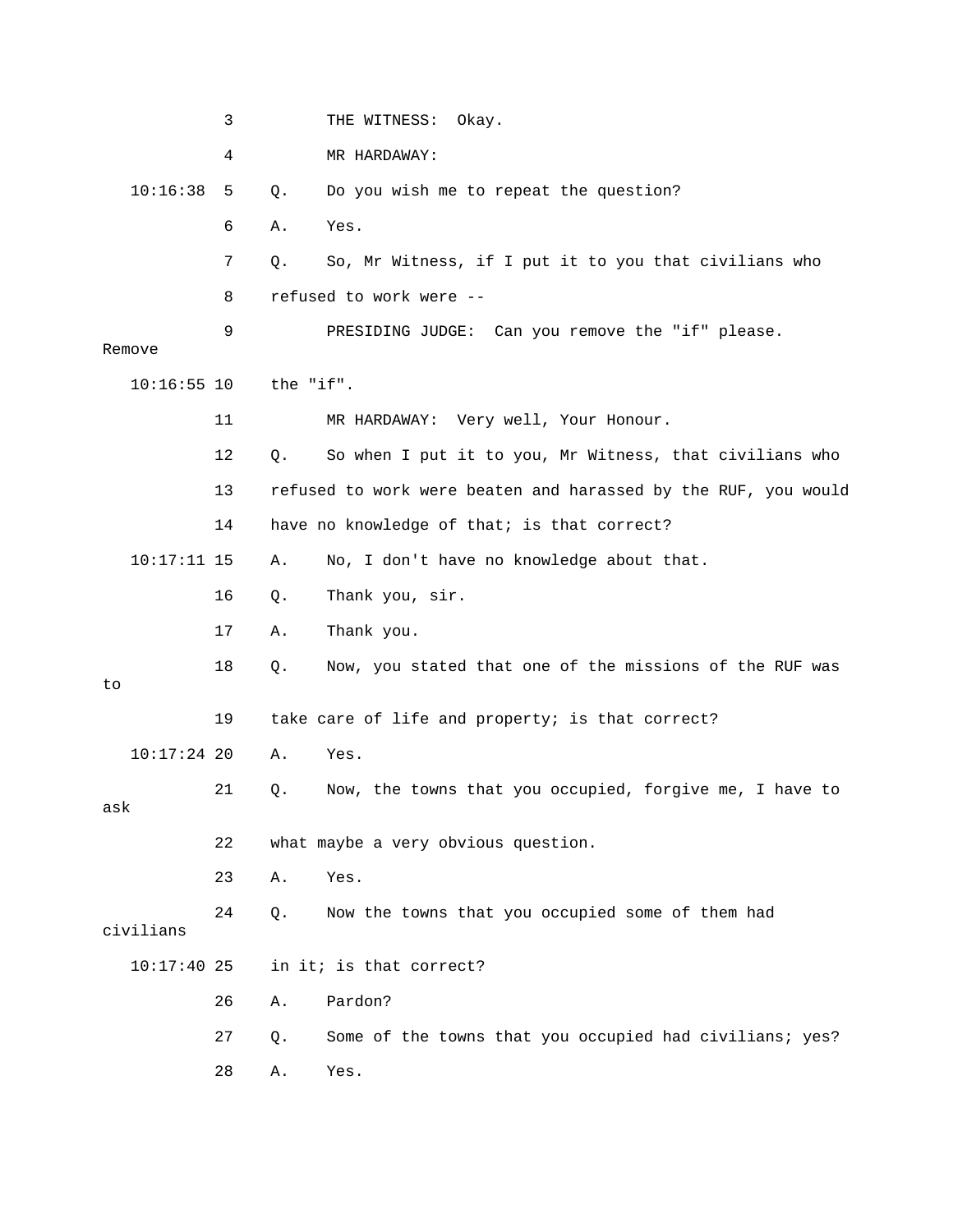29 Q. Okay. Now, when you were pushed, the RUF were pushed out

|                          |              |           | SESAY ET AL                                                    |              |  |  |  |
|--------------------------|--------------|-----------|----------------------------------------------------------------|--------------|--|--|--|
| Page 16                  |              |           | 23 NOVEMBER 2007                                               | OPEN SESSION |  |  |  |
|                          |              |           |                                                                |              |  |  |  |
|                          |              |           |                                                                |              |  |  |  |
|                          | $\mathbf{1}$ |           | of those towns, that had civilians, did you take the civilians |              |  |  |  |
|                          | 2            | with you? |                                                                |              |  |  |  |
| us.                      | 3            | Α.        | Well, sometimes they follow us. Sometimes they follow          |              |  |  |  |
|                          | 4            |           | PRESIDING JUDGE: Please, answer the question. You say          |              |  |  |  |
| 10:18:06<br>complicating | -5           |           | sometimes. Because you are complicating -- you are             |              |  |  |  |
|                          | 6            |           | matters. Ask the question again, please.                       |              |  |  |  |
|                          | 7            |           | MR HARDAWAY: Thank you, Your Honour.                           |              |  |  |  |
|                          | 8            | Q.        | When $--$                                                      |              |  |  |  |
|                          | 9            |           | PRESIDING JUDGE: You are free. You will explain.               | You          |  |  |  |
| $10:18:18$ 10            |              |           | know, you will answer the question and then you will explain.  |              |  |  |  |
|                          | 11           |           | THE WITNESS:<br>Okay.                                          |              |  |  |  |
|                          | $12 \,$      |           | PRESIDING JUDGE:<br>Yes.                                       |              |  |  |  |
|                          | 13           |           | MR HARDAWAY:                                                   |              |  |  |  |
|                          | 14           | Q.        | When the RUF pulled out of the towns, did you take the         |              |  |  |  |
| $10:18:40$ 15            |              |           | civilians with you?                                            |              |  |  |  |
|                          | 16           | Α.        | Not in all cases.                                              |              |  |  |  |
|                          | 17           | Q.        | All right. Could the civilians, in the towns, refuse to        |              |  |  |  |
|                          |              |           |                                                                |              |  |  |  |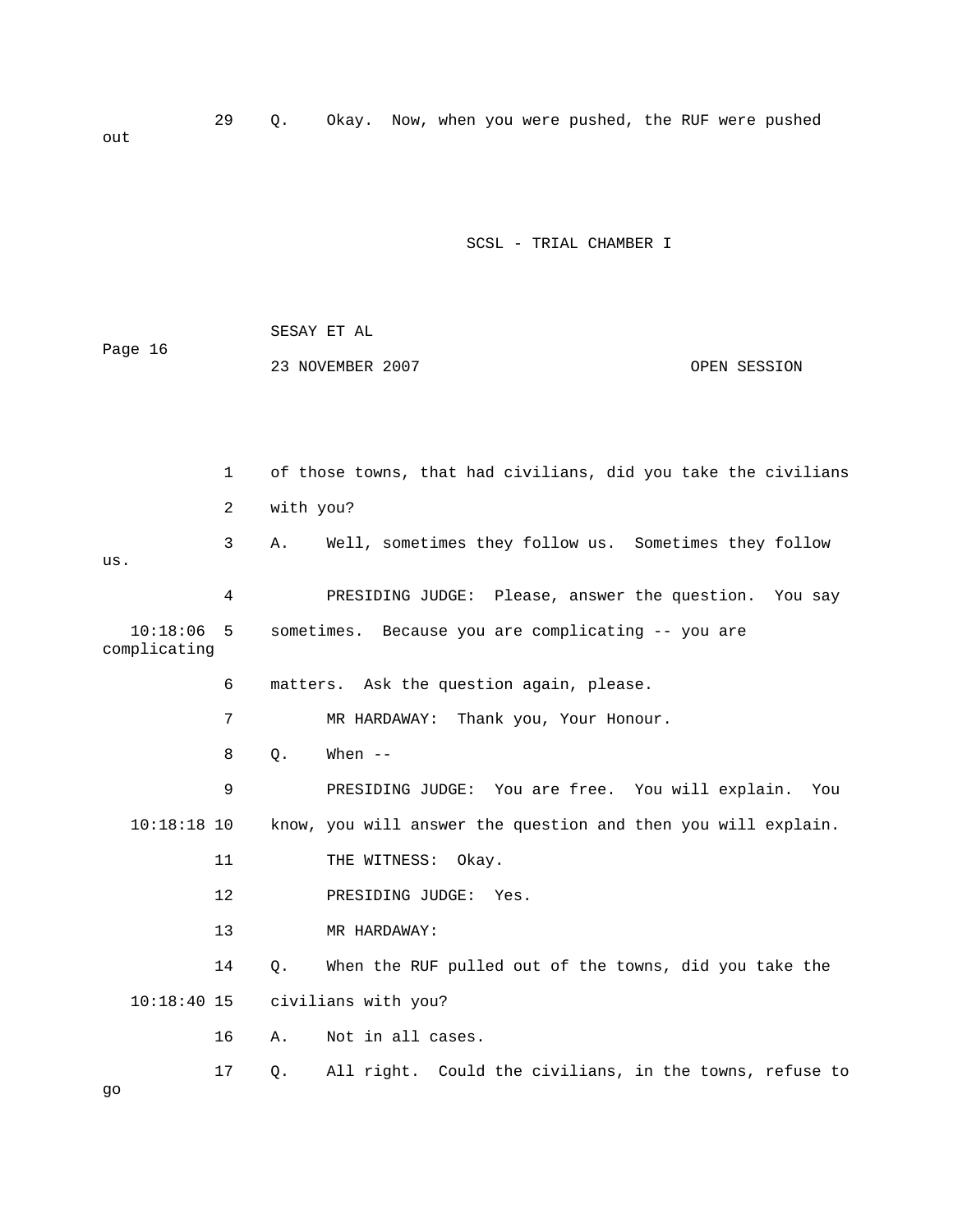|               | 18 |    | with you, if they so chose?                               |
|---------------|----|----|-----------------------------------------------------------|
|               | 19 | Α. | Pardon?                                                   |
| $10:18:48$ 20 |    | Q. | If you were pulling out of the town; okay?                |
|               | 21 | Α. | Yes.                                                      |
|               | 22 | Q. | And the town had civilians -- are you with me so far?     |
|               | 23 | Α. | I'm with you.                                             |
|               | 24 | Q. | Could the civilians refuse to leave with you?             |
| $10:19:03$ 25 |    | Α. | Whether they would refuse to leave with you?              |
|               | 26 | Q. | Would they be allowed to refuse to go with the RUF when   |
|               | 27 |    | they pulled out?                                          |
|               | 28 | Α. | That is to their own discretion. If they wish, they can   |
|               | 29 |    | follow, but if they don't, they are not forced to follow. |

 SESAY ET AL Page 17 23 NOVEMBER 2007 OPEN SESSION

1 Q. So --

 2 JUDGE BOUTET: So the answer to the question is: Yes, they 3 could refuse. 4 THE WITNESS: Pardon? 10:19:46 5 JUDGE BOUTET: So the answer to the question was: Yes, 6 they could refuse. Mr Witness, we are just asking you to try to 7 answer the question, and if you want to add explanation, you can.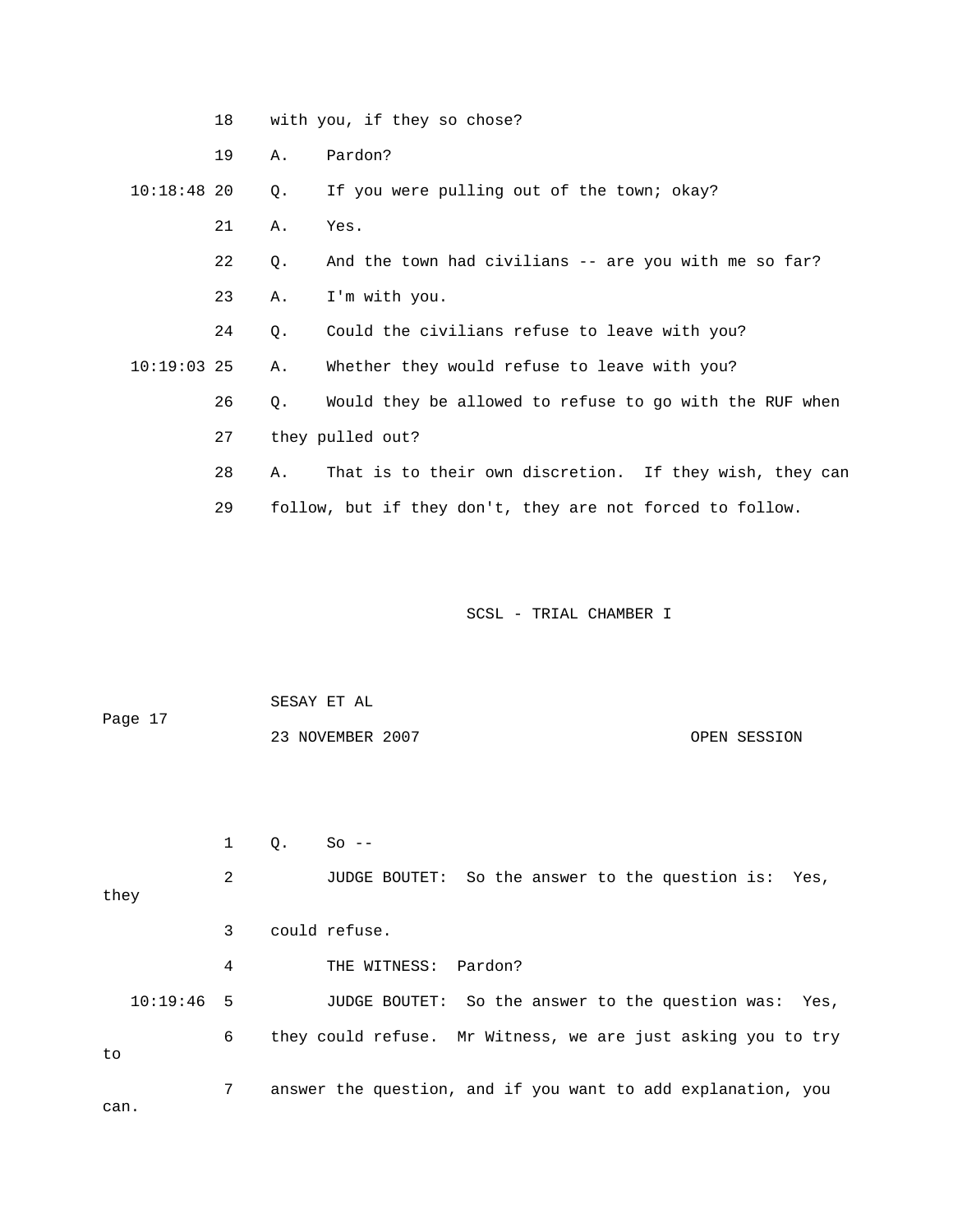8 The question was: Can they refuse? You say some would, some 9 would not. I -- 10:19:55 10 MR HARDAWAY: 11 Q. Did you understand -- 12 MR JORDASH: Sorry, I am sorry to leap to my feet but, with 13 respect, that was a very clear answer, in my submission. This is 14 not a trained advocate -- 10:20:08 15 JUDGE BOUTET: Mr Jordash, Mr Jordash, I know why he asked 16 the question and, to me, it was not a clear answer. 17 MR JORDASH: With discretion, the witness made it quite 18 clear that a civilian had discretion, which makes it quite clear, 19 in my respectful submission, that a civilian could refuse. This 10:20:31 20 is a witness who is not a trained advocate. He has got to be 21 given a little bit of leeway to answer the question. 22 JUDGE BOUTET: Mr Jordan, you need not to be a trained 23 advocate to answer these questions this morning; they are fairly 24 simple, clear to the issue questions. 10:20:46 25 MR JORDASH: And that, with respect, was a simple, clear 26 answer which left, in my submission, no doubt as to what his 27 response was. 28 MR HARDAWAY: May I, Your Honour? 29 PRESIDING JUDGE: Yes, you may.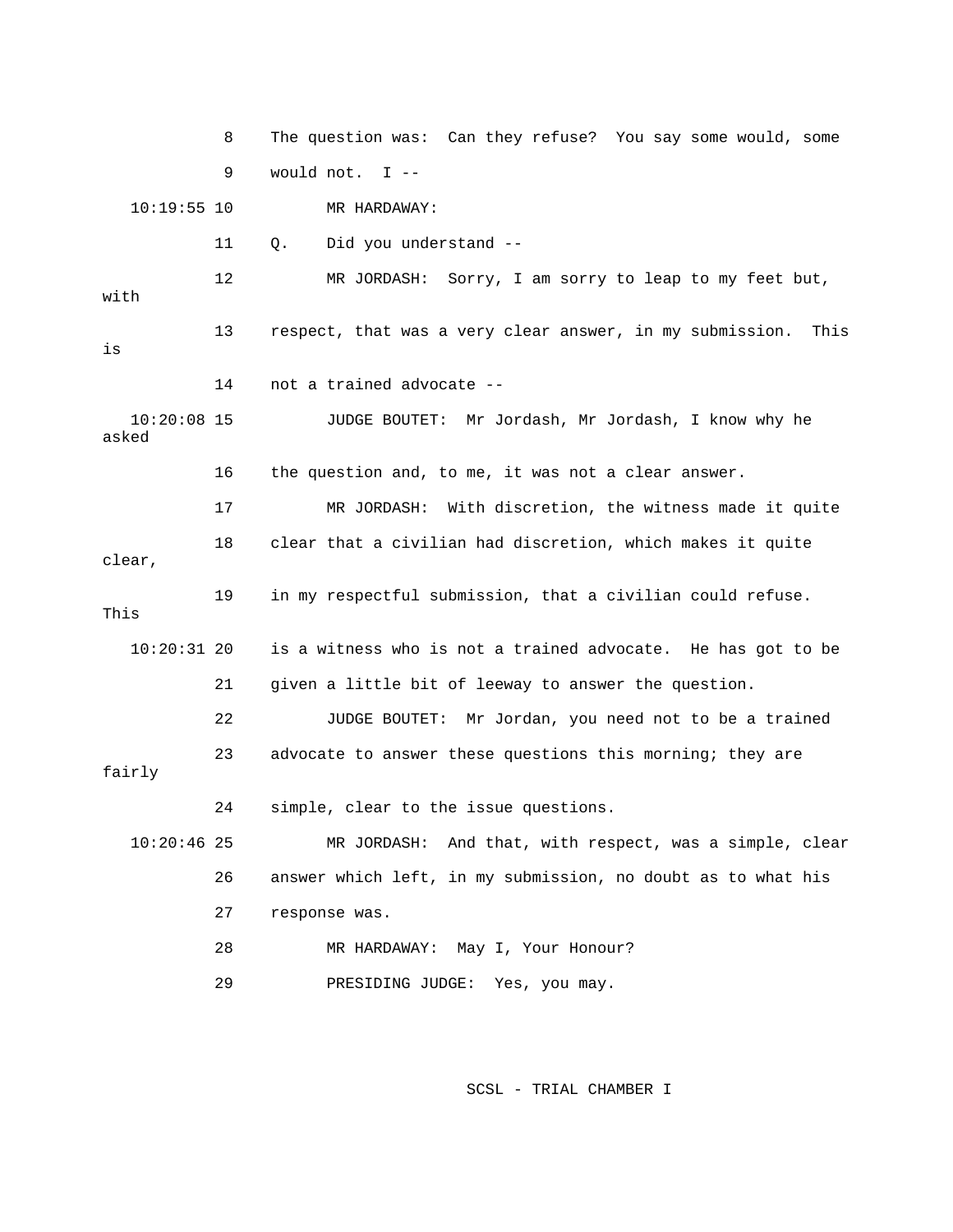|               |    |             | SESAY ET AL                                                    |              |  |  |
|---------------|----|-------------|----------------------------------------------------------------|--------------|--|--|
| Page 18       |    |             | 23 NOVEMBER 2007                                               | OPEN SESSION |  |  |
|               |    |             |                                                                |              |  |  |
|               |    |             |                                                                |              |  |  |
|               | 1  |             | MR HARDAWAY:                                                   |              |  |  |
| you           | 2  | $Q_{\star}$ | Mr Witness, just so that we are crystal clear: And if          |              |  |  |
| this          | 3  |             | could answer just "yes" or "no", I would appreciate it for     |              |  |  |
|               | 4  |             | one question; okay?                                            |              |  |  |
| 10:21:22      | 5  | A.          | Yes.                                                           |              |  |  |
|               | 6  |             | PRESIDING JUDGE: Supposing he does not have a "yes" or         |              |  |  |
|               | 7  | "no"?       |                                                                |              |  |  |
|               | 8  |             | MR HARDAWAY: I have faith that --                              |              |  |  |
|               | 9  |             | PRESIDING JUDGE: It is not as simple as saying "yes" or        |              |  |  |
| $10:21:33$ 10 |    |             | "no". Put the question to him. If it's a "yes" or "no"         |              |  |  |
|               | 11 |             | response, you know, I would appreciate it.                     |              |  |  |
|               | 12 |             | MR HARDAWAY: Very well.                                        |              |  |  |
|               | 13 |             | PRESIDING JUDGE: Yes.                                          |              |  |  |
|               | 14 |             | MR HARDAWAY:                                                   |              |  |  |
| $10:21:40$ 15 |    | Q.          | Mr Witness, the question is this:                              |              |  |  |
|               | 16 | Α.          | Yes.                                                           |              |  |  |
|               | 17 | Q.          | Were civilians free to stay in the villages when the RUF       |              |  |  |
|               | 18 |             | pulled out?                                                    |              |  |  |
|               | 19 | Α.          | Yes.                                                           |              |  |  |
| $10:21:52$ 20 |    | Q.          | Okay. So, when I put it to you, Mr Witness, that the           |              |  |  |
|               | 21 |             | civilians in the towns were not free to stay behind, that they |              |  |  |
|               | 22 |             | were forced to go with the RUF, you would disagree; is that    |              |  |  |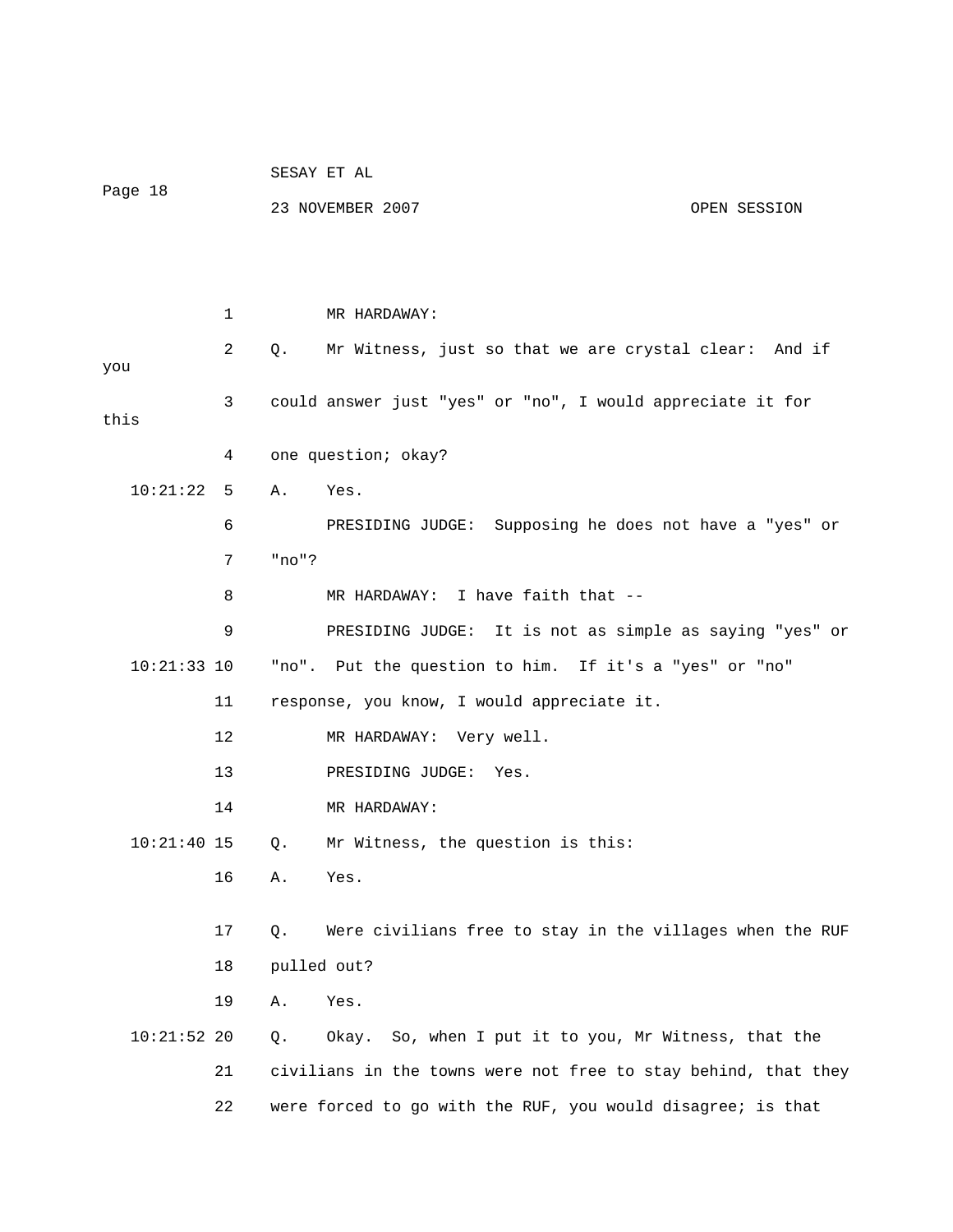23 correct?

24 A. Yes.

10:22:16 25 Q. Okay.

use

 26 MR OGETO: Sorry, to interrupt, My Lords, can Mr Kallon 27 the bathroom, please?

- 28 PRESIDING JUDGE: Yes, he may, yes.
- 29 MR HARDAWAY:

SCSL - TRIAL CHAMBER I

 SESAY ET AL Page 19 23 NOVEMBER 2007 CPEN SESSION

 1 Q. Now, the civilians that went with you, Mr Witness, from the 2 towns, were they -- they were sent to the rear for their own 3 safety; is that correct? 4 A. Yes. 10:22:38 5 Q. And these civilians would sometimes include women and 6 children; is that correct? 7 A. Yes. 8 Q. And at the rear, they would be handed over to the G5; is 9 that correct? 10:22:51 10 A. Yes. 11 Q. And what would the G5 do with them?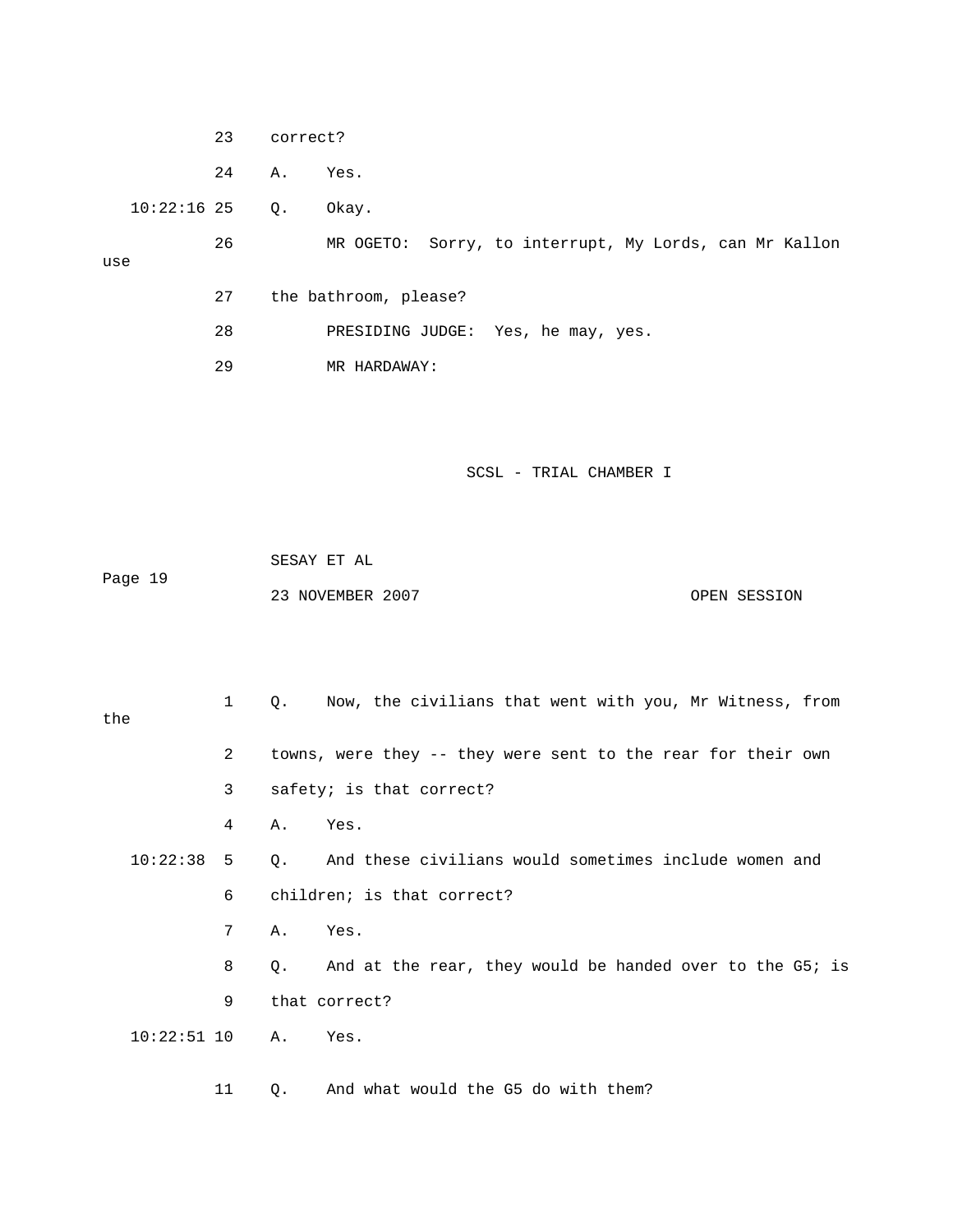|                       | 12                                                     | Well, any civilian that is newly entering the RUF<br>Α.       |
|-----------------------|--------------------------------------------------------|---------------------------------------------------------------|
|                       | 13                                                     | territory, he will be registered to the G5 office.            |
|                       | 14                                                     | Mm-hmm.<br>Q.                                                 |
| $10:23:09$ 15<br>they |                                                        | And they will screen him, or her, there. After that,<br>Α.    |
|                       | 16                                                     | will be asked to go and live to some of the abandoned houses  |
|                       | 17                                                     | there. Or, if it was somebody have grew interest of that      |
|                       | 18                                                     | particular civilian, he will meet with the G5 and raise his   |
| civilian              | concern to him that I have interest in this particular |                                                               |
| $10:23:41$ 20         |                                                        | or this civilian is my family or my relatives. He would be    |
| from                  | 21                                                     | allowed to take the person home, but he or she has to sign    |
| before                | 22                                                     | the G5 that he is responsible for that particular person,     |
|                       | 23                                                     | carrying him or her at his place.                             |
|                       | 24                                                     | Q.<br>Now, a person who would sign for someone brought to the |
| $10:24:04$ 25         |                                                        | rear, did it always have to be a family member?               |
|                       | 26                                                     | Not all the time they be family members.<br>Α.                |
| somebody              | 27                                                     | So, if there was someone in the rear, and they saw<br>Q.      |
| could                 | 28                                                     | who they did not know, coming in from the front lines, they   |
|                       | 29                                                     | sign for them and be responsible for them; is that correct?   |

 SESAY ET AL Page 20 23 NOVEMBER 2007 COPEN SESSION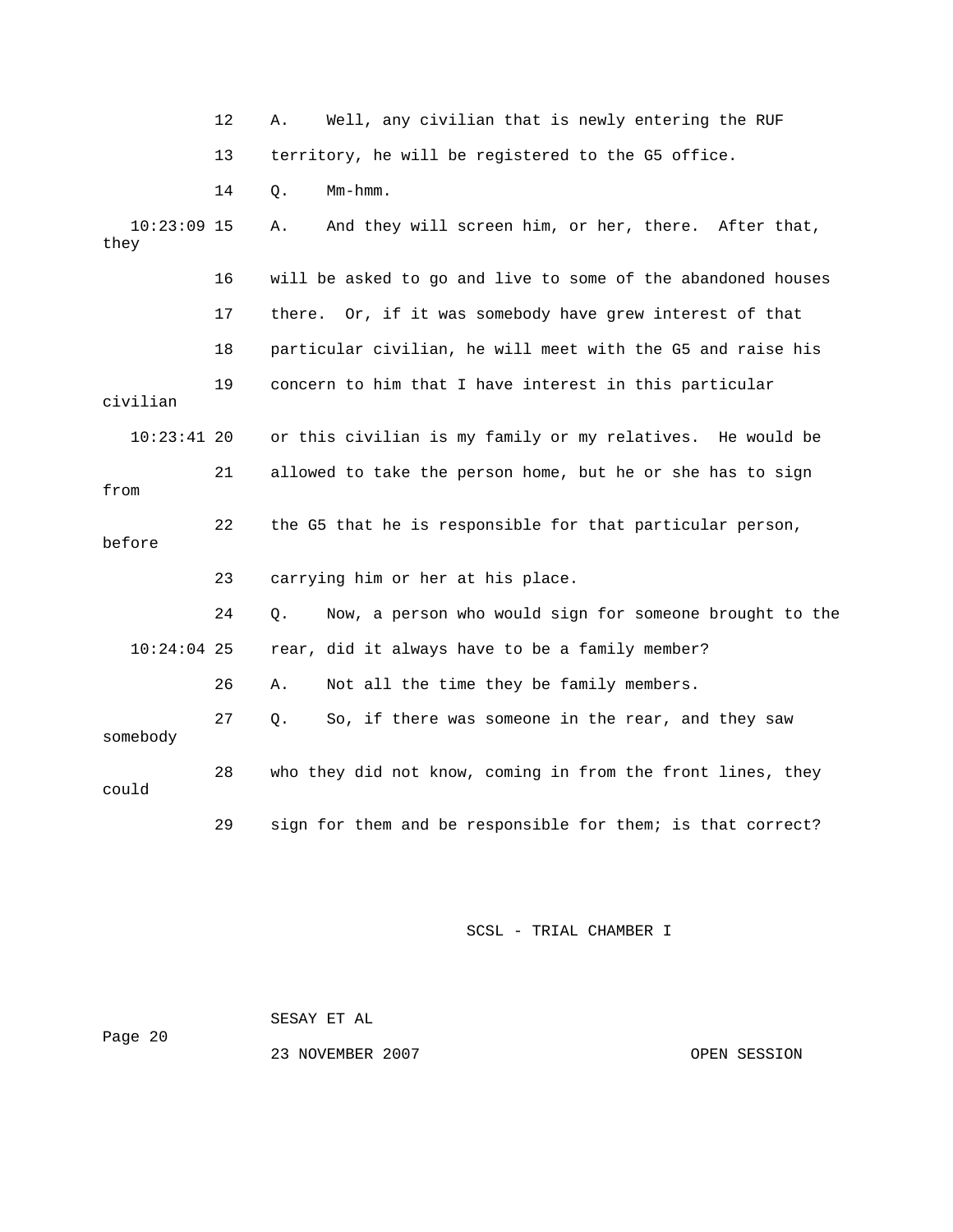1 A. Yes.

| from |               | 2  | Q.    | All right. Now, the civilians who were brought back          |
|------|---------------|----|-------|--------------------------------------------------------------|
|      |               | 3  |       | the rear, they were also sent for training; is that correct? |
|      |               | 4  | Α.    | You mean those who are good, mature for training?            |
|      | 10:24:44      | 5  | Q.    | No, no, the civilians who came in from the front lines -     |
|      |               | 6  | Α.    | Yes.                                                         |
|      |               | 7  | Q.    | -- they received ideology training; is that correct?         |
|      |               | 8  | Α.    | Yes, from the G5.                                            |
|      |               | 9  | Q.    | Okay. And they also, the civilians, received military        |
|      | $10:25:02$ 10 |    |       | training, didn't they?                                       |
| your |               | 11 | Α.    | Not all the time. Training was open. It is left to           |
|      |               | 12 | wish. | If he wants to join the training.                            |
|      |               | 13 |       | PRESIDING JUDGE: But did some of them receive training?      |
|      |               | 14 |       | THE WITNESS: Yes, those who have interest in it.             |
|      | $10:25:27$ 15 |    |       | Those who had interest in the training<br>PRESIDING JUDGE:   |
|      |               | 16 |       | received the military training?                              |
|      |               | 17 |       | THE WITNESS:<br>Yes.                                         |
|      |               | 18 |       | MR HARDAWAY:                                                 |
| as   |               | 19 | Q.    | Did all of the civilians receive military training such      |
|      | $10:25:43$ 20 |    |       | how to evade gunfire, how to duck and cover?                 |
|      |               | 21 | Α.    | No, no, no.                                                  |
|      |               | 22 | Q.    | No, they didn't?                                             |
|      |               | 23 | Α.    | No, no, no.                                                  |
|      |               | 24 |       | If I may have a moment, please?<br>MR HARDAWAY:              |
|      | $10:25:58$ 25 |    |       | PRESIDING JUDGE:<br>Yes, you may.                            |
|      |               | 26 |       | I thank the Court.<br>MR HARDAWAY:                           |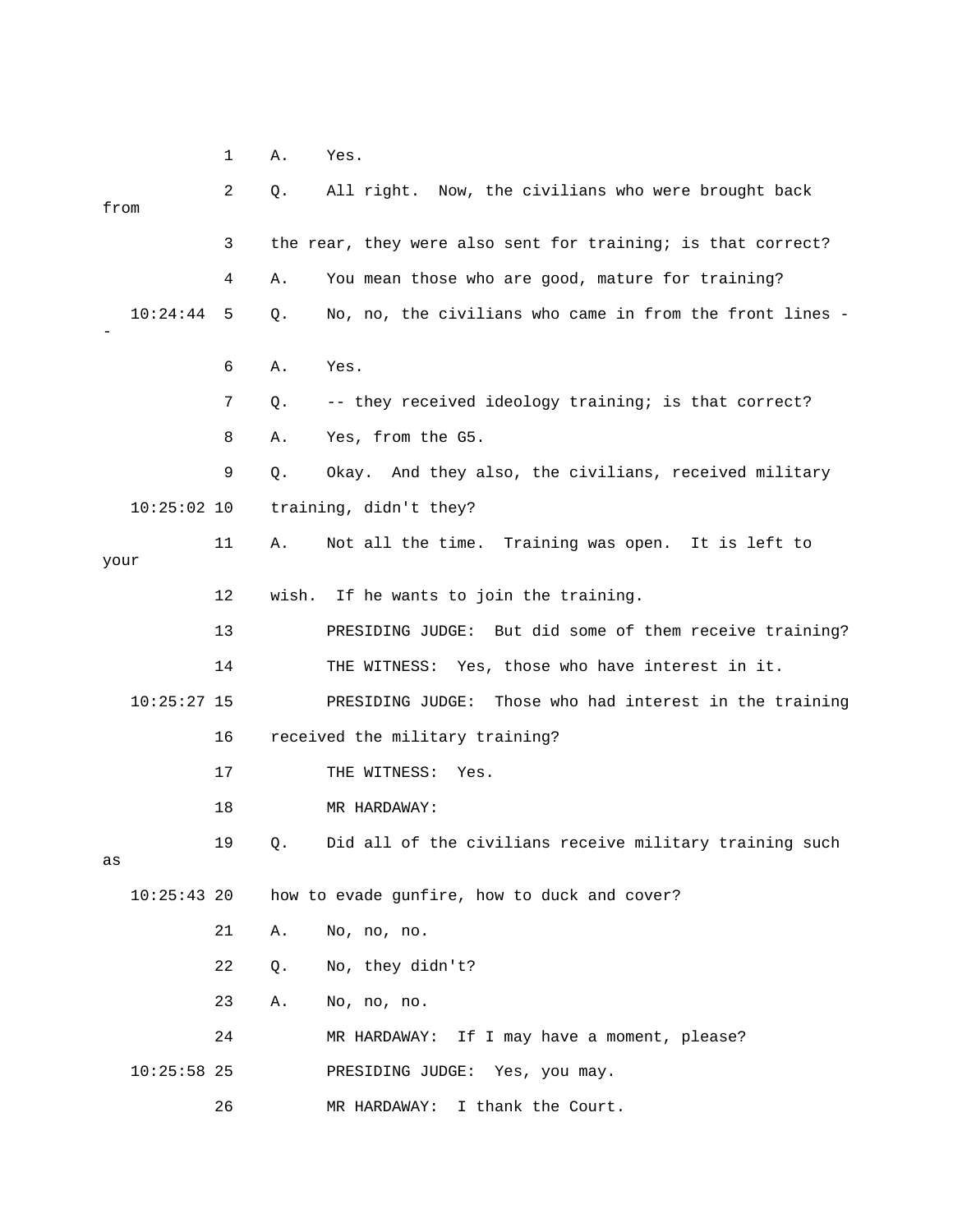27 Q. Sorry, Mr Witness.

28 A. Okay.

29 Q. So, if there was evidence presented in this Court, that

SCSL - TRIAL CHAMBER I

 SESAY ET AL Page 21 23 NOVEMBER 2007 OPEN SESSION

 1 everyone, every civilian, including children, received military 2 training such as ducking and covering and evading enemy fire and 3 bombs, would that be accurate? 4 A. It is. 10:26:49 5 PRESIDING JUDGE: Everyone. Is there evidence -- 6 MR HARDAWAY: Every civilian. Every civilian I said -- 7 PRESIDING JUDGE: Every civilian who was captured received 8 that? I don't think I have -- we have -- 9 MR HARDAWAY: I need to go for the reference, Your Honour, 10:27:04 10 but I believe it was DIS-069 who mentioned that. I have to go 11 through that and if I am incorrect in that -- 12 PRESIDING JUDGE: Everyone, I'm not very certain about 13 that. Yes. 14 MR JORDASH: And my memory is the same as Your Honours

but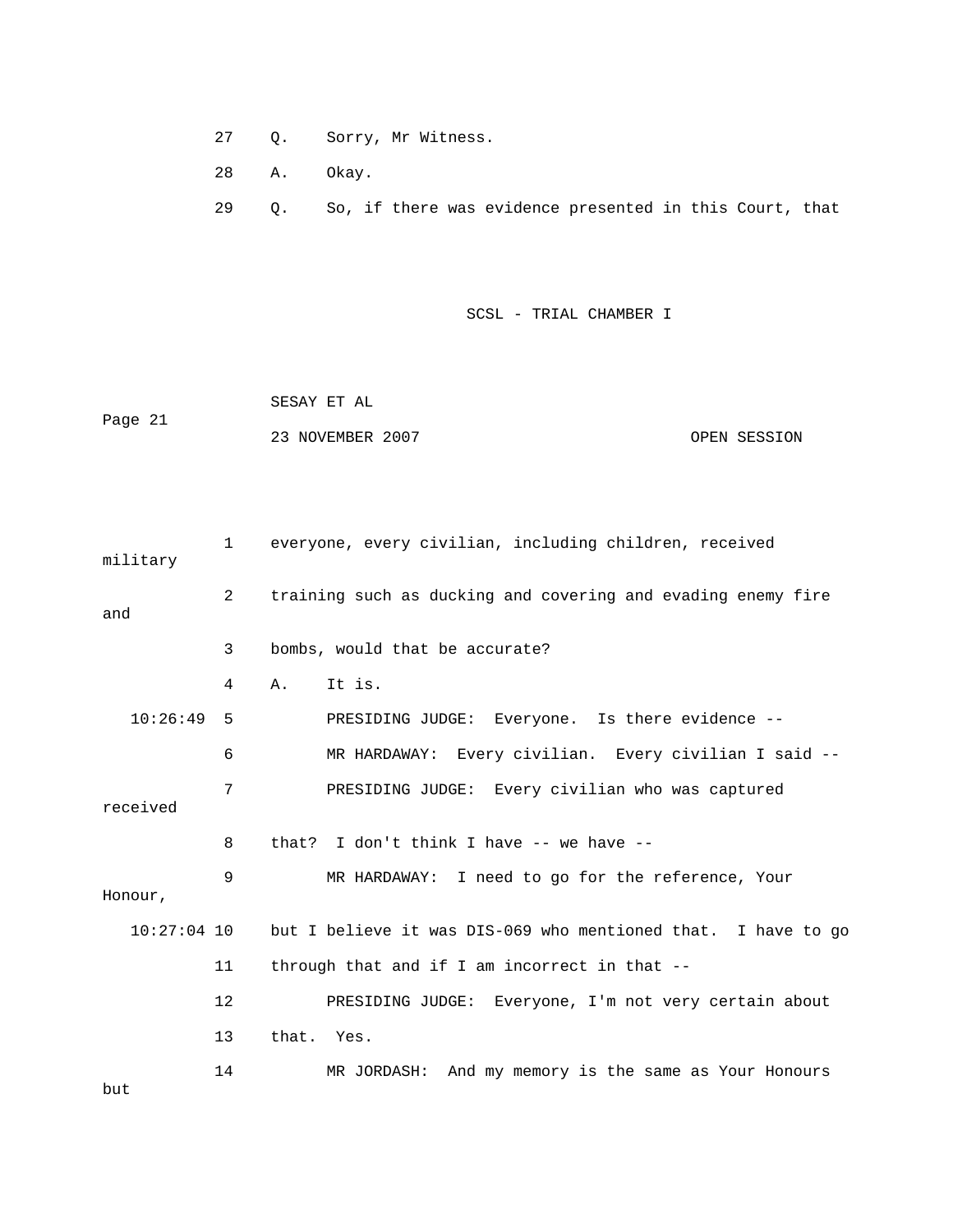| $10:27:13$ 15 | I think if my learned friend is going to put it with such |                                                                |  |  |
|---------------|-----------------------------------------------------------|----------------------------------------------------------------|--|--|
|               | 16                                                        | certainty we ought to have the reference.                      |  |  |
|               | 17                                                        | PRESIDING JUDGE: We ought to have the records.                 |  |  |
|               | 18                                                        | MR HARDAWAY: I will get that.                                  |  |  |
|               | 19                                                        | PRESIDING JUDGE: And as we always would normally expect        |  |  |
| $10:27:27$ 20 |                                                           | that you do, you will refer to the witness and the transcript, |  |  |
|               | 21                                                        | the portion of the transcript where he gave such evidence.     |  |  |
| that          | 22                                                        | MR HARDAWAY: Very well, Your Honour. I will withdraw           |  |  |
|               |                                                           |                                                                |  |  |
|               | 23                                                        | and move on until such time as I have that information.        |  |  |
|               | 24                                                        | PRESIDING JUDGE: Right.                                        |  |  |
| $10:27:38$ 25 |                                                           | MR HARDAWAY:                                                   |  |  |
|               | 26                                                        | $Q$ .<br>Now, Mr Witness --                                    |  |  |
|               | 27                                                        | Yes.<br>Α.                                                     |  |  |
| short         | 28                                                        | -- you had mentioned that ammunition was sometimes in<br>О.    |  |  |
|               | 29                                                        | supply in the RUF; is that correct?                            |  |  |

 SESAY ET AL Page 22 23 NOVEMBER 2007 OPEN SESSION

> 1 A. Yes. 2 Q. And that you sometimes, you could not take all of the 3 ammunition with you because you did not have the manpower; is 4 that correct?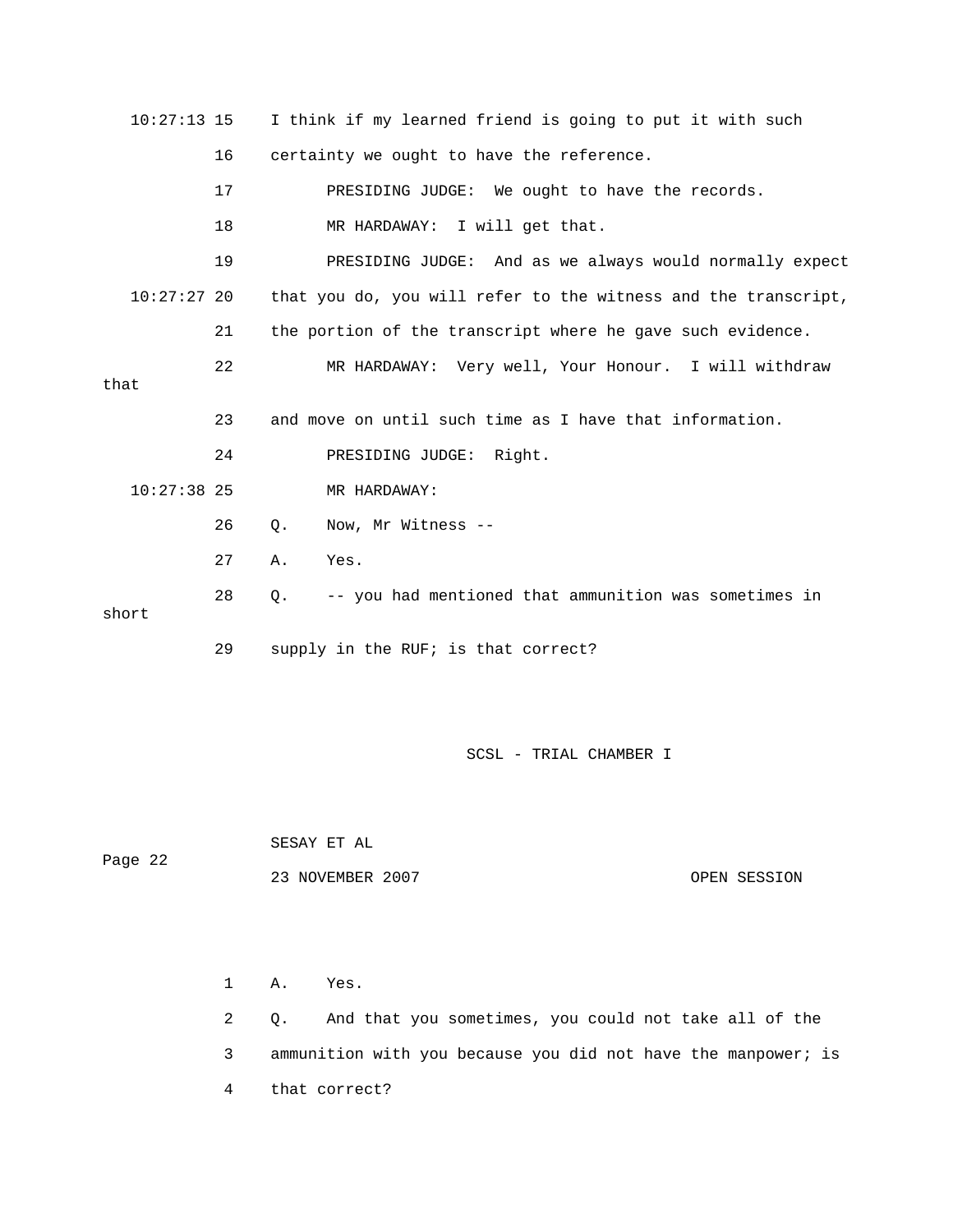10:28:18 5 A. Yes. 6 Q. And, for the most part, this would be ammunition that you 7 would get on the raids in towns held by the SLAs; is that 8 correct? 9 A. Yes. 10:28:18 10 Q. And these towns also had civilians in them as well, did 11 they not? 12 A. The towns where the -- 13 Q. The towns that you raided the SLAs were -- 14 A. Yes. Sometimes they have civilians there. 10:28:27 15 Q. Okay. The truth of the matter, Mr Witness, is that the RUF 16 did not leave any ammunition behind because the RUF forced 17 civilians to carry it for them, didn't they? 18 A. No, that is not true. 19 Q. It's also true, Mr Witness, that there was no food left 10:28:49 20 behind when you took them from the towns because you forced the 21 civilians to carry it for you; is that also not correct? 22 A. That is not correct. 23 Q. All right. Now, if a civilian from the rear wanted to go 24 to an area outside of the RUF control, would they be allowed to 10:29:17 25 do so? 26 A. Well, we are issuing pass. 27 Q. Okay. 28 A. The passes were only valid within the RUF territory. If at 29 all you are a civilian, then you go to the SLAs, at that time,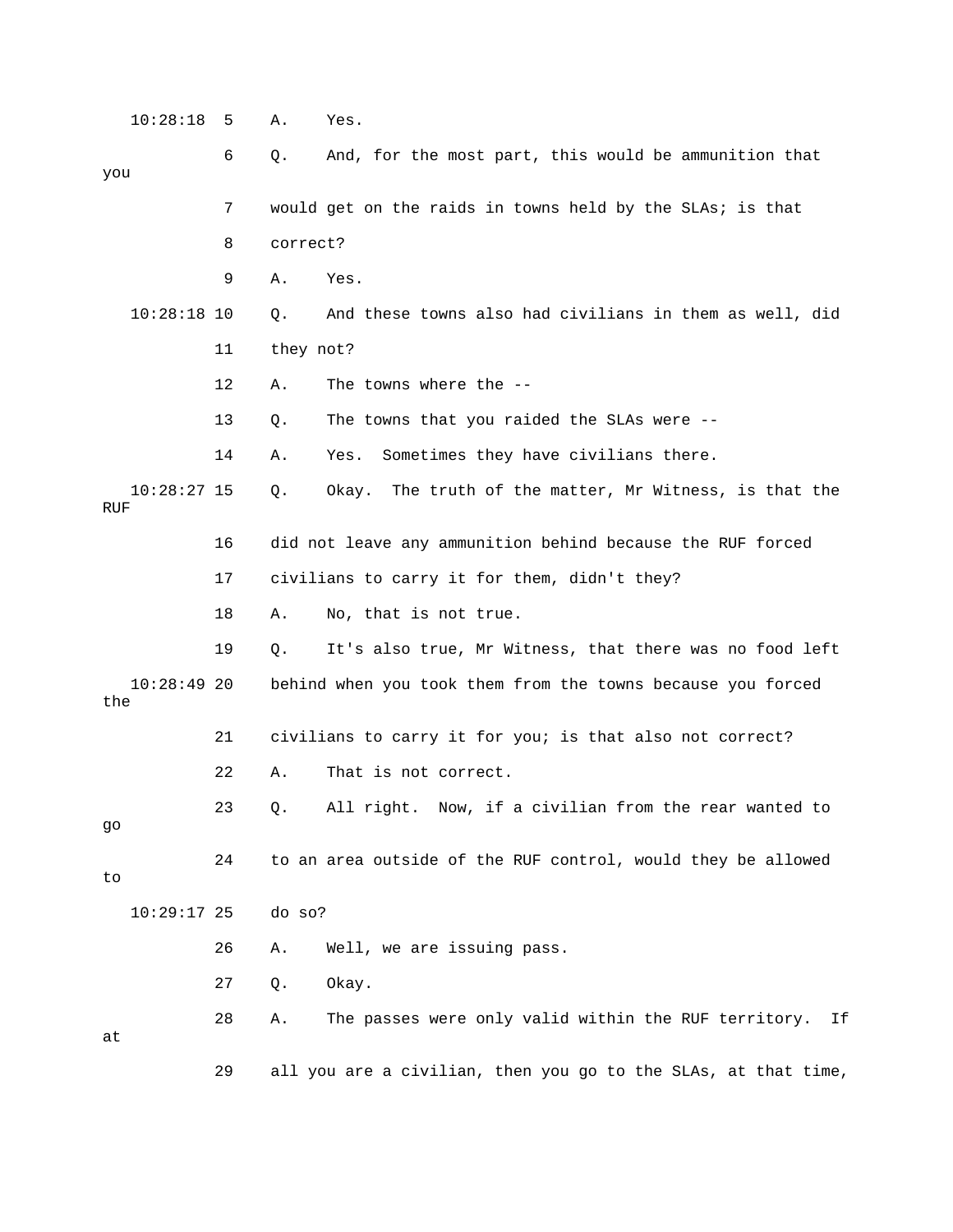|                      |    | SESAY ET AL                                                    |              |  |  |
|----------------------|----|----------------------------------------------------------------|--------------|--|--|
| Page 23              |    | 23 NOVEMBER 2007                                               | OPEN SESSION |  |  |
|                      |    |                                                                |              |  |  |
|                      |    |                                                                |              |  |  |
| will                 | 1  | you yourself, your life will be in danger. They will, they     |              |  |  |
| we                   | 2  | disturb you, because you are coming from the RUF territory, so |              |  |  |
| We                   | 3  | cannot mandate anybody to go where he or she will be harmed.   |              |  |  |
|                      | 4  | only issue pass within the RUF liberated territories.          |              |  |  |
| 10:29:51             | 5  | So, if a civilian from the RUF territory wanted to go to<br>Q. |              |  |  |
|                      | 6  | Freetown, would that civilian be allowed to go?                |              |  |  |
|                      | 7  | That issue did not arise at the time when I was there.<br>Α.   |              |  |  |
|                      | 8  | Because they were all fighting -- they were all afraid of the  |              |  |  |
|                      | 9  | enemies, and their fear was that if at all they leave, how --  |              |  |  |
| $10:30:36$ 10<br>to  |    | they are spend some time with the RUF, then, later they decide |              |  |  |
|                      | 11 | go to the SLAs, they were afraid that maybe when they go there |              |  |  |
|                      | 12 | they will decide to take them as somebody very bad, or he has  |              |  |  |
|                      | 13 | come to spy them, so they were not even thinking of that.      |              |  |  |
|                      | 14 | Mr Witness, my question was simple: Would the RUF allow<br>Q.  |              |  |  |
| $10:30:50$ 15<br>its |    | civilian to leave its territory to go to an area outside of    |              |  |  |
|                      | 16 | territory, for example, Freetown?                              |              |  |  |
|                      | 17 | You mean at the time during the jungle time?<br>Α.             |              |  |  |
|                      | 18 | During the time that the civilians were in the rear, for<br>Q. |              |  |  |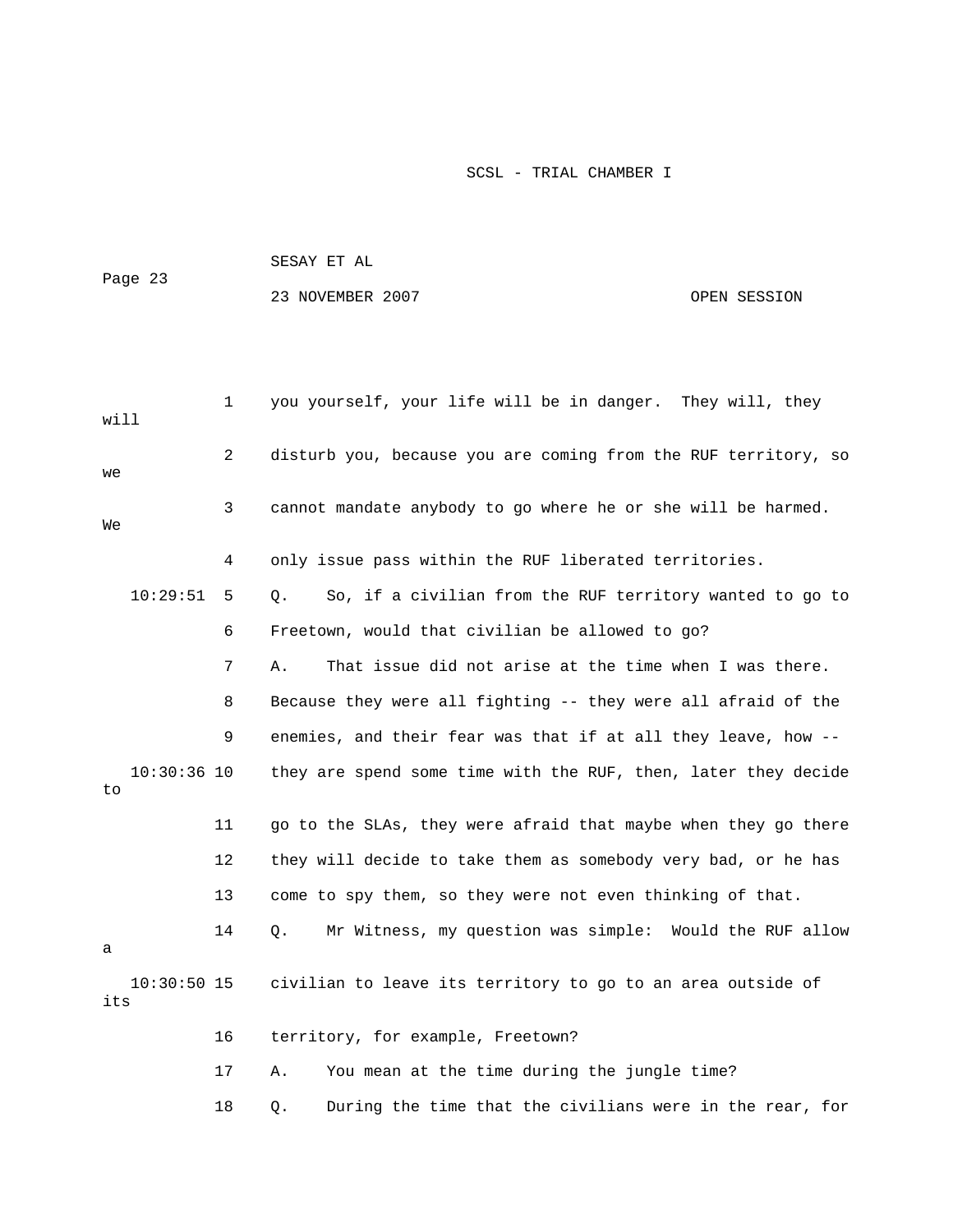|            |               | 19           |                  | their own safety, if they wanted to leave and go to an area  |  |
|------------|---------------|--------------|------------------|--------------------------------------------------------------|--|
|            | $10:31:15$ 20 |              |                  | outside of RUF control, would the RUF let them?              |  |
| said       |               | 21           | Α.               | Well, that is not -- that is what I'm trying to -- I         |  |
|            |               | 22           |                  | that is not to my knowledge.                                 |  |
|            |               | 23           | Q.               | So, when I put to you that civilians were not allowed to     |  |
| that:      |               | 24           |                  | travel outside of RUF areas, you would have no knowledge of  |  |
|            | $10:31:46$ 25 |              |                  | is that correct?                                             |  |
|            |               | 26           | Α.               | I have no knowledge of that.                                 |  |
|            |               | 27           | Q.               | Okay.                                                        |  |
| understand |               | 28           |                  | JUDGE BOUTET: Mr Witness, do I understand -- I               |  |
|            |               | 29           |                  | what you are saying. You are saying that from -- during the  |  |
|            |               |              |                  | SCSL - TRIAL CHAMBER I                                       |  |
|            |               |              | SESAY ET AL      |                                                              |  |
| Page 24    |               |              | 23 NOVEMBER 2007 | OPEN SESSION                                                 |  |
|            |               | $\mathbf{1}$ |                  | jungle time, that is from '91 to '96 --                      |  |
|            |               | 2            |                  | THE WITNESS:<br>Yes.                                         |  |
|            |               | 3            |                  | JUDGE BOUTET: -- you were not aware of any case where a      |  |
|            |               | 4            |                  | civilian would go outside the RUF controlled territory to go |  |

to

 10:32:11 5 Freetown, for example? During those five, six years, it never 6 happened --

7 THE WITNESS: Well --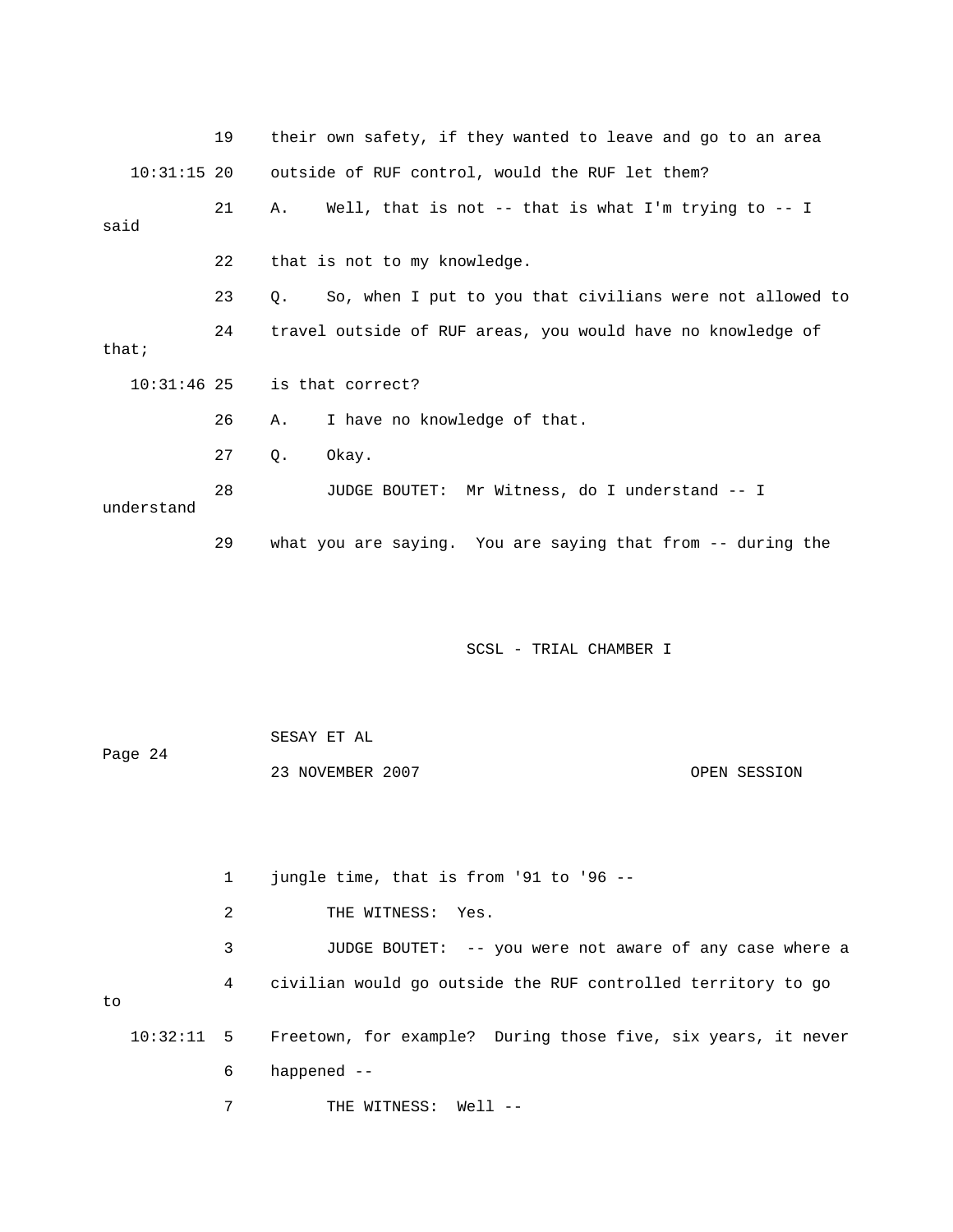8 JUDGE BOUTET: -- that a civilian would ask to go outside, 9 to go to Freetown. That is the example you were given. 10:32:28 10 THE WITNESS: Well, I did not operate with -- I was not in 11 the G5 office or the IDU office, who are responsible for all 12 these things. As I told you that I am a combatant. I was all 13 the time at the front line so, talking about passes, that is a 14 different issue pertaining the G5, so I cannot able to tell much 10:32:49 15 about it. But all what I know that the G5 used to issue passes 16 to civilians. 17 JUDGE BOUTET: To civilians, according to you, to go to 18 places within RUF held territories? 19 THE WITNESS: Yes, I know of that. 10:33:19 20 MR HARDAWAY: 21 Q. Now, from 1996 to the overthrow, if a civilian from the 22 rear wanted to leave RUF territory and go to Freetown, would they 23 be allowed to do so? 24 A. From 1996? 10:33:38 25 Q. Yes; to the overthrow. 26 A. Yes. At that time peace was now there, yeah. The safety 27 of the civilian was a little bit guarantee. 28 Q. So -- 29 A. The peace was there.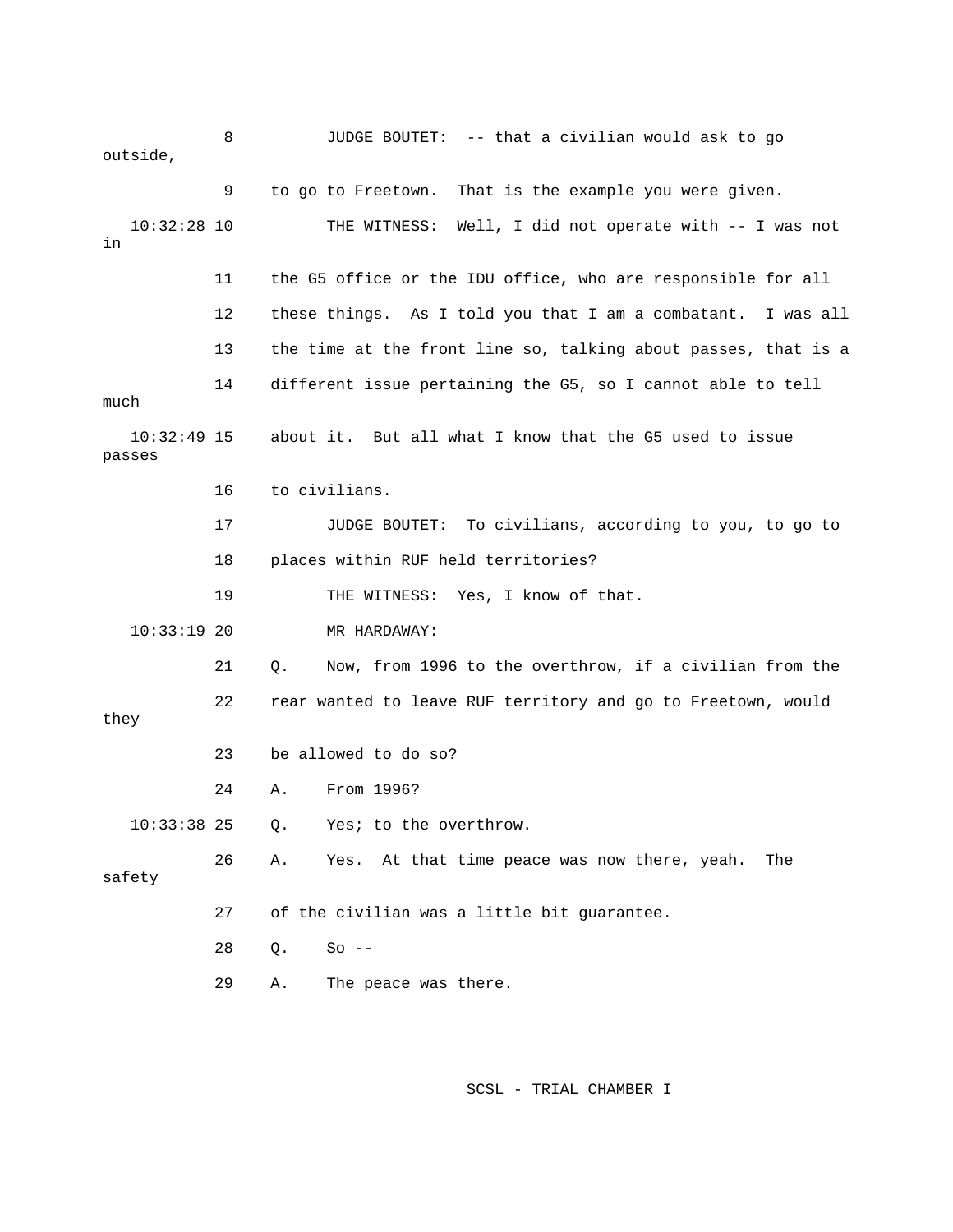|               |                | SESAY ET AL                                                  |                                                               |              |  |  |  |
|---------------|----------------|--------------------------------------------------------------|---------------------------------------------------------------|--------------|--|--|--|
| Page 25       |                |                                                              | 23 NOVEMBER 2007                                              | OPEN SESSION |  |  |  |
|               |                |                                                              |                                                               |              |  |  |  |
|               |                |                                                              |                                                               |              |  |  |  |
| go            | $\mathbf{1}$   | Q.                                                           | So, a civilian would be allowed to go from the rear to        |              |  |  |  |
| your          | $\overline{2}$ | to Freetown from 1996 to the time of the overthrow; is that  |                                                               |              |  |  |  |
|               | 3              |                                                              | evidence?                                                     |              |  |  |  |
| everybody     | 4              | Α.                                                           | Not permanently they were, you know, allowed, but             |              |  |  |  |
| 10:34:07      | -5             | was given a chance to go anywhere you go, so, the moment the |                                                               |              |  |  |  |
|               | 6              |                                                              | peace was signed, that freedom of movement was there.         |              |  |  |  |
|               | 7              | Q.                                                           | I'm not talking about when the peace was signed,              |              |  |  |  |
|               | 8              |                                                              | Mr Witness. From 1996 to the time of the overthrow there were |              |  |  |  |
|               |                |                                                              |                                                               |              |  |  |  |
|               | 9              |                                                              | still combat operations going on; is that correct?            |              |  |  |  |
| $10:34:34$ 10 |                | Α.                                                           | In 1996 to the overthrow?                                     |              |  |  |  |
|               | 11             | Q.                                                           | To the overthrow; yes, sir.                                   |              |  |  |  |
| been          | 12             | Α.                                                           | Yes, but not in all areas because the first peace has         |              |  |  |  |
| Accord,       | 13             |                                                              | signed by Foday Sankoh. I think that is the Lome Peace        |              |  |  |  |
|               | 14             |                                                              | so everybody was aware of that peace and at least freedom of  |              |  |  |  |
| $10:34:51$ 15 |                | movement was there.                                          |                                                               |              |  |  |  |
|               | 16             | Q.                                                           | And in your mind, sir, when was the Lome Peace Accord         |              |  |  |  |
|               | 17             | signed?                                                      |                                                               |              |  |  |  |
|               | 18             | Α.                                                           | Well, it was in -- the first cease-fire was in '96, the       |              |  |  |  |
|               | 19             |                                                              | first cease-fire.                                             |              |  |  |  |
| $10:35:07$ 20 |                | Q.                                                           | But, do you know when the Lome Peace Accord was signed;       |              |  |  |  |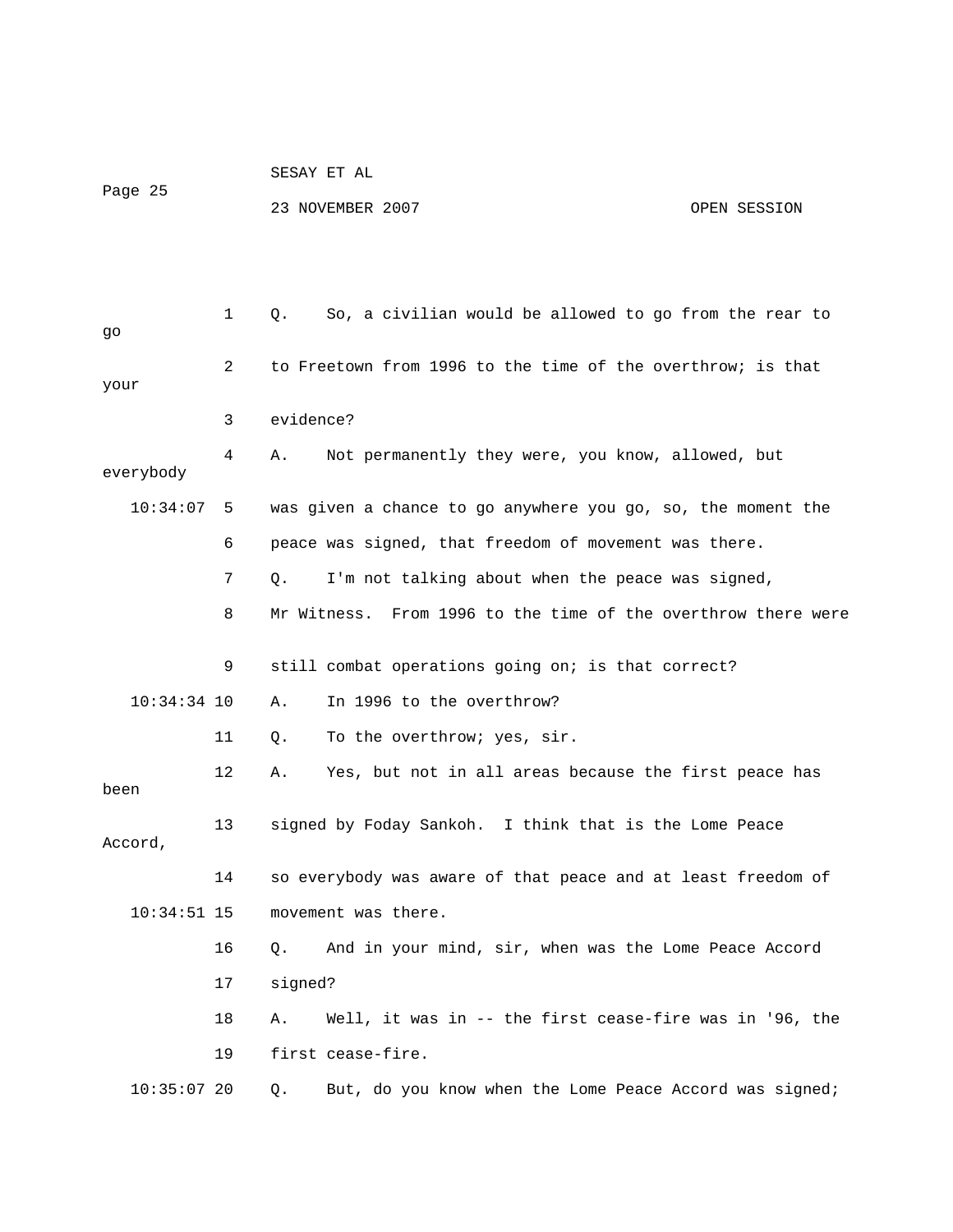21 what year?

22 A. I cannot remember.

 23 Q. Now, I want to take you, now, Mr Witness, to Kenema; okay? 24 A. Yes, yes. 10:35:29 25 Q. Part of your evidence. Now, during the junta period, you 26 had testified that, in Kenema, the RUF and the SLAs went on 27 missions together; is that correct? 28 A. Yes. 29 Q. Now, it's true that while in Kenema, the SLAs, and the RUF,

SCSL - TRIAL CHAMBER I

 SESAY ET AL Page 26

23 NOVEMBER 2007 OPEN SESSION

 1 used child soldiers, didn't they? 2 A. No. 3 Q. So, when I put it to you that, in fact, the RUF and the 4 SLAs used child soldiers while working together in Kenema, you 10:36:01 5 would disagree with that; is that correct? 6 A. Exactly. 7 Q. Okay. I now want to move to Tongo, the first patrol; okay? 8 A. Yes. 9 Q. Now, when was the first patrol to Tongo again? What year?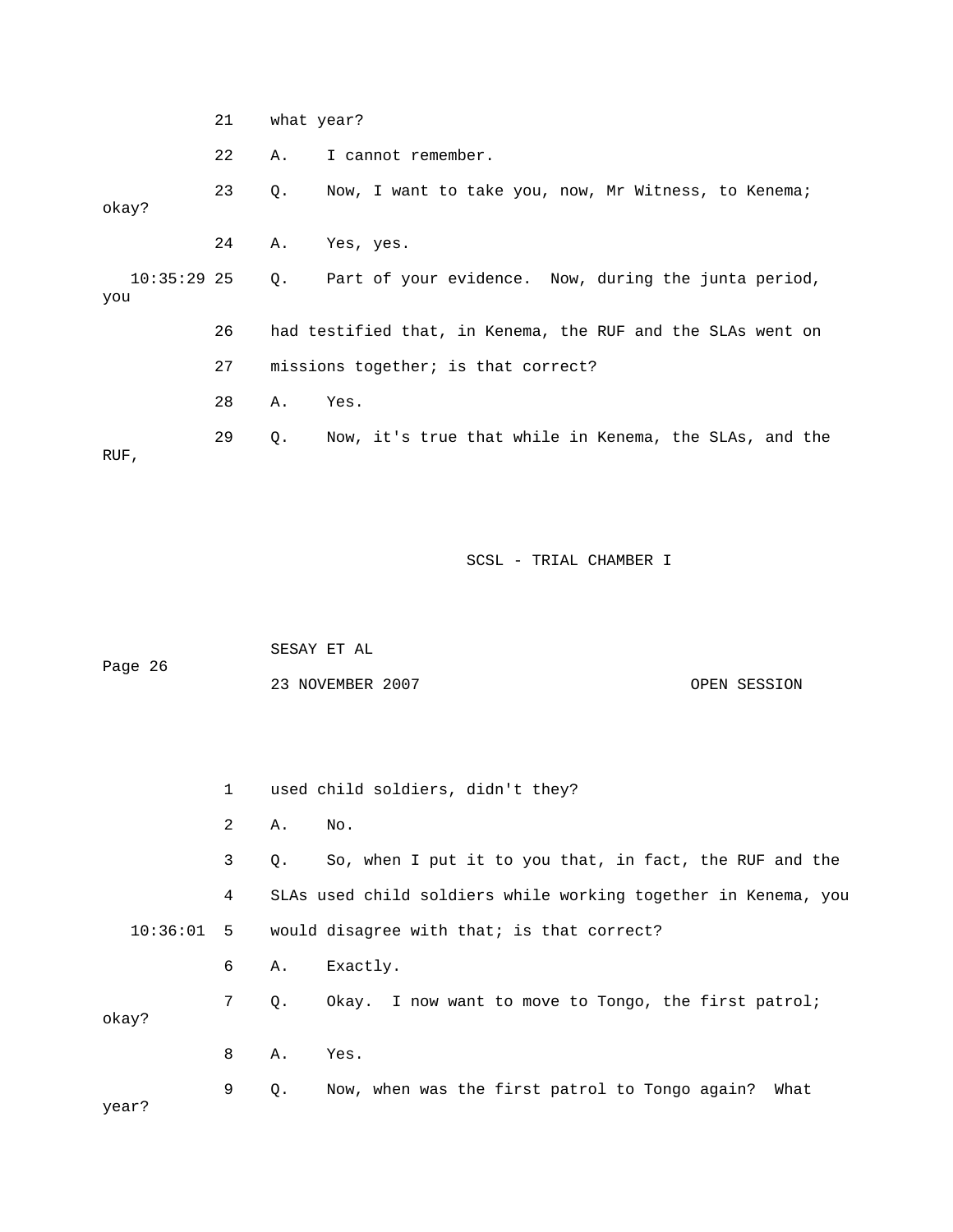| $10:36:24$ 10 |    | Α. | That was in '97.                                               |
|---------------|----|----|----------------------------------------------------------------|
|               | 11 | Q. | And would it be correct to say that the first patrol to        |
|               | 12 |    | Tongo had both RUF and SLAs in it?                             |
|               | 13 | Α. | Yes.                                                           |
|               | 14 | Q. | And you would agree, that the RUF and the SLAs worked          |
| $10:36:36$ 15 |    |    | together to capture Tongo; is that correct?                    |
|               | 16 | Α. | Yes.                                                           |
|               | 17 | О. | And after taking Tongo, there were meetings with the           |
|               | 18 |    | civilians that were in the towns; is that also correct?        |
|               | 19 | Α. | Yes.                                                           |
| $10:36:50$ 20 |    | Q. | And one of the purposes of the meetings, was to convince       |
|               |    |    |                                                                |
|               | 21 |    | the civilians -- the other civilians, to come out of the bush; |
| is            |    |    |                                                                |
|               | 22 |    | that also accurate?                                            |
|               | 23 | Α. | Exactly.                                                       |
| out           | 24 | О. | And as a result of these meetings, did civilians come          |
| $10:37:05$ 25 |    |    | of the bush?                                                   |
|               | 26 | Α. | Yes.                                                           |
|               | 27 | Q. | Now, you also testified that the G5 also had meetings          |
| with          |    |    |                                                                |
|               | 28 |    | the civilians as well; is that accurate?                       |
|               | 29 | Α. | Yes.                                                           |

Page 27

SESAY ET AL

23 NOVEMBER 2007 CPEN SESSION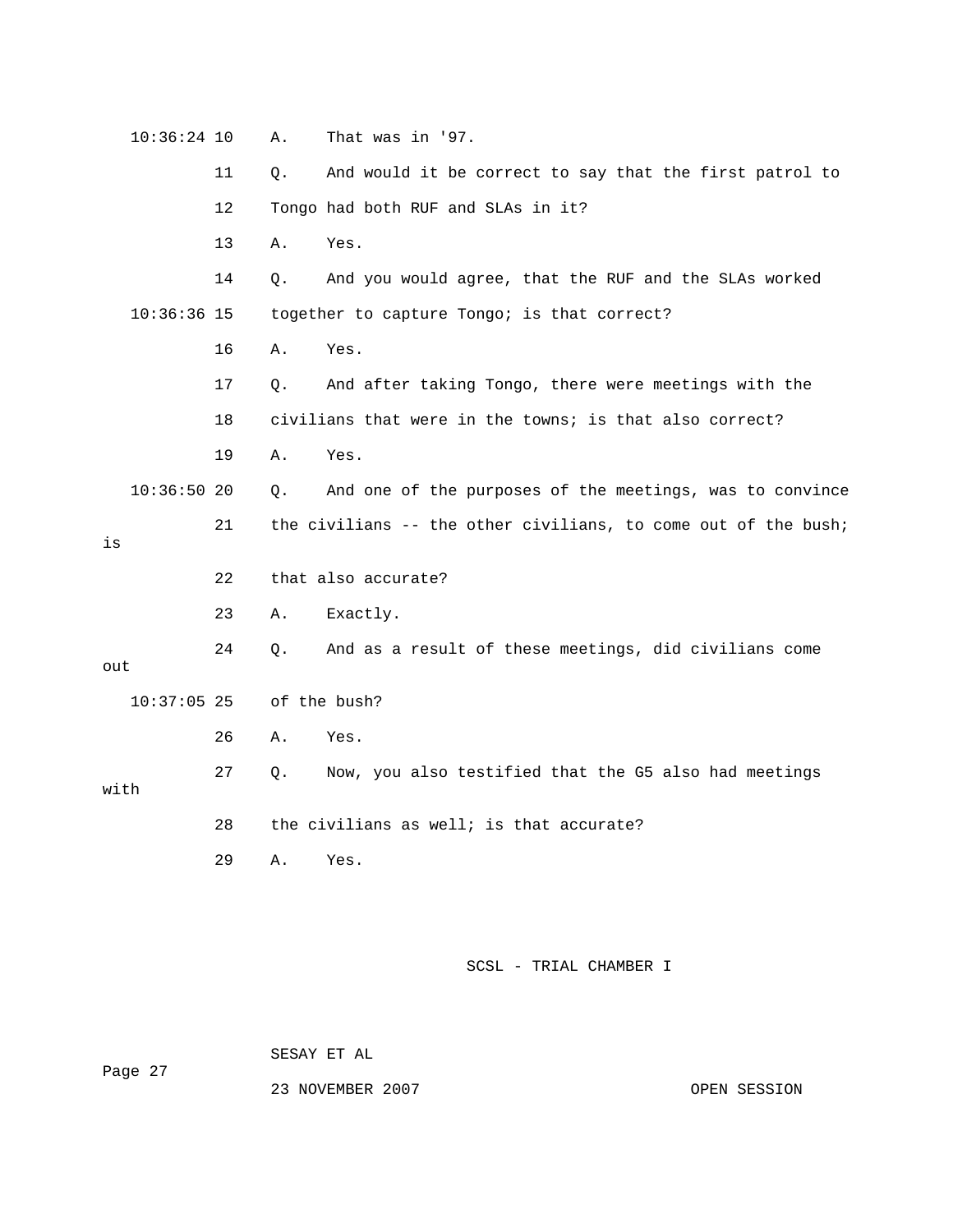| towns         | $\mathbf{1}$ | And these would be civilians who were already in the<br>Q.     |
|---------------|--------------|----------------------------------------------------------------|
|               | 2            | and civilians who would come out from the bush; is that right? |
|               | 3            | Both of them.<br>Α.                                            |
| meetings      | 4            | Both of them. Right. Now, you had said that the<br>Q.          |
| 10:37:26      | 5            | the G5 had with the civilians was to give courage to the       |
|               | 6            | civilians; is that correct?                                    |
|               | 7            | Α.<br>Yes.                                                     |
|               | 8            | So, it would be correct to say, that at this time, the<br>Q.   |
|               | 9            | civilians in Tongo were afraid; yes?                           |
| $10:37:45$ 10 |              | Yes, because of the fighting.<br>Α.                            |
|               | 11           | Q.<br>Okay.                                                    |
|               | 12           | PRESIDING JUDGE: Mr Hardaway you will not be afraid of         |
|               | 13           | fighting?                                                      |
| in            | 14           | MR HARDAWAY: Fortunately Your Honour, I have never been        |
| $10:37:57$ 15 |              | that situation.                                                |
|               | 16           | PRESIDING JUDGE: Well well.                                    |
|               | 17           | MR HARDAWAY: I just -- just for clarification, Your            |
|               | 18           | Honour, this is going somewhere.                               |
| like          | 19           | PRESIDING JUDGE:<br>If you came under fire here, I would       |
| $10:38:08$ 20 |              | to watch your reaction. Anyway, it's just an observation, you  |
|               | 21           | Go ahead.<br>know.                                             |
|               | 22           | MR HARDAWAY:                                                   |
|               | 23           | Mr Witness --<br>Q.                                            |
|               | 24           | Yes.<br>Α.                                                     |
| $10:38:16$ 25 |              | -- the civilians were in fact, were afraid because they<br>Q.  |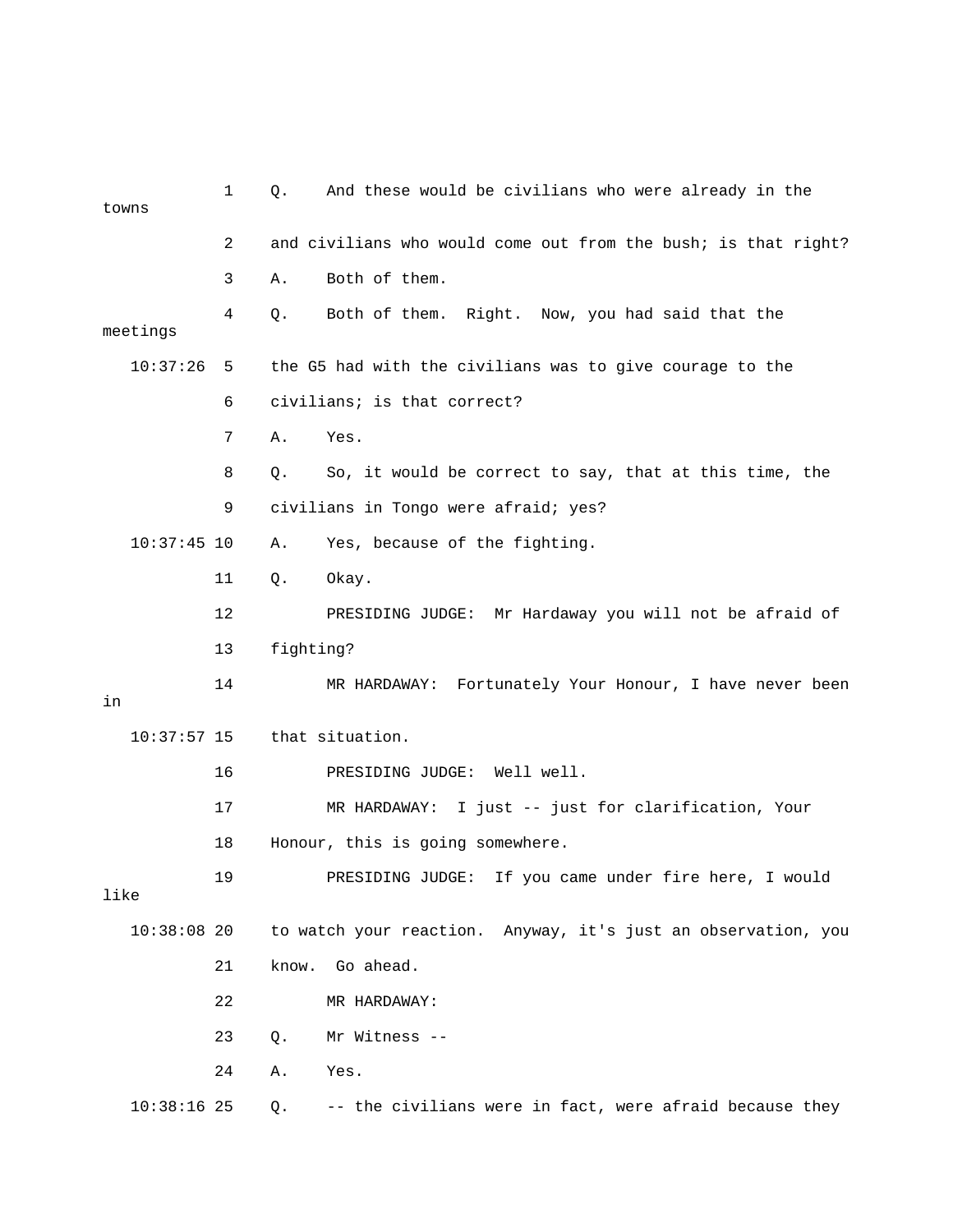26 heard of the RUF raping and killing civilians in other areas; 27 isn't that accurate? 28 A. No, that was not the information. That was not the reason 29 why they are afraid.

SCSL - TRIAL CHAMBER I

| Page 28 | SESAY ET AL      |              |
|---------|------------------|--------------|
|         | 23 NOVEMBER 2007 | OPEN SESSION |

|                       | $\mathbf{1}$ | So when I put it to you that the reason they were afraid<br>О.     |
|-----------------------|--------------|--------------------------------------------------------------------|
|                       | 2            | was because they heard of RUF raping and killing civilians in      |
|                       | 3            | other areas you, would disagree with me?                           |
|                       | 4            | I would disagree with you.<br>Α.                                   |
| $10:38:41$ 5<br>Sam   |              | Okay. Now, you had stated that upon arrival in Tongo,<br>$\circ$ . |
|                       | 6            | Bockarie did not give approval for mining at first because of      |
|                       | 7            | safety concerns; is that correct?                                  |
|                       | 8            | Α.<br>Yes.                                                         |
| upon                  | 9            | The real reason Sam Bockarie ordered mining suspended<br>О.        |
| $10:39:06$ 10<br>over |              | arrival was that so that he could establish absolute control       |
|                       | 11           | mining in Tongo; isn't that right?                                 |
|                       | $12 \,$      | Well, that was also part of the reason.<br>Α.                      |
|                       | 13           | Okay. Thank you. Now, is it accurate to say that both<br>Q.        |

the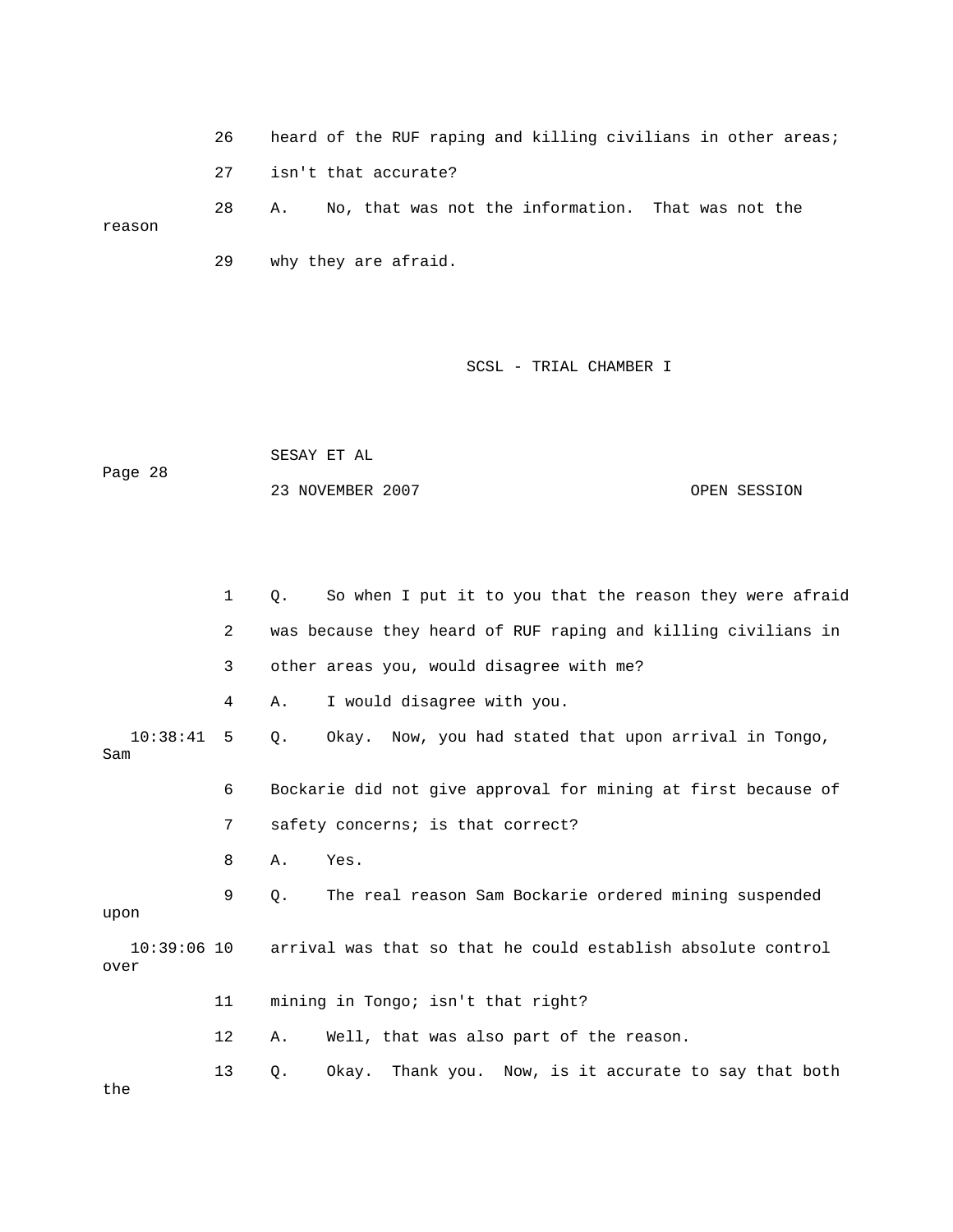|               | 14 | RUF and the SLA were mining in Tongo?                             |
|---------------|----|-------------------------------------------------------------------|
| $10:39:29$ 15 |    | Yes, they were mining, including the civilians.<br>Α.             |
|               | 16 | And the RUF and SLA were mining at Cyborg Pit as<br>$Q$ .<br>Yes. |
|               | 17 | well; is that correct?                                            |
|               | 18 | Α.<br>Yes.                                                        |
|               | 19 | Now, you had mentioned that there was a mining committee<br>Q.    |
| $10:39:47$ 20 |    | used to set up, that was set up to handle the mining issues in    |
|               | 21 | Tongo; is that correct?                                           |
|               | 22 | Yes.<br>Α.                                                        |
|               | 23 | Now, and I didn't get this in your evidence and please<br>$Q$ .   |
| civilians;    | 24 | explain it to me, the mining committee was made up of             |
| $10:40:05$ 25 |    | is that correct?                                                  |
|               | 26 | Both civilians and soldiers.<br>Α.                                |
|               | 27 | Okay. And the soldiers who were part of the mining<br>Q.          |
|               | 28 | committee were both RUF and SLA?                                  |
|               | 29 | Exactly.<br>Α.                                                    |
|               |    |                                                                   |
|               |    |                                                                   |

|         | SESAY ET AL      |              |
|---------|------------------|--------------|
| Page 29 |                  |              |
|         | 23 NOVEMBER 2007 | OPEN SESSION |

 1 Q. Right. Now part of the job of the mining committee was to 2 get people to work at the mines; isn't that also accurate?

3 A. That was not only their task.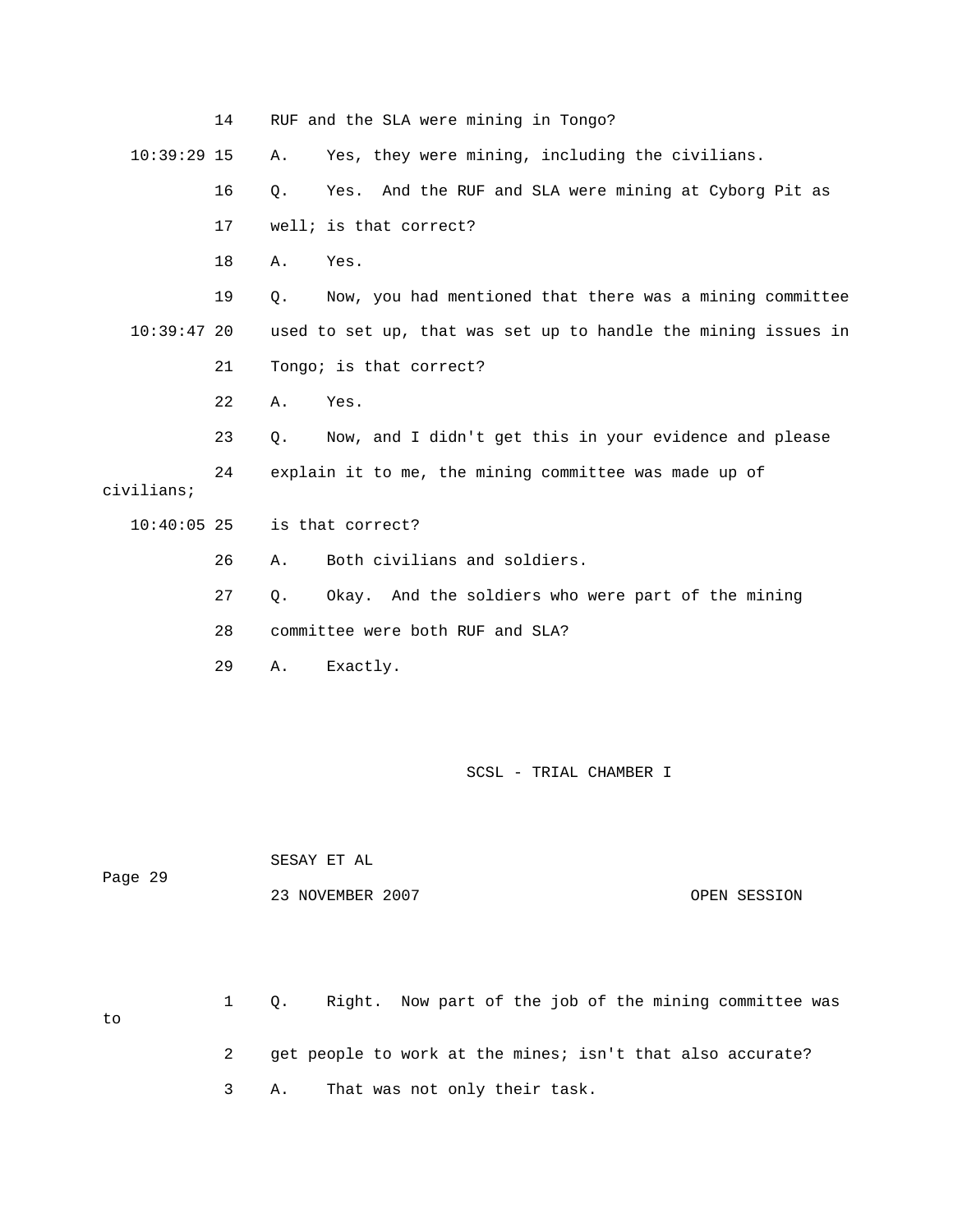|                            | 4  | But part of their duty was to get people to work at the<br>Q.  |
|----------------------------|----|----------------------------------------------------------------|
| 10:40:27                   | 5. | mines; would you agree?                                        |
|                            | 6  | No, that is not.<br>Α.                                         |
| get                        | 7  | So, when I put it to you that part of their duty was to<br>Q.  |
|                            | 8  | civilians to work at the mines you would disagree with me?     |
|                            | 9  | I would disagree with it.<br>Α.                                |
| $10:40:39$ 10<br>committee |    | Right. So when I put it to you that the mining<br>Q.           |
| the                        | 11 | would get people to mine for them by having the soldiers of    |
| would                      | 12 | RUF and SLA capture civilians and force them to mine, you      |
|                            | 13 | disagree with me on that as well?                              |
|                            | 14 | Exactly.<br>Α.                                                 |
| $10:40:56$ 15<br>could a   |    | All right. Now, for the civilians who were mining,<br>Q.       |
|                            |    |                                                                |
|                            | 16 | civilian choose to stop mining if they wanted to?              |
| only                       | 17 | They were requested for mining. I think that is the<br>Α.      |
|                            | 18 | way of getting their, they can able to live in Tongo, through  |
|                            | 19 | that mining.                                                   |
| $10:41:24$ 20              |    | Mr Witness --<br>$Q$ .                                         |
|                            | 21 | Α.<br>Yes.                                                     |
| if                         | 22 | -- the question is this: If a civilian did not want --<br>Q.   |
| to                         | 23 | a civilian in Tongo did not want to mine, would they be forced |
|                            | 24 | mine?                                                          |
| $10:41:36$ 25              |    | Α.<br>No.                                                      |
| to                         | 26 | So when I put it to you that civilians would be forced<br>Q.   |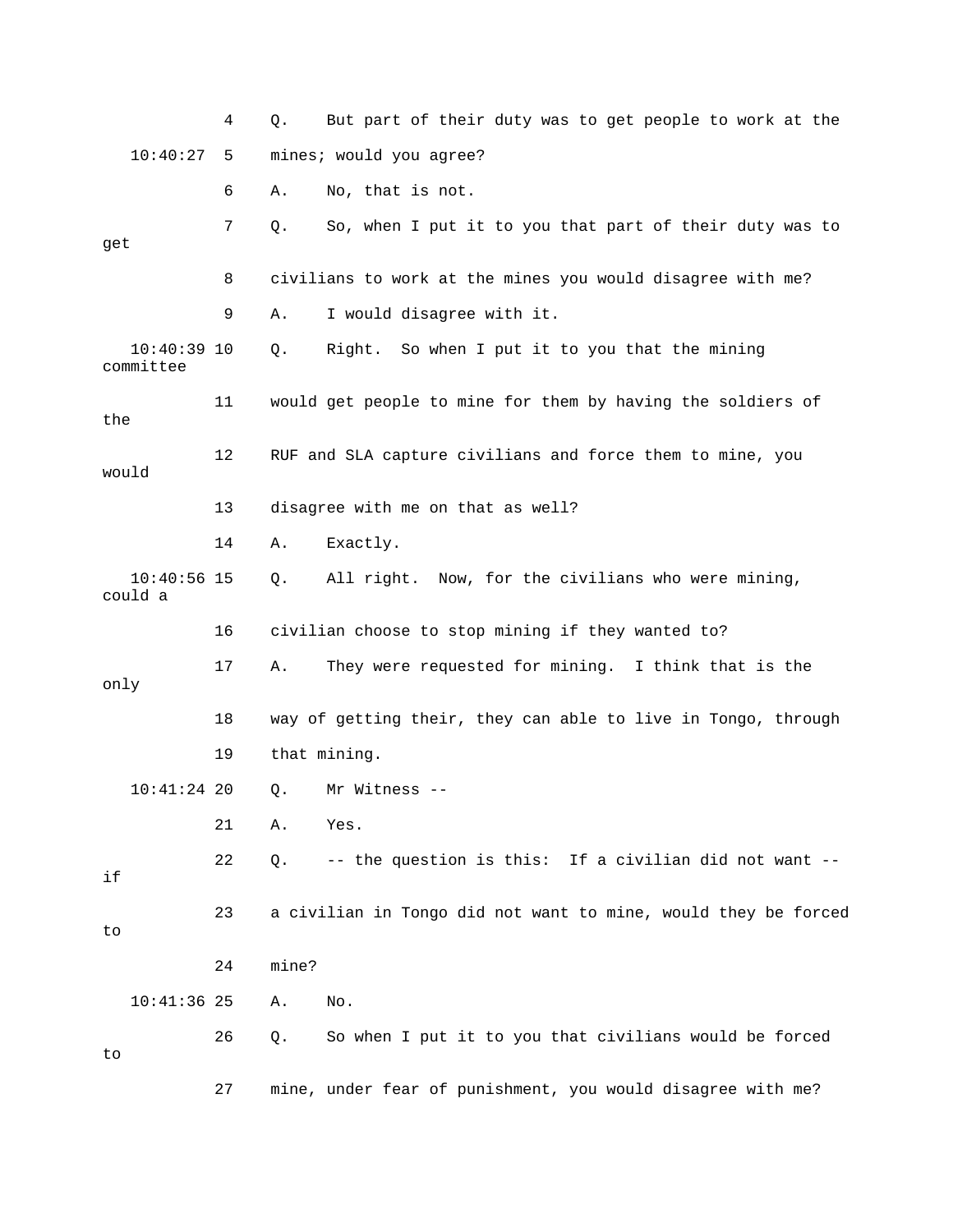- 28 A. Yes.
- 29 Q. All right. Now, during the mining in Tongo were there

 SESAY ET AL Page 30 23 NOVEMBER 2007 OPEN SESSION

|    |               | 1  |       | guards at the mine?                                           |
|----|---------------|----|-------|---------------------------------------------------------------|
|    |               | 2  | Α.    | Pardon?                                                       |
|    |               | 3  | $Q$ . | Were there guards at the mines in Tongo?                      |
|    |               | 4  | Α.    | Guards?                                                       |
|    | 10:42:02      | 5  | Q.    | Guards                                                        |
|    | there.        | 6  | Α.    | Well, it was only at Cyborg Pit when there was guard          |
|    |               | 7  | Q.    | So, there were no -- so your evidence is there were no        |
|    |               | 8  |       | guards at Tongo, at the mines?                                |
|    |               | 9  | Α.    | That is what I'm saying; only at Cyborg Pit.                  |
|    | $10:42:24$ 10 |    | $Q$ . | Okay?                                                         |
|    |               | 11 | Α.    | But at other areas there were no quard.                       |
|    |               | 12 | Q.    | Okay. So, if I put it to you -- so when I put it to you       |
| to |               | 13 |       | that there were armed guards in Tongo, to force the civilians |
|    |               | 14 |       | mine, you would disagree with me?                             |
|    | $10:42:38$ 15 |    | Α.    | Exactly.                                                      |
| at |               | 16 | Q.    | And when I put it to you that some of those armed guards      |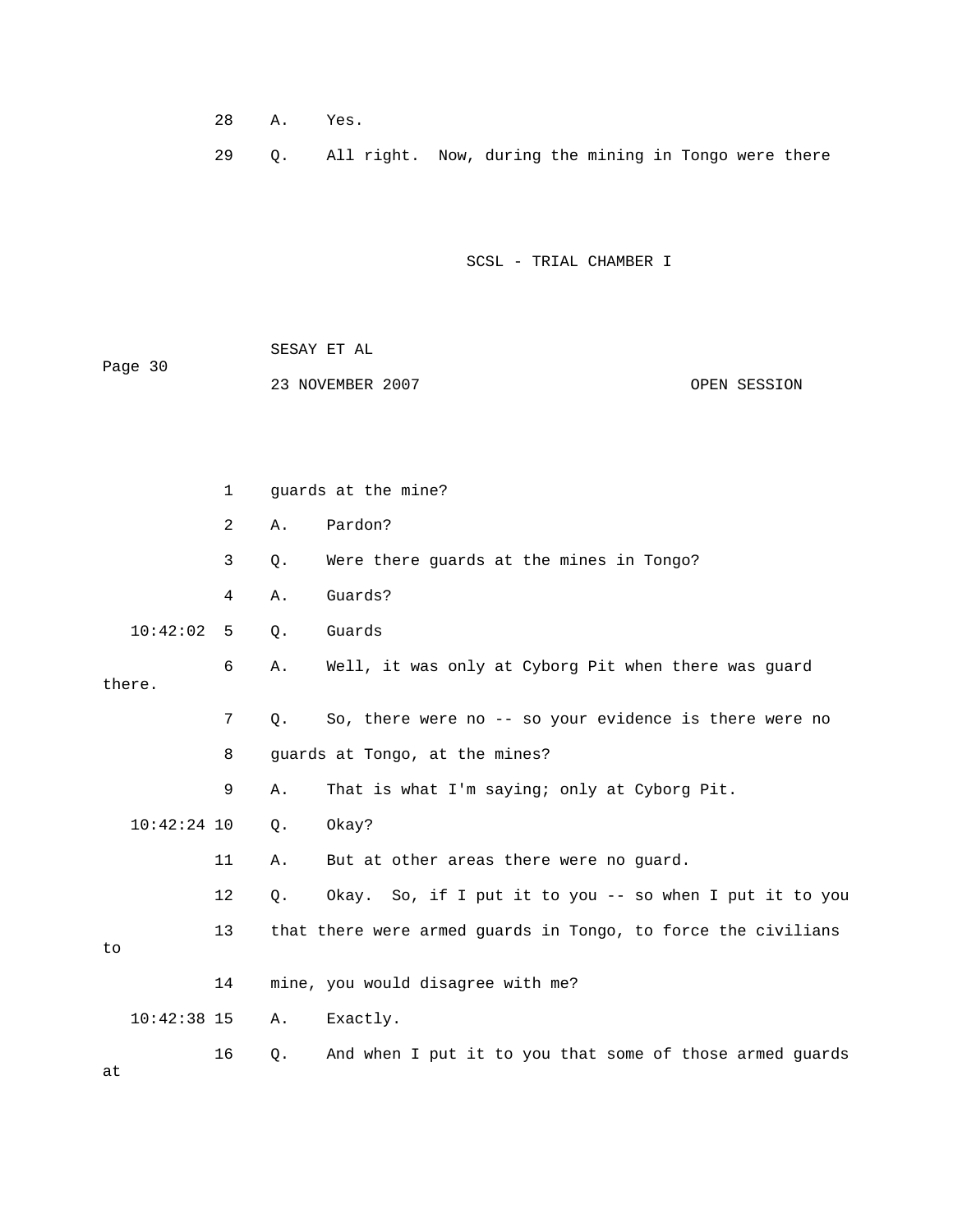| with          | 17 | the mines in Tongo were child soldiers, you would disagree |                                                               |  |  |
|---------------|----|------------------------------------------------------------|---------------------------------------------------------------|--|--|
|               | 18 | me on that as well?                                        |                                                               |  |  |
|               | 19 | Yes.<br>Α.                                                 |                                                               |  |  |
| $10:42:49$ 20 |    | $[RUF23NOV07JS - B]$                                       |                                                               |  |  |
| work          | 21 | Q.                                                         | And when I put it to you that civilians who refused to        |  |  |
|               | 22 |                                                            | the mines, the guards would beat and kill them, you would     |  |  |
|               | 23 | disagree with that as well; is that correct?               |                                                               |  |  |
|               | 24 | Yes, I would disagree with you.<br>Α.                      |                                                               |  |  |
| $10:45:08$ 25 |    | Q.                                                         | Okay. Now, Issa Sesay had civilians mining for him in         |  |  |
|               | 26 | Tongo, didn't he?                                          |                                                               |  |  |
|               | 27 | Α.<br>No.                                                  |                                                               |  |  |
| civilians     | 28 | Q.                                                         | So when I put it to you that Issa Sesay did have              |  |  |
|               | 29 |                                                            | mining for him in Tongo, you would disagree; is that correct? |  |  |
|               |    |                                                            |                                                               |  |  |
|               |    |                                                            | SCSL - TRIAL CHAMBER I                                        |  |  |
|               |    |                                                            |                                                               |  |  |
| Page 31       |    | SESAY ET AL                                                |                                                               |  |  |
|               |    | 23 NOVEMBER 2007                                           | OPEN SESSION                                                  |  |  |

|                 |           | 1 A. Yes, I would disagree with that.                     |
|-----------------|-----------|-----------------------------------------------------------|
| quards          | $2 \quad$ | Q. And when I put it to you that Issa Sesay had armed     |
|                 | 3         | quarding the civilians mining for him in Tongo, you would |
|                 | 4         | disagree with that as well?                               |
| $10:45:08$ 5 A. |           | Repeat your question.                                     |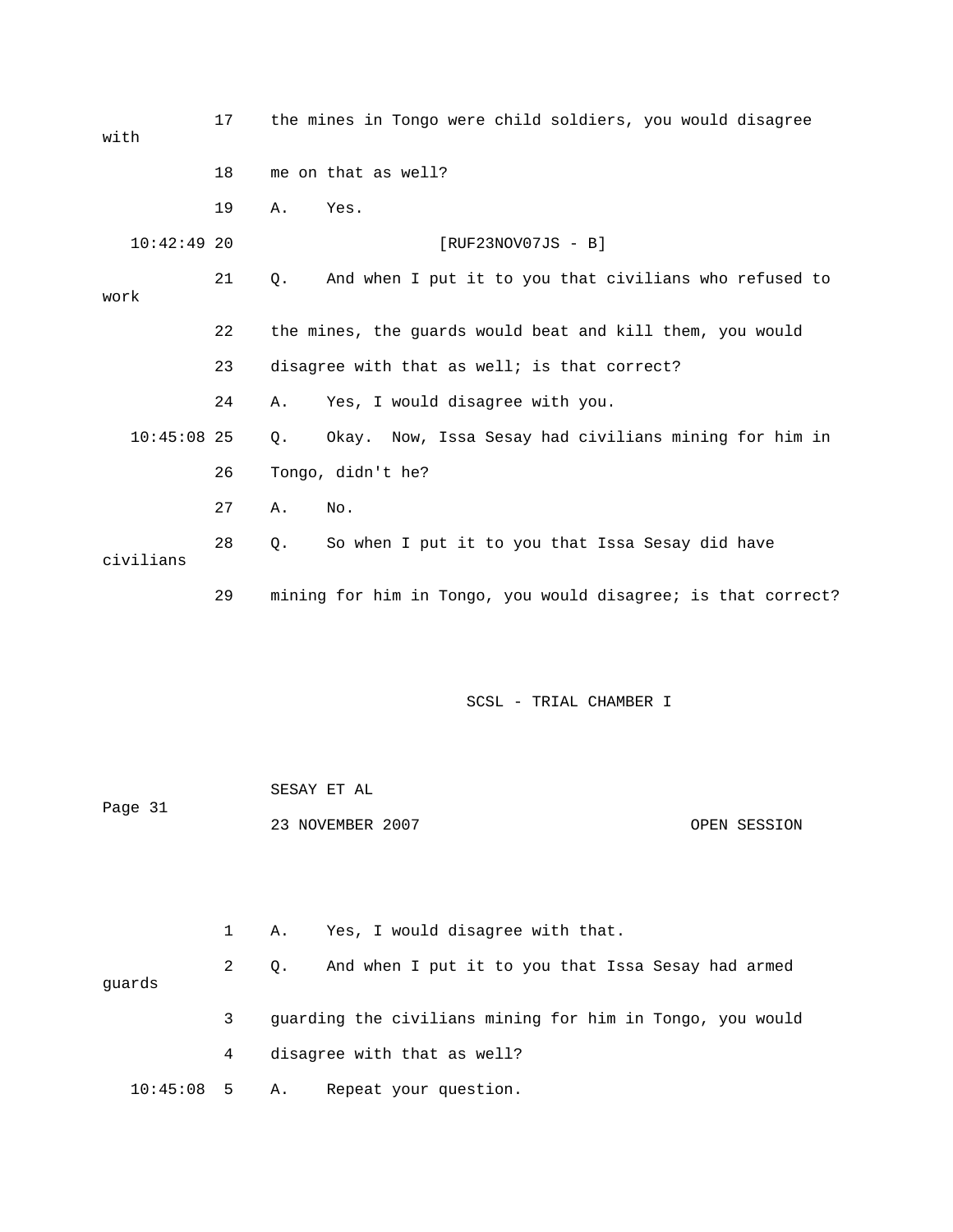| armed               | 6  | Q.                                                         | When I put it to you, Mr Witness, that Issa Sesay had        |  |  |
|---------------------|----|------------------------------------------------------------|--------------------------------------------------------------|--|--|
| would               | 7  | guards guarding the civilians mining for him in Tongo, you |                                                              |  |  |
|                     | 8  |                                                            | disagree; is that correct?                                   |  |  |
|                     | 9  | Α.                                                         | Yeah, I would disagree with you.                             |  |  |
| $10:45:09$ 10<br>in |    | Q.                                                         | Okay. Now, Morris Kallon had civilians mining for him        |  |  |
|                     | 11 |                                                            | Tongo as well, didn't he?                                    |  |  |
| see                 | 12 | Α.                                                         | No, I know of his security who were there, but I don't       |  |  |
|                     | 13 |                                                            | civilians mining for him.                                    |  |  |
| correct?            | 14 | Q.                                                         | So, Morris Kallon's security was in Tongo; is that           |  |  |
| $10:45:09$ 15       |    | Α.                                                         | Yes.                                                         |  |  |
|                     | 16 | Q.                                                         | And these security were armed, weren't they?                 |  |  |
|                     | 17 | Α.                                                         | Pardon?                                                      |  |  |
|                     | 18 | Q.                                                         | They were armed; they had guns, weapons, didn't they?        |  |  |
|                     | 19 | Α.                                                         | They were all there in order to defend Tongo.                |  |  |
| $10:45:09$ 20       |    | Q.                                                         | So when I put it to you that $-$                             |  |  |
|                     | 21 |                                                            | They were all there in order to defend<br>PRESIDING JUDGE:   |  |  |
|                     | 22 |                                                            | Tongo means what? Answer the question.                       |  |  |
|                     | 23 |                                                            | THE WITNESS:<br>They were men                                |  |  |
|                     | 24 |                                                            | PRESIDING JUDGE: Were they armed or not?                     |  |  |
| $10:45:09$ 25       |    |                                                            | THE WITNESS: They were armed.                                |  |  |
| Don't               | 26 |                                                            | PRESIDING JUDGE: Answer the question. That is it.            |  |  |
| were                | 27 |                                                            | let us say, "Oh, because they are there to defend Tongo they |  |  |
| arm.                | 28 |                                                            | armed." You may be there defending a cause and not carry an  |  |  |
|                     | 29 |                                                            | THE WITNESS: Well, they were armed.                          |  |  |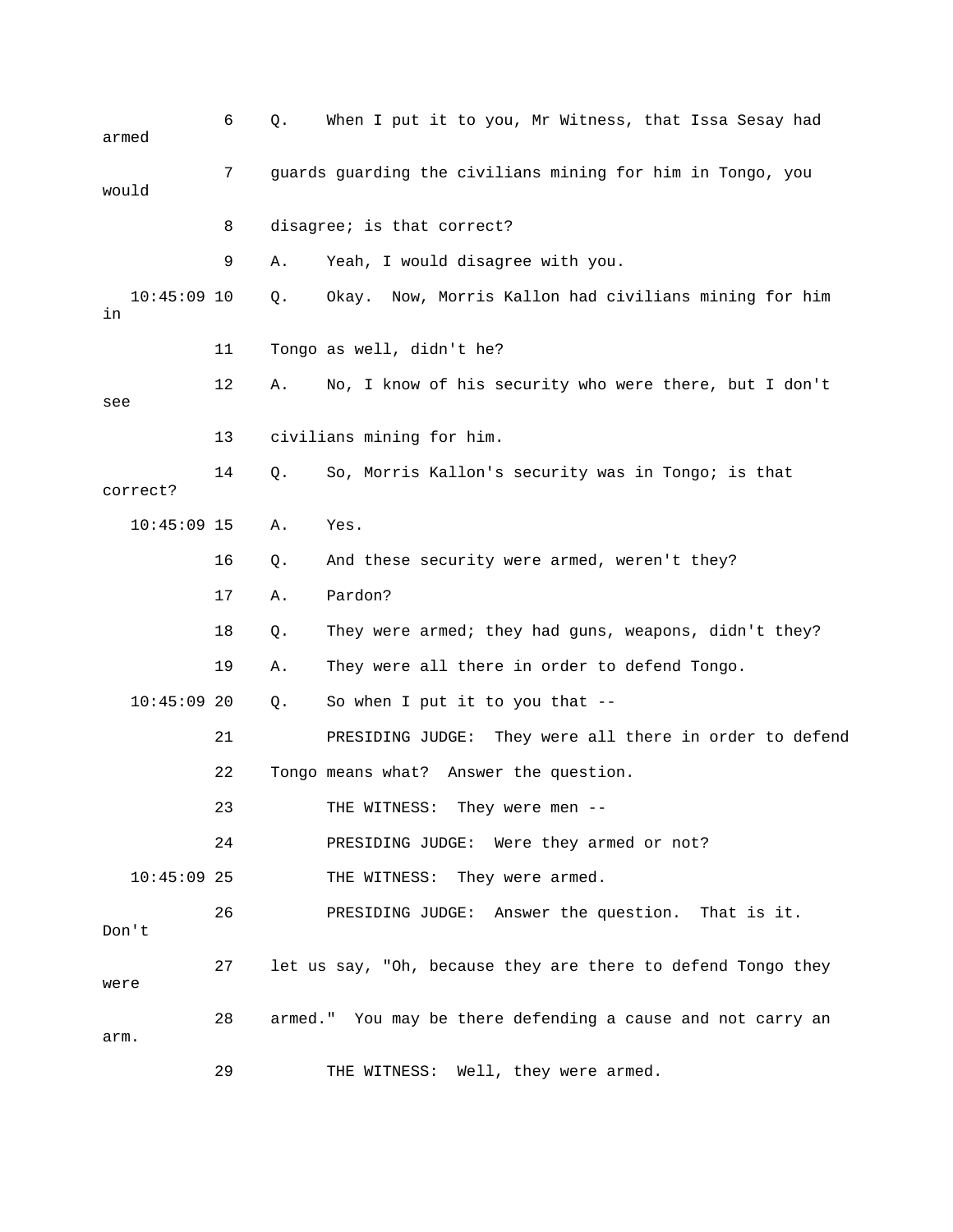| Page 32              |              | SESAY ET AL |                                                              |              |  |
|----------------------|--------------|-------------|--------------------------------------------------------------|--------------|--|
|                      |              |             | 23 NOVEMBER 2007                                             | OPEN SESSION |  |
|                      |              |             |                                                              |              |  |
|                      |              |             |                                                              |              |  |
| I                    | $\mathbf{1}$ |             | PRESIDING JUDGE: As a soldier you know that better than      |              |  |
|                      | 2            | do here.    |                                                              |              |  |
|                      | 3            |             | THE WITNESS:<br>Yes.                                         |              |  |
|                      | 4            |             | MR HARDAWAY:                                                 |              |  |
| 10:45:17<br>Kallon's | 5            | Q.          | So when I put it to you, Mr Witness, that Morris             |              |  |
| mining               | 6            |             | armed security were there to guard the civilians who were    |              |  |
|                      | 7            |             | for him, would you disagree with that?                       |              |  |
|                      | 8            | Α.          | I would disagree with that.                                  |              |  |
| pit;                 | 9            | Q.          | Now, you had mentioned that there was mining in Cyborg       |              |  |
| $10:45:54$ 10        |              | correct?    |                                                              |              |  |
|                      | 11           | Α.          | Yes.                                                         |              |  |
| pit?                 | 12           | Q.          | And that you, yourself, had done some mining in Cyborg       |              |  |
|                      | 13           | Α.          | Yes.                                                         |              |  |
|                      | 14           | Q.          | Now, while you were mining in Cyborg pit, did you see or     |              |  |
| $10:45:54$ 15<br>at  |              |             | hear of Morris Kallon ordering the killings of any civilians |              |  |
|                      | 16           | Cyborg?     |                                                              |              |  |
|                      | $17\,$       | Α.          | No.                                                          |              |  |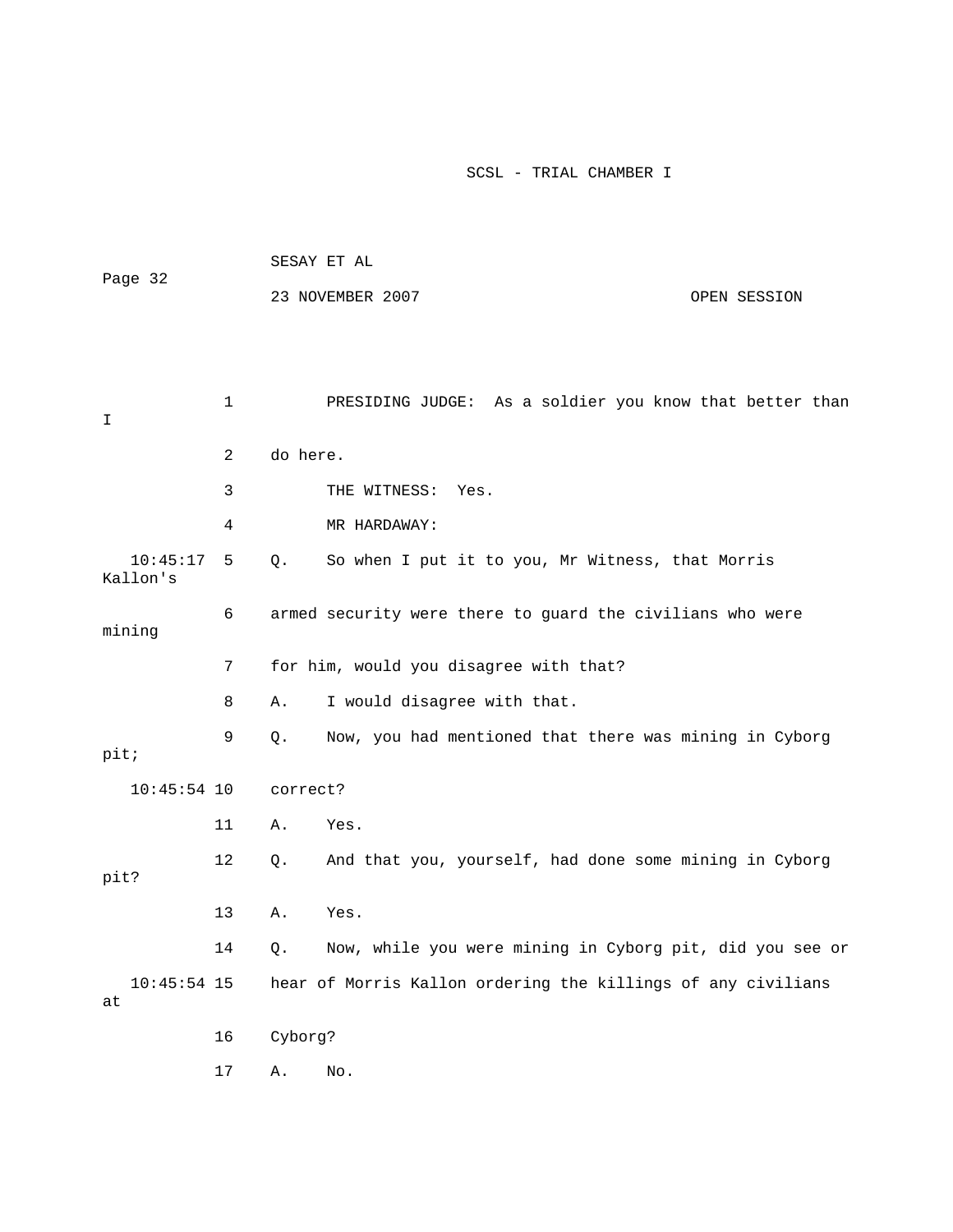|    | ordering      | 18 | $\circ$ . | At any time did you see or hear of Morris Kallon             |
|----|---------------|----|-----------|--------------------------------------------------------------|
|    |               | 19 |           | the killings of civilians at Cyborg pit?                     |
|    | $10:46:17$ 20 |    | Α.        | No.                                                          |
|    |               | 21 | Q.        | So when I put it to you that Morris Kallon did, in fact,     |
| no |               | 22 |           | order the killing of civilians at Cyborg pit, you would have |
|    |               | 23 |           | knowledge of that; is that correct?                          |
|    |               | 24 | Α.        | No knowledge of that.                                        |
|    | $10:46:23$ 25 |    | Q.        | Okay. Now, I have a couple of personal questions,            |
|    |               | 26 |           | Mr Witness. I apologise. None of these questions will reveal |
|    |               | 27 |           | your identity, but I feel I must ask these questions.        |
|    |               | 28 | Α.        | Yeah, okay.                                                  |
|    |               | 29 | $Q$ .     | Okay?                                                        |

| Page 33 | SESAY ET AL      |              |  |
|---------|------------------|--------------|--|
|         | 23 NOVEMBER 2007 | OPEN SESSION |  |

|              |   | Α.     | Yes.                                                    |
|--------------|---|--------|---------------------------------------------------------|
| you          | 2 |        | PRESIDING JUDGE: In any event, you may go there, well,  |
|              | 3 |        | know what reaction you expect $-$ -                     |
|              | 4 |        | MR HARDAWAY: I understand, Your Honour.                 |
| $10:46:47$ 5 |   |        | PRESIDING JUDGE: -- from either the Defence or from the |
|              | 6 | Court. |                                                         |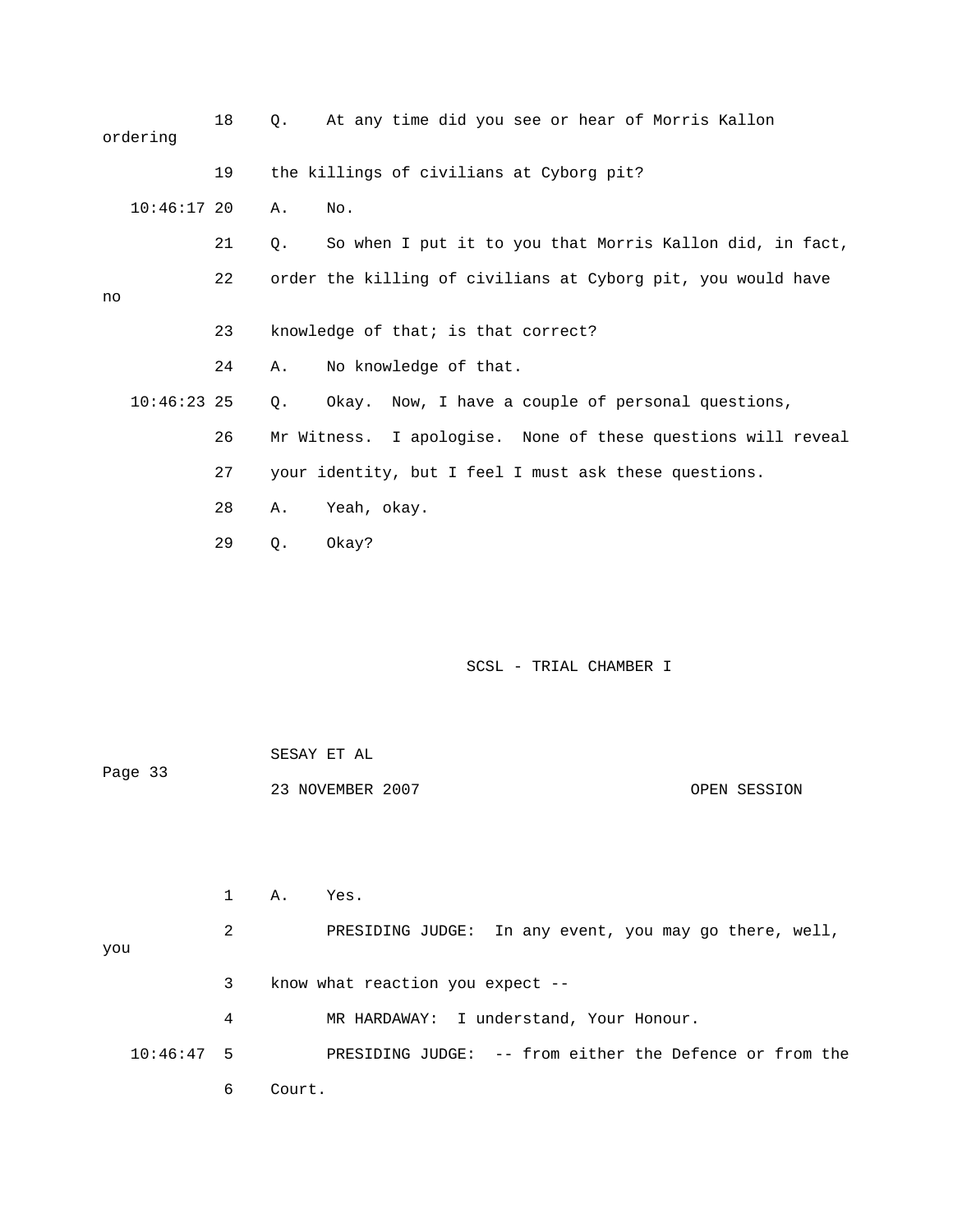7 MR HARDAWAY: Absolutely, Your Honour. 8 PRESIDING JUDGE: Right. 9 MR HARDAWAY: 10:47:06 10 Q. Now, Mr Witness, during the time that you were in the RUF, 11 were you paid well? 12 A. Well, I was not paid at the initial stage, but when there 13 was that combined forces of the RUF at that time they overtook -- 14 overthrowing took over, we were given small, small allowances. 10:47:20 15 Q. Small. And do you remember what amount, what your 16 allowance was, how much that allowance was? 17 A. Well, at a certain time I get 100,000 leones, yeah. 18 Q. And would that be per week, per month? 19 A. That was per month. 10:47:41 20 Q. Per month; okay. Now, during the time you were with the 21 RUF, including when you were with the -- when they joined with 22 the AFRC, did you ever engage in looting? 23 A. The time when I was with RUF? 24 Q. Your entire time with the RUF, both when it was just the 10:48:06 25 RUF by itself, and when they joined the SLAs, did you ever engage 26 in any looting? 27 A. You're referring -- whether me engaged -- 28 Q. Yes, just you personally. 29 A. No.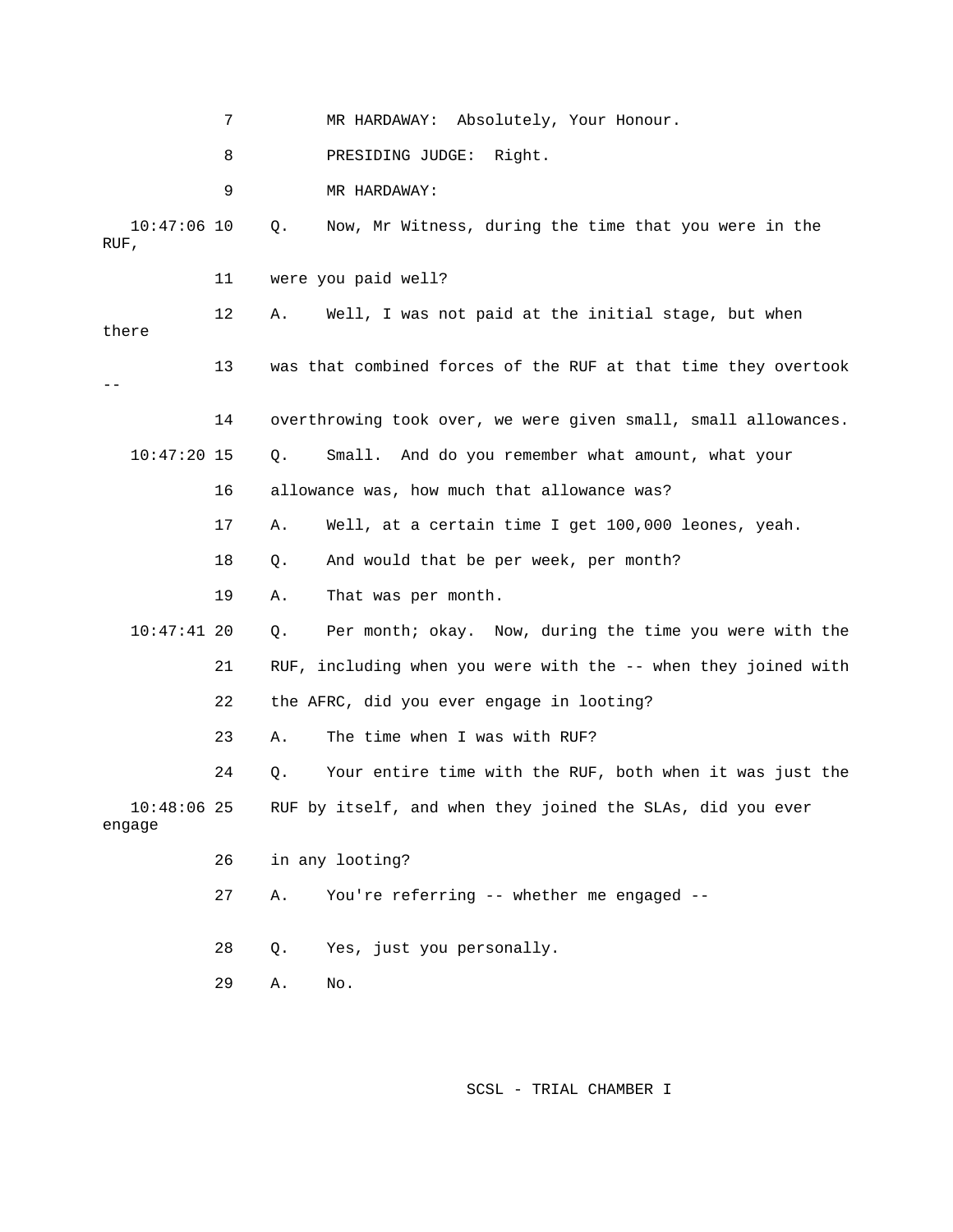|         |               |    | SESAY ET AL |                                                              |              |  |  |
|---------|---------------|----|-------------|--------------------------------------------------------------|--------------|--|--|
| Page 34 |               |    |             | 23 NOVEMBER 2007                                             | OPEN SESSION |  |  |
|         |               |    |             |                                                              |              |  |  |
|         |               |    |             |                                                              |              |  |  |
|         |               | 1  | Q.          | Okay. Did you ever steal any property from civilians?        |              |  |  |
|         |               | 2  | Α.          | That is not my habit.                                        |              |  |  |
|         | money?        | 3  | Q.          | Did you engage in any illegal activity to get<br>Okay.       |              |  |  |
|         |               | 4  | Α.          | No.                                                          |              |  |  |
| AFRC,   | 10:48:37      | 5  | Q.          | Okay. So what you're saying is from the time of the          |              |  |  |
| is      |               | 6  |             | your only source of income was the 100,000 leones per month; |              |  |  |
|         |               | 7  |             | that correct?                                                |              |  |  |
|         |               | 8  | Α.          | Yes.                                                         |              |  |  |
|         |               | 9  | Q.          | Okay. I want to now go to the pile system.                   |              |  |  |
|         | $10:48:54$ 10 |    | Α.          | Yes.                                                         |              |  |  |
|         |               | 11 | Q.          | Okay?                                                        |              |  |  |
|         |               | 12 | Α.          | Yes.                                                         |              |  |  |
|         |               | 13 | $Q$ .       | Now, you had mentioned that in the pile system the first     |              |  |  |
|         |               | 14 |             | pile was for the workers and the supporter; is that correct? |              |  |  |
|         | $10:49:04$ 15 |    | Α.          | Yes.                                                         |              |  |  |
| оf      |               | 16 | $Q$ .       | And you had testified that the supporter would take care     |              |  |  |
|         |               | 17 |             | the food, the medicine and the tools?                        |              |  |  |
|         |               | 18 | Α.          | Exactly.                                                     |              |  |  |
|         |               | 19 | Q.          | Right?                                                       |              |  |  |
|         | $10:49:14$ 20 |    | Α.          | Yes.                                                         |              |  |  |
|         |               | 21 | Q.          | Now, you had stated that you had five people mining for      |              |  |  |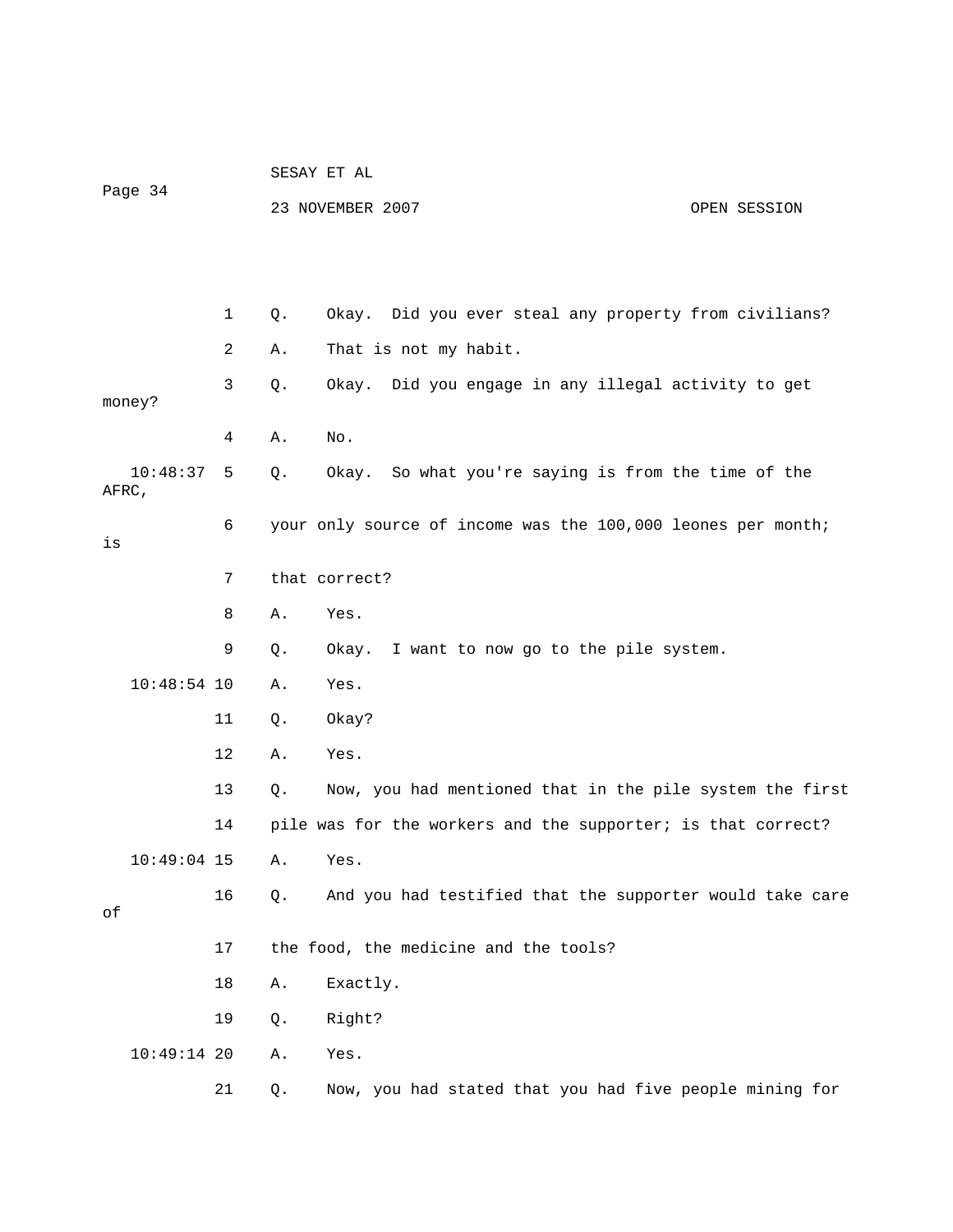22 you; is that correct? 23 A. Yes. 24 Q. So it would be correct to say that you were a supporter? 10:49:23 25 A. Exactly. 26 Q. All right. And these workers lived with you; yes? 27 A. Yes. 28 Q. And you said -- I don't know the exact term, I'll use my 29 own phrase, and then please correct me -- that you had a positive

```
 SCSL - TRIAL CHAMBER I
```

|         | SESAY ET AL      |              |
|---------|------------------|--------------|
| Page 35 |                  |              |
|         | 23 NOVEMBER 2007 | OPEN SESSION |

|      |               | $\mathbf{1}$   |       | relationship with these workers; is that correct?     |  |  |
|------|---------------|----------------|-------|-------------------------------------------------------|--|--|
|      |               | $\overline{2}$ | Α.    | Yes.                                                  |  |  |
|      | workers;      | 3              | Q.    | And you provided three cups of rice a day to the      |  |  |
|      |               | 4              | yes?  |                                                       |  |  |
|      | 10:49:47      | 5              | Α.    | Yes.                                                  |  |  |
| day. |               | 6              | Q.    | Now, that would be three cups of rice per worker per  |  |  |
|      |               | 7              | Α.    | Exactly.                                              |  |  |
|      |               | 8              | $Q$ . | So 15 cups total?                                     |  |  |
|      |               | 9              | Α.    | Yes.                                                  |  |  |
| yes? | $10:49:57$ 10 |                | Q.    | You also provided cigarettes for the workers as well; |  |  |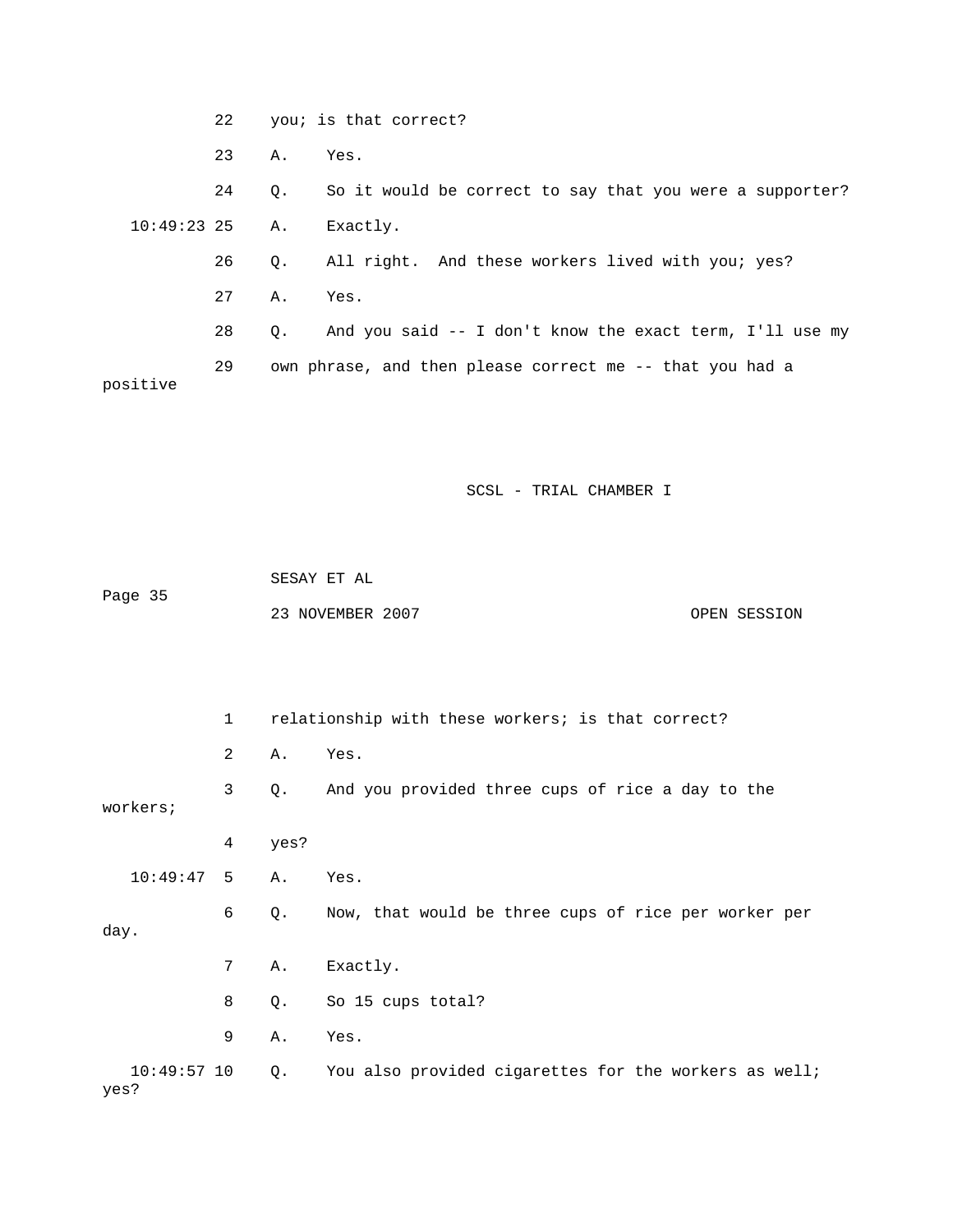|                       | 11 | Α.    | Yes.                                                           |
|-----------------------|----|-------|----------------------------------------------------------------|
|                       | 12 | Q.    | And if the workers got sick, you would buy medicine for        |
|                       | 13 | them? |                                                                |
|                       | 14 | Α.    | Medicine was free.                                             |
| $10:50:08$ 15<br>they |    | Q.    | Oh, okay. But if they wanted something to drink -- if          |
| as                    | 16 |       | wanted to drink, like palm wine or beer, you took care of that |
|                       | 17 | well? |                                                                |
|                       | 18 |       | PRESIDING JUDGE: Poyo.                                         |
|                       | 19 |       | THE WITNESS:<br>Exactly.                                       |
| $10:50:17$ 20         |    |       | MR HARDAWAY:                                                   |
|                       | 21 | Q.    | Or Poyo?                                                       |
|                       | 22 | Α.    | Yes.                                                           |
|                       | 23 |       | PRESIDING JUDGE:<br>Yes.                                       |
|                       | 24 |       | THE WITNESS: Poyo was the most commonest one there.            |
| $10:50:24$ 25         |    |       | PRESIDING JUDGE:<br>Yes.                                       |
|                       | 26 |       | MR HARDAWAY:                                                   |
|                       | 27 | Q.    | Thank you.                                                     |
|                       | 28 | Α.    | Yes.                                                           |
|                       | 29 | Q.    | Now, and when the workers found diamonds, you would buy        |

it

|         | SESAY ET AL      |  |              |
|---------|------------------|--|--------------|
| Page 36 |                  |  |              |
|         | 23 NOVEMBER 2007 |  | OPEN SESSION |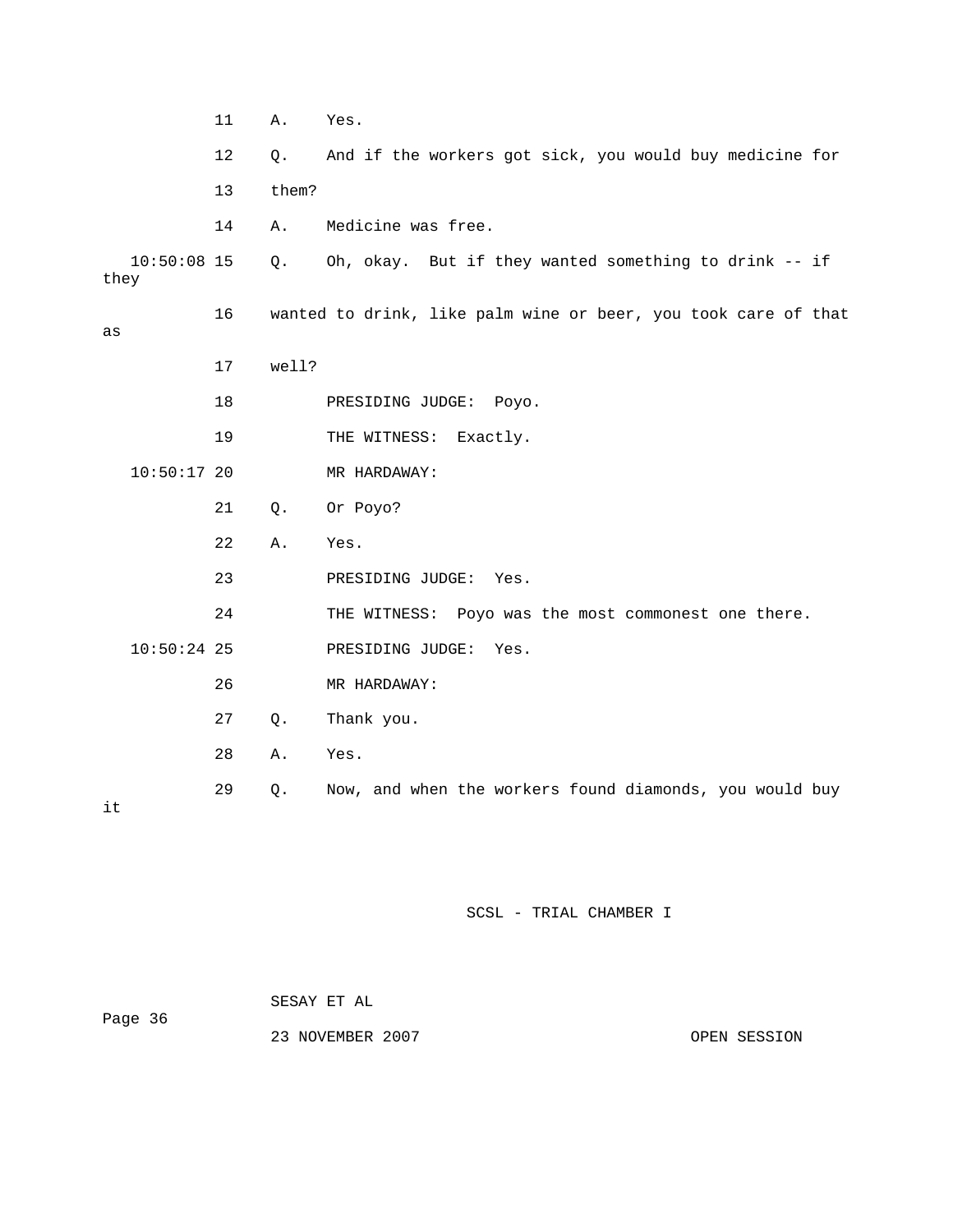|               | 1  |          | from the workers after negotiations; yes?                    |  |  |
|---------------|----|----------|--------------------------------------------------------------|--|--|
|               | 2  | Α.       | Yes.                                                         |  |  |
| very          | 3  | Q.       | Now, you would agree with me that diamond mining is a        |  |  |
|               | 4  |          | difficult, tough job; yes?                                   |  |  |
| 10:50:42      | 5  | Α.       | Yes.                                                         |  |  |
| periods       | 6  | Q.       | And you would also agree that you can go for long            |  |  |
|               | 7  |          | of time without finding any diamonds; is that also correct?  |  |  |
|               | 8  | Α.       | Yes.                                                         |  |  |
| only          | 9  | Q.       | So, my question, Mr Witness, is this: Given that you         |  |  |
| $10:51:01$ 10 |    |          | made 100,000 leones a month, and you were providing rice,    |  |  |
|               | 11 |          | cigarettes, tools, everything for the workers and buying the |  |  |
|               | 12 |          | diamonds, where did the money come from?                     |  |  |
|               | 13 | Α.       | Well, the 100,000 leones is not enough --                    |  |  |
|               | 14 | Q.       | Right.                                                       |  |  |
| $10:51:18$ 15 |    | Α.       | -- to do the mining. That is why, although I'm               |  |  |
|               | 16 |          | supporting -- though I also have another person who can, you |  |  |
|               | 17 |          | know, support me too, so that I can able to sustain those    |  |  |
|               | 18 |          | particular people.                                           |  |  |
|               | 19 |          | Q. So you have someone supporting you?                       |  |  |
| $10:51:33$ 20 |    | Α.       | Yes.                                                         |  |  |
|               | 21 | Q.       | To support them?                                             |  |  |
|               | 22 | Α.       | Yes.                                                         |  |  |
|               | 23 | $Q$ .    | Now, you did not mention that in your earlier testimony,     |  |  |
|               | 24 | did you? |                                                              |  |  |
| $10:51:40$ 25 |    | Α.       | I think I mentioned that.                                    |  |  |
| speak         | 26 | Q.       | Very well, Mr Witness, I'll ask that the record can          |  |  |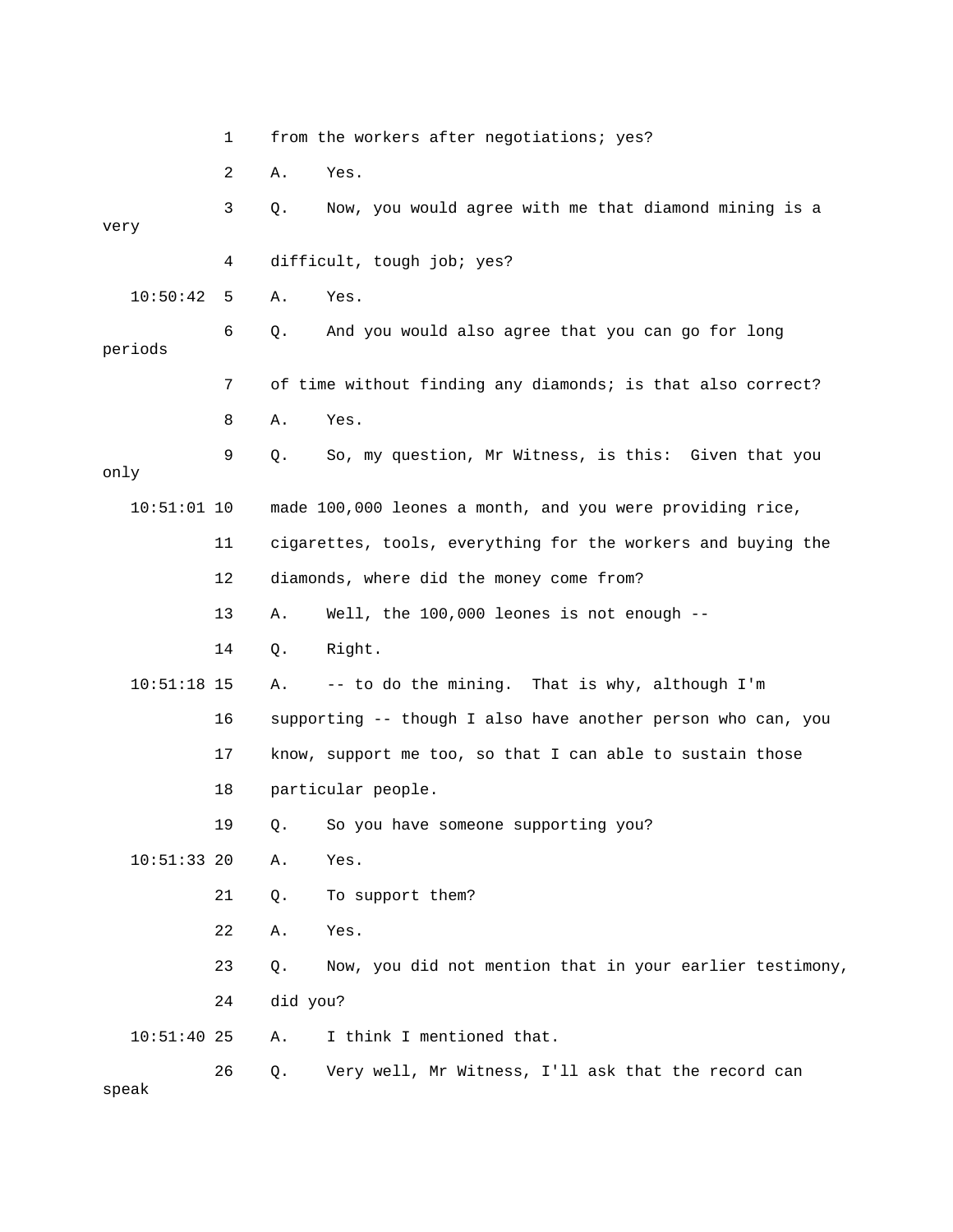|    |               |                                   |  | to that. Now, you have said that one of the piles was the |
|----|---------------|-----------------------------------|--|-----------------------------------------------------------|
| 28 |               | qovernment pile; is that correct? |  |                                                           |
|    | 29 A.<br>Yes. |                                   |  |                                                           |

|         | SESAY ET AL      |              |
|---------|------------------|--------------|
| Page 37 |                  |              |
|         | 23 NOVEMBER 2007 | OPEN SESSION |

| the                | 1              | Now, actually, let me back-track a little bit. Who was<br>Q.     |
|--------------------|----------------|------------------------------------------------------------------|
|                    | $\overline{2}$ | person that was supporting you?                                  |
|                    | 3              | Well, I was having a civilian dealer by the name of Pa<br>Α.     |
|                    | 4              | Jabbie. He was assisting me.                                     |
| 10:52:15<br>Jabbie | 5              | And it's right to say that you would have to pay Pa<br>$Q$ .     |
| your               | 6              | back for all the money that he gave to you that you gave to      |
|                    | 7              | workers; is that correct?                                        |
| and                | 8              | I don't have to pay him. The only agreement between me<br>Α.     |
| him                | 9              | him is that after finding the diamond I will go and sit with     |
| $10:53:00$ 10      |                | and he will buy it from me.                                      |
|                    | 11             | Oh, okay.<br>Q.                                                  |
|                    | 12             | Yes.<br>Α.                                                       |
| pay                | 13             | Now, would he also negotiate with you about how much to<br>$Q$ . |
|                    |                |                                                                  |

14 for the diamond?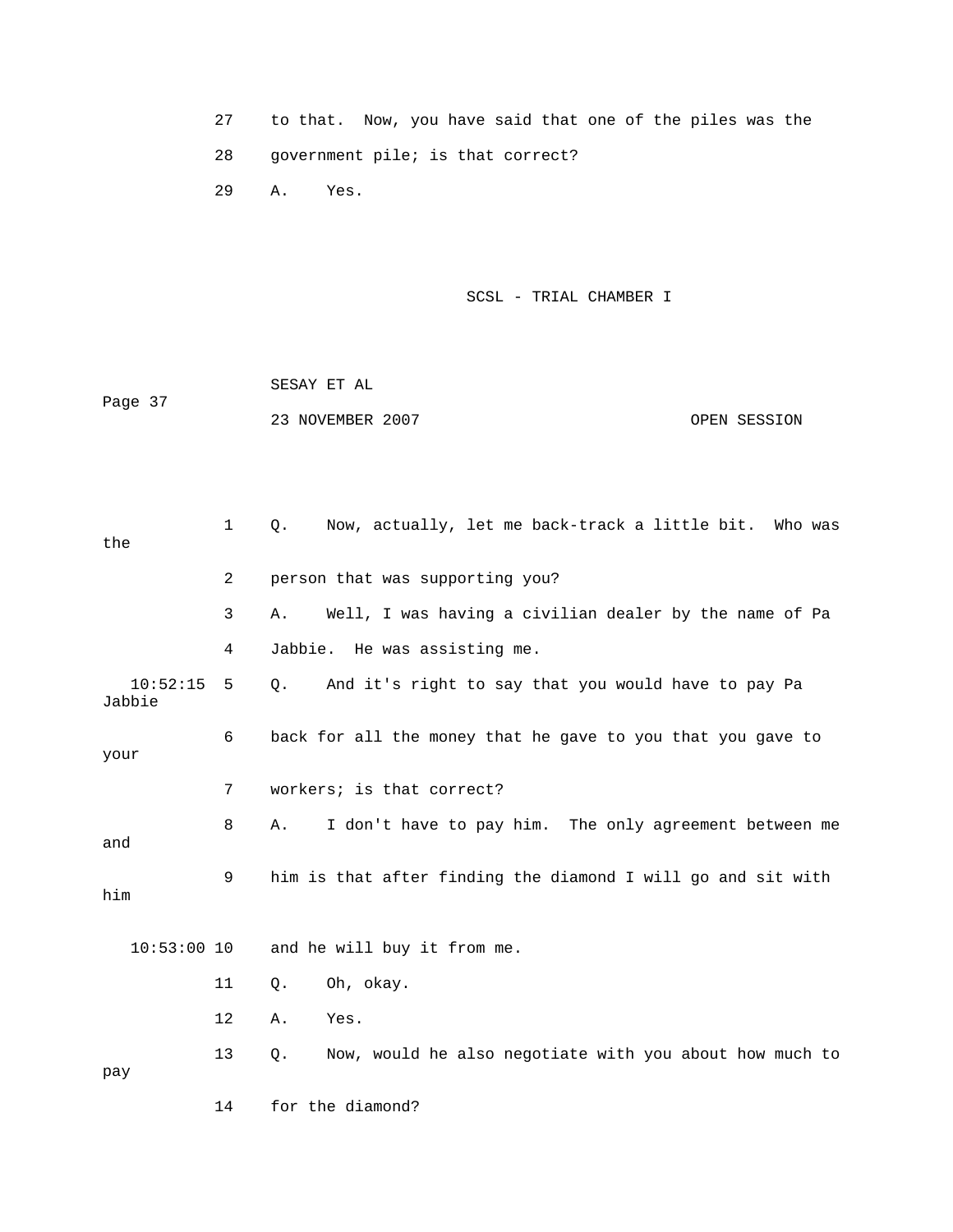10:53:00 15 A. Yes.

| price    |               | 16 | So you would make your money by negotiating as low a<br>Q.     |
|----------|---------------|----|----------------------------------------------------------------|
| to       |               | 17 | as possible with the workers so that when you sold the diamond |
|          |               | 18 | Pa Jabbie you would have extra money; is that correct?         |
|          |               | 19 | Yes.<br>Α.                                                     |
|          | $10:53:05$ 20 |    | Now, part of the share for the workers would -- part of<br>Q.  |
|          |               | 21 | their money would be given back to you for the money that you  |
| excuse   |               | 22 | gave them for the food, the medicine -- not the medicine,      |
| correct? |               | 23 | me -- the food, the tools and things like that; is that        |
|          |               | 24 | When the money, the diamond is sold, you know, I have to<br>Α. |
| my       | $10:53:27$ 25 |    | give their own money. Then the one -- my own money that is in  |
| them,    |               | 26 | possession is the same money that I use in order to support    |
|          |               | 27 | to provide food, you know, tools to continue with the work. I  |
|          |               | 28 | don't have no hands for their own money. That is their own     |
| then     |               | 29 | personal money. It is my own money that I have to use it,      |

SCSL - TRIAL CHAMBER I

| Page 38 | SESAY ET AL      |  |              |  |
|---------|------------------|--|--------------|--|
|         | 23 NOVEMBER 2007 |  | OPEN SESSION |  |

 1 added to the one that Pa Jabbie might be assisting me to support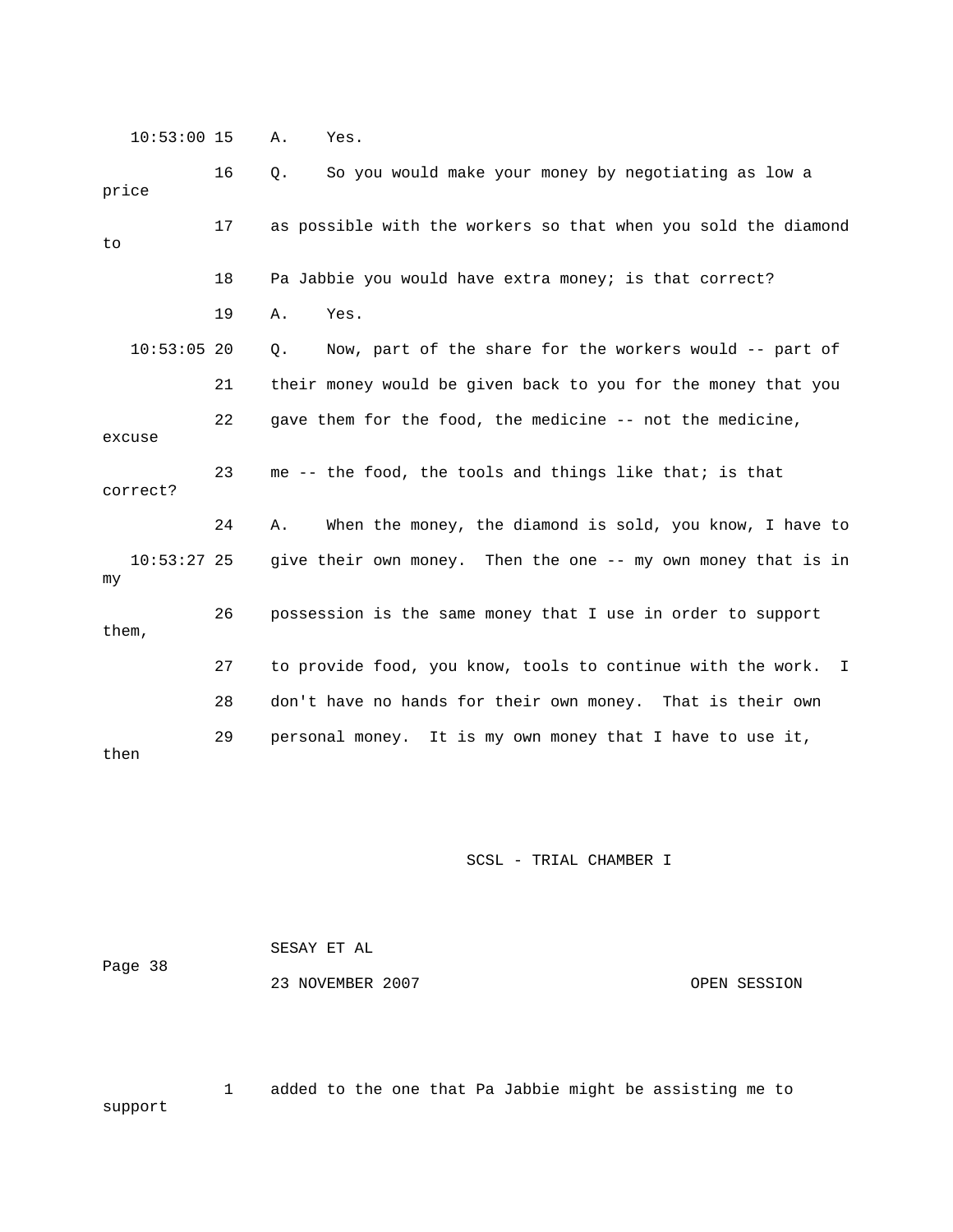2 them.

|                          | 3  | So you're saying is that the workers never paid you back<br>Q. |
|--------------------------|----|----------------------------------------------------------------|
|                          | 4  | for the money that you used to feed and house them?            |
| 10:54:03<br>refundable.  | 5. | That is the agreement. They cannot -- it's not<br>Α.           |
| time,                    | 6  | Even if you do not get diamond, they work with you for some    |
| get                      | 7  | but it happens that you are there unfortunately, you did not   |
| tell                     | 8  | any diamond and they decide to leave you, you don't have to    |
| anyway.                  | 9  | them to pay. That is not the agreement. They have to go        |
| $10:54:21$ 10            |    | It's better to go and look for another person to continue the  |
|                          | 11 | work, but the money is not refundable.                         |
|                          | 12 | Thank you. All right. I now want to move back to the<br>О.     |
|                          | 13 | government pile; okay?                                         |
|                          | 14 | Yes.<br>Α.                                                     |
| $10:54:30$ 15            |    | Now, why was there a government pile?<br>Q.                    |
|                          | 16 | Well, the government pile was there for -- one, to cater<br>Α. |
|                          | 17 | for the soldiers and also for the civilians.                   |
|                          | 18 | Now, could the workers refuse to have a government pile?<br>Q. |
|                          | 19 | They will not refused.<br>Α.                                   |
| 10:55:0020<br>government |    | The question is, Mr Witness, could they say, "No<br>Q.         |
|                          | 21 | pile"?                                                         |
|                          | 22 | No.<br>Α.                                                      |
|                          | 23 | Why not?<br>Q.                                                 |
|                          | 24 | Well, before ever the mining, the three-pile system, the<br>Α. |
| $10:55:19$ 25<br>the     |    | civilians, including the soldiers, supervise with the G5 and   |

26 mining committee start together and arrange about this pile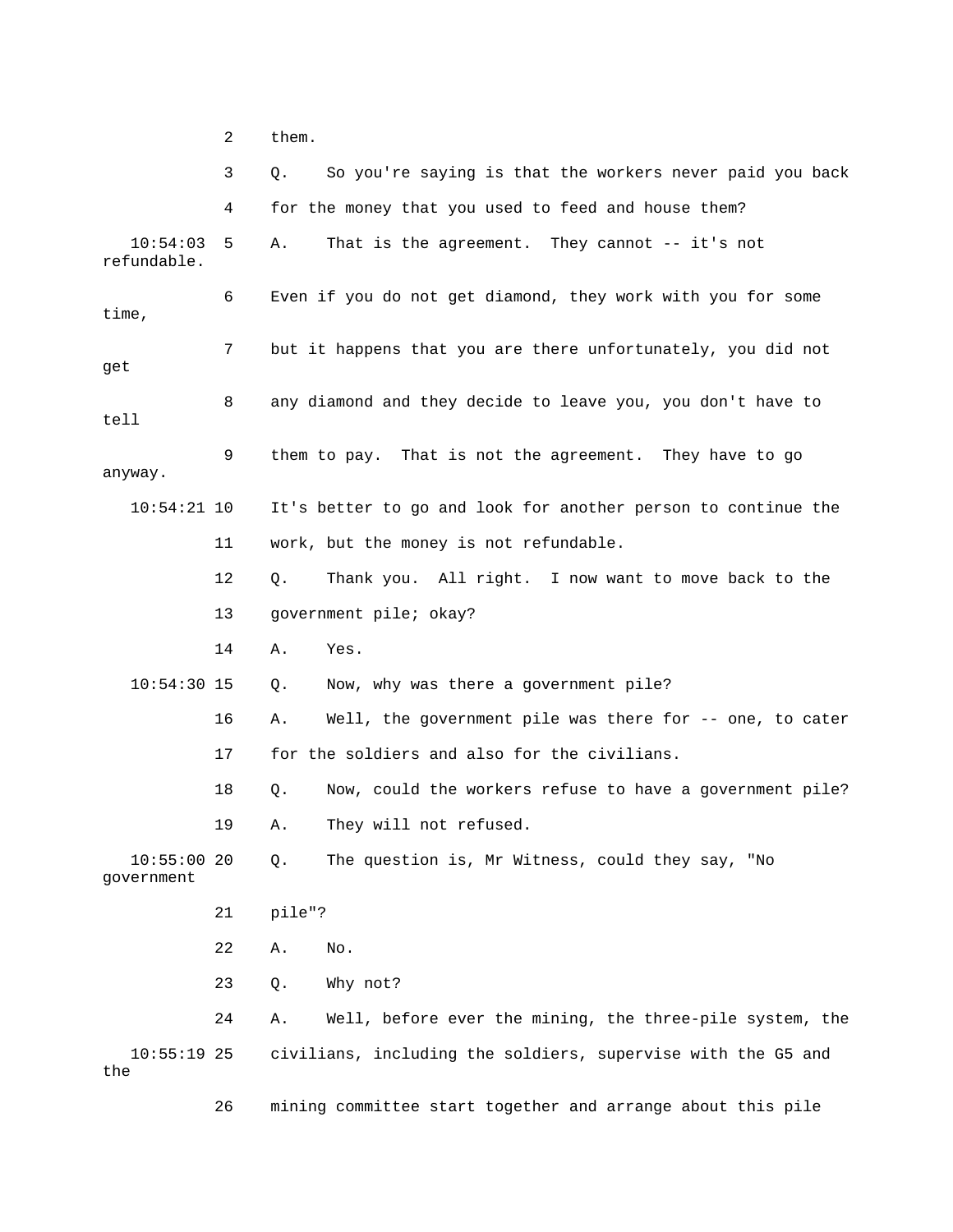27 system. So it was arranged, and the information went there to 28 everybody, so there was no objection to that. They all know 29 that. As long as you are mining, where you are paying

SCSL - TRIAL CHAMBER I

 SESAY ET AL Page 39 23 NOVEMBER 2007 OPEN SESSION

 1 expenditure, you are reliable to satisfy these conditions. 2 Q. But if a miner said, "I will have a worker supporter pile," 3 let's just work with the two-pile system for right now. 4 A. Okay. 10:56:00 5 Q. So if the miners said, "We only will have a labour 6 supporter pile, but no government pile," that would not be 7 allowed; is that correct? 8 A. Such an issue did not arise, in fact. 9 Q. It would not be allowed; is that correct? 10:56:29 10 MR JORDASH: The witness has answered the question, with 11 respect. 12 PRESIDING JUDGE: The witness has answered the question, 13 Mr Jordash, you're right. 14 MR HARDAWAY: I'll move on. 10:56:37 15 Q. Now, you had mentioned -- 16 PRESIDING JUDGE: The witness said workers could not say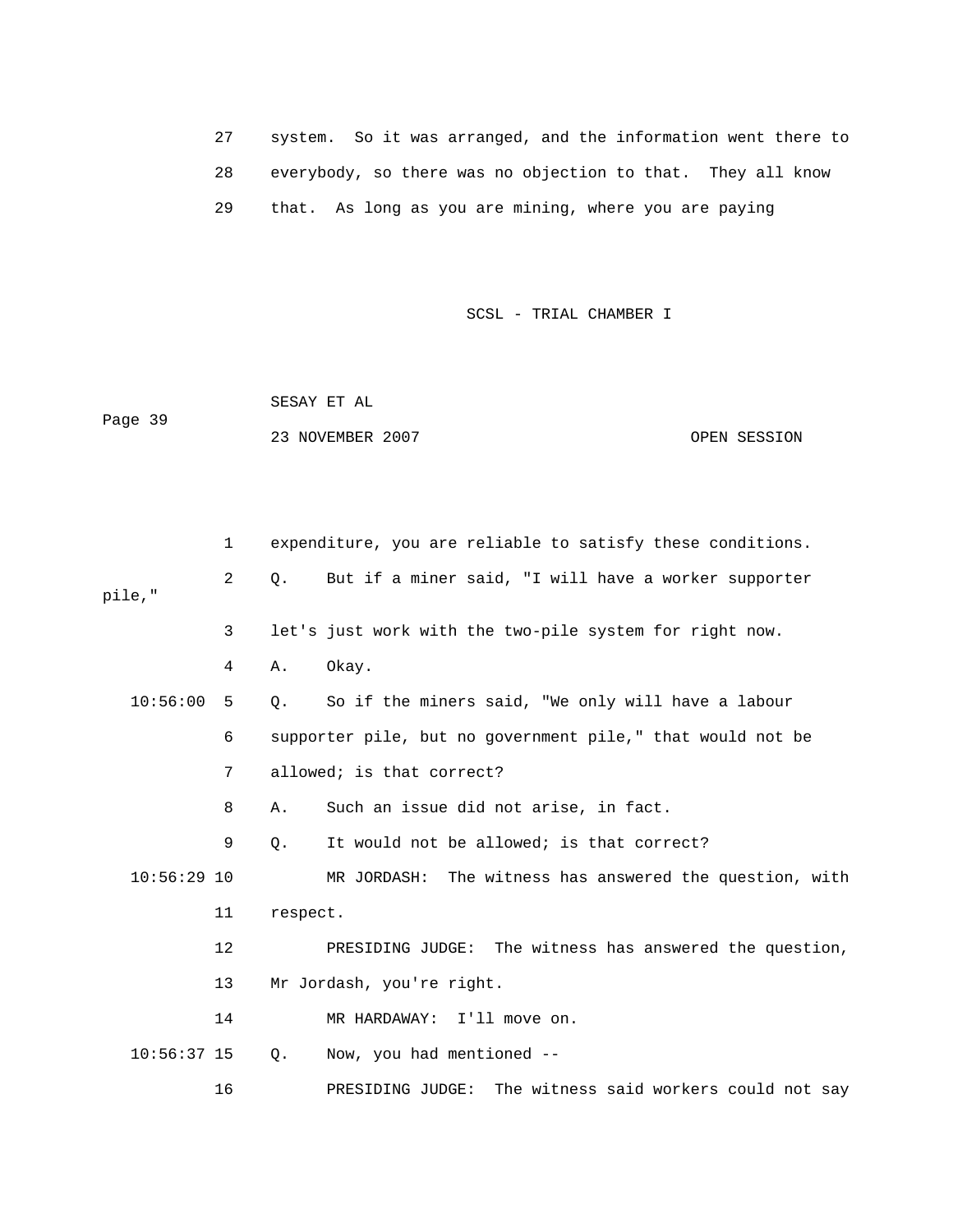|               | 17 |    | there was no government pile.                                |
|---------------|----|----|--------------------------------------------------------------|
|               | 18 |    | MR HARDAWAY: Very well, Your Honour.                         |
|               | 19 |    | PRESIDING JUDGE: Yes.                                        |
| $10:56:47$ 20 |    |    | MR HARDAWAY: Thank you.                                      |
|               | 21 | О. | Now, you had mentioned that to wash the government pile,     |
| the           | 22 |    | the G5 would get the civilian authorities to get men to wash |
|               | 23 |    | government pile; is that correct?                            |
|               | 24 | Α. | Yes.                                                         |
| $10:57:05$ 25 |    | Q. | And you had stated that everyone realised they had to do     |
|               | 26 |    | it, and by "it" I mean wash the government pile?             |
|               | 27 | Α. | Yes.                                                         |
| correct?      | 28 | Ο. | And by "everyone" you meant the civilians; is that           |
|               | 29 | Α. | Yeah.                                                        |

| Page 40 | SESAY ET AL      |              |
|---------|------------------|--------------|
|         | 23 NOVEMBER 2007 | OPEN SESSION |

| pile,        |   | Now, if the civilians refused to wash the government<br>$\circ$ . |
|--------------|---|-------------------------------------------------------------------|
|              | 2 | they would be punished, wouldn't they?                            |
|              |   | They will not be punished. That was why there was a<br>3 A.       |
|              | 4 | specific day for that. They have the other -- the rest of the     |
| $10:57:41$ 5 |   | day, and for that day, which is meant for the government, they    |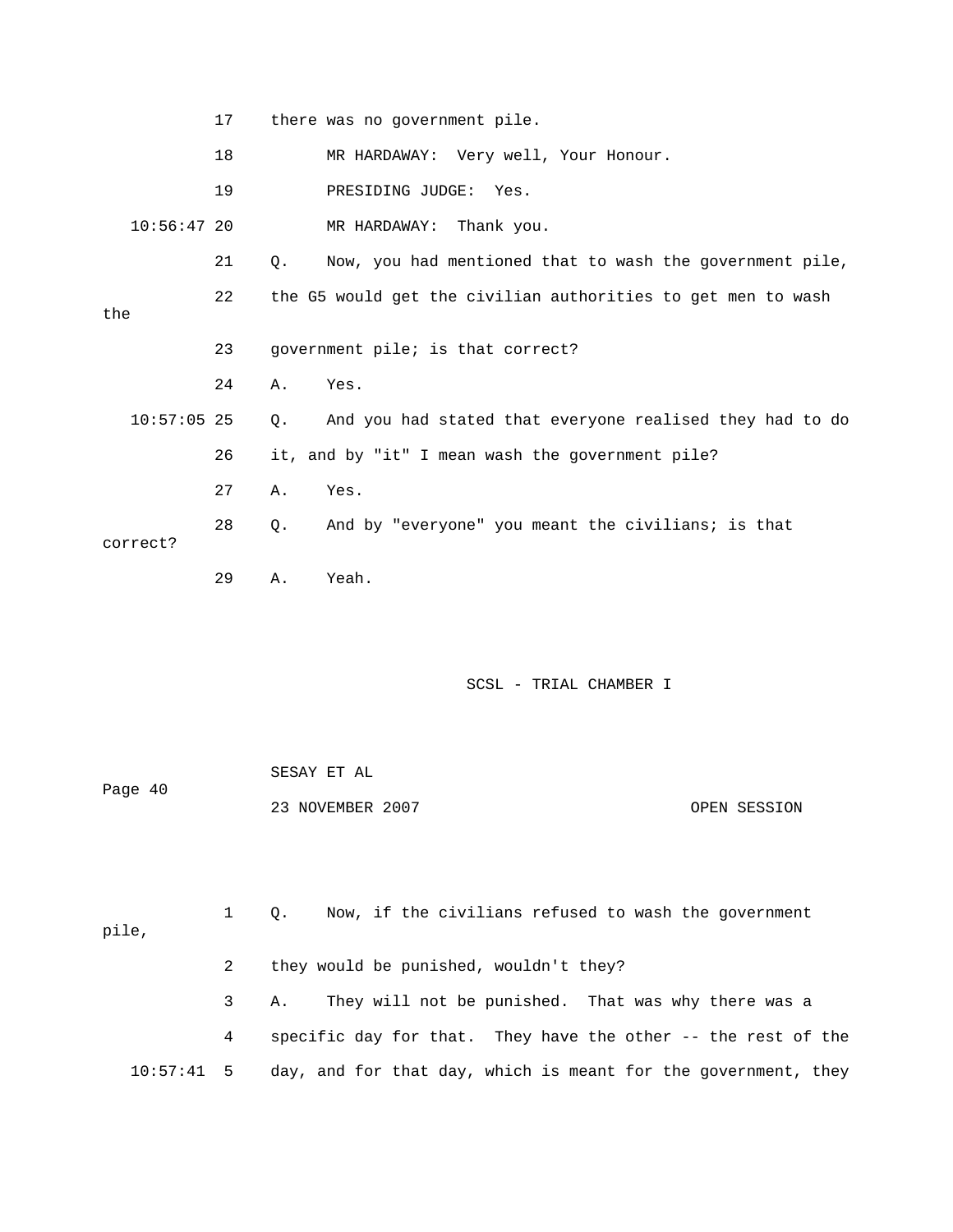6 have to come, and, in fact, they are not -- no soldiers going to 7 go out -- 8 PRESIDING JUDGE: Mr Witness, you have answered the 9 question. You say, you know, that if the civilian refused to 10:57:58 10 wash the government pile, he would not be punished; is that not 11 what you are saying? 12 THE WITNESS: Yes. 13 MR HARDAWAY: 14 Q. So following up on your answer, Mr Witness, you said on the 10:58:08 15 day for washing the government pile the civilians had to come; 16 yes? 17 A. Yes. 18 Q. Could the civilians refuse to come and wash the government 19 pile? 10:58:21 20 A. No. 21 Q. If they refused to wash the government pile, they would be 22 punished, wouldn't they? 23 A. They did not refuse. This was a well-organised arrangement 24 wherein they contributed; even the civilians contributed. The 10:58:41 25 authorities, they were all there. They came up to this 26 understanding. 27 Q. But, Mr Witness -- 28 A. Yes. 29 Q. -- that was not my question. My question was: If they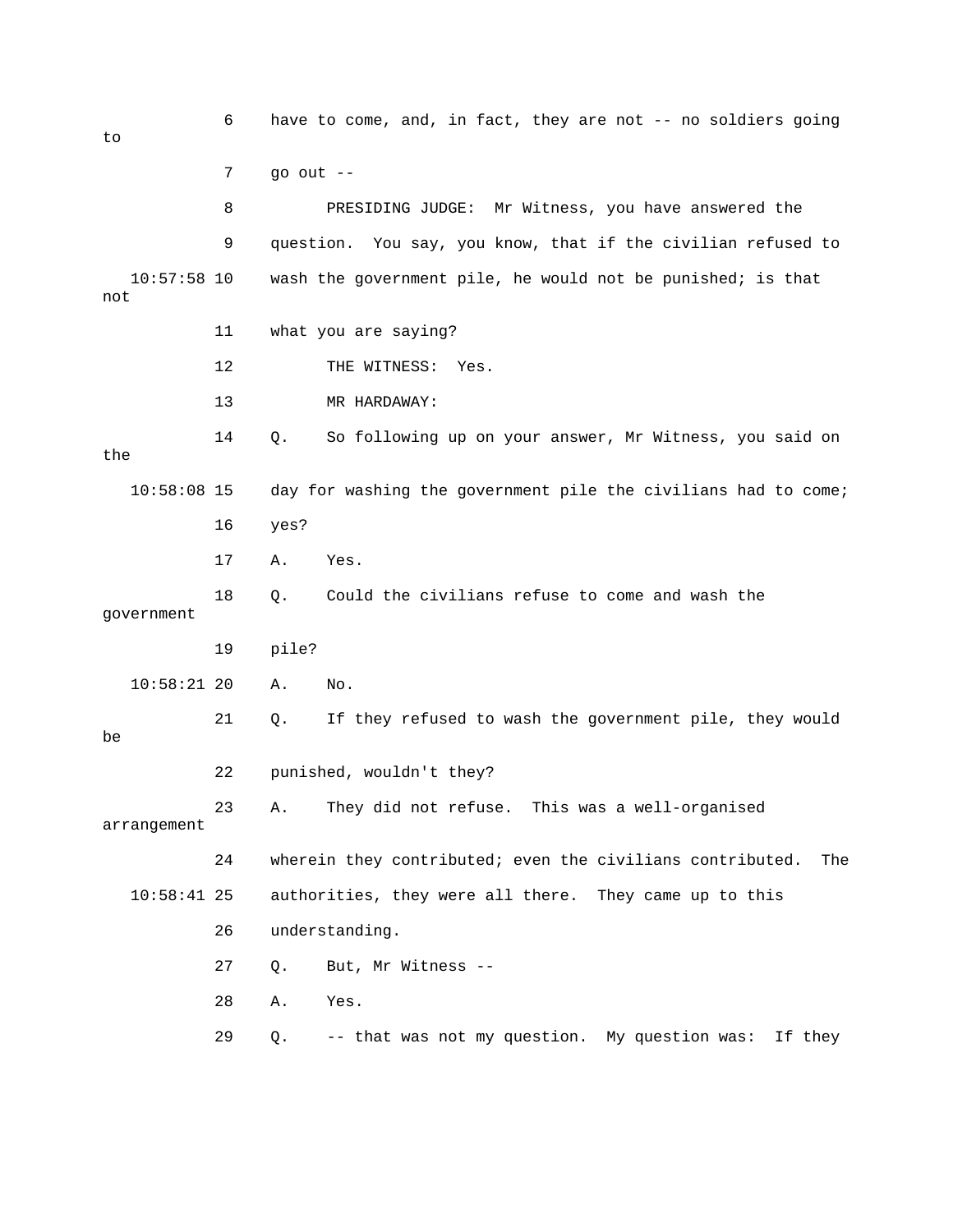| Page 41           |    | SESAY ET AL |                                                                |              |  |
|-------------------|----|-------------|----------------------------------------------------------------|--------------|--|
|                   |    |             | 23 NOVEMBER 2007                                               | OPEN SESSION |  |
|                   |    |             |                                                                |              |  |
|                   |    |             |                                                                |              |  |
|                   | 1  |             | refused to come to wash the government pile, they would be     |              |  |
|                   | 2  | punished?   |                                                                |              |  |
|                   | 3  | Α.          | No.                                                            |              |  |
| to                | 4  | Q.          | So when I put it to you that if civilians -- if I put it       |              |  |
| 10:59:03<br>would | 5  |             | you that civilians who refused to wash the government pile     |              |  |
|                   | 6  |             | be punished, you would disagree with me?                       |              |  |
|                   | 7  | Α.          | I will disagree with you.                                      |              |  |
| no                | 8  | Q.          | The truth of the matter, Mr Witness, is that there was         |              |  |
|                   | 9  |             | pile system as it related to mining, isn't it?                 |              |  |
| $10:59:22$ 10     |    | Α.          | No, pile system was operating.                                 |              |  |
|                   | 11 | $Q$ .       | I now want to move forward to the second time you were         |              |  |
|                   | 12 |             | deployed in Tongo; okay?                                       |              |  |
|                   | 13 | Α.          | Yes.                                                           |              |  |
| out               | 14 | Q.          | Now, the second time you were in Tongo you had to pull         |              |  |
| $10:59:45$ 15     |    |             | because the CDF attacked; is that correct?                     |              |  |
|                   | 16 | Α.          | Yes.                                                           |              |  |
|                   | 17 | $Q$ .       | During the pull-out, it is correct that you were               |              |  |
|                   | 18 |             | responsible for some of the soldiers and some of the civilians |              |  |
|                   | 19 |             | that were fortunate enough to meet you; is that also correct?  |              |  |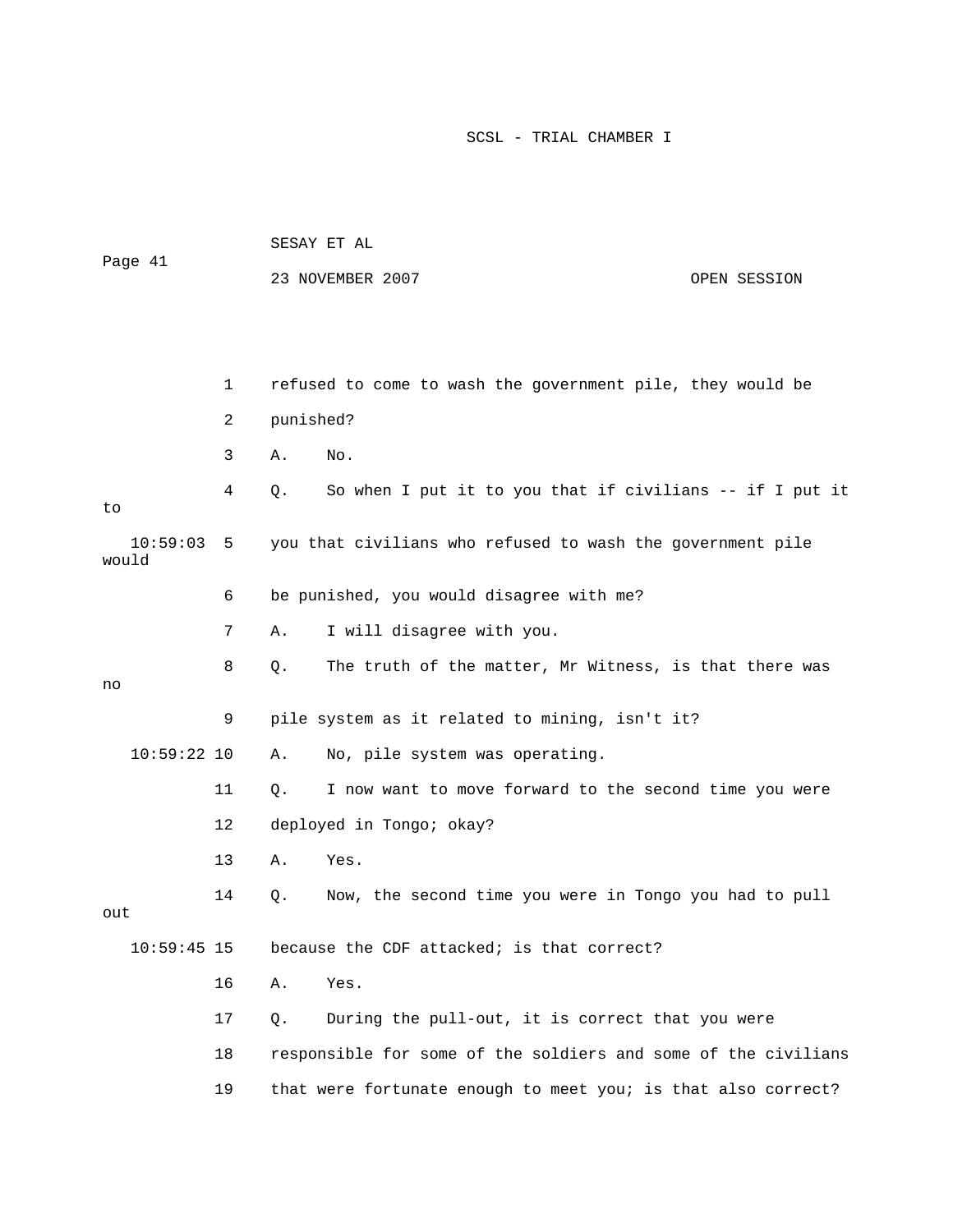| $11:00:05$ 20 |    | Α.    | Yes.                                                       |
|---------------|----|-------|------------------------------------------------------------|
|               | 21 | Q.    | And I did not get this clearly, so please help me with     |
| these         | 22 |       | this; the civilians who were fortunate enough to meet you, |
|               | 23 |       | were people who lived near you; is that correct?           |
|               | 24 | Α.    | I don't understand what you're trying to say.              |
| $11:00:24$ 25 |    | $Q$ . | Okay. You said that there were some civilians who were     |
|               | 26 |       | fortunate enough to meet you during the pull-out --        |
|               | 27 | Α.    | Yes.                                                       |
| that?         | 28 | Q.    | -- that you became responsible for; do you remember        |
|               | 29 | Α.    | Yes, yes.                                                  |
|               |    |       |                                                            |
|               |    |       | SCSL - TRIAL CHAMBER I                                     |
|               |    |       |                                                            |

| Page 42 | SESAY ET AL      |              |
|---------|------------------|--------------|
|         | 23 NOVEMBER 2007 | OPEN SESSION |

 1 Q. Okay. And you said that you knew some of them; is that 2 accurate? 3 A. Yes. Yes. 4 Q. Okay. And were these people who lived near you, the people 11:00:44 5 who you knew? 6 A. Some of them, I didn't even know them. 7 Q. Okay. Okay. Now, during the pull-out, where were the 8 workers who lived with you and mined for you? Where did they go?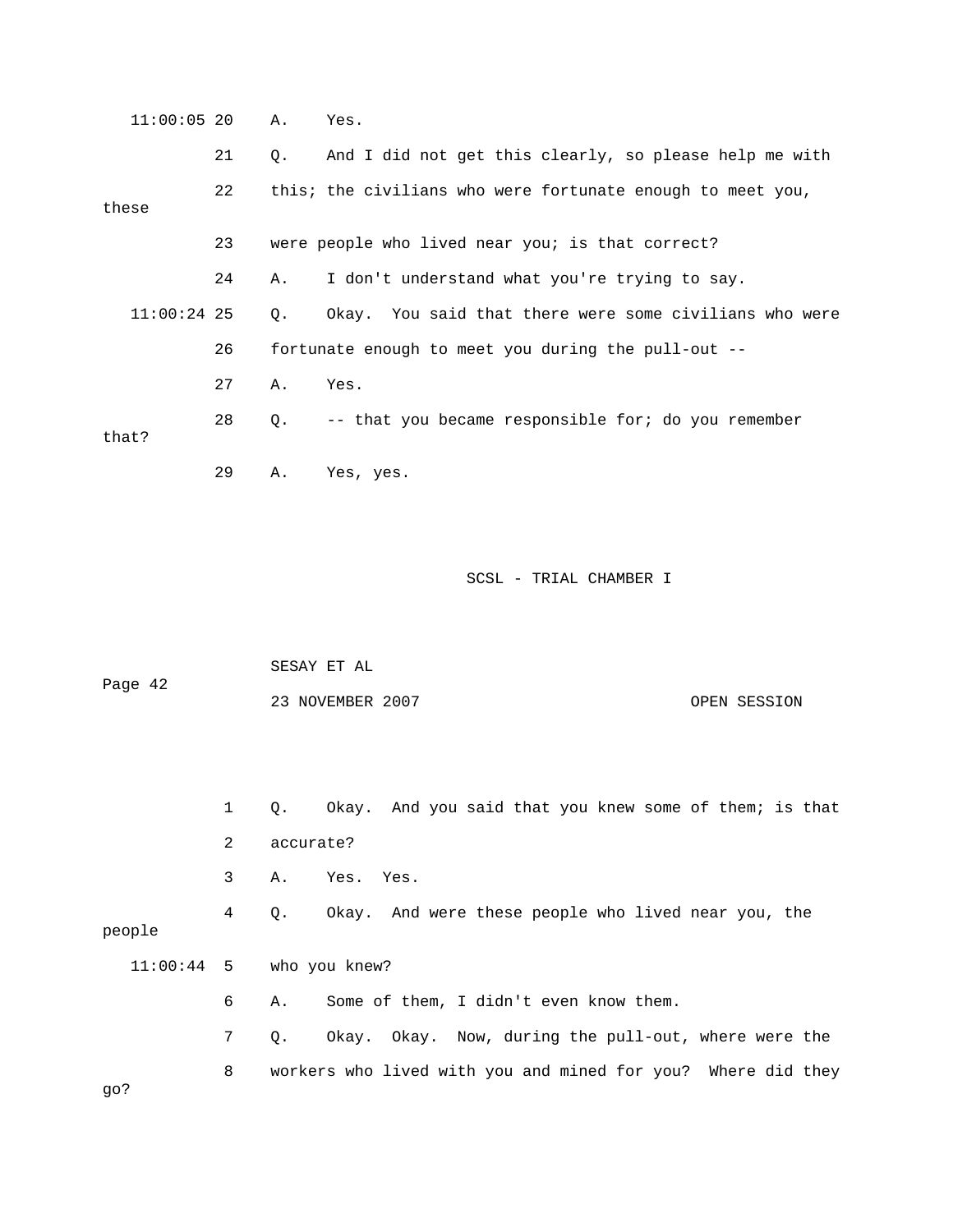|                           | 9  | Α.       | Well, the attack took us surprisingly; we are not all        |
|---------------------------|----|----------|--------------------------------------------------------------|
| $11:01:09$ 10<br>as       |    |          | together. But those who managed to reach me, we all pull out |
|                           | 11 |          | far as Kenema.                                               |
|                           | 12 | Q.       | Where were you when the pull-out started?                    |
|                           | 13 | Α.       | I was in the town.                                           |
|                           | 14 | Q.       | You were in the town?                                        |
| $11:01:33$ 15             |    | Α.       | In the fighting front.                                       |
| please,                   | 16 |          | MR HARDAWAY:<br>The Court's indulgence for a moment,         |
|                           | 17 |          | Your Honour.                                                 |
|                           | 18 |          | PRESIDING JUDGE: Yes, go ahead.                              |
|                           | 19 |          | MR HARDAWAY:<br>Thank you.                                   |
| $11:01:55$ 20<br>the      |    | Q.       | Now, Mr Witness, you had testified earlier that some of      |
| that                      | 21 |          | children of the war were being taken care of by the RUF; is  |
|                           | 22 | correct? |                                                              |
|                           | 23 | Α.       | Exactly.                                                     |
|                           | 24 | Q.       | And also in your testimony you stated that some of these     |
| $11:02:10$ 25<br>children |    |          | soldiers -- that some of the -- excuse me -- some of the     |
|                           | 26 |          | would be staying with the commanders; is that also correct?  |
|                           | 27 | Α.       | Yes.                                                         |
| would                     | 28 | Q.       | And that these children would go where the commanders        |
|                           | 29 |          | go as well; yes?                                             |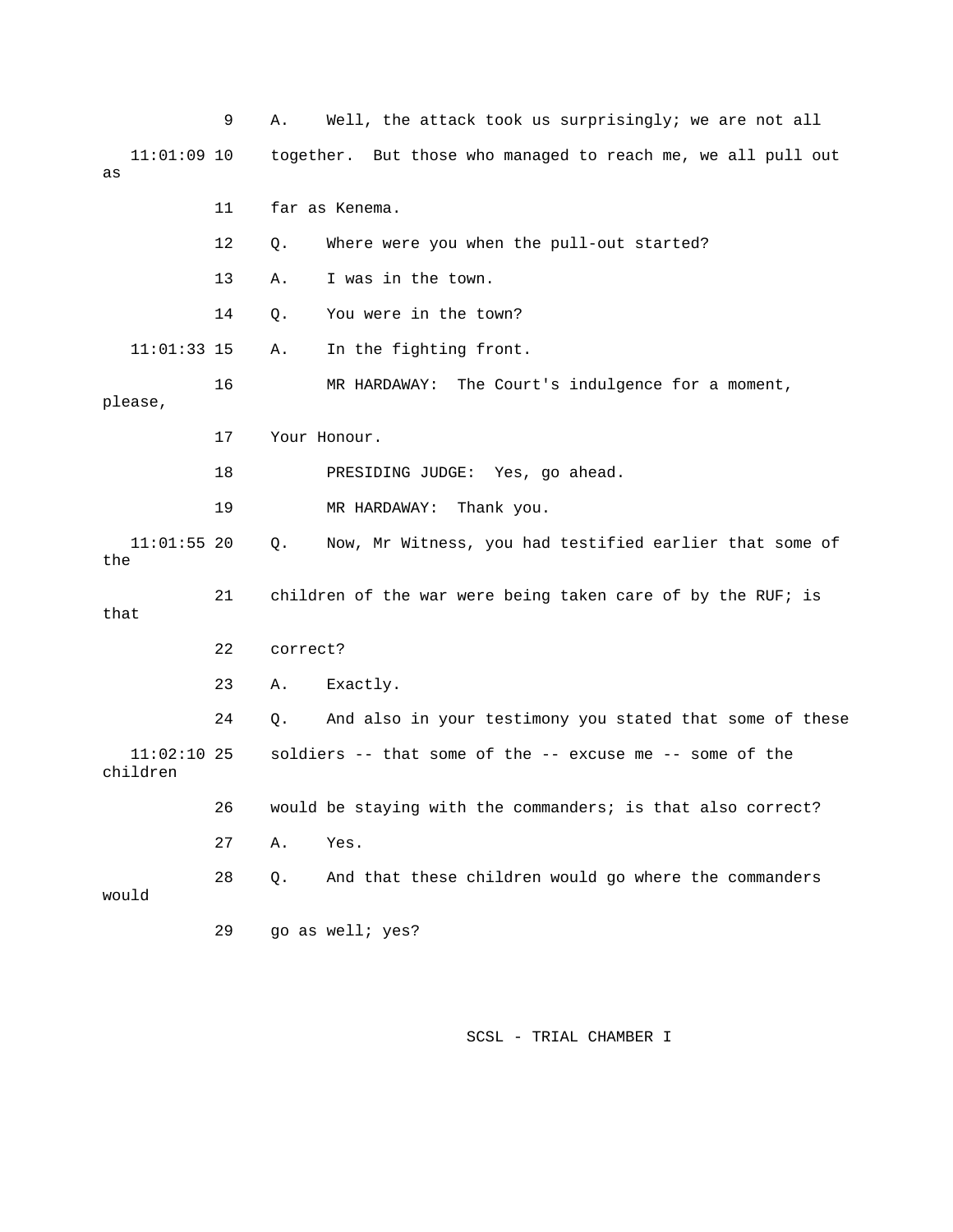1 A. Pardon? 2 Q. The children would go with the commander. So where the 3 commander went, the children would go as well? 4 PRESIDING JUDGE: I didn't hear him testifying to that. I 11:02:33 5 didn't hear him testifying to that particular fact. The children 6 were kept with the commanders, they were not used as house 7 children, nor were they used as slaves. That is what I recollect 8 of the evidence. Going around with the commanders is not within 9 my reflection. 11:02:53 10 MR HARDAWAY: I'll rephrase. 11 MR JORDASH: The witness said that the children worked with 12 the commanders and that answer was given in the context of the 13 home. 14 PRESIDING JUDGE: Yes. That is, they were at home and they 11:03:08 15 were not used, I mean, I heard it, they were not used as slaves. 16 Yes. 17 MR HARDAWAY: 18 Q. Mr Witness -- 19 PRESIDING JUDGE: It is on the record. I remember that 11:03:20 20 very, very precisely. 21 MR HARDAWAY: Very well, Your Honour.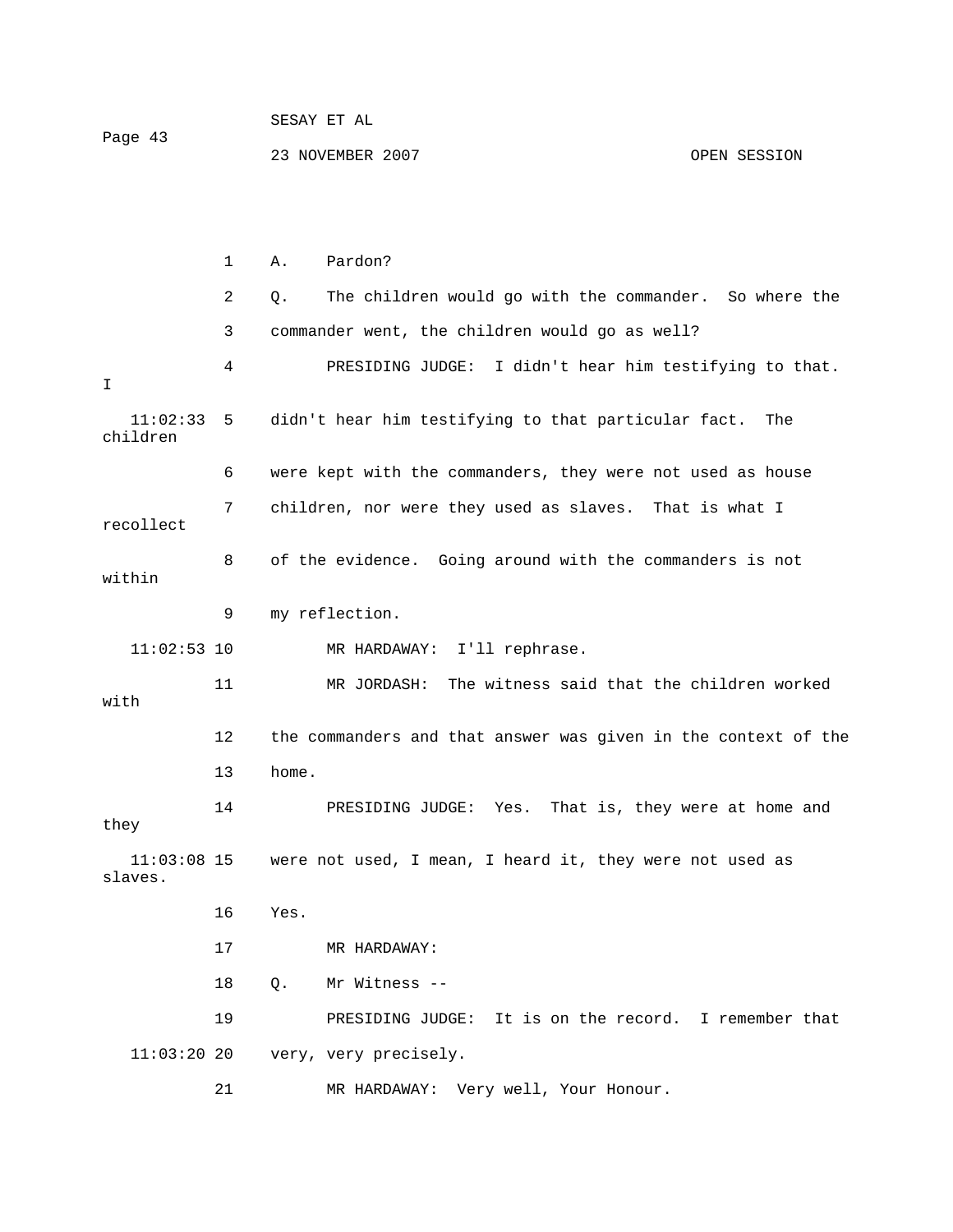- 22 Q. Mr Witness. 23 A. Yes. 24 Q. When the commanders would travel, the children would go 11:03:28 25 with them; is that correct? 26 A. Where they can travel to? 27 Q. Okay. 28 A. Where can they travel is the question. To the front line
	- 29 or to the --

 SESAY ET AL Page 44 23 NOVEMBER 2007 OPEN SESSION

|               |              | $\circ$ . | Just travel, Mr Witness.                                  |
|---------------|--------------|-----------|-----------------------------------------------------------|
|               | $\mathbf{2}$ | Α.        | They are their homes.                                     |
|               | 3            | $\circ$ . | Mr Witness, these children served as bodyguards for the   |
|               | $4\degree$   |           | commanders they were with, weren't they?                  |
| $11:03:54$ 5  |              |           | A. No, the commander has bodyquards.                      |
|               | 6            | Q.        | So when I put it to you that these children who were      |
| with          |              |           |                                                           |
|               | 7            |           | the commanders were, in fact, their bodyquards, you would |
|               | 8            |           | disagree with me?                                         |
|               | 9            | A.        | Yes, I would disagree with you.                           |
| $11:04:12$ 10 |              | $\circ$ . | Now, Mr Witness, you had testified that at some point     |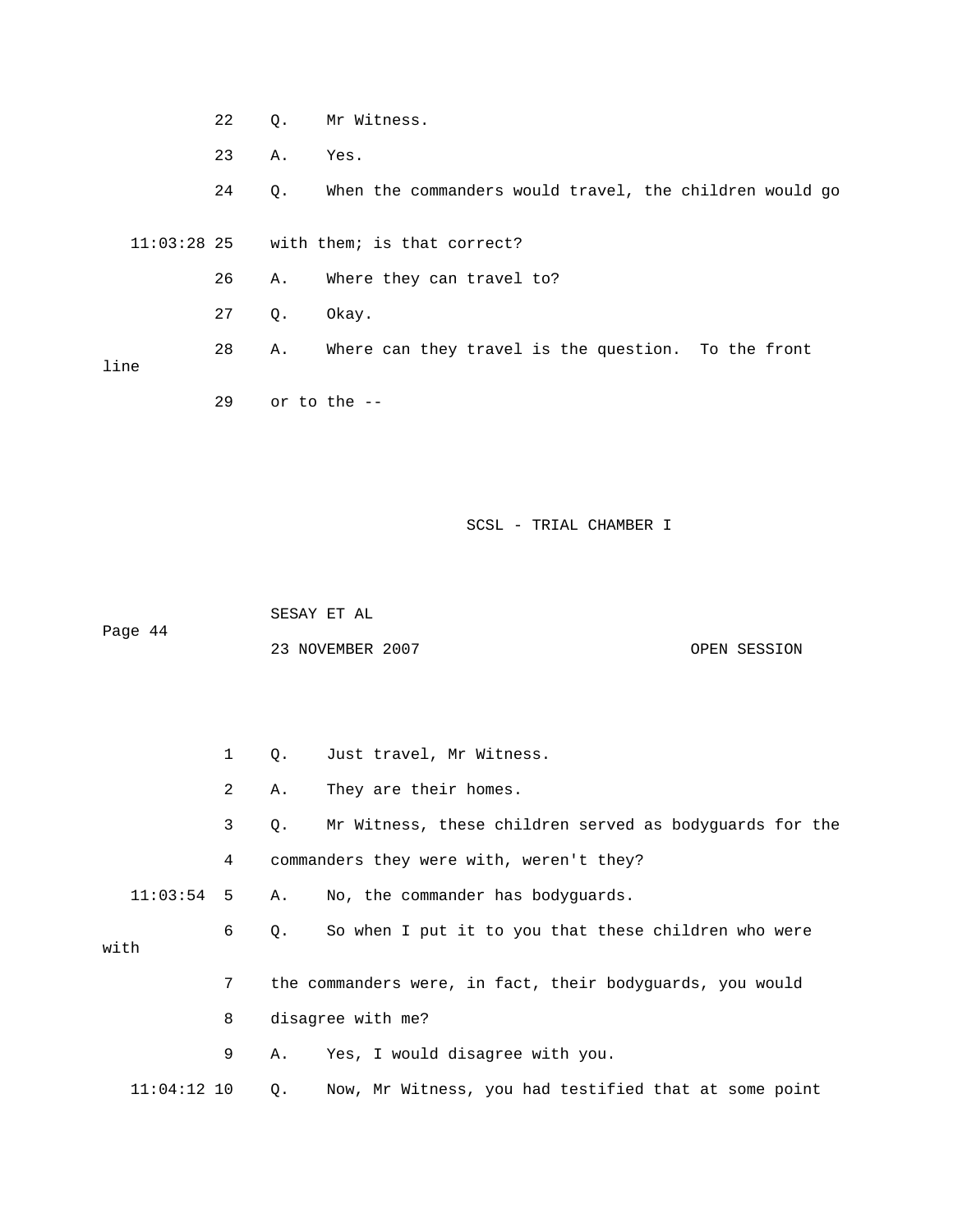|               | 11 | Issa Sesay went to Pendembu; is that correct?                   |
|---------------|----|-----------------------------------------------------------------|
|               | 12 | Yes.<br>Α.                                                      |
|               | 13 | And were you in Pendembu at the same time Issa Sesay was<br>Q.  |
|               | 14 | there?                                                          |
| $11:04:31$ 15 |    | No, I was not in Pendembu.<br>Α.                                |
| did           | 16 | During the time that Issa Sesay was in Pendembu,<br>Q.<br>Okay. |
|               | 17 | you ever hear him referred to as battle front inspector?        |
|               | 18 | Α.<br>Yes.                                                      |
|               | 19 | And what was the context in which you heard Issa Sesay<br>Ο.    |
| $11:04:59$ 20 |    | referred to as battle front inspector?                          |
| to            | 21 | Well, as a battle front inspector his responsibility is<br>Α.   |
| the           | 22 | make sure that they visit the front line, make sure that all    |
| addressed     | 23 | problems that the front line is facing, everything is           |
|               | 24 | to him and he has to find solutions to it.                      |
| page          | 25 | [By order of the Court this portion of the transcript,          |
|               | 26 | 44, line 25 to 29 and page 45, line 1 to 6, was extracted and   |
|               | 27 | filed under seal]                                               |
|               | 28 |                                                                 |
|               | 29 |                                                                 |
|               |    |                                                                 |
|               |    |                                                                 |

 SESAY ET AL Page 45

23 NOVEMBER 2007 CPEN SESSION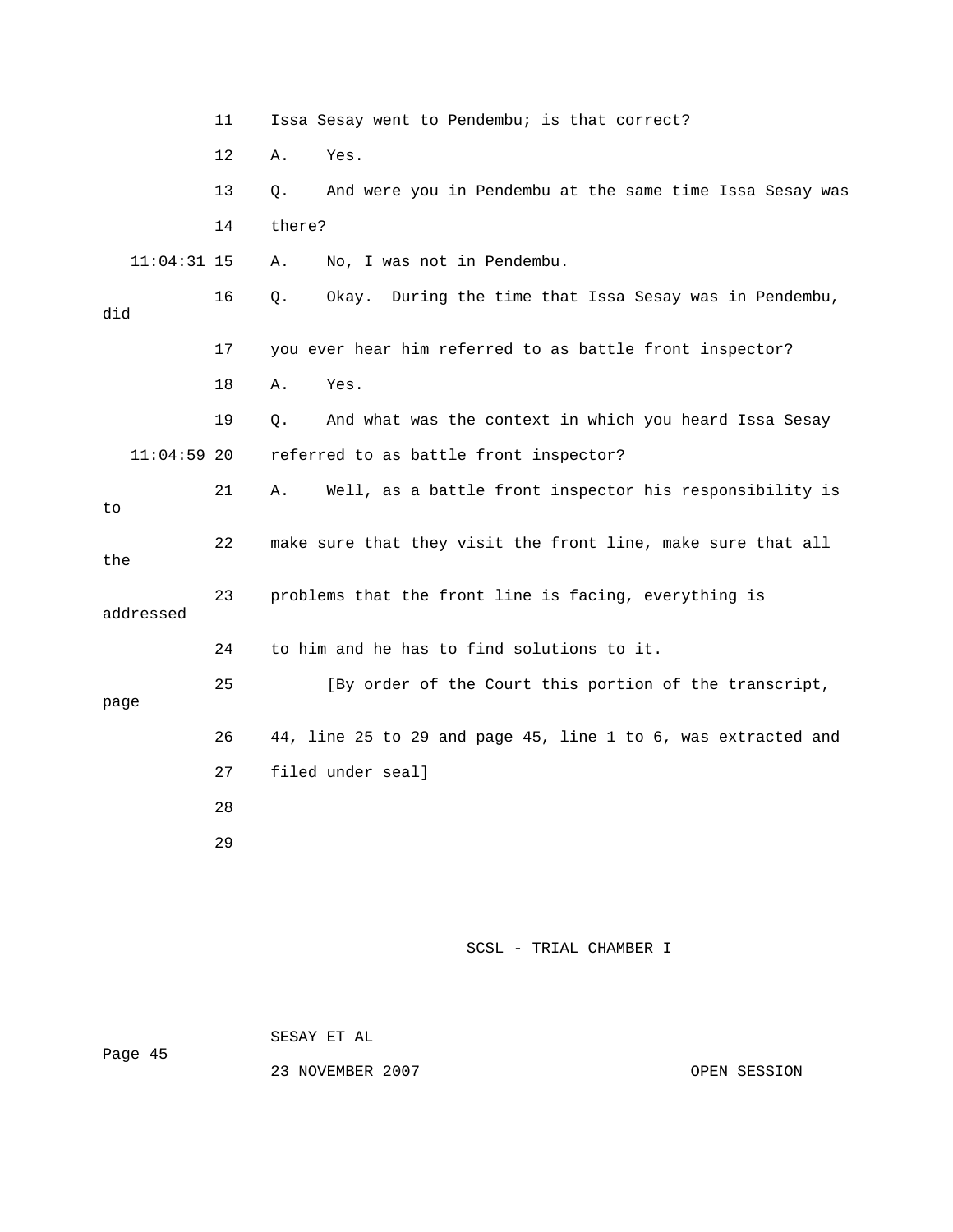1 2 3 4 5 6 7 MR JORDASH: We're in an open session. Can I ask for this 8 last piece of questioning to be redacted, and if there's going to 9 be any further questioning on this subject for it to be done in a 11:06:31 10 closed session? I can explain further in a closed session, but I 11 hope it's relatively clear why. 12 JUDGE BOUTET: I know the concern you have, obviously it 13 has to do with the identity of some witnesses, as such. 14 MR JORDASH: Yes. 11:06:52 15 JUDGE BOUTET: I'm familiar with that, but we're close to 16 it, but we're not there as far as I can understand this part of 17 the evidence, but -- 18 MR JORDASH: Well, we -- I cannot -- 19 JUDGE BOUTET: I do understand, Mr Jordash, you're somehow 11:07:08 20 limited in the comments you can make for fear of giving more 21 information so -- 22 MR JORDASH: Yes. But I anticipate -- well, if we are 23 not -- if we're not there, and I submit we are, but if we're

not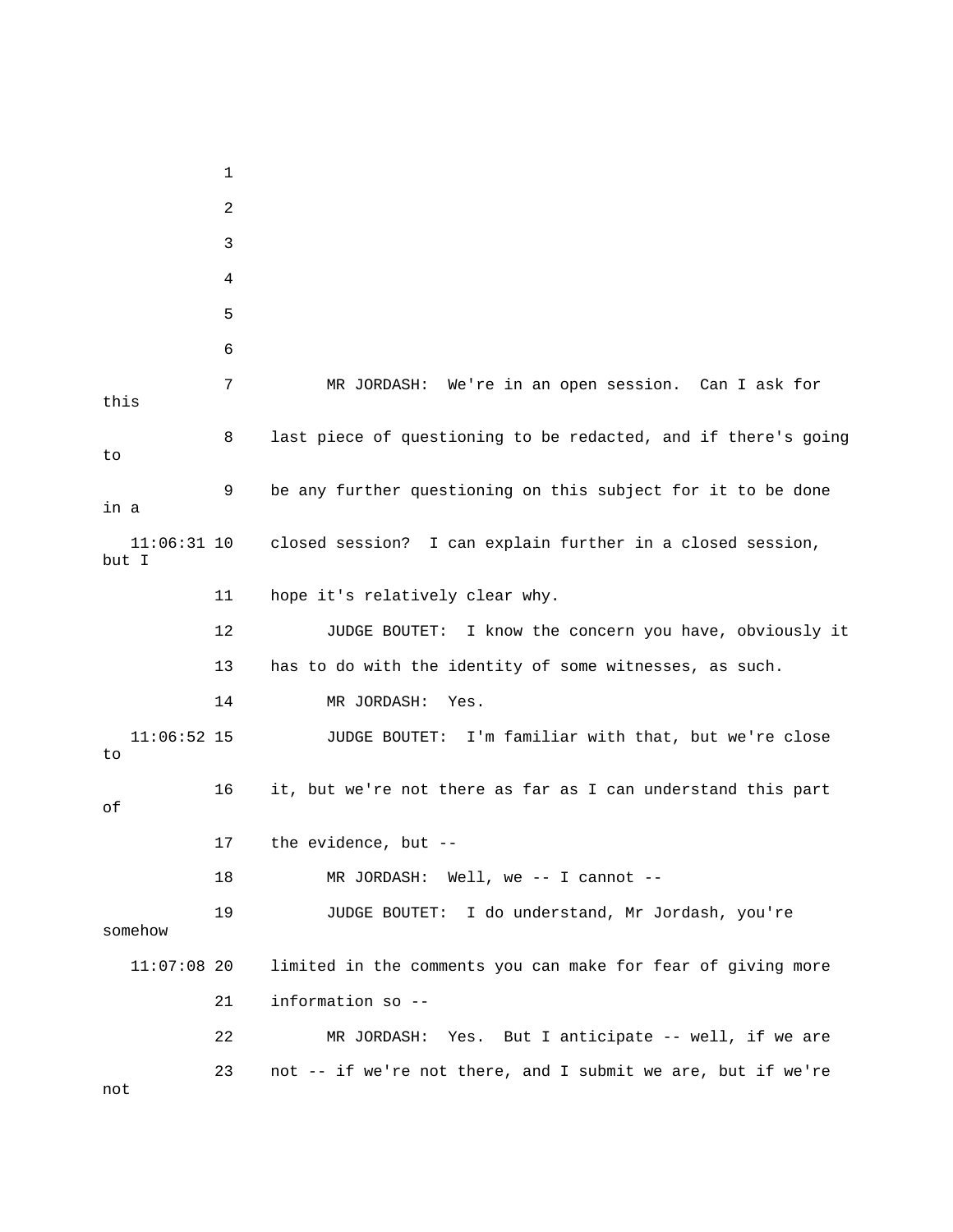24 there, then I anticipate we will be with any answer to any 11:07:30 25 question about meetings. 26 PRESIDING JUDGE: Let us put his -- the questions that 27 follow, you know, in a proper scrutiny so that we make sure that 28 we don't cross the red line. 29 JUDGE BOUTET: If I may, Mr Presiding Judge, Mr Jordash, I

SCSL - TRIAL CHAMBER I

 SESAY ET AL Page 46 23 NOVEMBER 2007 CPEN SESSION

 1 know your concern, I'm aware of it and I'm always concerned about 2 identity of witnesses. But I, looking at the broader 3 perspective, I mean, it could be -- there's been no qualification 4 made of this particular witness, whether he was, where and so on, 11:08:10 5 whether that particular witness gave evidence or not in Court. I 6 too, I'm limited in the way I can speak to you, so, for fear of 7 giving additional information. But anyhow, I think we are still 8 in an acceptable zone. We will see where we go next. 9 MR JORDASH: The -- 11:08:50 10 JUDGE BOUTET: The fact that there is nobody in the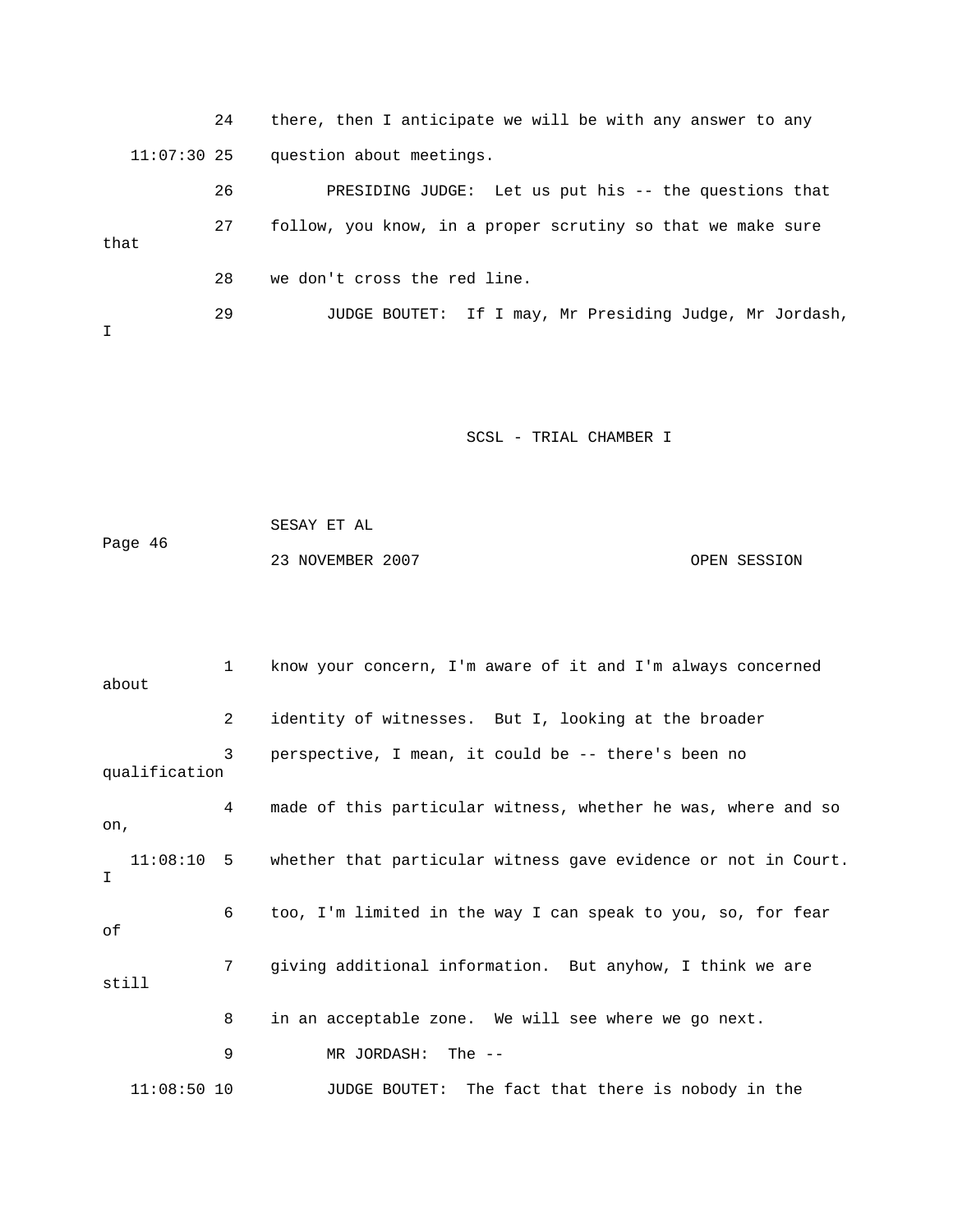11 audience --

 12 PRESIDING JUDGE: Never mind. We are still in an open 13 session.

14 JUDGE BOUTET: It may be on the screen.

 11:08:56 15 PRESIDING JUDGE: Yes, it may be on the screen. Yes. 16 That's why your first comment, you know, was, to me, quite 17 pertinent, you know, just for those purposes, and that it should 18 be redacted and so on and so forth. 19 MR JORDASH: And Mr Cammegh has just passed me what the 11:09:09 20 witness said and it's this particular sentence. I'm not going to 21 read it, but I can pass it up to Your Honours which is over the 22 line, I would submit, already. I'm happy to pass it up to Your 23 Honours because that sentence which I objected to, because it 24 establishes a number of things. Could I pass it up to Your 11:09:37 25 Honour, just so Your Honours can see it? 26 PRESIDING JUDGE: Well, when the witness said he arrived 27 here, when that witness, you know, left. 28 MR JORDASH: Exactly. That's -- we're in -- that's the

29 mischief and we should, in my submission --

SCSL - TRIAL CHAMBER I

SESAY ET AL

Page 47

23 NOVEMBER 2007 CPEN SESSION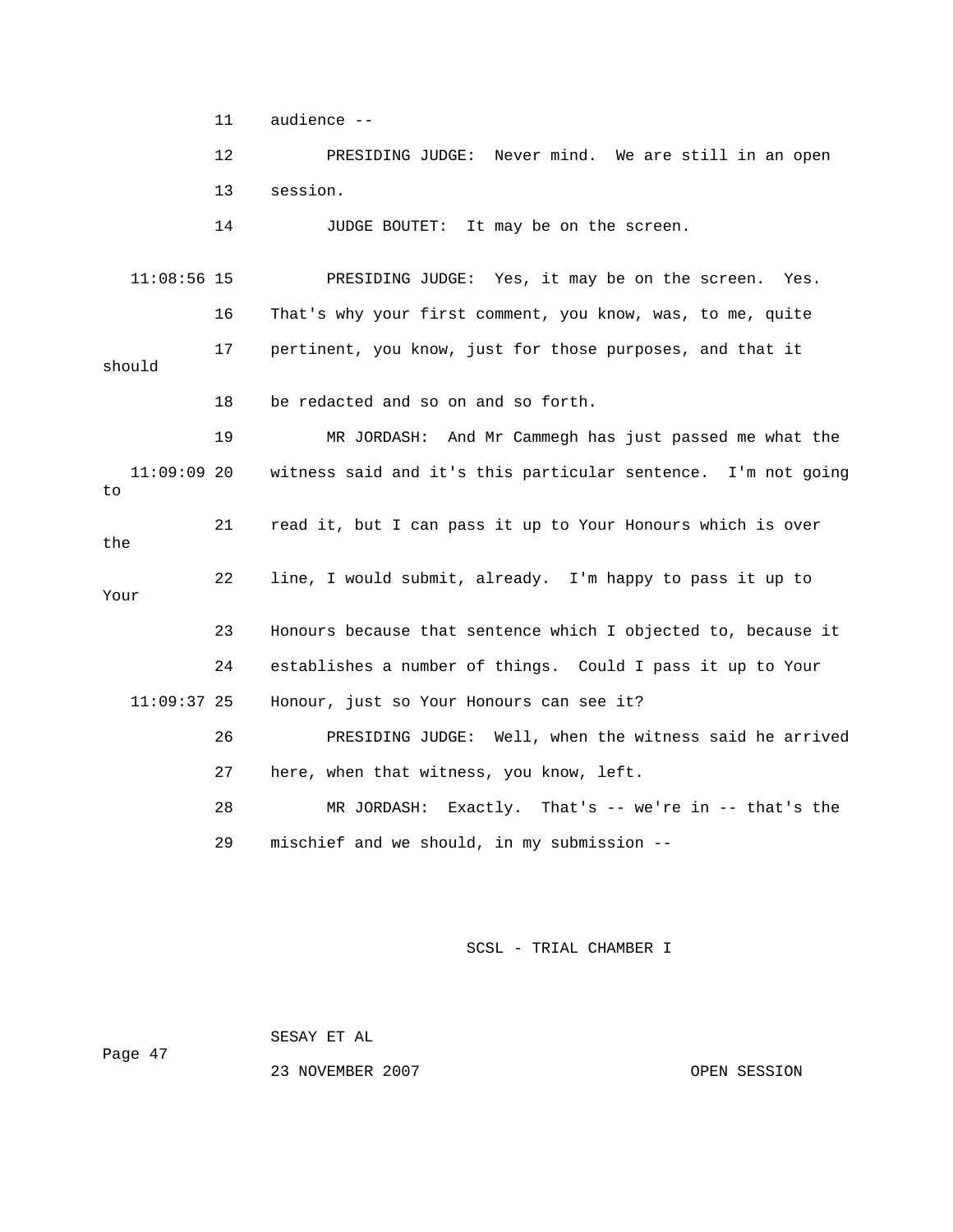1 PRESIDING JUDGE: It depends on what he meant by "here." 2 Is it this Court or "here." 3 MR JORDASH: He said -- 4 PRESIDING JUDGE: You know. Anyway, we don't want to 11:10:14 5 explore that further, you know, because -- 6 MR JORDASH: Thank you. 7 PRESIDING JUDGE: We don't want to explore that further, 8 you know, at least -- what we are saying is that maybe we are not 9 yet there. I think you have to be -- because when he said 11:10:25 10 "here," you know, I don't understand where he was. When he 11 arrived here; was it in Freetown or where, you know, I don't 12 know. Mr Hardaway, you know -- 13 MR HARDAWAY: I'm aware -- 14 PRESIDING JUDGE: You proceed cautiously, please. 11:10:38 15 MR HARDAWAY: I'm not trying to cross the line. As a 16 matter of fact, I only went into this line is because counsel 17 stated the name publicly during his examination-in-chief. 18 MR JORDASH: It's not the name which is objectionable. Of 19 course it's not the name. It's -- can we go into a closed 11:10:56 20 session, please, because -- 21 PRESIDING JUDGE: No, I wouldn't go into a closed session, 22 please. Let's proceed. I don't have good reasons now to go in a 23 closed session. It's too long a procedure. 24 MR HARDAWAY: Very well, Your Honour. 11:11:08 25 PRESIDING JUDGE: Please proceed cautiously.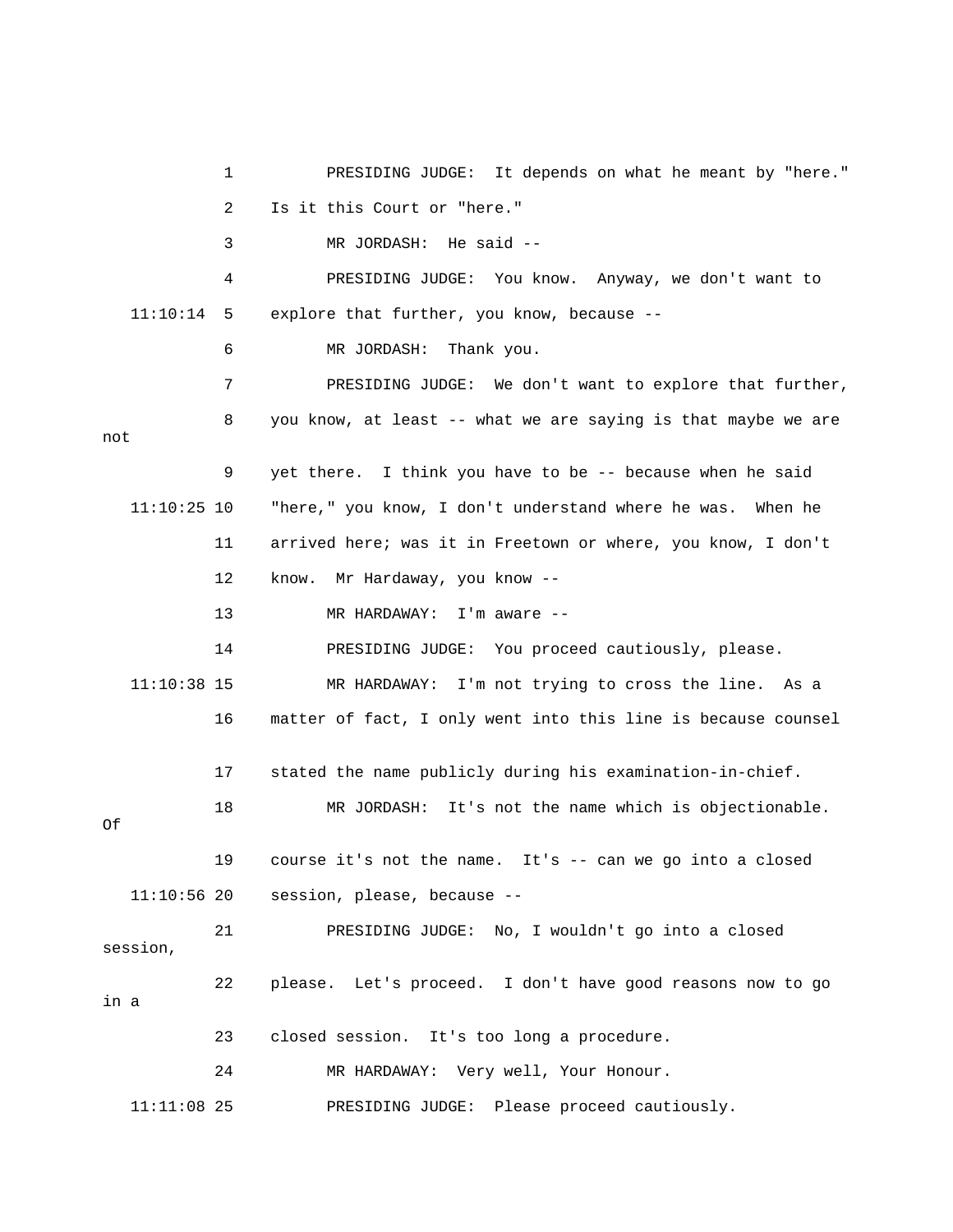26 MR HARDAWAY: I will, Your Honour. 27 Q. I did not get your last answer, sir. My question was: Did 28 you speak to O'Jalley? 29 A. When?

## SCSL - TRIAL CHAMBER I

 SESAY ET AL Page 48 23 NOVEMBER 2007 CPEN SESSION

|               | $\mathbf{1}$ | $Q$ . | When you both were here in Freetown?                 |
|---------------|--------------|-------|------------------------------------------------------|
|               | 2            | Α.    | No.                                                  |
|               | 3            | Q.    | Okay. Now, Mr Witness, do you know John Ngevao?      |
|               | 4            | Α.    | Yes, John Ngevao, I know him.                        |
| 11:11:45      | 5            | Q.    | How do you know him?                                 |
|               | 6            | Α.    | He was an IDU commander.                             |
|               | 7            | Q.    | And when was the last time you saw John Ngevao?      |
|               | 8            | Α.    | For quite a long time during the time when I was in  |
| Giema.        |              |       |                                                      |
|               | 9            | $Q$ . | That was the last time you saw him?                  |
| $11:12:11$ 10 |              | Α.    | Yes.                                                 |
|               | 11           | Q.    | Okay.                                                |
|               | 12           | Α.    | Far back.                                            |
| time          | 13           | $Q$ . | Okay. And would it be correct to say that's the last |
|               | 14           |       | you spoke with John Ngevao?                          |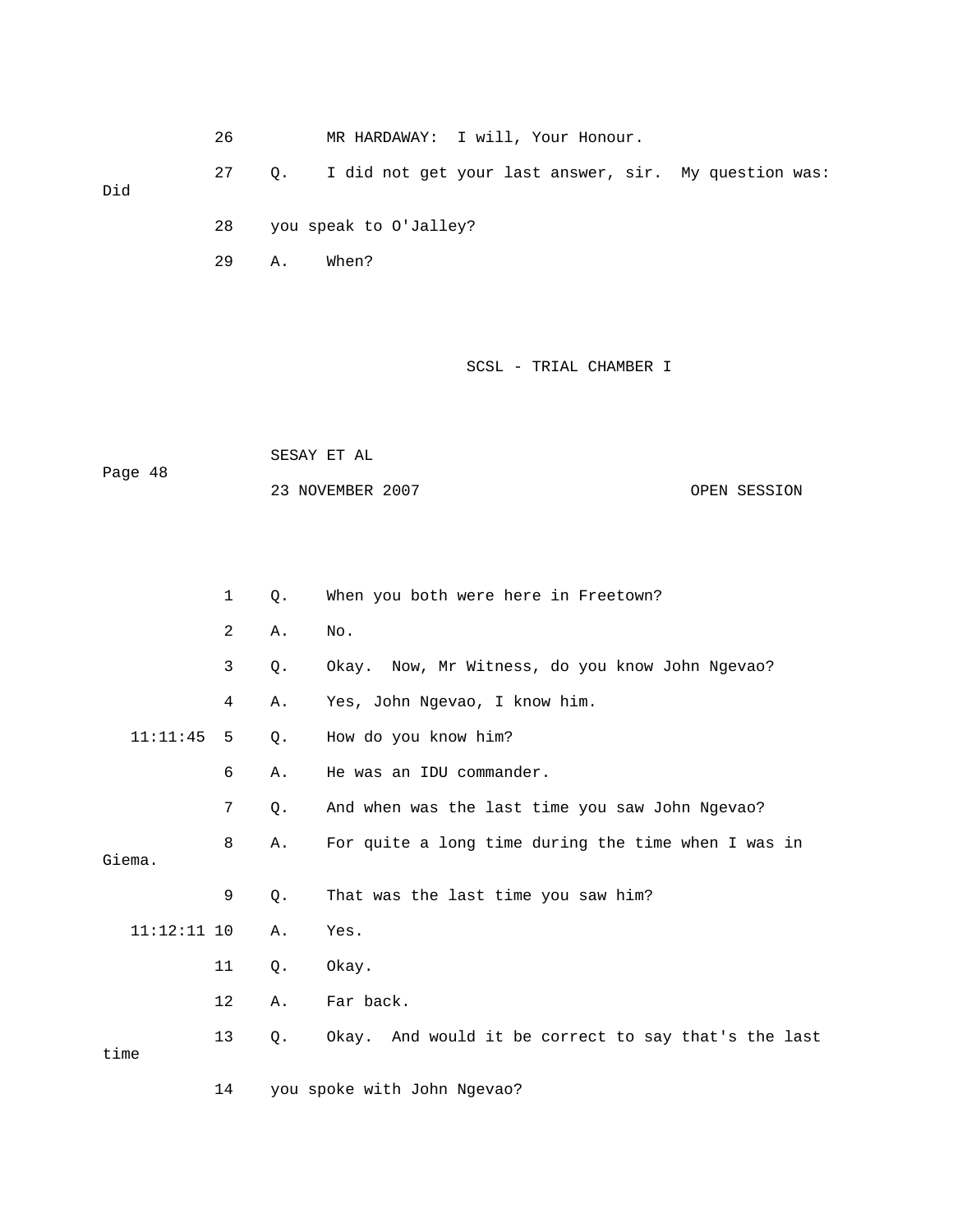|     | $11:12:21$ 15 |    | Α.        | No.                                                     |
|-----|---------------|----|-----------|---------------------------------------------------------|
|     |               | 16 | Q.        | When was the last time you spoke to John Ngevao?        |
|     |               | 17 | Α.        | Yeah, the last time.                                    |
|     |               | 18 | Q.        | You spoke to him?                                       |
|     |               | 19 | Α.        | Yes.                                                    |
|     | $11:12:27$ 20 |    | Q.        | When was that?                                          |
| we  |               | 21 | Α.        | That was, you know, it's just I met with him, you know, |
|     | discussed     | 22 |           | say hello to each other and then I passed. Not that I   |
|     |               | 23 |           | any matters --                                          |
|     | question.     | 24 |           | PRESIDING JUDGE: But when was that? That's the          |
|     | $11:12:43$ 25 |    |           | MR HARDAWAY:                                            |
|     |               | 26 | Q.        | When?                                                   |
|     |               | 27 | Α.        | The year, 1999. Something like that. 1999.              |
| you |               | 28 | $\circ$ . | Okay. Now, Mr Witness, would it be correct to say that  |
|     |               | 29 |           | are loyal to the RUF, even to this day?                 |

| Page 49 | SESAY ET AL      |              |  |  |  |  |
|---------|------------------|--------------|--|--|--|--|
|         | 23 NOVEMBER 2007 | OPEN SESSION |  |  |  |  |

 1 A. Yes. 2 Q. Okay. Mr Witness, you're only testifying here today 3 because of your loyalty to the RUF; isn't that correct?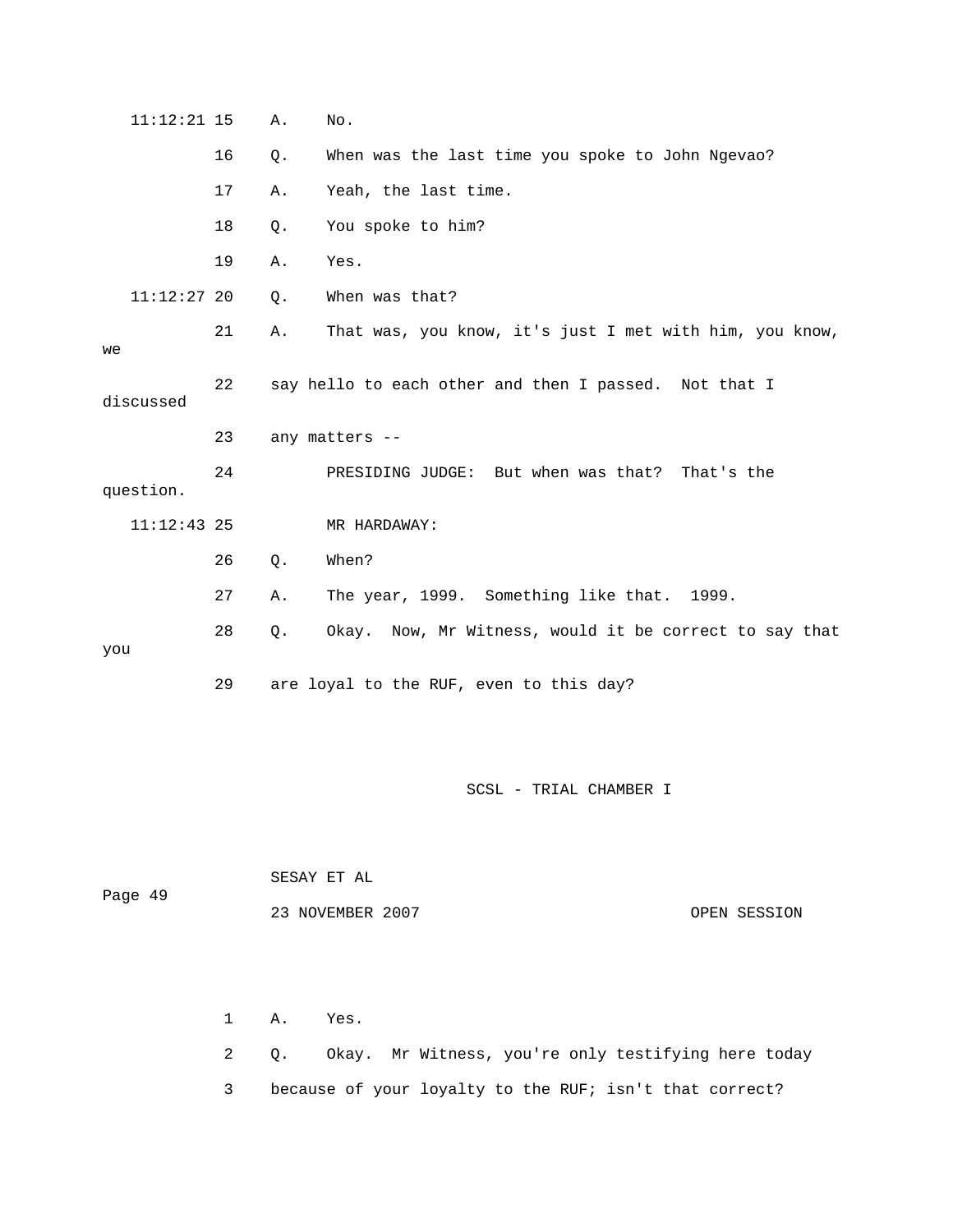4 A. No, it's not because of the loyalty, but because of the 11:13:22 5 truth. 6 Q. Thank you, Mr Witness, I have no further questions of you. 7 MR HARDAWAY: Your Honour, this concludes my 8 cross-examination. 9 PRESIDING JUDGE: Yes, Mr Jordash, any re-examination? 11:14:03 10 MR JORDASH: If I may just re-examine on one small issue. 11 It's this: 12 RE-EXAMINED BY MR JORDASH: 13 Q. My learned friend for the Prosecution asked whether 14 civilians in RUF territory could refuse to brush the area; do you 11:14:33 15 remember that question? 16 A. Yes, I know. 17 Q. And you answered that they cannot refuse, they know the 18 responsibility to the soldiers and they, the soldiers, know the 19 responsibility to civilians? 11:14:52 20 A. Yes. 21 Q. And in -- the question I want to ask you is, in the context 22 of brushing the area, what would happen to an area if it was not 23 brushed? 24 JUDGE BOUTET: How is this a matter for re-examination? 11:15:15 25 The witness, I can tell you, has answered that question, and in 26 fact -- 27 PRESIDING JUDGE: He's answered it. 28 JUDGE BOUTET: -- he gave quite ample explanation about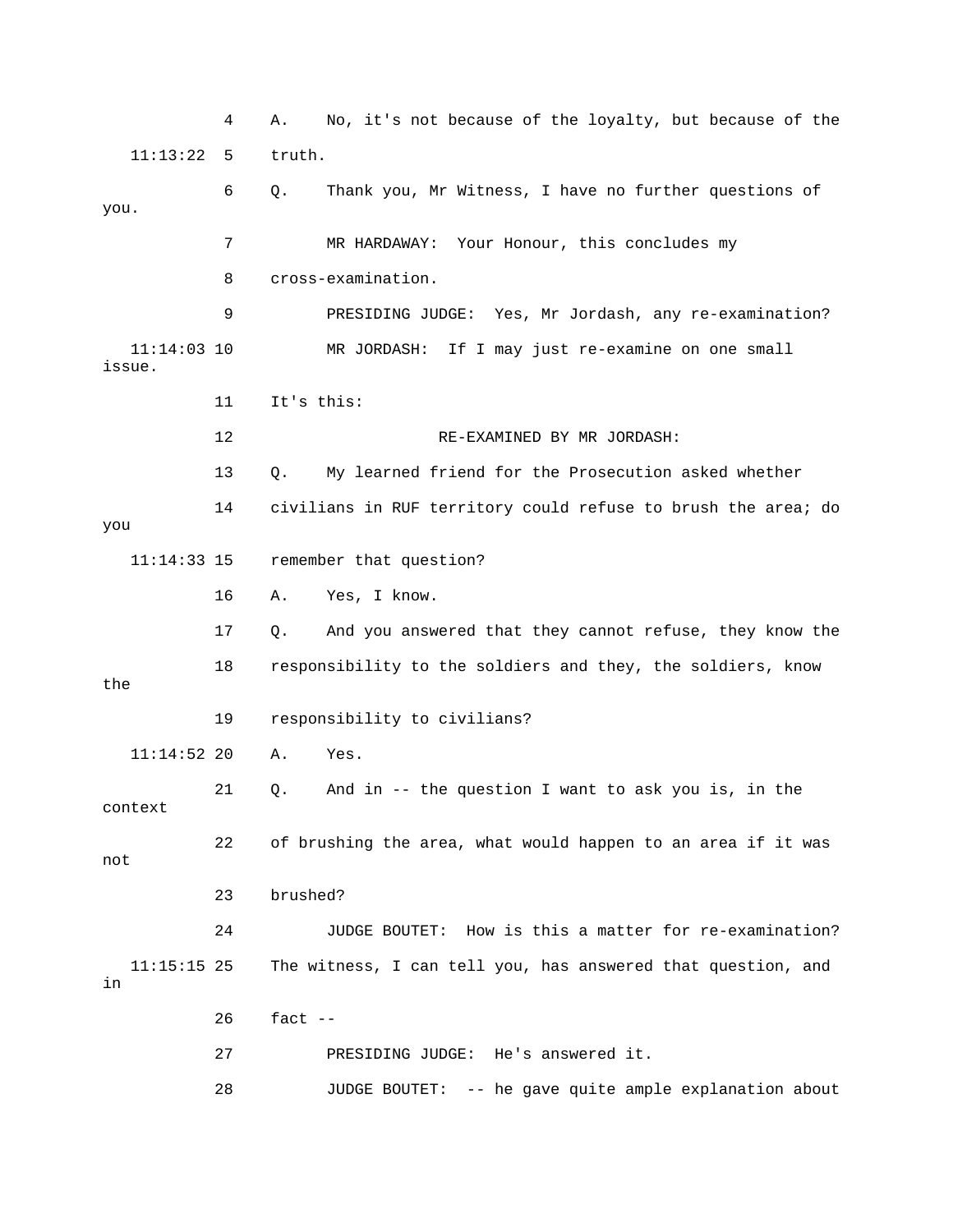29 that.

SCSL - TRIAL CHAMBER I

 SESAY ET AL Page 50 23 NOVEMBER 2007 OPEN SESSION

 1 PRESIDING JUDGE: Yes: Disease -- 2 JUDGE BOUTET: In his -- that's right. 3 PRESIDING JUDGE: -- pests, animals and so on and so forth. 4 JUDGE BOUTET: In cross-examination to that question. 11:15:29 5 MR JORDASH: Then I will leave the question. I've got no 6 further questions. Thank you, Your Honour. 7 PRESIDING JUDGE: Good. Right, Mr Witness, we've come to 8 the end of your testimony. 9 THE WITNESS: Yes. 11:16:02 10 PRESIDING JUDGE: And we thank you for coming to provide 11 the Tribunal with your testimony and to assist it in arriving at 12 the truth and to do justice in this matter. So, again, we thank 13 you for coming and we wish you a safe journey back to your place 14 of abode and, above all, success in your missions which you are 11:16:33 15 now pursuing. Are you still a mason? 16 THE WITNESS: Exactly, sir.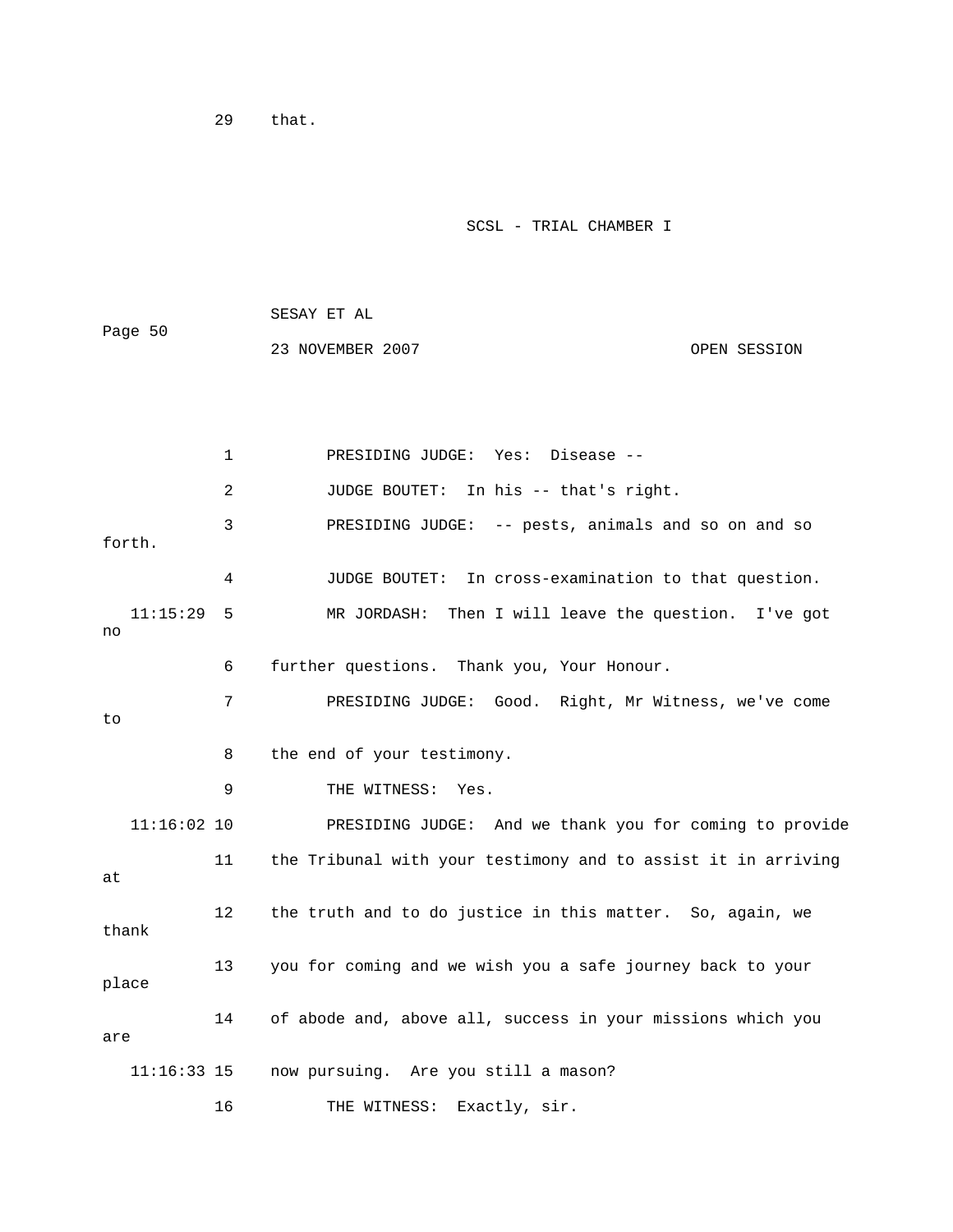17 PRESIDING JUDGE: You are still a mason? 18 THE WITNESS: Yes, sir. 19 PRESIDING JUDGE: Continue to be a good mason, you know. 11:16:46 20 Without masons there will be no nation building. 21 THE WITNESS: Your Honour, yes. 22 PRESIDING JUDGE: All right. Thank you. So you may leave. 23 Please, let the witness protection unit assist the witness out of 24 the Court. You can take that bottle of water away. Take it away 11:17:09 25 with you. 26 THE WITNESS: I have to drink it here. 27 PRESIDING JUDGE: No, take it away with you. 28 THE WITNESS: Okay, okay, yes. 29 PRESIDING JUDGE: Yes, take it away with you.

SCSL - TRIAL CHAMBER I

 SESAY ET AL Page 51 23 NOVEMBER 2007 OPEN SESSION

1 [The witness withdrew] 2 PRESIDING JUDGE: We -- 3 MR JORDASH: Your Honours, may I apologise for not having 4 the hard copies of our submissions. 11:20:31 5 PRESIDING JUDGE: We've been informed. As soon as it is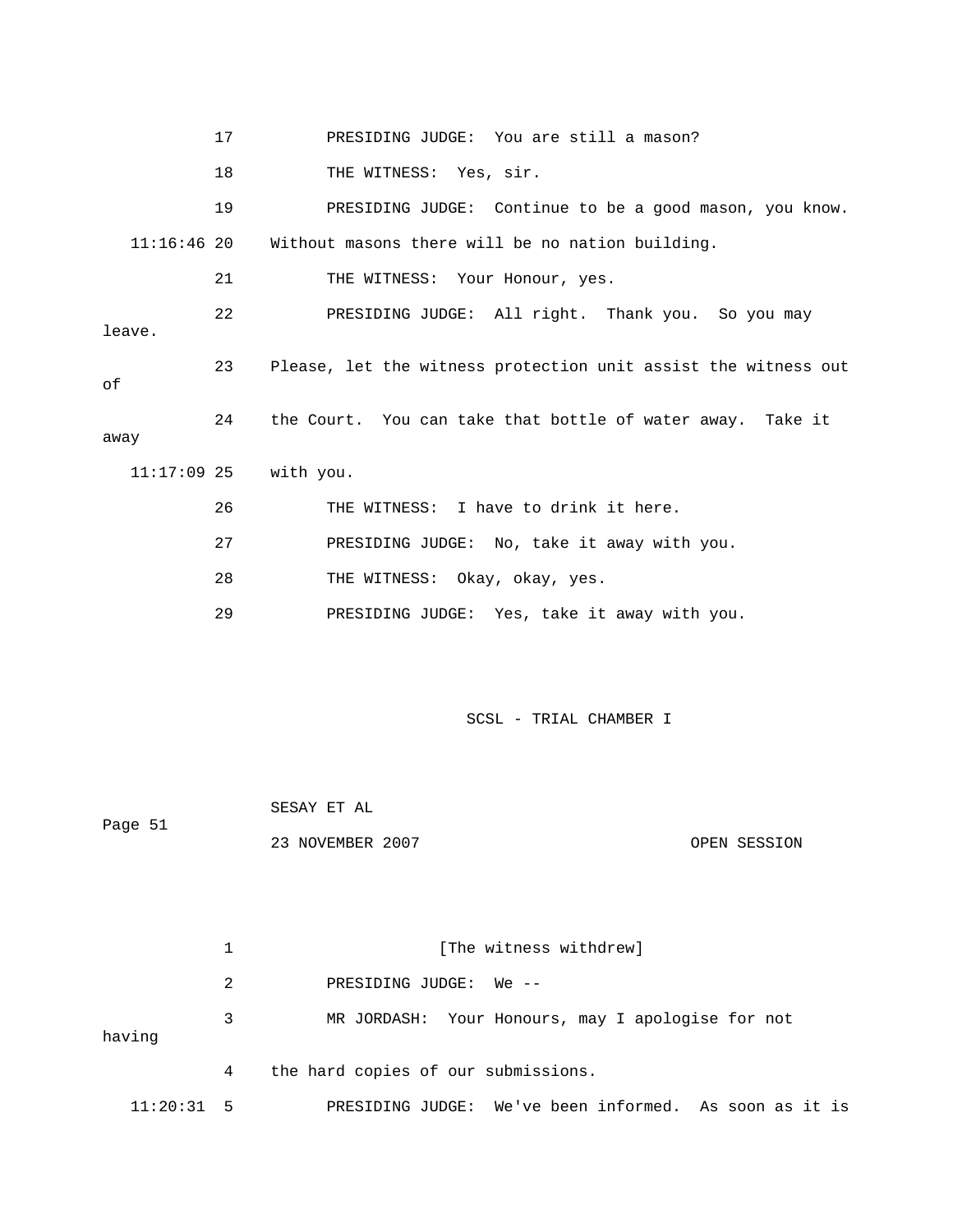6 ready, it will be served to us in Chambers.

 7 MR JORDASH: I anticipate they are ready, and I think it's 8 a miscommunication between myself and Ms Ashraph is the reason -- 9 PRESIDING JUDGE: You have already established your 11:20:51 10 communication during this period that we are standing the matter 11 down. We would resume when we shall be ready with the 12 submissions. 13 MR JORDASH: I'm grateful. I do apologise. They are ready 14 and after an adjournment, Your Honours can come back in whenever 11:21:04 15 Your Honours are ready. They're ready and we will get them to 16 you as soon as possible and we await Your Honours -- 17 JUDGE BOUTET: 15 minutes? 18 MR JORDASH: No problem at all. I do apologise. 19 PRESIDING JUDGE: Right. We will recess and resume in the 11:21:47 20 next couple of minutes, please. The Chamber rises. 21 [Break taken at 11.15 a.m.] 22 **[RUF23NOV07C** - JS] 23 [Upon resuming at 11.55 a.m.] 24 PRESIDING JUDGE: Learned counsel, we will resume our 12:00:38 25 proceedings with the only item that we have on the agenda, and 26 that is the appeal that was presented by learned counsel, 27 Mr Jordash, for us to take some arguments from the parties on the 28 application of Rule 16 of the Rules of Procedure and Evidence of 29 the Special Court for Sierra Leone. And this having regard to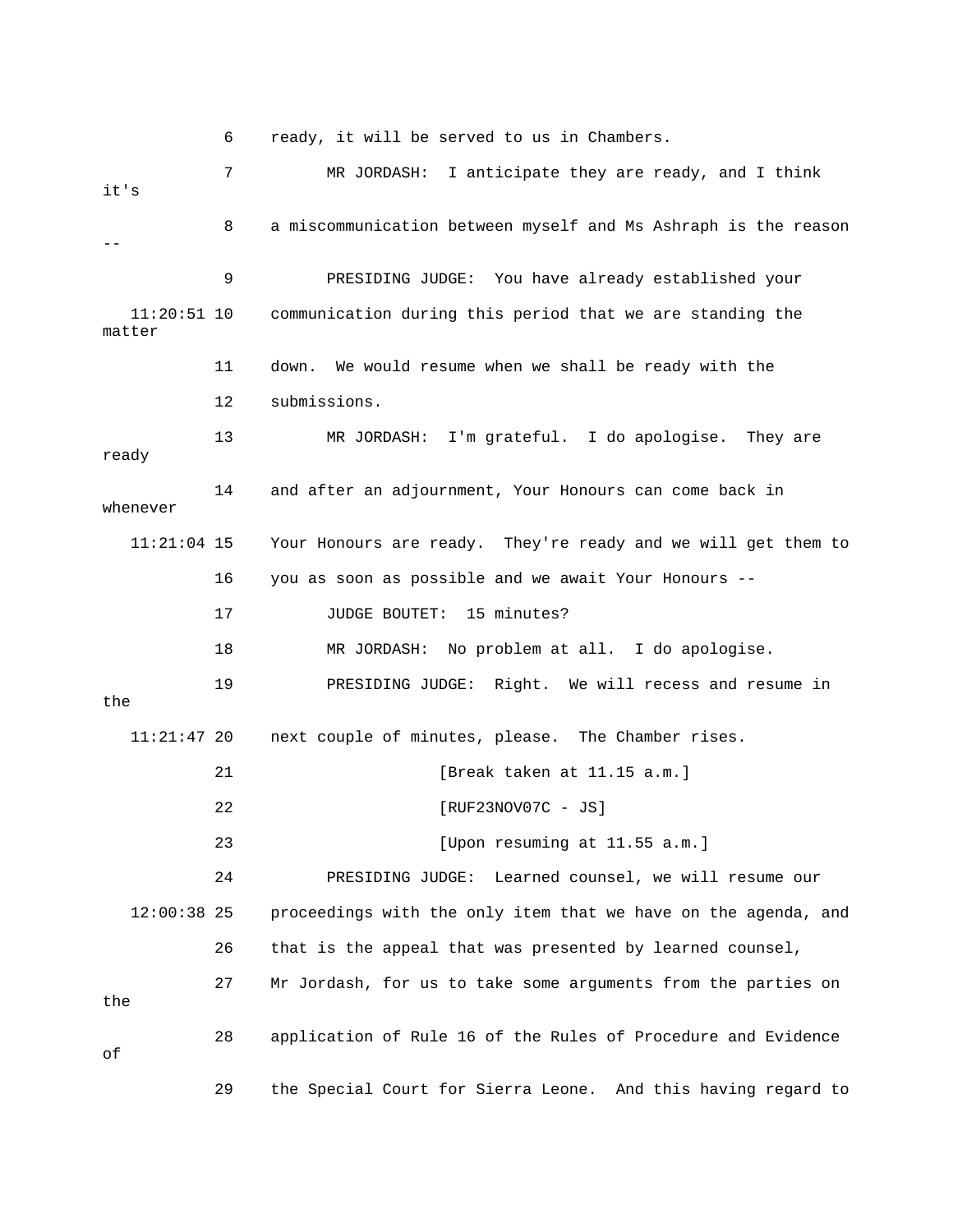| Page 52                |    | 23 NOVEMBER 2007                                               | OPEN SESSION |
|------------------------|----|----------------------------------------------------------------|--------------|
|                        |    |                                                                |              |
|                        | 1  | the pending motion that we are looking into and which concerns |              |
|                        | 2  | either the voluntary withdrawal or the recusal or              |              |
|                        | 3  | disqualification of our learned colleague,                     |              |
| all                    | 4  | Honourable Justice Bankole Thompson, for reasons which we are  |              |
| 12:01:51               | 5  | very familiar with. So we would, again, say that we wouldn't   |              |
| only                   | 6  | want the addresses to be oriented towards this motion.         | We           |
|                        | 7  | want to receive legal arguments on the application of Rule 16, |              |
|                        | 8  | and that is all that interests us.                             |              |
| this                   | 9  | I think it is also edifying for us to be addressed on          |              |
| $12:02:21$ 10<br>which |    | issue, and that's why we decided to grant the application,     |              |
|                        | 11 | was supported by all the Defence teams, and also by the        |              |
|                        | 12 | Prosecution, for us to receive arguments from you on the       |              |
|                        | 13 | application of Rule 16.                                        |              |
| the                    | 14 | So, please, you will be brief. We have received all of         |              |
| $12:02:44$ 15<br>to    |    | written submissions, and I think we would call on Mr Jordash   |              |
| application.           | 16 | set the ball rolling because it is he who made the             |              |
|                        | 17 | Could I not invite Your Honours to, in the<br>MR JORDASH:      |              |

SESAY ET AL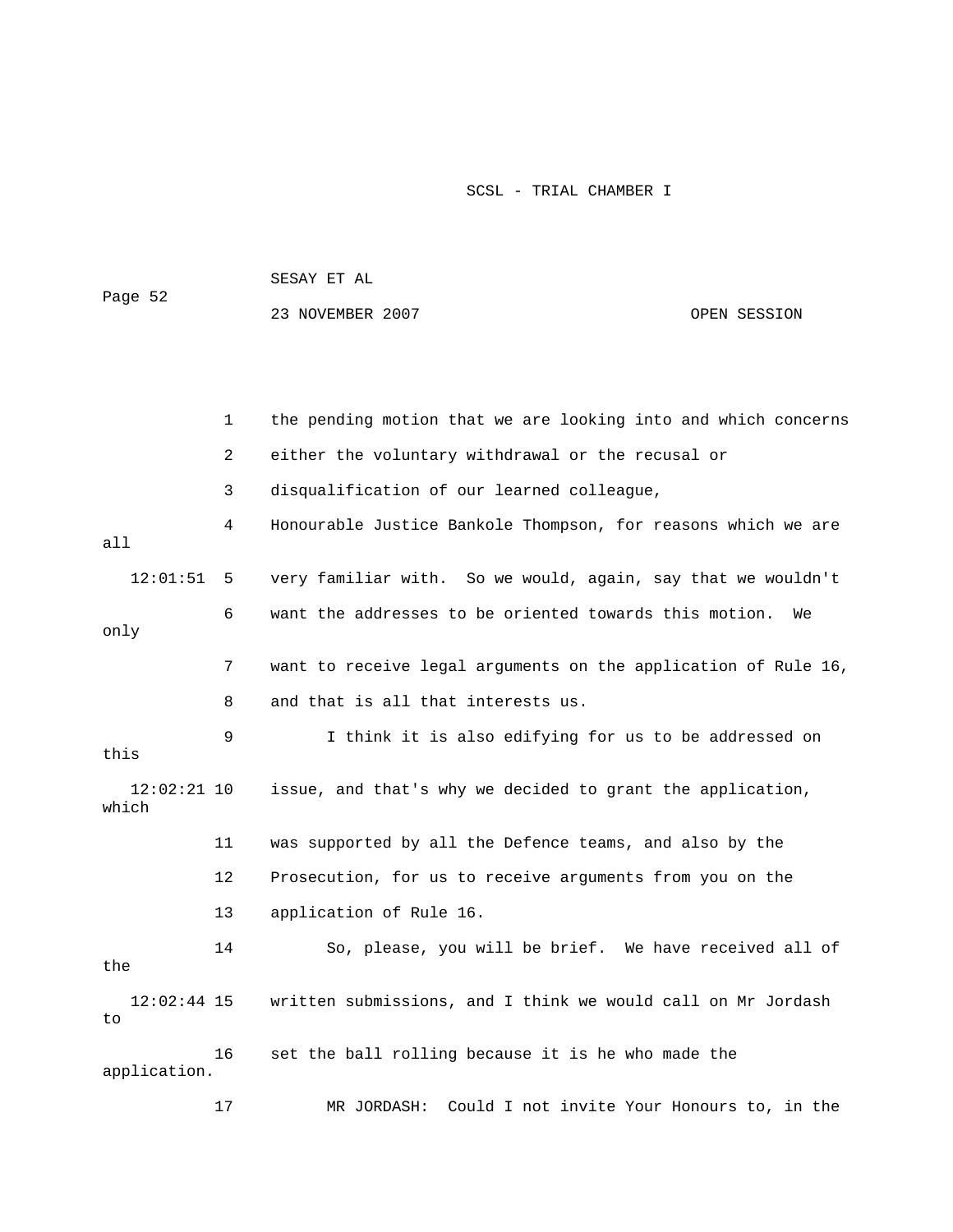18 traditional way, ask for the Prosecution's view? 19 PRESIDING JUDGE: You know that before the Prosecution 12:03:12 20 express, we are called upon to express your views -- their views, 21 you know, we had called on the -- we had called on the entire 22 Defence teams to express their views. In any event, it doesn't 23 matter which way it starts. All we -- we have all the 24 submissions, and, reading through yours we see that you have read 12:03:38 25 through what the Prosecution has said, and somewhere, somehow you 26 are in agreement with -- 27 MR JORDASH: Yes. 28 PRESIDING JUDGE: -- their submissions. So I think we may 29 -- you may proceed with you, and then Mr Ogeto and Mr Cammegh

SCSL - TRIAL CHAMBER I

 SESAY ET AL Page 53 23 NOVEMBER 2007 CPEN SESSION 1 will follow. And then the Prosecution will come in last.

 2 MR JORDASH: I can -- I can be brief. 3 PRESIDING JUDGE: Very brief, indeed, if you may, because 4 we have understood you and your submissions, in your submissions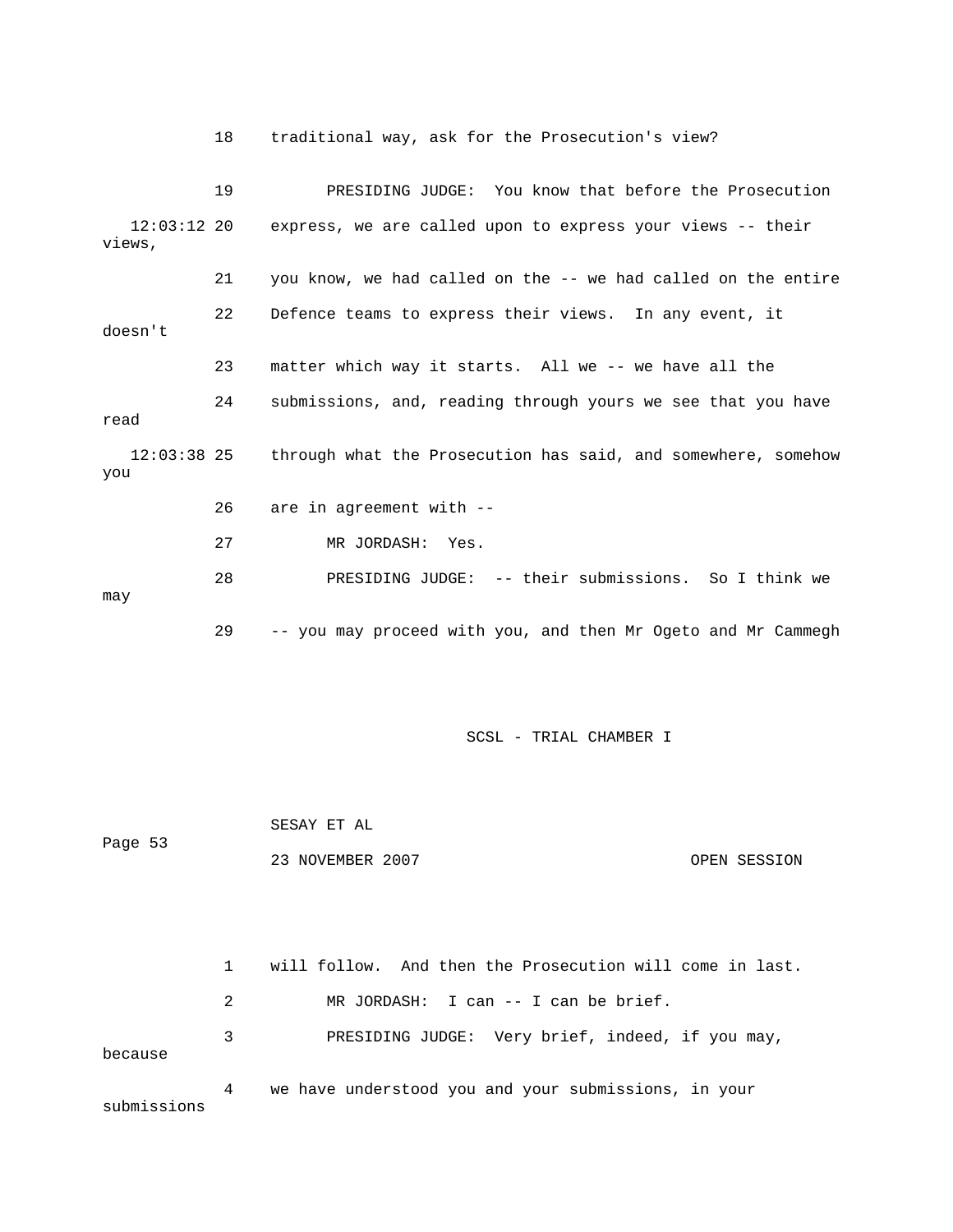12:04:11 5 which we have read. Be very, very brief indeed. So, you better 6 be as brief as you are -- as you have been in your submissions. 7 MR JORDASH: If I can begin by noting that it's almost 8 unprecedented to be having these discussions at this stage of an 9 international trial. The circumstances are -- or may be 12:04:46 10 exceptional in the truest sense of the word. Rule 16 of this 11 Statute, respectfully, is at best ambiguous, and at worst 12 inadequate, to deal with the discussions we're having. 13 Underlying any interpretation or new amendment to Rule 16 14 at this stage of the proceedings must be, one, the interests of 12:05:35 15 the parties, fairness to the accused and fairness to the 16 Prosecution, and two, the right of the accused to an expeditious 17 trial, and/or a termination of the proceedings. Clearly, both 18 must guide any interpretation of Rule 16 or any new fashioning of 19 a rule to deal with the present potential situation. 12:06:12 20 There's nothing in principle, we would submit, which would 21 prevent two Judges continuing to the end of the proceedings until 22 final judgment. 23 JUDGE BOUTET: Why do you say that, Mr Jordash, based on 24 what? 12:06:35 25 MR JORDASH: Based on an assessment of, one, any 26 anticipated or foreseeable prejudice, which isn't the same as 27 submitting that no prejudice could -- no prejudice could arise,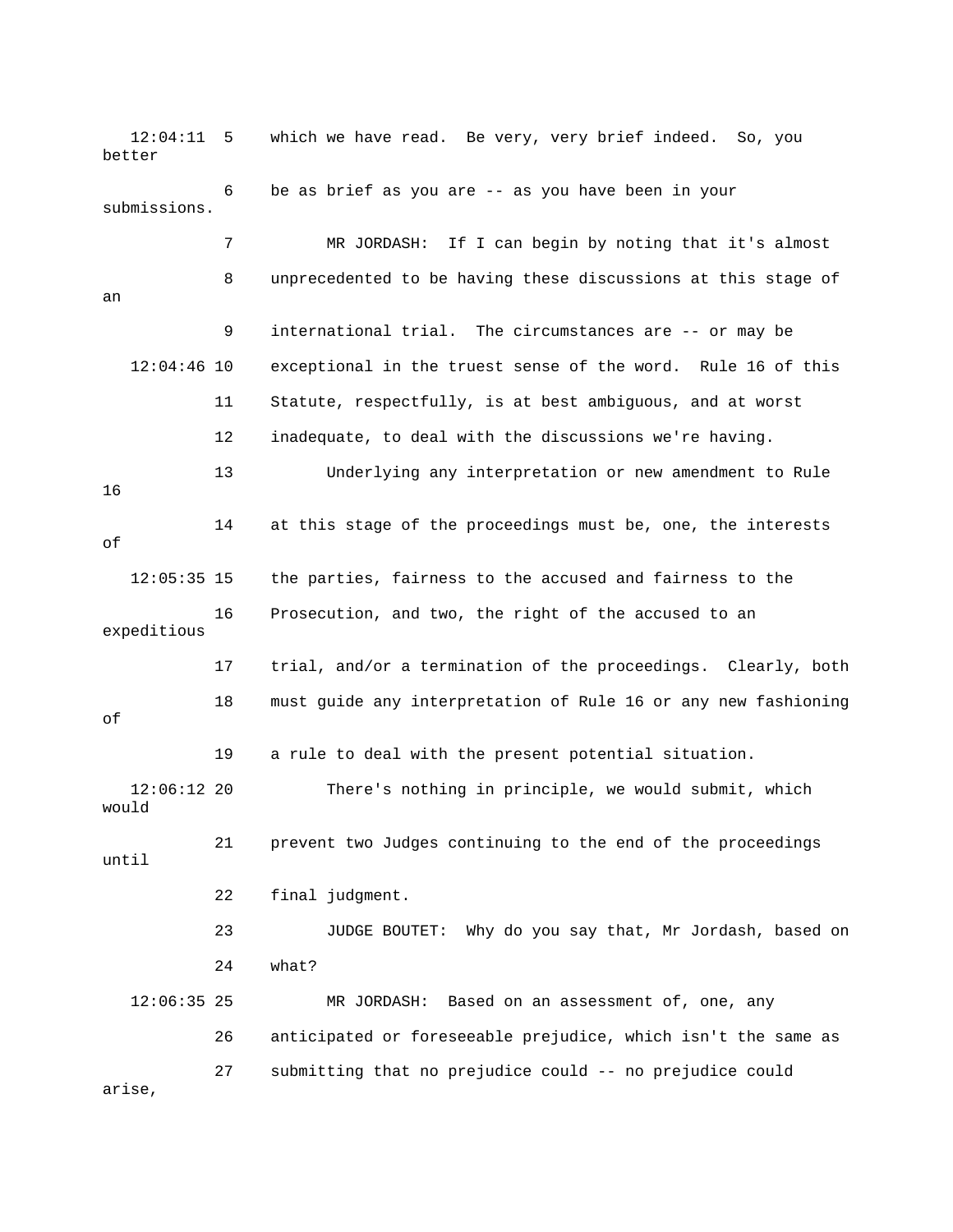28 but, at this stage, I can see nothing foreseeable in terms of 29 overall fairness to the proceedings and the fairness of the

SCSL - TRIAL CHAMBER I

 SESAY ET AL Page 54 23 NOVEMBER 2007 CPEN SESSION

 1 eventual judgment. 2 I can see some difficulties in terms of split decisions, 3 and that's why we suggest there may well need to be a new rule to 4 deal with split interlocutory decisions to prevent there being a 12:07:29 5 deadlock. And the suggestion we've made at paragraph 7 is that 6 there should be a new rule, or the Judges should consider 7 amending the rules. We would suggest that such an eventuality 8 should be dealt with by an immediate referral to the Appeal 9 Chamber without delay upon such a split decision. So there are 12:08:00 10 procedural difficulties with two Judges continuing until the end, 11 but nothing which is too difficult. It may require some 12 refashioning of rules or some amendments to the rules, but there 13 is nothing which is -- creates any great difficulty. 14 So, in short, there's nothing in principle, in terms of

any

the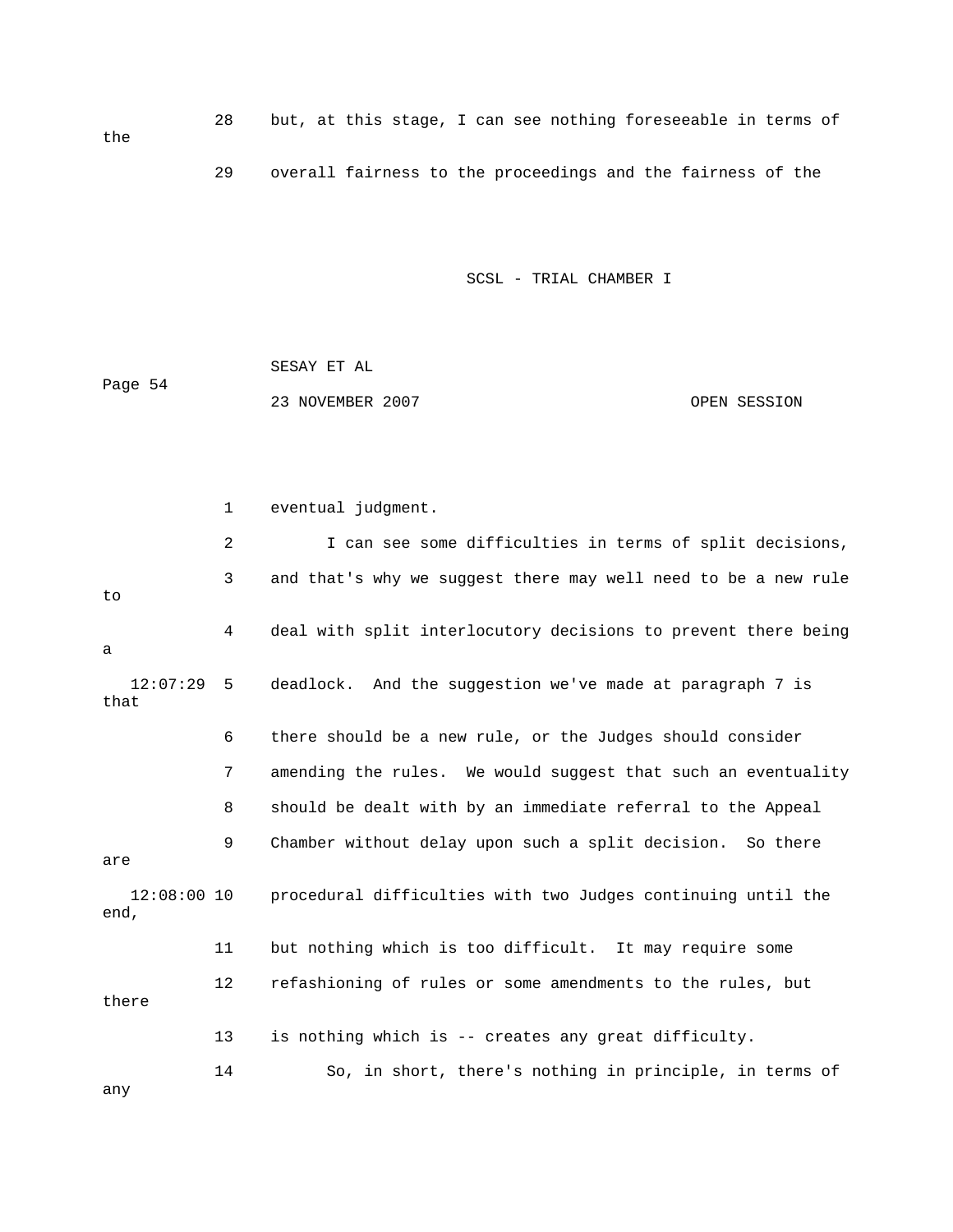12:08:29 15 obvious unfairness which arises from two Judges continuing to 16 sit, simply some procedural issues to be dealt with. 17 And because we conclude that there is nothing in principle, 18 we then move to the next issue of expedition. And it's our 19 submission that, when considering this aspect, there is much to 12:08:59 20 be said for continuing with two Judges. In short, any proposal 21 of an alternate Judge would undoubtedly delay the proceedings, 22 whether at this stage, whilst any alternate Judge familiarised 23 themselves with the case -- 24 JUDGE BOUTET: But as you know, there is no alternate Judge 12:09:32 25 in existence, none have been appointed. I'm talking of this 26 Trial Chamber. I'm not talking Trial Chamber II. 27 MR JORDASH: Yes. 28 JUDGE BOUTET: I'm talking Trial Chamber I. So there is 29 none in the wing, none in existence and, on this issue, and on

SCSL - TRIAL CHAMBER I

| Page 55 | SESAY ET AL      |              |
|---------|------------------|--------------|
|         | 23 NOVEMBER 2007 | OPEN SESSION |

- 1 the previous issue, I would like you to address, as well, the
- 2 interface of the Statute with the Rule; Statute, more
- 3 particularly, Article 12 of the Statute.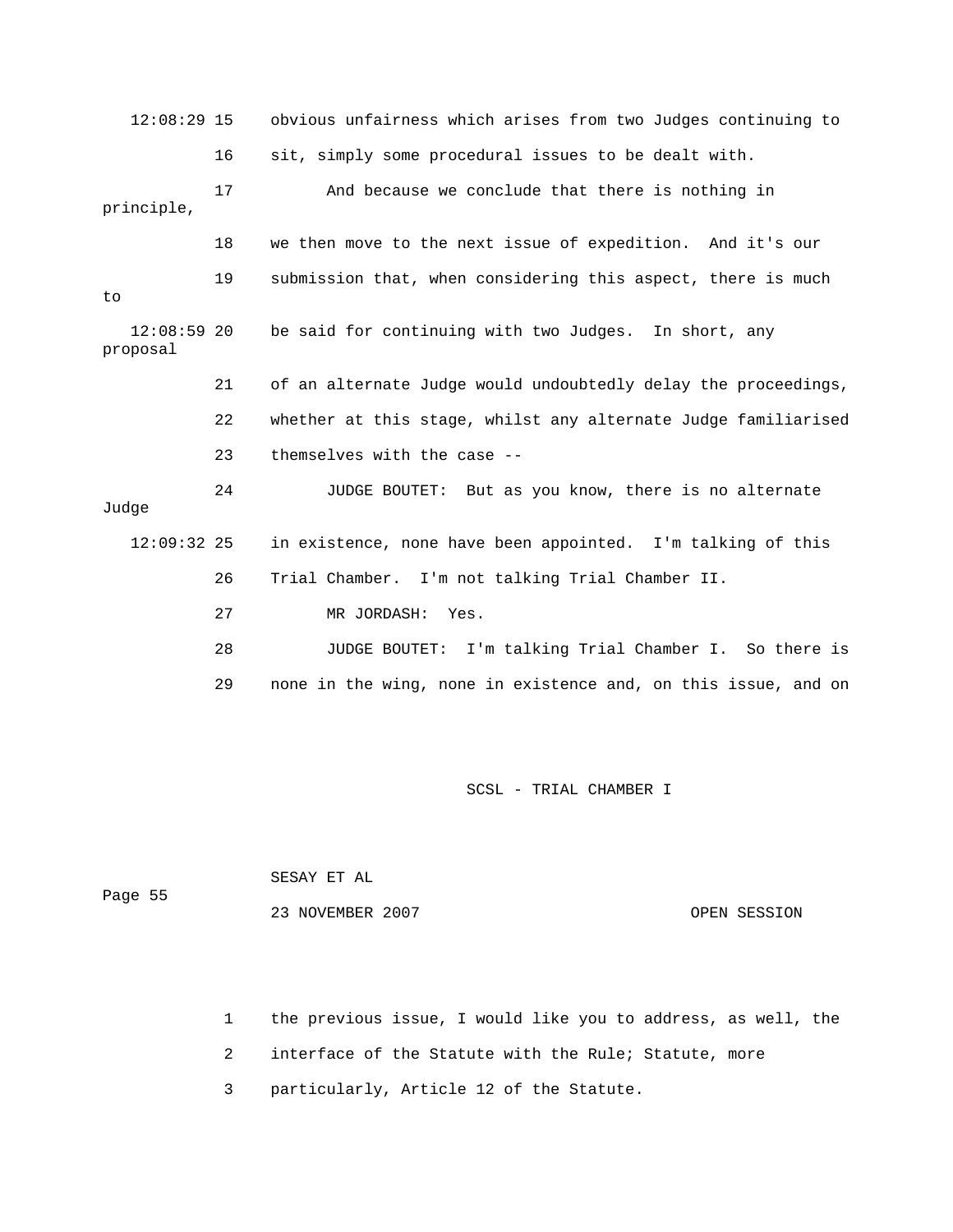4 MR JORDASH: Article? 12:10:05 5 JUDGE BOUTET: 12. 6 MR JORDASH: Yes. Well, if I can just -- 7 JUDGE BOUTET: This is raised in the Prosecution's 8 submission. 9 MR JORDASH: Well, just to briefly finishing off the issue 12:10:24 10 of the alternate Judge, if there isn't one, the delay would be 11 significant, if not at this stage then at the stage of retiring 12 to consider a verdict, and giving any alternate Judge the 13 opportunity to catch up, if I can put it that way. So I would 14 submit there is something to be said against -- 12:10:51 15 JUDGE BOUTET: No, the reason why I raised that because 16 there might also be some legal difficulty. 17 MR JORDASH: Yes. 18 JUDGE BOUTET: And I'm being cautious here with my 19 language. Legal difficulties, given the stage we're at, to have 12:11:08 20 any authority to so appoint at this particular moment. 21 MR JORDASH: I think that may be a little -- 22 JUDGE BOUTET: If we were to go the route of an alternate, 23 I'm not saying it is, but I am saying an alternate to you, is not 24 really an avenue that is open because it would bring further 12:11:34 25 delays and then -- 26 MR JORDASH: Well, it's open. I mean, these -- it's our 27 submission that there are advantages and disadvantages of both 28 options, and any decision is a finely tuned one, and delicate 29 one. But it's the prospect of delay and the likelihood of delay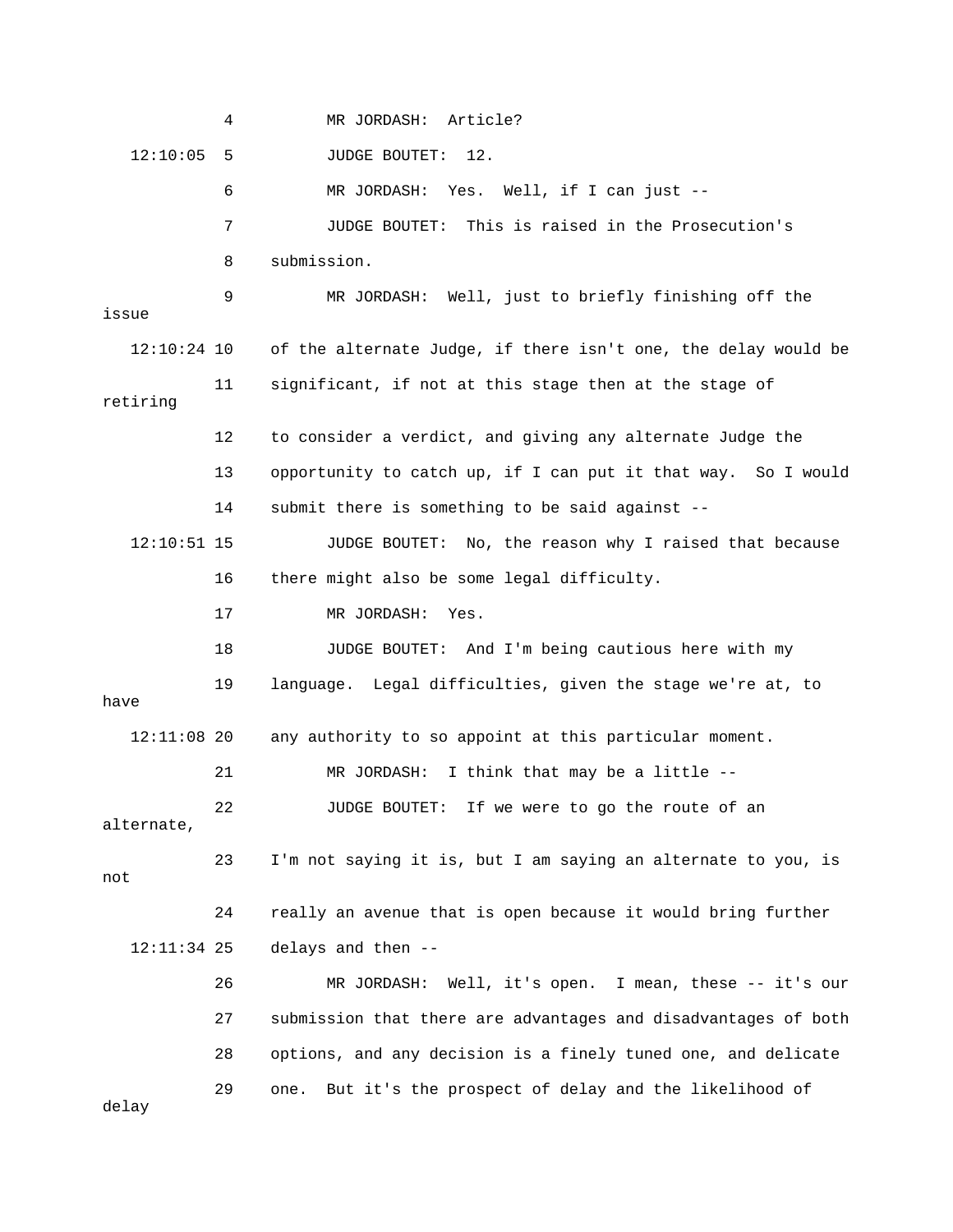SESAY ET AL

Page 56

23 NOVEMBER 2007 CPEN SESSION

 1 which militates against that option, we would submit, and puts 2 the -- 3 JUDGE BOUTET: My question put differently to you is, in 4 your submission, in your views, can an alternate Judge be now 12:12:18 5 appointed? 6 MR JORDASH: Yes. 16 -- Rule 16 -- 7 JUDGE BOUTET: I refer you to Article 12 of the Statute. 8 MR JORDASH: Well, there's nothing in Article 12 which 9 would appear to suggest there could not be an alternate Judge 12:12:54 10 selected at this stage. There's nothing that I can see in 11 Article 12 which -- okay, I see Your Honour's point. I'll let

12 Mr Cammegh deal with that.

 13 JUDGE BOUTET: I'm not trying to take you by surprise, 14 Mr Jordash. I was just trying to see if you could assist us

12:13:22 15 trying to understand that as well.

 16 MR JORDASH: Well, I can deal with, but quite briefly. 17 Exceptional circumstances require creative thinking. No doubt 18 the intention behind Article 12.4, whereby it states that the 19 Judge shall -- such an alternate judge shall be present at

each

in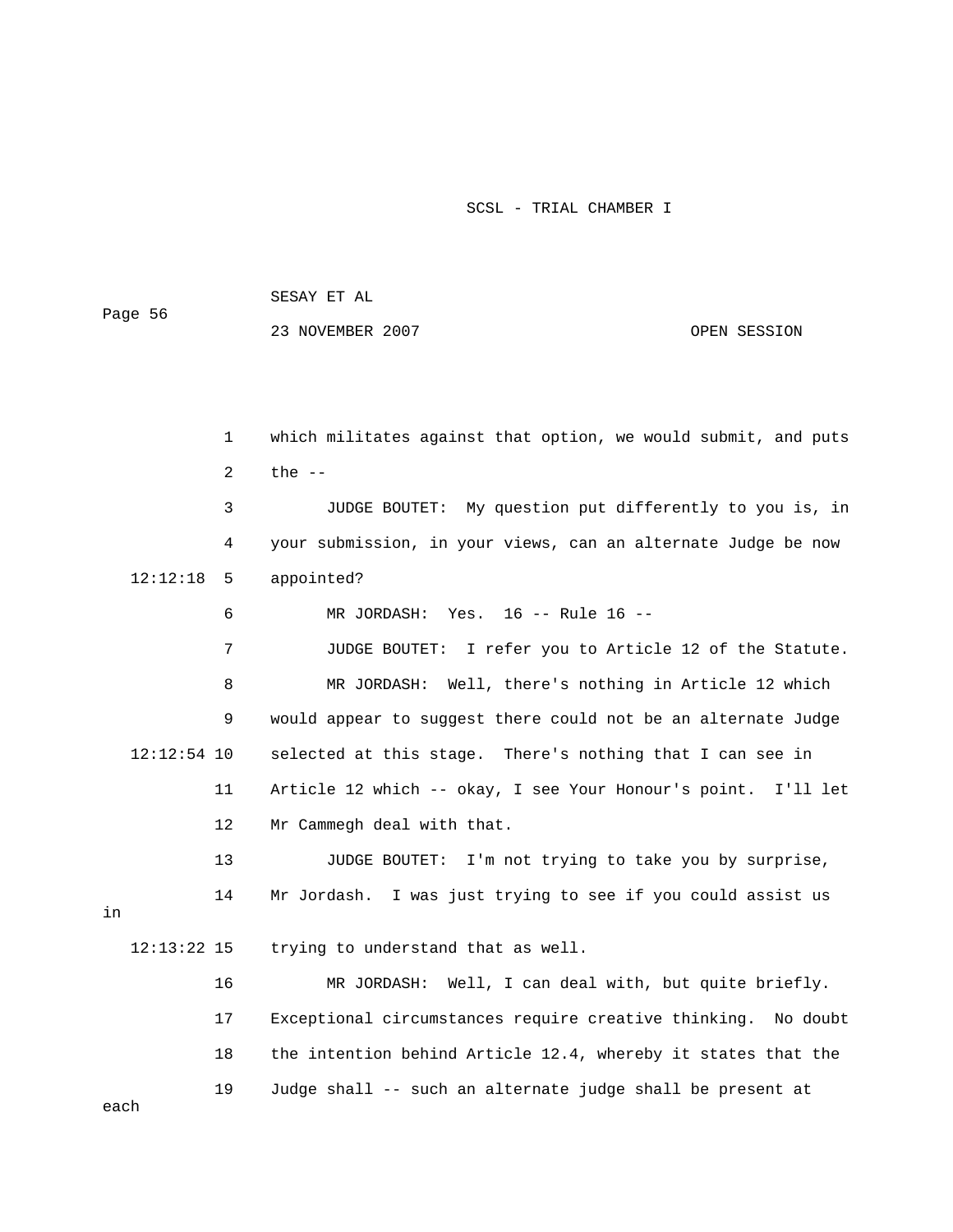| $12:14:07$ 20 |    | stage of the trial was designed to ensure that any alternate |
|---------------|----|--------------------------------------------------------------|
|               | 21 | judge was sufficiently familiar with the case. And I would   |
| position      | 22 | submit, providing a judge places himself in the de facto     |
| there'd       | 23 | of somebody who was present at each stage of the trial,      |
|               | 24 | be no objection to that judge becoming a third judge at this |
| $12:14:44$ 25 |    | stage.                                                       |
|               | 26 | If the judge was to study the proceedings, study the         |
| they          | 27 | filings, study the proceedings, listen to the proceedings,   |
| been          | 28 | would, in effect, be in the same position as a judge who'd   |
|               | 29 | present at each stage of the trial. And I would submit the   |

|         | SESAY ET AL      |              |
|---------|------------------|--------------|
| Page 57 |                  |              |
|         | 23 NOVEMBER 2007 | OPEN SESSION |

 1 Statute should be read to give -- to give that interpretation, 2 bearing in mind fairness to both parties and the need for 3 expedition and to keep moving. 4 PRESIDING JUDGE: Mr Jordash, it's just a question which -- 12:15:33 5 a clarification which I would seek because I have a doubt in my 6 mind at this point in time. Supposing because of a particular

7 situation the Security Council of the UN reviewed the Statute,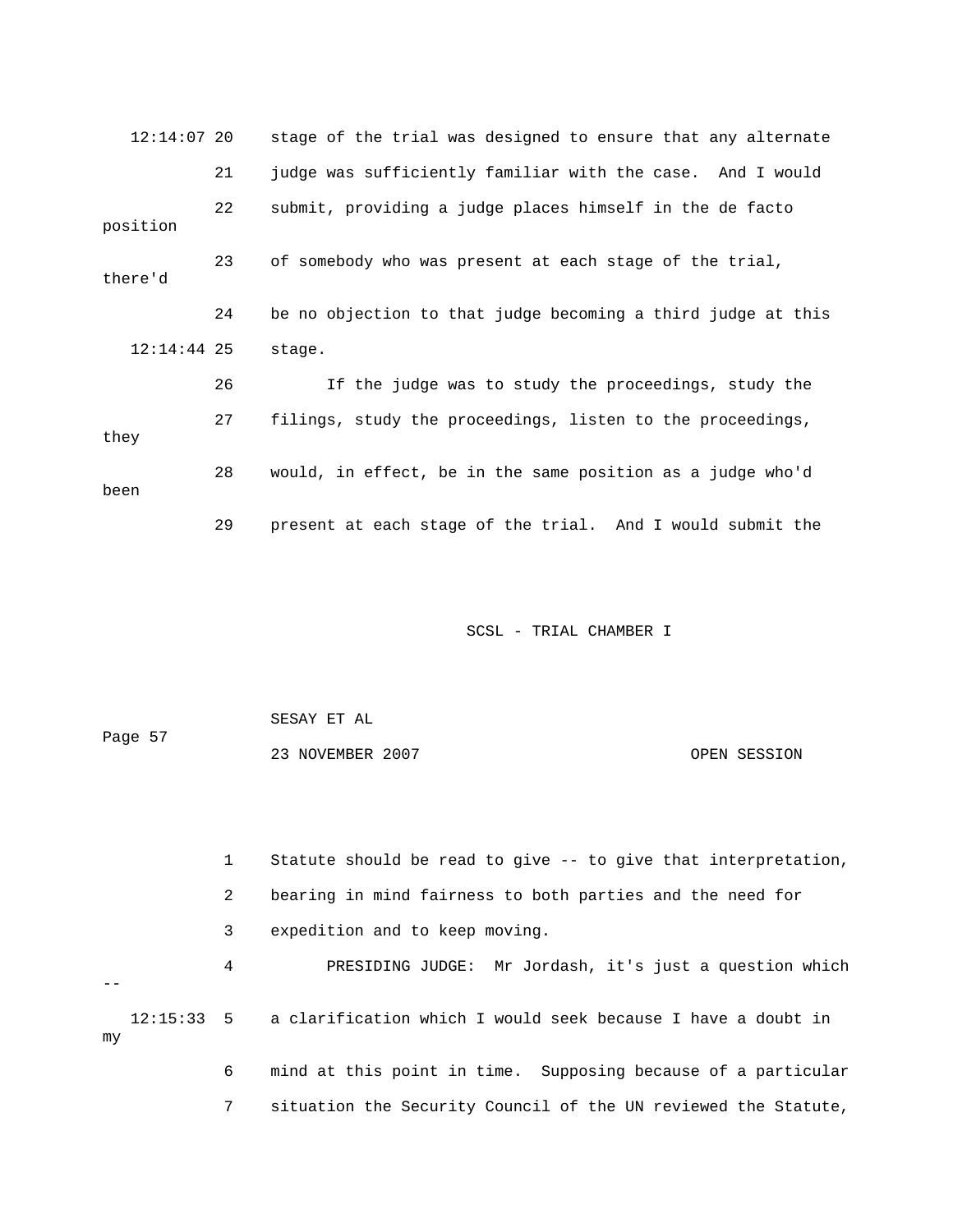8 and amended the clause which requires the presence of the 9 alternate judge at all times of the proceedings, and only says, 12:16:12 10 you know, when necessity arises an alternate judge, you know, 11 could be appointed to replace a judge who is incapacitated, is 12 dead, or unwilling, what would be -- can I say -- what would be 13 the constitutionality of that particular amendment in relation to 14 the stage at which we are with these proceedings? 12:16:40 15 I'm just taking that as one of the hypothesis, one of the 16 solutions that may be, that may be envisioned, you know, in 17 relation to this matter. My worry is: What would be its 18 constitutional basis in terms of the Rules of retroactivity and, 19 whatever view at this stage, of coming as a provision that is 12:17:14 20 enacted to solve a particular situation which has arisen and 21 which is sub judicae and what have you, what would be your 22 feelings? What would be your thought on this? 23 And I would like the parties who have been 24 intervening, you know, to address us a bit, a little bit on this 12:17:29 25 because it worries me, and I don't have a solution. I need a 26 solution, really, nor do I have a very clear vision of what could 27 be done. 28 MR JORDASH: Well, I would submit that -- 29 PRESIDING JUDGE: It is not that I don't have my own ideas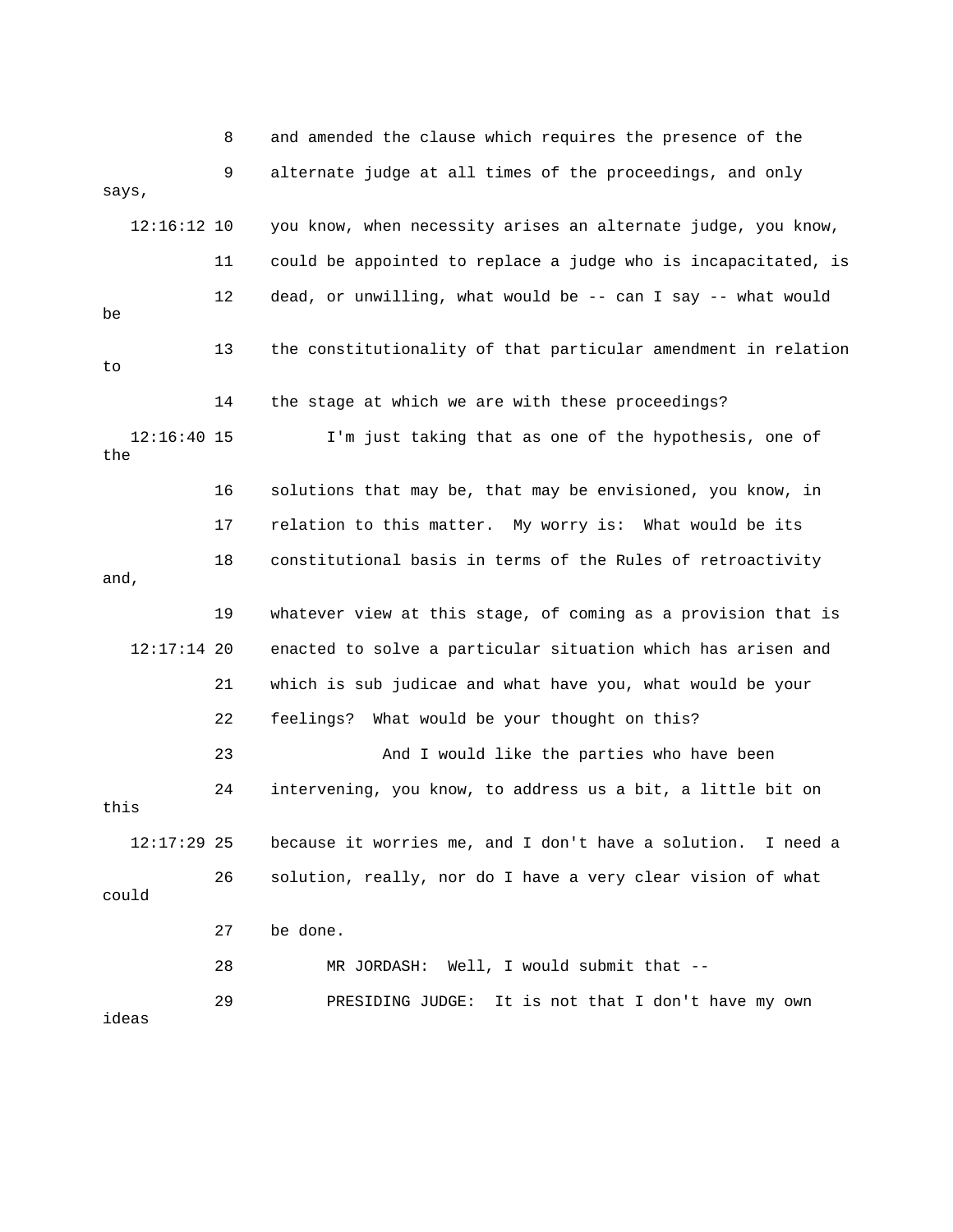|               |             | SESAY ET AL                                                  |              |  |
|---------------|-------------|--------------------------------------------------------------|--------------|--|
| Page 58       |             | 23 NOVEMBER 2007                                             | OPEN SESSION |  |
|               |             |                                                              |              |  |
|               |             |                                                              |              |  |
|               | $\mathbf 1$ | on this, but I think I would like to be edified further on   |              |  |
| this          |             |                                                              |              |  |
|               | 2           | and to know which way I can lean, in arriving at determining |              |  |
| the           |             |                                                              |              |  |
|               | 3           | legality of an amendment of that nature.                     |              |  |
| in            | 4           | MR JORDASH: Well, such an amendment would be procedural      |              |  |
| 12:18:18      | 5           | nature and not go to -- and not go unnecessarily to the      |              |  |
|               | 6           | fundamental rights of the accused. And, in that sense, I     |              |  |
| don't         |             |                                                              |              |  |
|               | 7           | think there'd be a problem in terms of such a change being   |              |  |
|               | 8           | applicable.                                                  |              |  |
| be a          | 9           | PRESIDING JUDGE: You're saying that it is -- it would        |              |  |
|               |             |                                                              |              |  |
| $12:19:01$ 10 |             | procedural amendment that does not go to the substance, the  |              |  |
|               | 11          | substance of the case?                                       |              |  |
|               | 12          | MR JORDASH:<br>Yes.                                          |              |  |
|               | 13          | PRESIDING JUDGE: And that it ordinarily should be --         |              |  |
|               | 14          | should be or could be acceptable?                            |              |  |
| $12:19:15$ 15 |             | MR JORDASH: Yes. I know that may not be of terrible          |              |  |
| relate        | 16          | assistance, but I think the test would have to be did it     |              |  |
| $\circ f$     | 17          | to the substance of the case; did it relate to the substance |              |  |
| qreater       | 18          | the accused's rights? And would it put an accused at a       |              |  |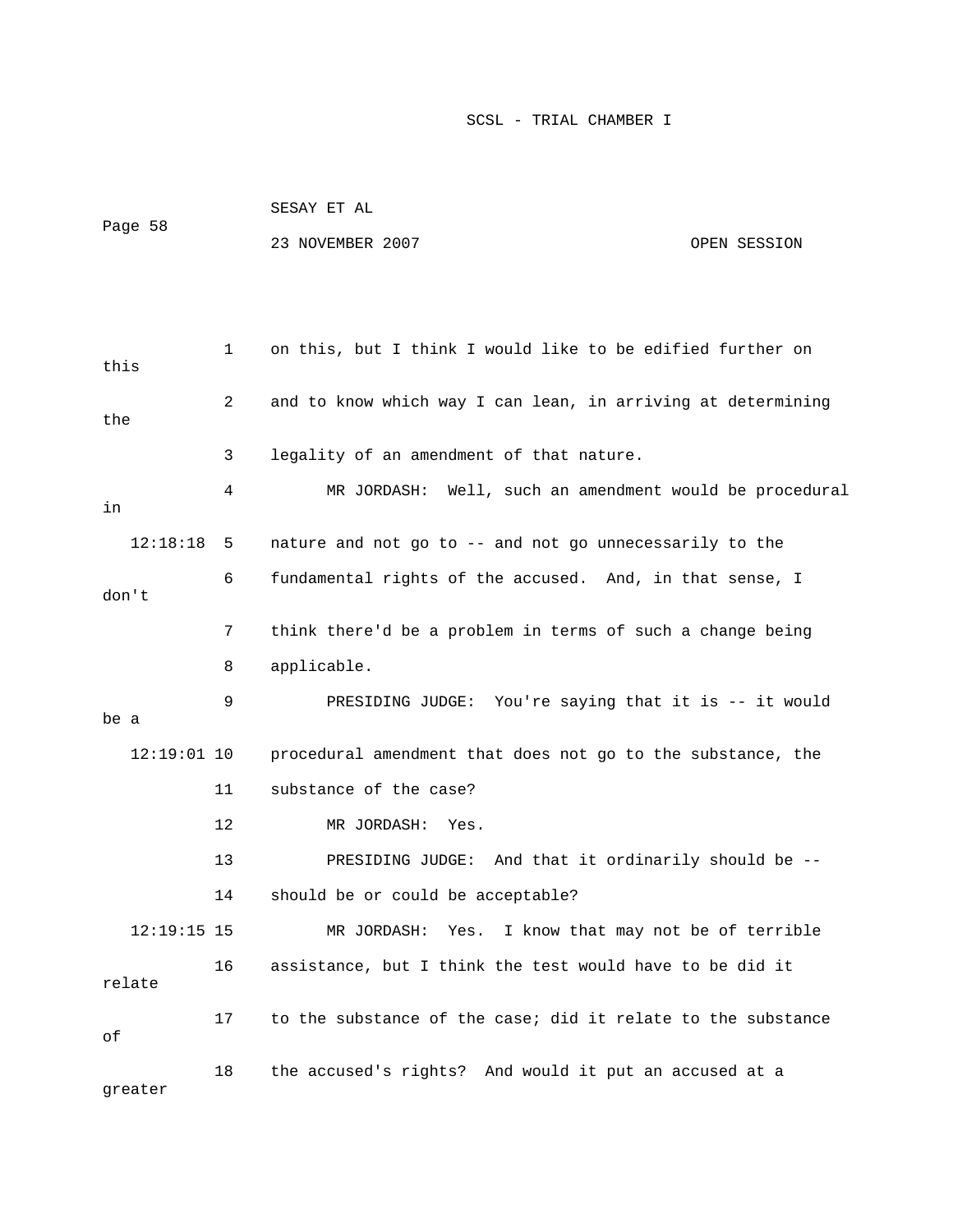|                         | 19 | risk of conviction? Would it breach that fundamental right |
|-------------------------|----|------------------------------------------------------------|
| $12:20:01$ 20<br>submit |    | relating to retroactivity? And if it didn't, then I would  |
| couldn't                | 21 | a procedural amendment such as that wouldn't, then there   |
|                         | 22 | be any objection.                                          |
|                         | 23 | It wouldn't be the same as amending Article 17, for        |
|                         | 24 | example, which relate directly to an accused's rights and  |
| $12:20:22$ 25<br>which, |    | fundamental fair trial guarantees, fair trial guarantees   |
|                         | 26 | if amended, may put an accused at a greater risk of being  |
| process.                | 27 | convicted or some other prejudice relating to fair trial   |
|                         | 28 | That might breach the prohibition on retroactivity.        |
|                         | 29 | But I would submit such an amendment wouldn't be           |

 SESAY ET AL Page 59 23 NOVEMBER 2007 OPEN SESSION

 1 required. One could simply read 12 -- Article 12.4 in a 2 practical way, and ensure that any alternate judge placed himself 3 in the same position as a judge who had been physically present 4 at each stage of the trial. 12:21:43 5 JUDGE BOUTET: And, obviously, our questions are not to be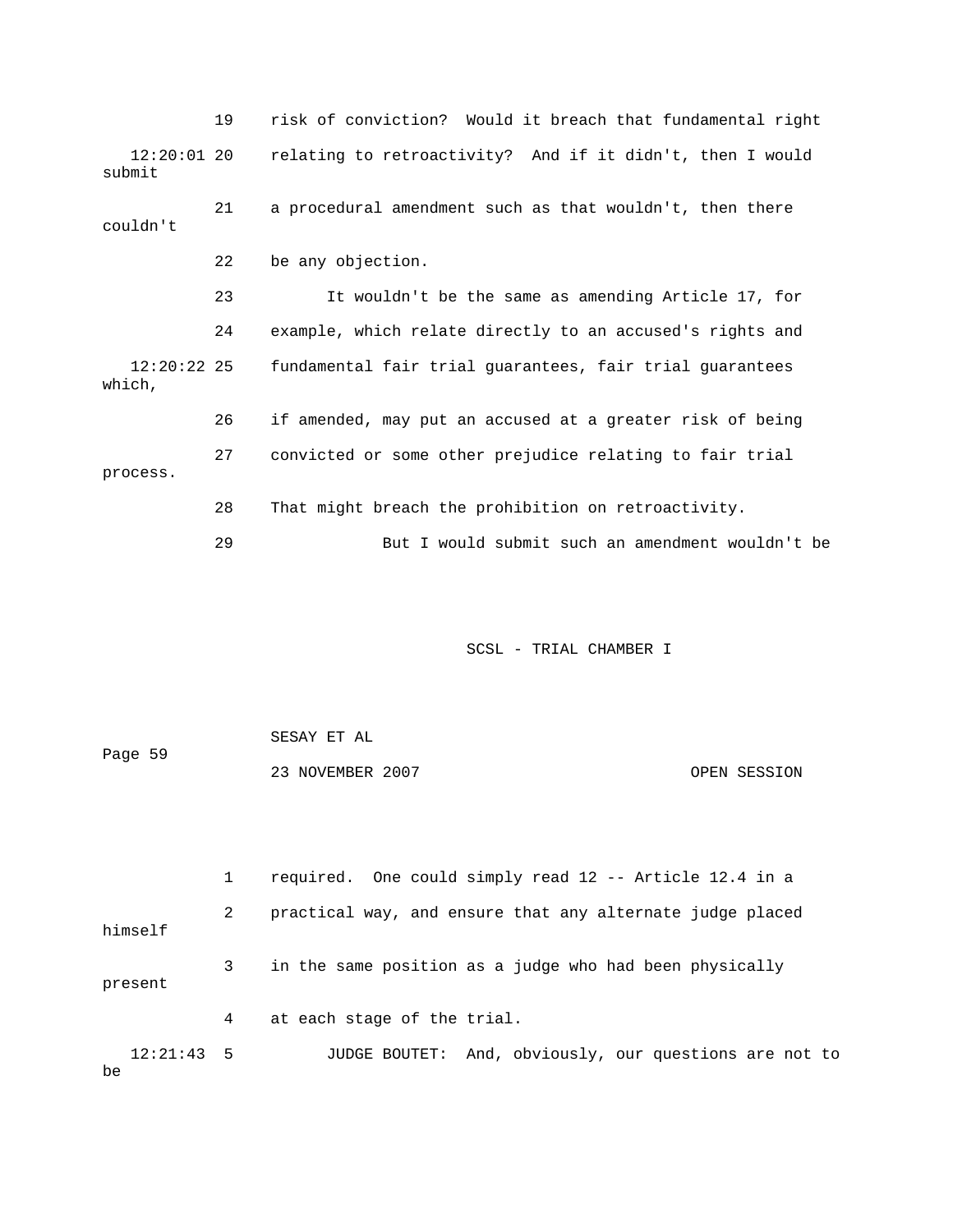6 understood to mean that we have reached any conclusion on the -- 7 of the issue that has brought these questions here. So I want 8 that to be quite clear. 9 MR JORDASH: Yes. 12:21:59 10 JUDGE BOUTET: So don't try to read into our questions 11 anything of that nature, please. 12 MR JORDASH: It is understood, Your Honour. 13 JUDGE BOUTET: It is, as you say, it is quite exceptional 14 and it is a very delicate scenario, but we are trying to be fair 12:22:09 15 to all parties, including this -- and our discussion here, 16 although related to, have nothing to do with the motion per se, 17 so -- 18 MR JORDASH: Your Honours, it's certainly understood from 19 the Defence side. 12:22:25 20 JUDGE BOUTET: But if that were one of the scenario, an 21 alternate judge, I hear your position to be that that judge would 22 have to be given some time to read into and familiarise himself 23 or herself with the case. 24 MR JORDASH: Yes. 12:22:41 25 JUDGE BOUTET: And which would, timewise, would require a 26 certain -- certainly an amount of time of, I don't know, X number 27 of months. You agree with that? 28 MR JORDASH: I do agree with that. I'm not suggesting that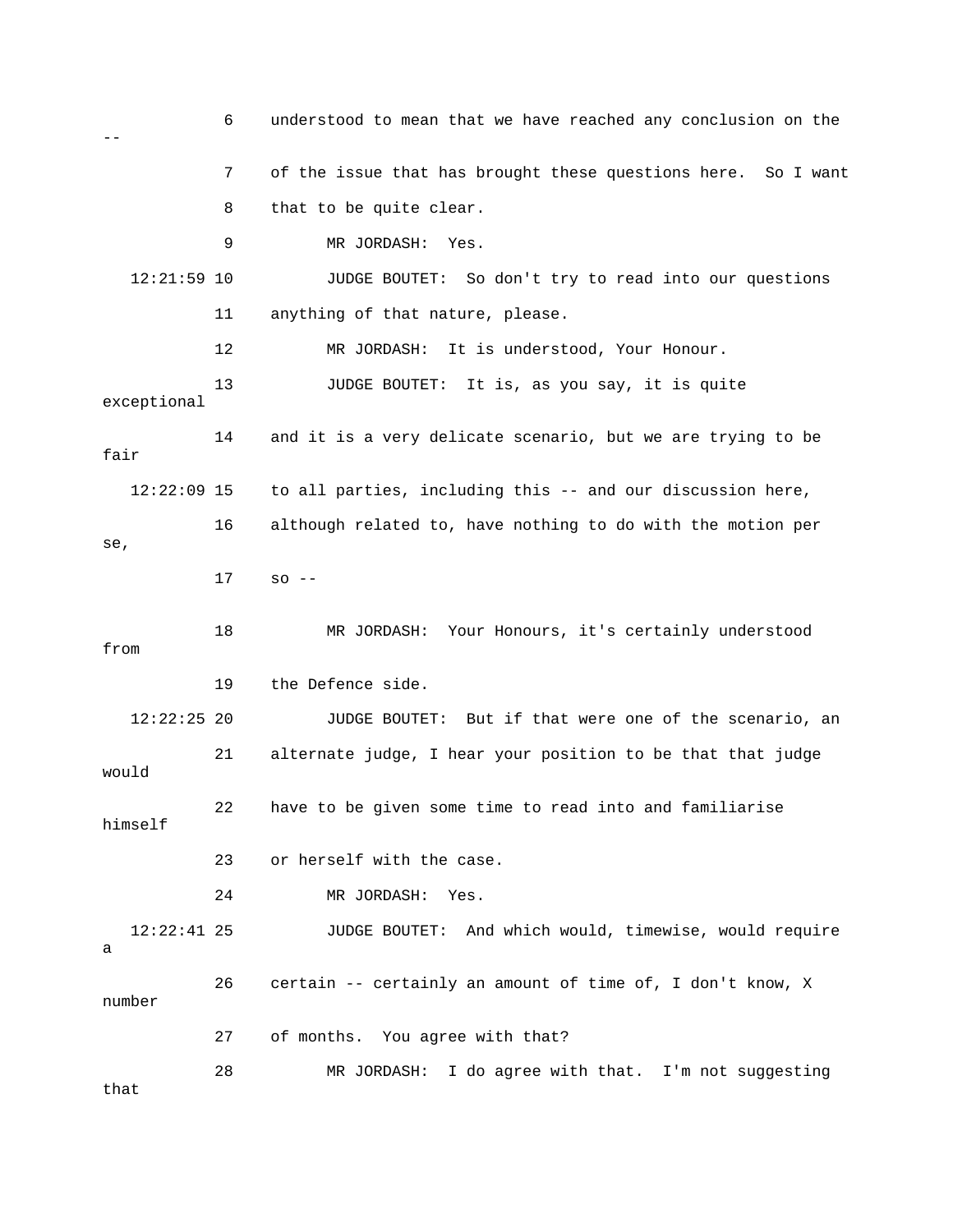29 any alternate judge would have to be cognisant of exactly the

SCSL - TRIAL CHAMBER I

 SESAY ET AL Page 60 23 NOVEMBER 2007 CPEN SESSION

 1 same detail as Your Honours, but they certainly would have to be 2 familiar with the case, such that any assessment of witnesses at 3 the time that the witness gives evidence is a realistic one based 4 on what they have heard before and based on what's gone on before 12:23:23 5 in the trial. 6 That requires a level of familiarity, and, given the size 7 of this case that would necessarily involve, I would put it as 8 several months; certainly not weeks, but months. And, again, 9 without assuming anything, as Your Honours know, we are desperate 12:23:53 10 to keep to the timetable of 9 January. The trial has been 11 proceeding for a long, long time. That's why, if we were asked 12 to express a preference, it would be to proceed with two, if at 13 all possible. 14 JUDGE BOUTET: What about the scenario of two with an 12:24:28 15 alternate that comes in to -- as to break the deadlock, if

any,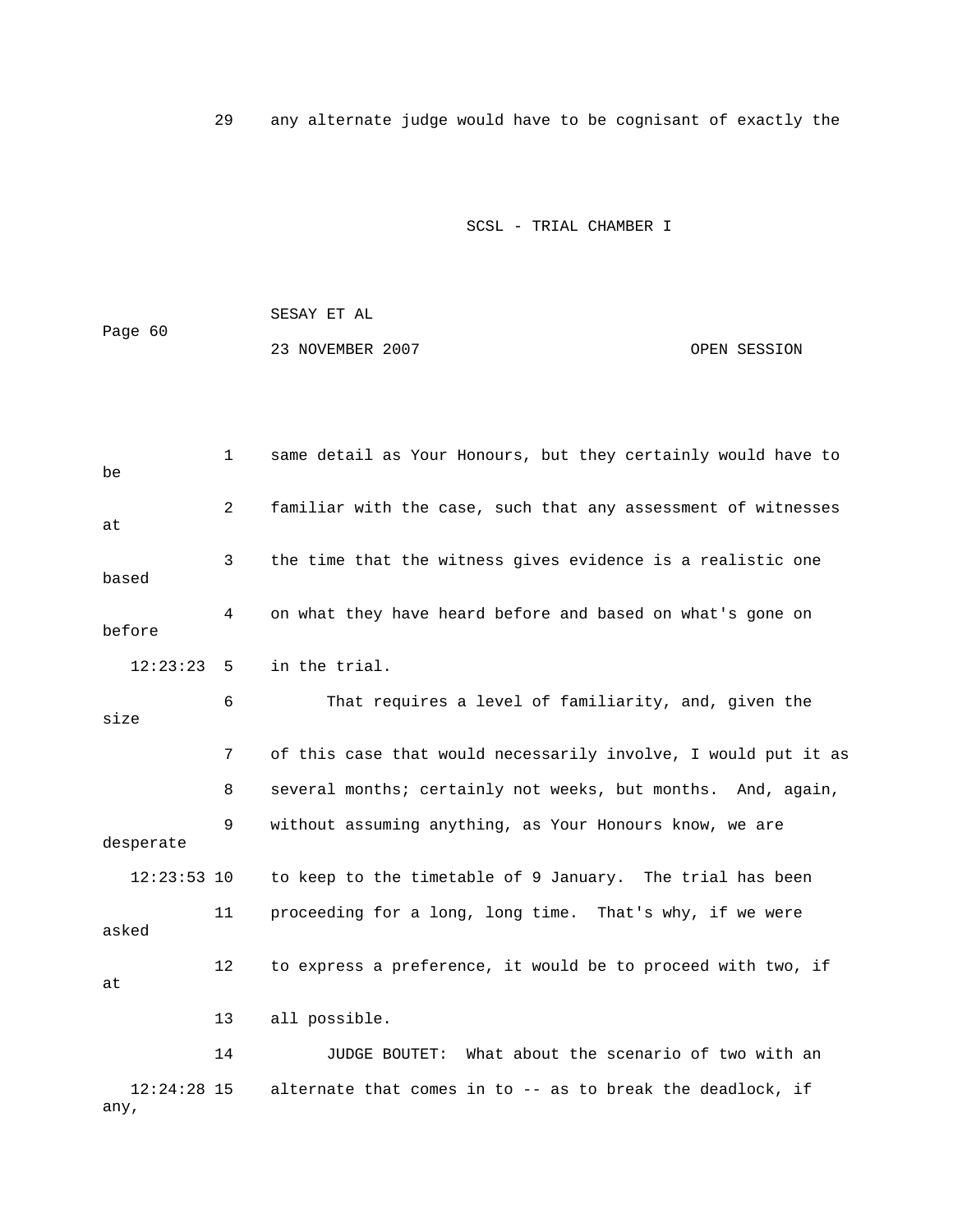16 between -- in a split decision? 17 MR JORDASH: And is Your Honour referring to interlocutory 18 decisions or the final judgment? 19 JUDGE BOUTET: Both. 12:24:47 20 MR JORDASH: I could see no objection to that for 21 interlocutory decisions, no immediate objections. I think there 22 would be a problem with an alternate judge coming in at the 23 judgment stage, since such an alternate judge would have to 24 become completely cognisant of all the details of the trial, 12:25:20 25 which I suppose is -- I'm thinking on my feet -- but I suppose 26 it's not impossible at that stage. 27 It's not impossible but it's not -- it doesn't seem like a 28 terribly efficient or -- but from the perspective of the accused, 29 it does not seem like a terribly expeditious process since it

SCSL - TRIAL CHAMBER I

 SESAY ET AL Page 61 23 NOVEMBER 2007 OPEN SESSION

 1 would require, again, the likelihood of several months' delay at 2 that stage, rather than several months delay at this stage. 3 That's why we would suggest the amendment, if at all,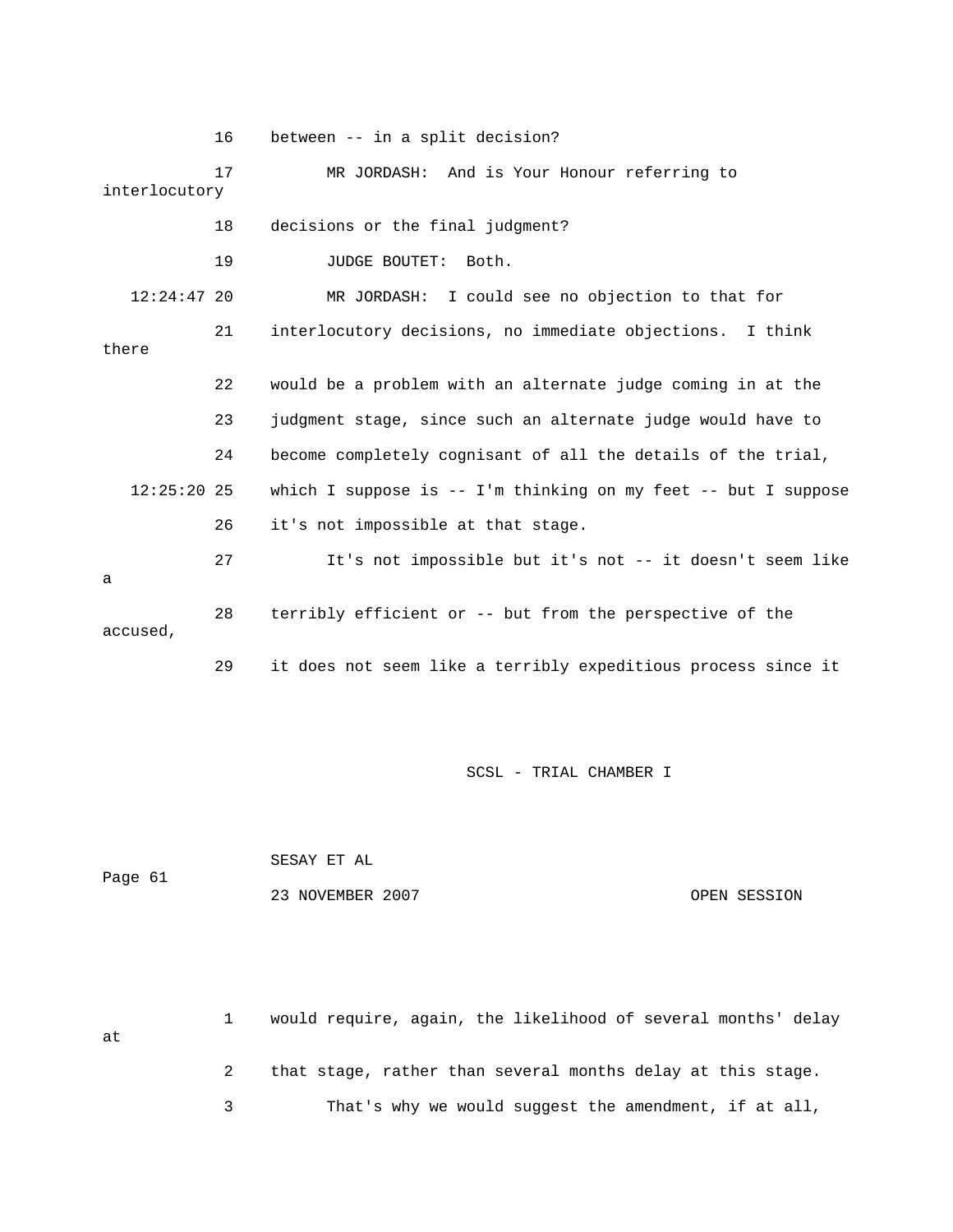4 should be made to Rule 16(B)(ii) and instead of that provision 12:26:47 5 being mandatory that, in the event of a split, a new proceeding 6 trial or appeal shall be ordered, we would suggest an amendment 7 to that Rule to suggest that a new proceeding trial or appeal may 8 be ordered. And at that stage what could be done, in the event 9 of a split, is that the two Judges or the Appeal Chamber could 12:27:17 10 consider where the interests lie in terms of adjudicating upon 11 the aspect of the indictment where there had been this split 12 decision. It might be at that stage, for example, if an accused 13 had been convicted of half the indictment, that the interests of 14 justice would not lie in continuing, but whether with an 12:27:49 15 alternate judge to decide the remainder, or continuing with any 16 new proceedings on that remainder of the indictment, in terms of 17 an accused's culpability are being adequately prescribed by 18 whatever convictions had flown, or in terms of any delay which 19 might ensue by any new proceedings or any alternate judge being 12:28:20 20 asked to preside over that split decision. And, in that sense, 21 that -- well, in that sense, that has to be taken into account in 22 that -- if any procedure is adopted which places the accused in a 23 position where a final -- a final verdict or a notionally final 24 verdict delivered by two Judges still leaves the accused with

a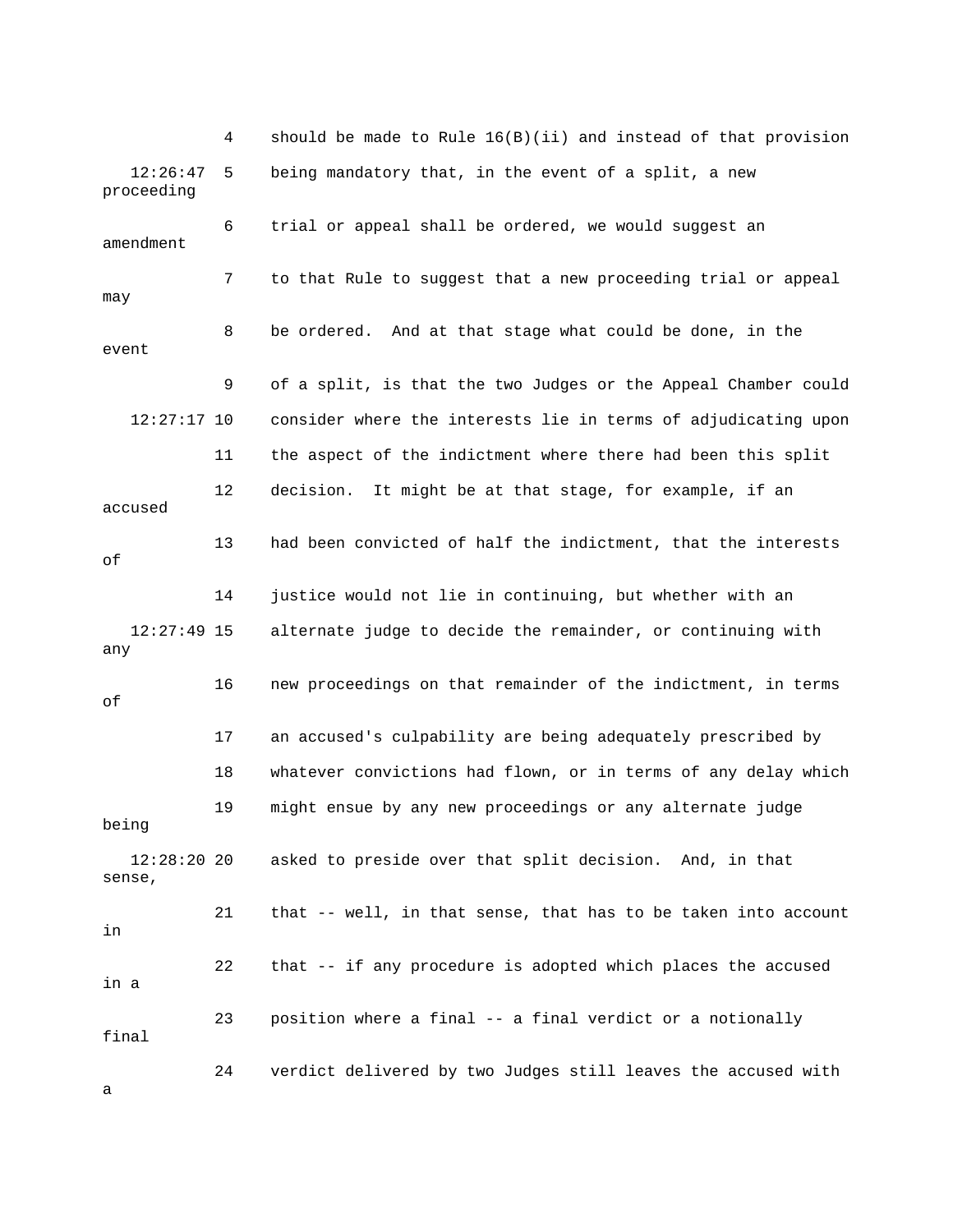12:29:02 25 whole new set of proceedings, or the burden of waiting whilst a 26 new alternate judge comes in to decide the issues which have been 27 split between the two, we would be against that. 28 PRESIDING JUDGE: Can you be rounding up, please. 29 MR JORDASH: Those are my submissions, unless I can assist

SCSL - TRIAL CHAMBER I

 SESAY ET AL Page 62 23 NOVEMBER 2007 OPEN SESSION

|               | $\mathbf{1}$ | Your Honours further.                                         |
|---------------|--------------|---------------------------------------------------------------|
| colleague     | 2            | PRESIDING JUDGE: Thank you very much, unless my               |
|               | 3            | has some questions to put to you; okay. Yes, Mr Ogeto?        |
|               | 4            | MR OGETO: Thank you, My Lords. Let me start by saying         |
| 12:29:40 5    |              | that this is suddenly not a very easy question because of the |
| in            | 6            | many grey areas in the law. But I think it's important that   |
| be            | 7            | the interests of an expeditious trial we try and see what can |
|               | 8            | done in order to proceed with the trial with the two Judges   |
|               | 9            | without offending the law.                                    |
| $12:30:18$ 10 |              | Now, our position is that we support the continuation of      |
| difficulties  | 11           | the trial with the two Judges, notwithstanding the            |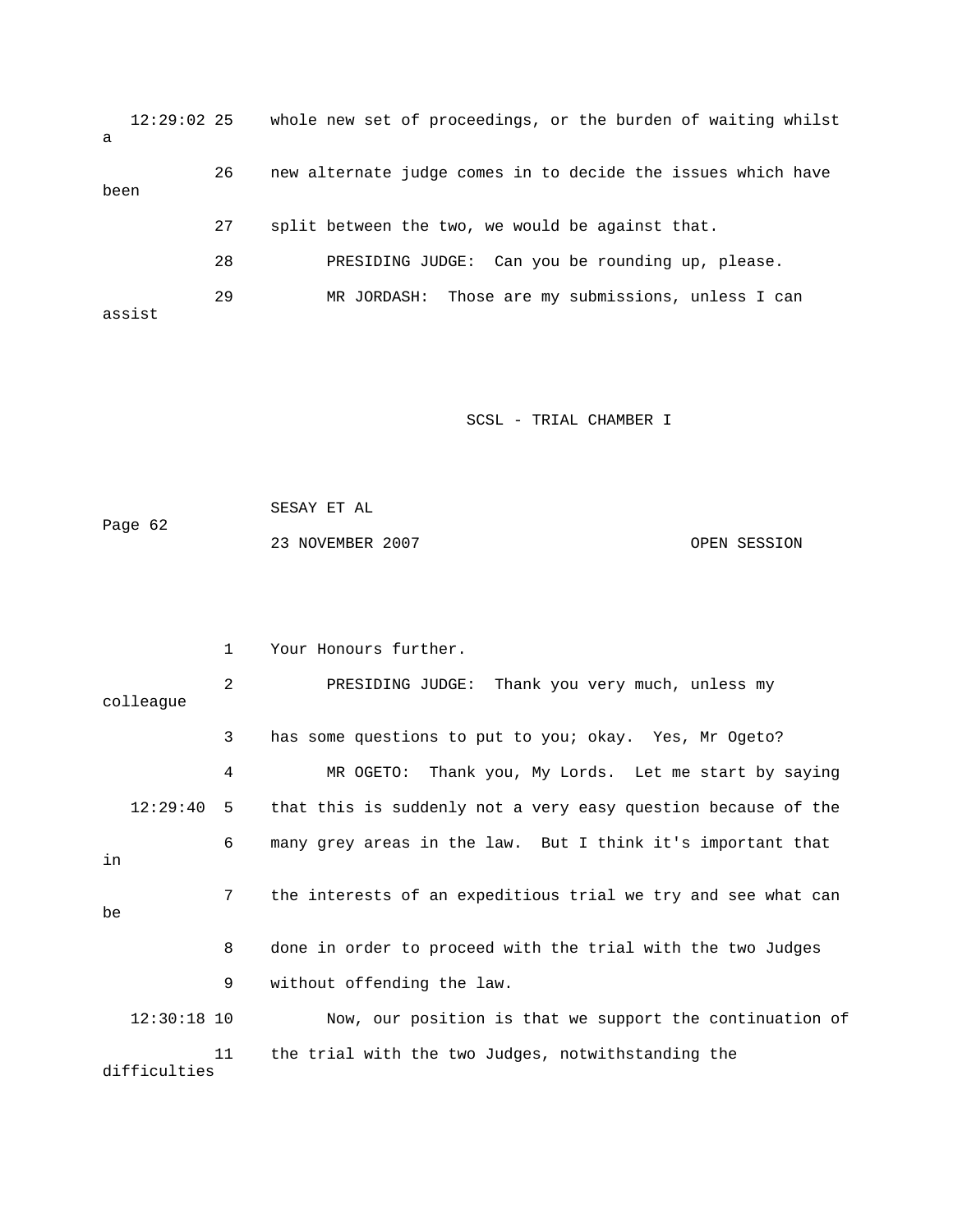12 in interpreting Rule 16. But I must say that our consent really 13 depends on the decision of the Chamber, because our understanding 14 of Rule 16 is that it is the Chamber to satisfy itself that no 12:31:03 15 prejudice will be occasioned by the decision to proceed in the 16 absence of the third judge. So that, inasmuch as we consent to 17 proceed, we would leave that question entirely to the Chamber to 18 decide, bearing in mind the need for an expeditious trial. 19 Now, I wish to briefly address myself to the issue raised 12:31:41 20 by Honourable Justice Boutet on Article 12, whether an alternate 21 judge can actually be appointed at this stage. 22 Now, I think that is -- that is a matter that may be open 23 to challenge; appointing an alternate judge at this stage would 24 obviously be open to challenge because the rule contemplates a 12:32:17 25 situation where the alternate judge has been sitting -- has been 26 present during the proceedings. 27 But having said that, I do not see any problem with the 28 appointment of an alternate judge at this stage if: One, that 29 judge familiarises himself or herself with the record, and two,

SCSL - TRIAL CHAMBER I

SESAY ET AL

Page 63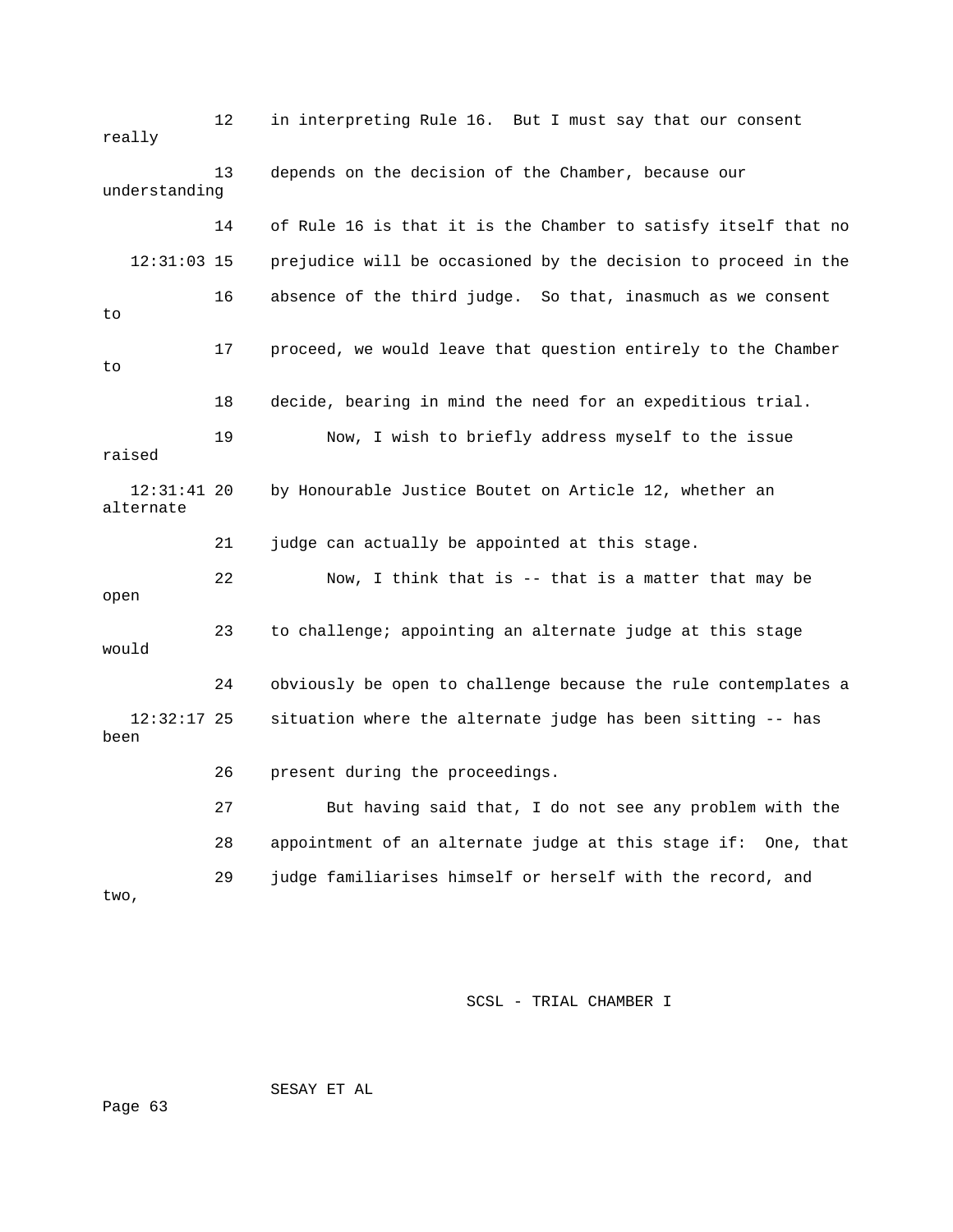1 if the parties, and more particularly the Defence, consents to 2 that designation at this stage. And, if that were to happen, I 3 do not expect much difficulty as far as the Kallon Defence is 4 concerned. 12:33:16 5 The other issue relates to what the Honourable Justice Itoe 6 raised regarding amendment of the statute. Supposing the 7 Rules -- the Statute were to be amended at this stage to provide 8 for an alternate stage -- an alternate judge. Once again, I 9 think if that were to happen, it's an amendment that will be open 12:33:52 10 to challenge for reasons of constitutionality. But, once again, 11 I think it may also depend on the formulation of that particular 12 amendment. 13 If, for instance, the amendment states that the new judge 14 should, first of all, familiarise himself with the record, my 12:34:25 15 submission is that there would be less controversy regarding that 16 amendment. Again, if that amendment was formulated to include 17 the consent of the parties before the new judge proceeds, again, 18 I think it will elicit less controversy. 19 So I think those really are my submissions, unless Your 12:35:06 20 Honourable Judges have a question for me. Our position is really

21 that we should proceed.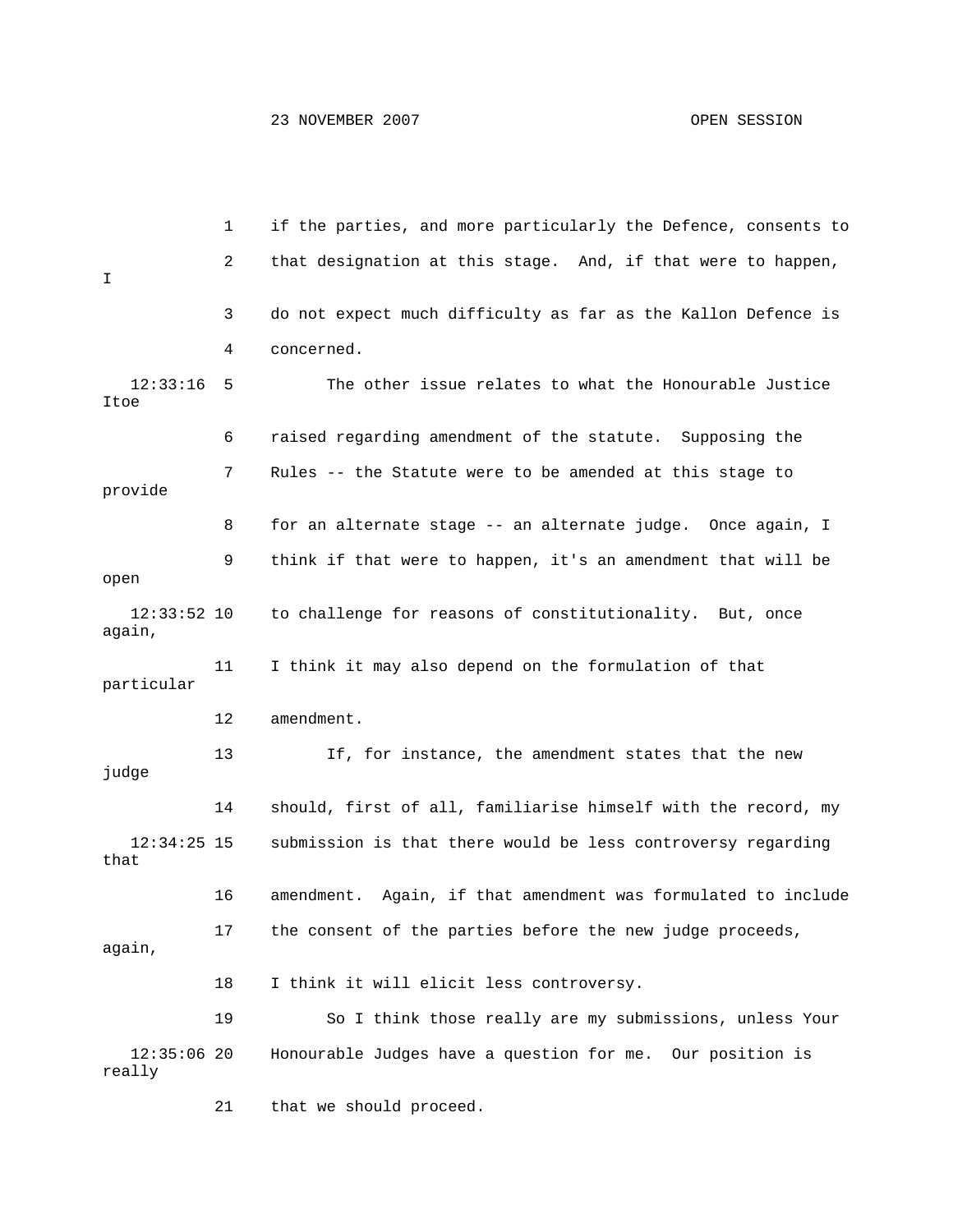|               | 22 | JUDGE BOUTET: With two?                                      |
|---------------|----|--------------------------------------------------------------|
|               | 23 | MR OGETO: With two.                                          |
| comes         | 24 | PRESIDING JUDGE: Up to the end of the trial, if it           |
|               |    | $12:35:22$ 25 with $-$ if it becomes necessary.              |
|               | 26 | MR OGETO: If it becomes necessary. But, of course, we        |
| our           | 27 | have also raised the difficulties in interpreting Rule 16 in |
| interlocutory | 28 | submissions, and more specifically on the issue of           |
|               | 29 | motions. What happens if there's a split? And we have        |

 SESAY ET AL Page 64 23 NOVEMBER 2007 COPEN SESSION

| to           | 1           | recommended that there should probably be an urgent amendment |
|--------------|-------------|---------------------------------------------------------------|
|              | 2           | Rule 16 to provide for situations where there's a split in    |
|              | 3           | interlocutory positions.                                      |
|              | 4           | Those are my humble submissions.                              |
| $12:36:16$ 5 |             | PRESIDING JUDGE: Thank you, Mr Ogeto. I don't think I         |
| question     | 6           | have any questions for you because you have answered the      |
|              | $7^{\circ}$ | which I put across to the parties on a position that could be |
|              | 8           | envisaged in respect to -- that addresses issues of           |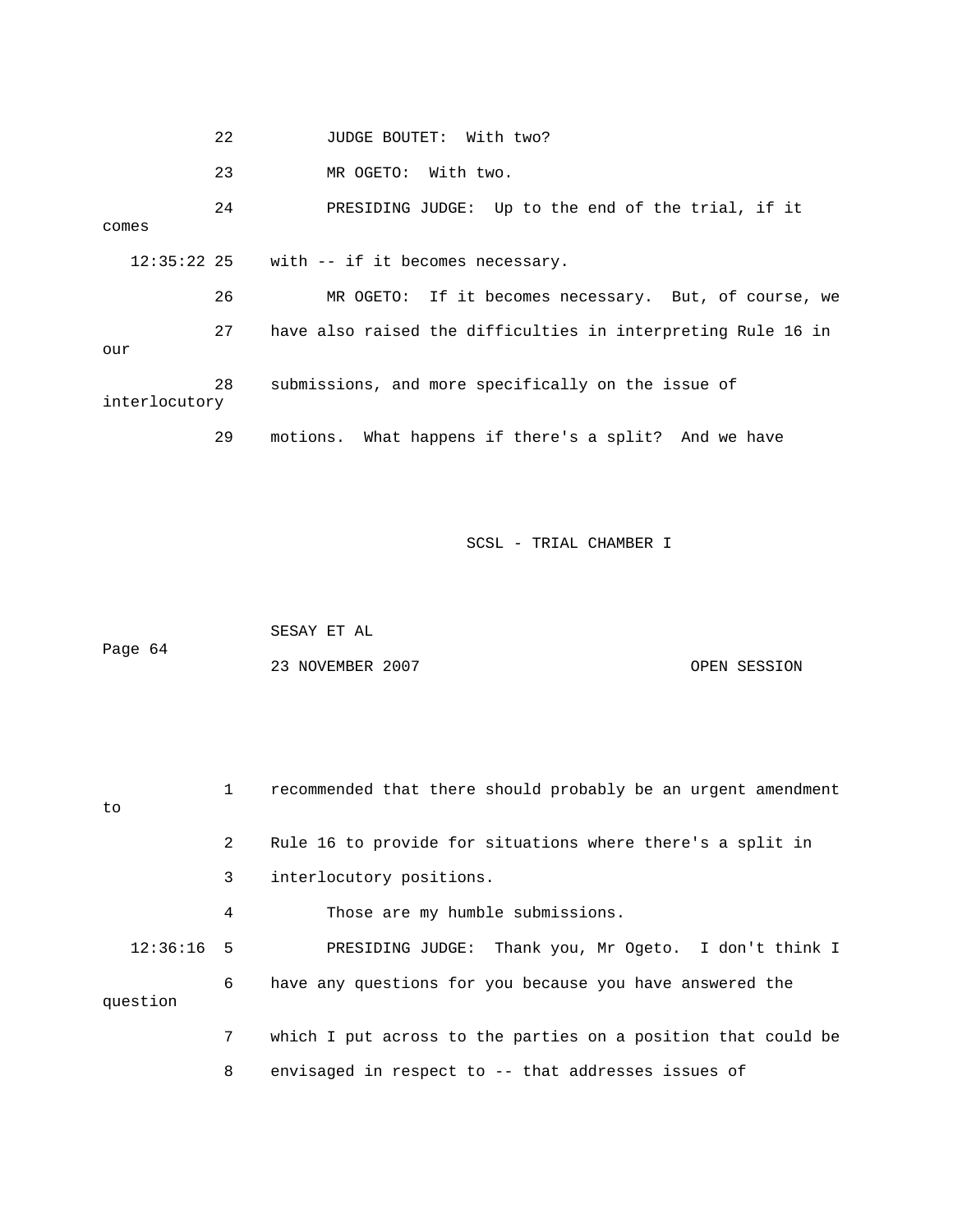9 constitutionality and retroactivity. So you have addressed that. 12:36:44 10 I don't think I need to come back to you. Thank you very much. 11 MR OGETO: I'm delighted, My Lords -- 12 PRESIDING JUDGE: Thank you. 13 MR OGETO: -- that you have no questions. 14 PRESIDING JUDGE: Thank you. Mr Cammegh. 12:36:54 15 MR CAMMEGH: May it please, Your Honours. As I announced 16 yesterday, our position unequivocally is that the Trial Chamber 17 currently constituted, should a certain finding be made in 18 relation to the pending motion, should continue seized of this 19 trial. 12:37:23 20 In our respectful submission, as I have stated in paragraph 21 8 of my submission on this matter, we have drawn the conclusion 22 that the only practical and reasonable choice available to this 23 Chamber, under the prevailing and exceptional circumstances, is 24 to proceed in that manner. 12:37:43 25 And may I also on that point adopt some lines from the 26 Prosecution's submissions in relation to this debate. Within 27 paragraph 12 of the submissions that we received this morning I 28 note the following: 29 "Where accused persons consent to a trial continuing before

SCSL - TRIAL CHAMBER I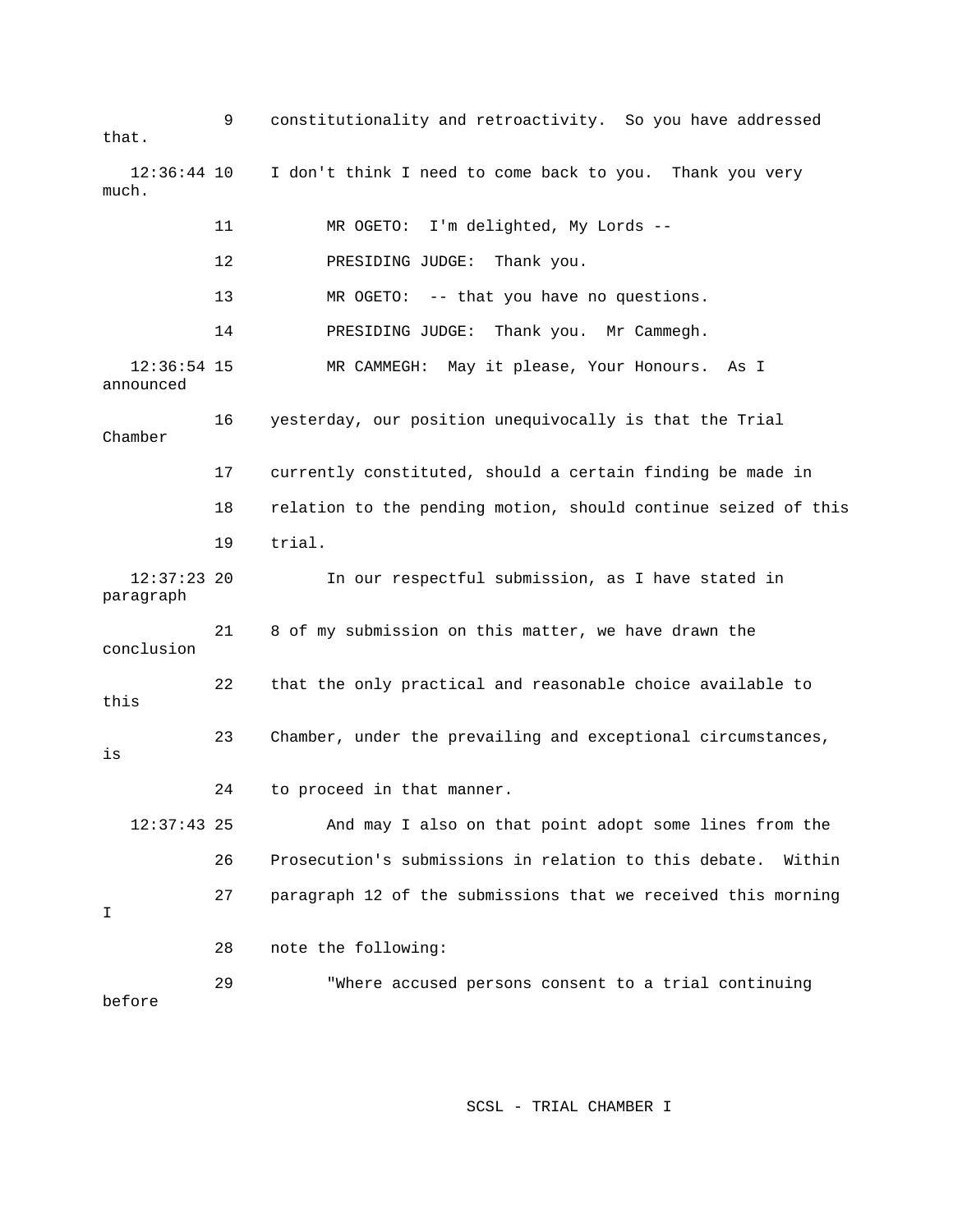Page 65

SESAY ET AL

23 NOVEMBER 2007 OPEN SESSION

 1 two Judges pursuant to Rule 16(B), there is no apparent 2 prejudice. Their appellate remedies remain unchanged under 3 Article 17 right to a fair hearing and to be tried without undue 4 delay is complied with." 12:38:24 5 And I think it's at paragraph 17(G) of the same document 6 that the Prosecution, of course, encourage not just consent from 7 the accused, but informed consent. And it is not without that 8 informed consent that I make these submissions today; Your 9 Honours can be assured of that. 12:38:45 10 Can I return to the vexed subject to Rule 16. I don't 11 think it's controversial, this is an Article -- sorry, a Rule 12 which has been rather opaquely drafted. Notable, in fact, that 13 it was amended on 29 May 2004, which is interesting, when one 14 considers that despite the references to an alternate judge 12:39:18 15 within this Rule, it was quite clear that no alternate judge was 16 ever employed. And I mean "alternate" in the sense that we see 17 in the Taylor trial where there are four Judges on the Bench, as 18 far as I'm aware; those four including an alternate. 19 Now, it would appear, upon any sensible interpretation of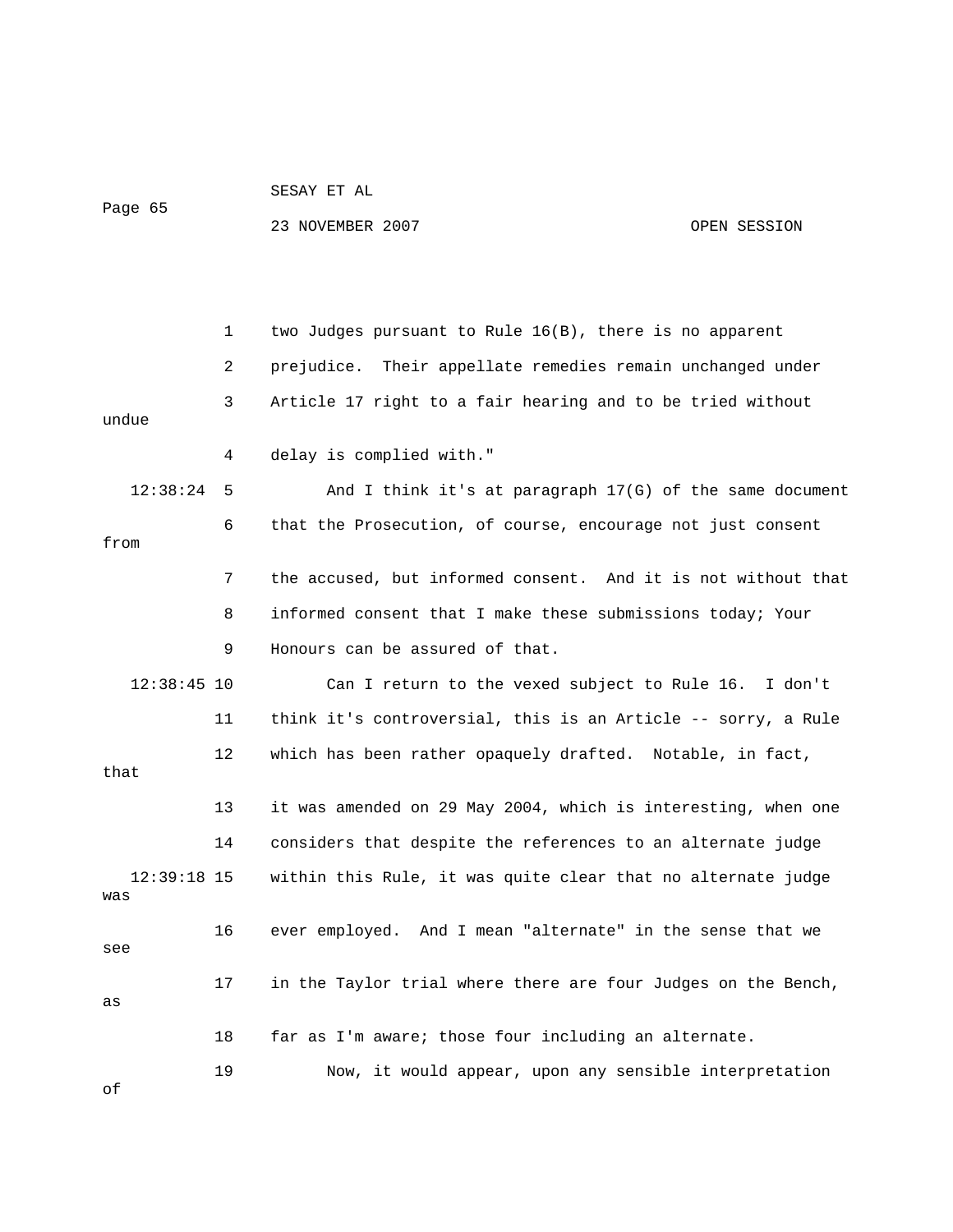12:39:40 20 the reading of Rule 16, in light of the fact that no alternate 21 judge ever appeared in any of the three trials that have taken 22 place in Freetown, that the word "alternate" must surely be taken 23 to mean "substitute." That would be the only logical conclusion 24 given the practice of this Court since 2004 to draw. 12:40:06 25 So perhaps, and I don't want to be pedantic, of course, but 26 perhaps when we talk about alternate what we really do mean is 27 substitute, because, if one looks, and I think the point was 28 referred to earlier on by Justice Boutet, if one looks at -- I 29 think it's -- is it Article 12.4 of the Statute, there is a

SCSL - TRIAL CHAMBER I

|         | SESAY ET AL      |              |
|---------|------------------|--------------|
| Page 66 |                  |              |
|         | 23 NOVEMBER 2007 | OPEN SESSION |

| one     |   | requirement that the alternate judge shall be present. And              |
|---------|---|-------------------------------------------------------------------------|
| present | 2 | would, perhaps, interpret that to mean "shall have been                 |
|         | 3 | at each stage of the trial."                                            |
|         | 4 | Well, it's a forlorn hope. It's really closing the door                 |
| on      |   | 12:40:48 5 after the horse has bolted. It's too late, in my submission, |
|         | 6 | strict interpretation of these Rules, to appoint an alternate           |

7 judge to this Chamber. What it really means is a substitute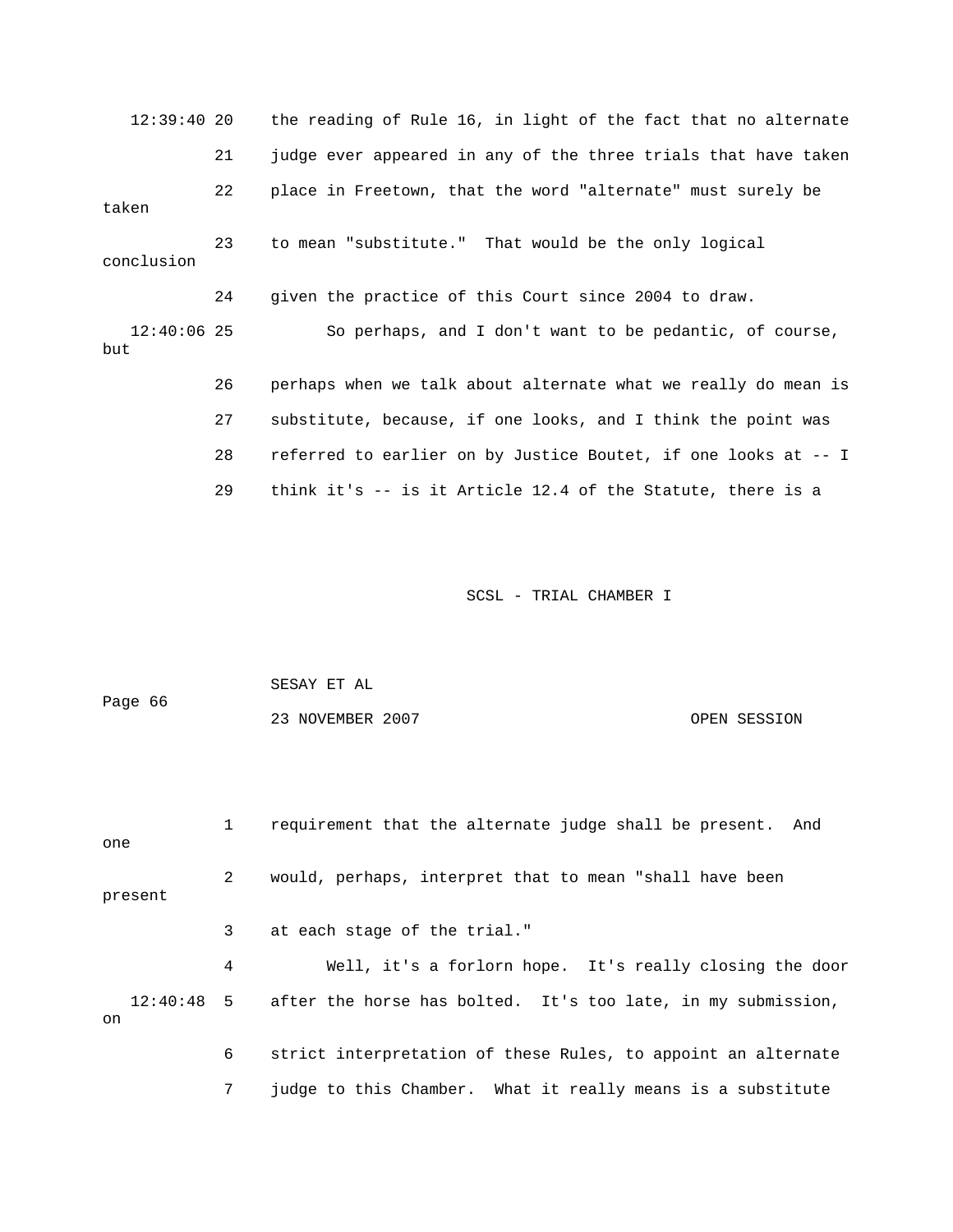8 judge.

 9 If one takes into account the opaque -- well, the opaque 12:41:08 10 nature of Rule 16, and reminds oneself of Article 14 which, of 11 course, applies a doctrine of mutatis mutandis, one can then go 12 to the ICTR Rules, and I think it's Rule 15(D), speaking off the 13 top of my head, but I think that's right, in which there is 14 provision for a substitute judge. 12:41:38 15 Will Your Honours give me a moment while I try and find 16 Rule 15; I've got it here. Now, Rule 15(D) applies strictly to 17 circumstances where the accused withholds his consent for a 18 further judge being introduced into the Chamber. But that's 19 perhaps not the point. The point is this: "The remaining Judges 12:42:02 20 may nonetheless decide to continue the proceedings before a Trial 21 -- Trial Chamber with a substitute judge." And then a series of 22 provisos come into play which, I suggest, are highly relevant to 23 Your Honours' deliberation on this matter and, in particular, in 24 relation to the question of whether it would be good practice, 12:42:25 25 fair and proper, to appoint a substitute judge in this trial. It 26 reads as follows: 27 "A substitute judge if, taking all the circumstances into 28 account, they determine unanimously that doing so would serve the 29 interests of justice. This decision is subject to appeal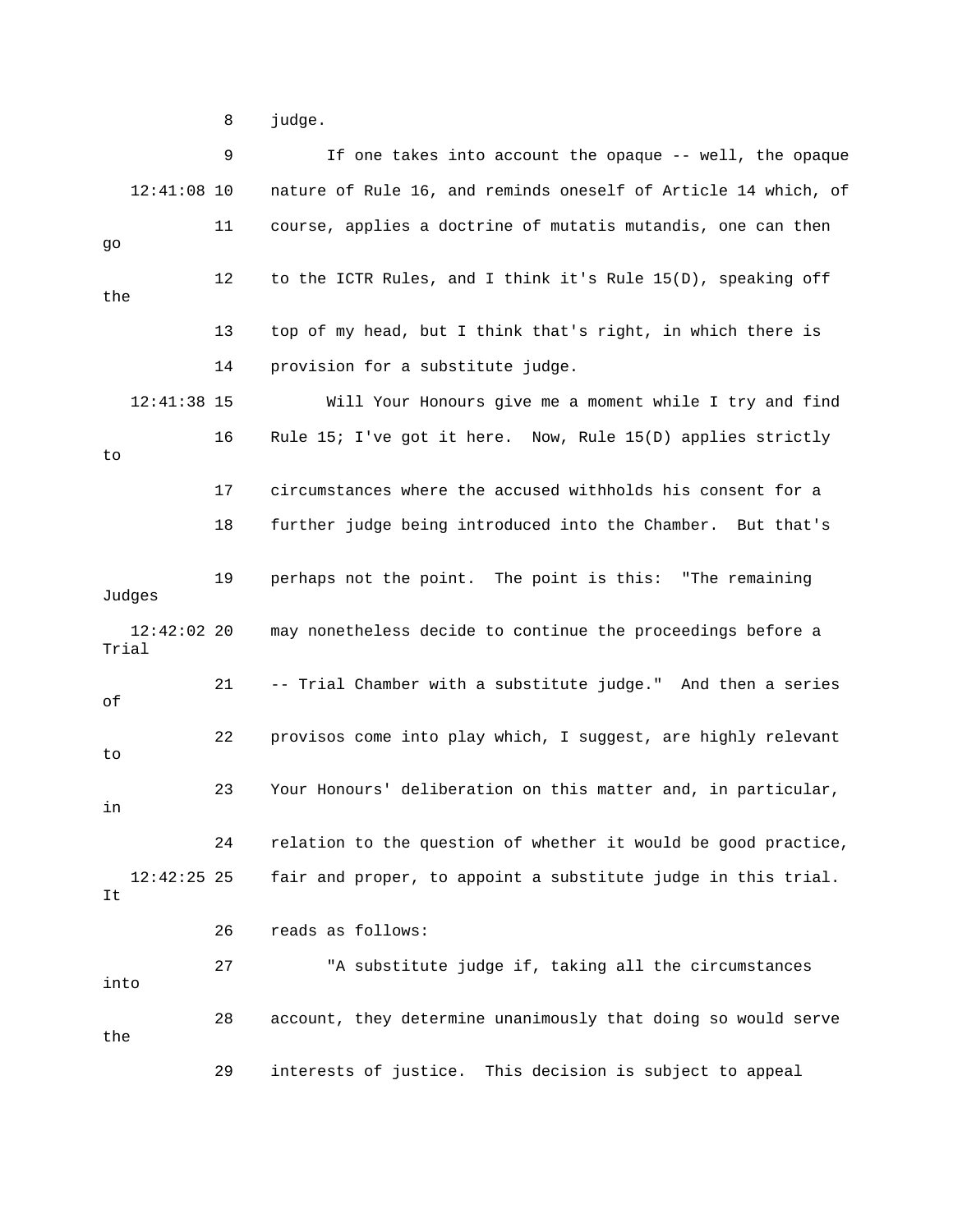|         | SESAY ET AL      |              |
|---------|------------------|--------------|
| Page 67 |                  |              |
|         | 23 NOVEMBER 2007 | OPEN SESSION |

| party.              | $\mathbf 1$ | directly to a Full Bench of the Appeals Chamber by either    |
|---------------------|-------------|--------------------------------------------------------------|
| decision            | 2           | If no appeal is taken or the Appeals Chamber affirms the     |
| existing            | 3           | of the Trial Chamber, the President shall assign to the      |
| or                  | 4           | Bench a judge who, however, can join the Bench only after he |
| 12:43:06            | 5           | she has certified that he or she has familiarised himself or |
|                     | 6           | herself with the record of the proceedings."                 |
| contention.         | 7           | Now, therein lies the rub; that is the point of              |
| think               | 8           | This trial is in its fourth year. Nobody for one moment, I   |
| And                 | 9           | it's fair to say, anticipated that we would still be here.   |
| $12:43:37$ 10<br>in |             | it rather feeds or makes obvious the objection that we state |
| full,               | 11          | paragraph 9 of our submission, and I'm going to read it in   |
|                     | 12          | lest this point is not given due emphasis:                   |
|                     | 13          | "Rule 16 also allows for the appointment" --                 |
|                     | 14          | PRESIDING JUDGE: What paragraph?                             |
| $12:43:59$ 15       |             | It's my paragraph 9.<br>MR CAMMEGH:                          |
|                     | 16          | Nine, okay.<br>PRESIDING JUDGE:                              |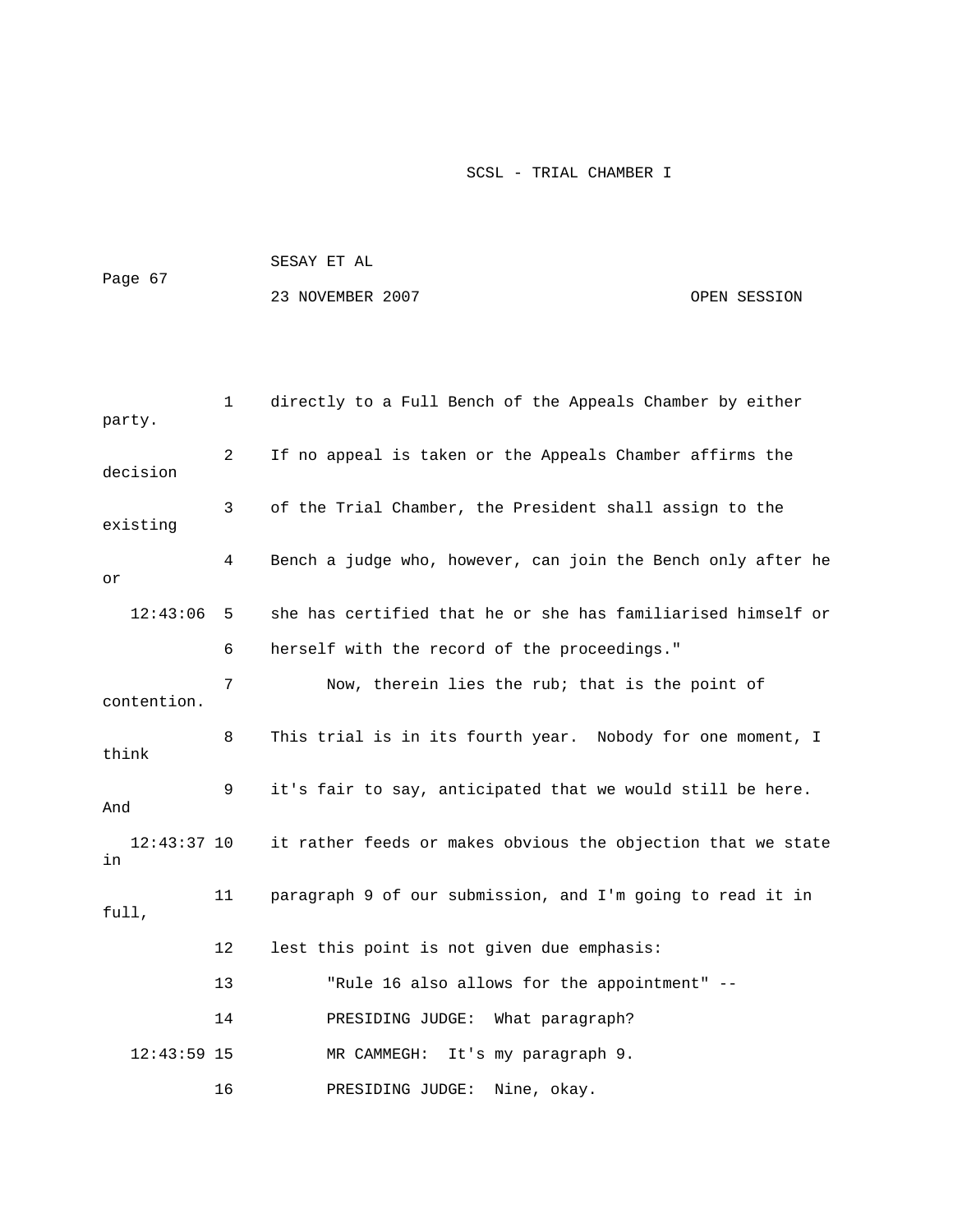| leave I                   | 17 | MR CAMMEGH: Yes. And I'm -- I, with Your Honour's              |
|---------------------------|----|----------------------------------------------------------------|
| essential                 | 18 | want to read this out word-for-word because this is an         |
|                           | 19 | issue.                                                         |
| $12:44:11$ 20<br>Cammegh, |    | PRESIDING JUDGE: You have our leave to do so, Mr               |
|                           | 21 | please.                                                        |
|                           | 22 | MR CAMMEGH: I'm obliged.                                       |
| alternate"                | 23 | " Rule 16 also allows to the appointment of an                 |
| is                        | 24 | and where I say "or replacement" there, I must emphasise that  |
| $12:44:27$ 25             |    | my interpretation of what "alternate" in that context should   |
|                           | 26 | mean, "judge."                                                 |
|                           | 27 | "If this judge were imposed upon the trial, the Gbao           |
|                           | 28 | Defence cannot see how this could fairly be done until the new |
| the                       | 29 | judge has had the opportunity to assimilate the entirety of    |

| Page 68 | SESAY ET AL      |              |
|---------|------------------|--------------|
|         | 23 NOVEMBER 2007 | OPEN SESSION |

 1 trial proceedings thus far. The incoming judge would likely have 2 to review the evidence of 102 witnesses" -- I think that's now 3 103 -- "who have testified during the 293 days of proceedings, 4 review 261 exhibits tendered by both the Defence and the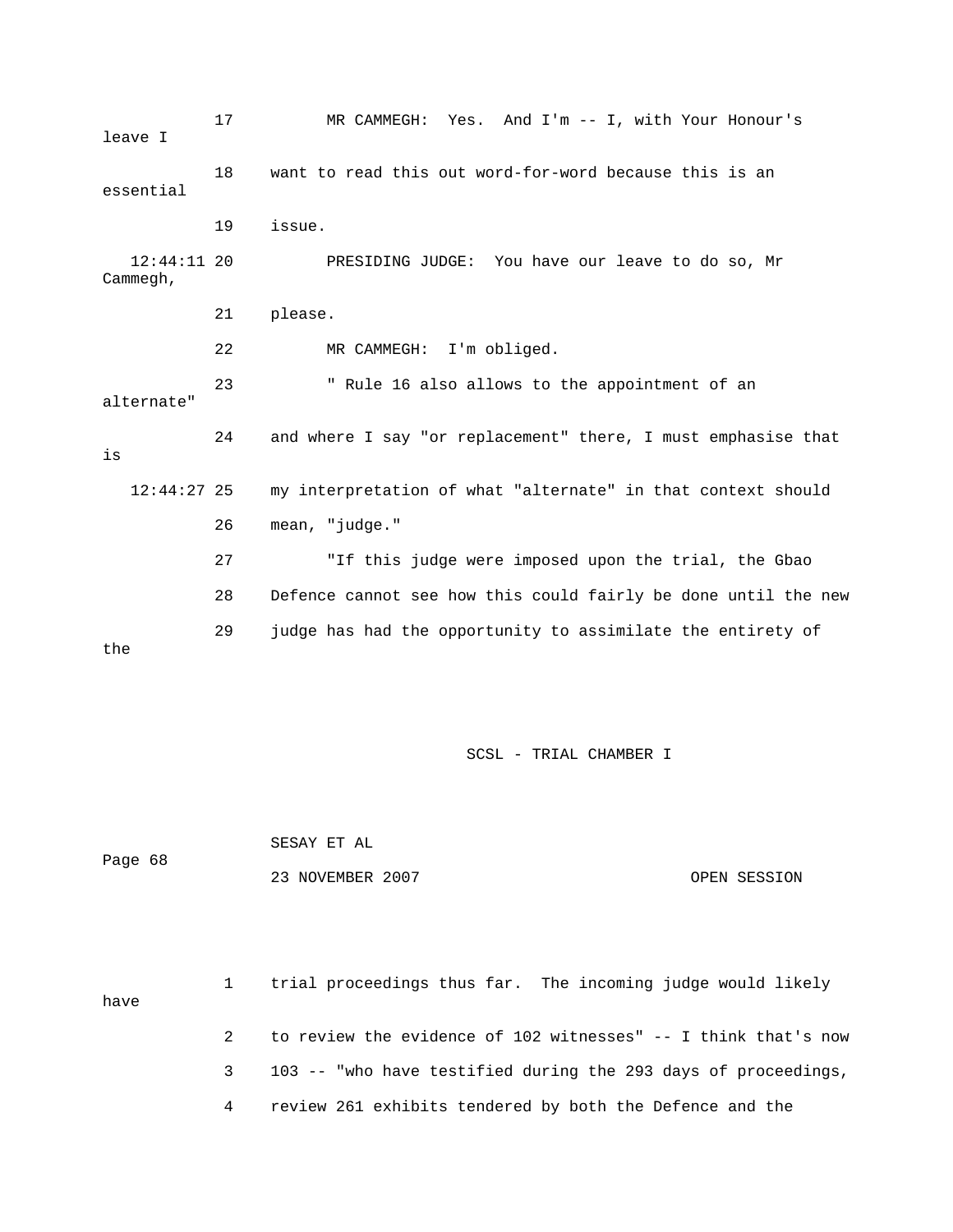12:45:19 5 Prosecution, as well as analyse most, if not all, of the 887 6 filings, more than 32,000 pages in this case. Regardless of 7 whether this task were to be performed either before resumption 8 of the trial, in other words, imposing a delay from now until 9 however many months this would take, or following closure of the 12:45:22 10 Defence case, which would be the alternative, such work would 11 take many months considering that the judge would necessarily 12 have to analyse the aforementioned documentation, as well as 13 simply reading it. This would inevitable cause further delay to 14 the proceedings and ultimately the delivery of final verdict. 12:45:42 15 Furthermore," and this, perhaps, is a point that needs to 16 be recognised, "it would place an onerous burden on the incoming 17 judge who may feel pressured to review the evidence 18 expeditiously." 19 And I say that in view of the prevailing climate 12:45:58 20 surrounding this Court. We're all aware of it. There is 21 pressure for these proceedings to be drawn to a close from other 22 quarters; we're aware of that. 23 Now, in my submission, Your Honours, it is safe, given the 24 informed consent that one has from one's client, to rely purely 12:46:21 25 and simply on the provision of Rule 16(A) -- I'm sorry, Rule 26 16(B)1. "If an alternate judge is not available as provided in 27 Article 12.4 of the Statute, and the remaining Judges are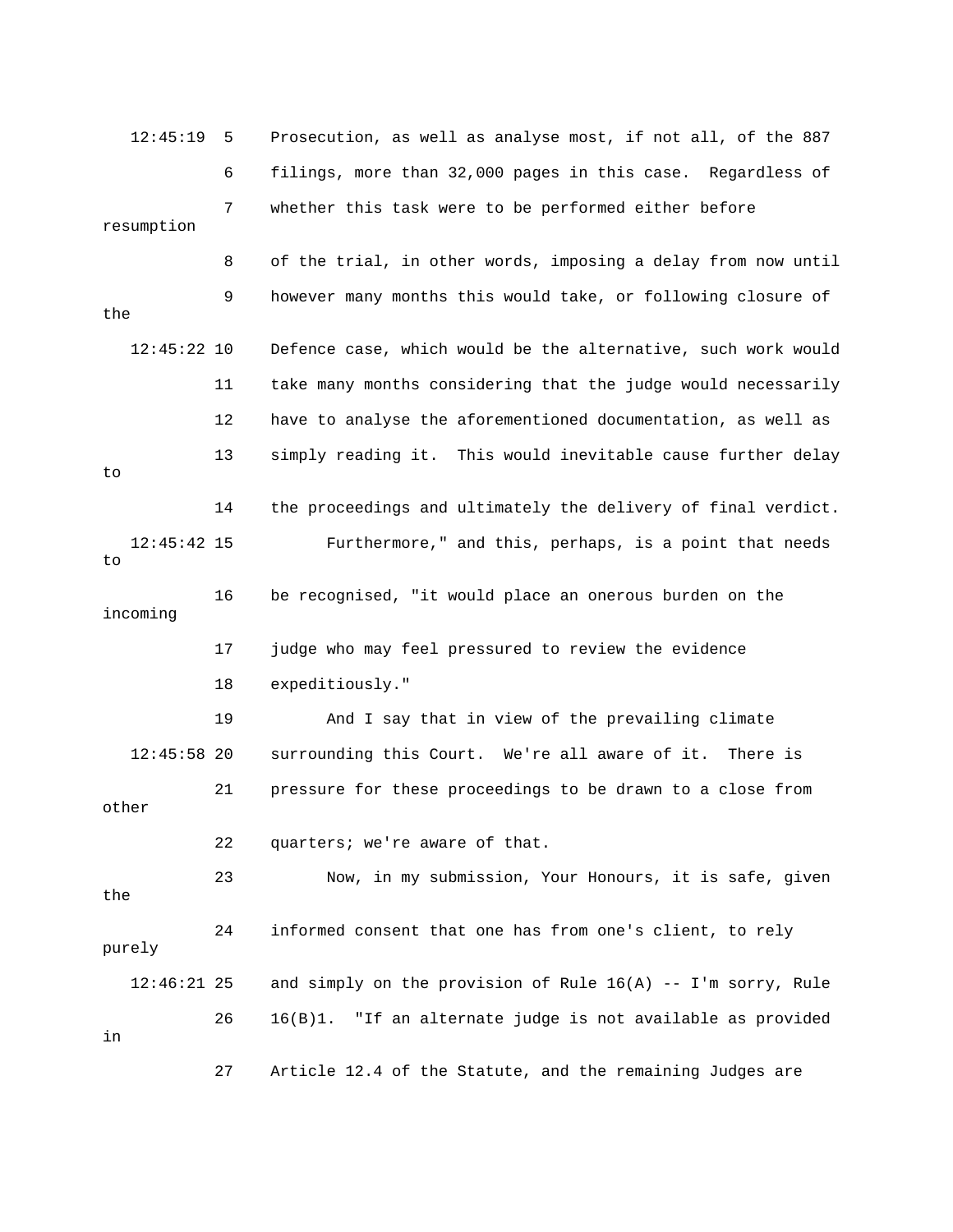28 satisfied that it would not affect the decision either way," in 29 this context, Your Honours, I would seek to persuade you that the

SCSL - TRIAL CHAMBER I

|         | SESAY ET AL      |              |
|---------|------------------|--------------|
| Page 69 |                  |              |
|         | 23 NOVEMBER 2007 | OPEN SESSION |

|        |               | $\mathbf{1}$ | words "it would not affect the decision either way" would      |
|--------|---------------|--------------|----------------------------------------------------------------|
|        | interests     | 2            | probably be best interpreted as meaning, it is in the          |
|        |               | 3            | of justice to do so, "the remaining Judges may continue in the |
|        |               | 4            | absence of that Judge."                                        |
| has    | 12:47:01      | -5           | And that is our position, subject to one point, which          |
| a      |               | 6            | been eloquently dealt with by my learned friends already. If   |
| state  |               | 7            | decision is taken, which renders this Chamber to a reduced     |
| $- -$  |               | 8            | of just two, and if Your Honours decide that you are probably  |
| seized |               | 9            | properly, as a, if I can use the phrase, a two-man Bench,      |
|        | $12:47:52$ 10 |              | of the trial until its conclusion, then, of course, there are  |
|        |               | 11           | matters which will have to be settled before we continue.      |
| to     |               | 12           | And perhaps we are fortunate, insofar as we are drawing        |
|        |               | 13           | the end of a lengthy session, and there is time to digest over |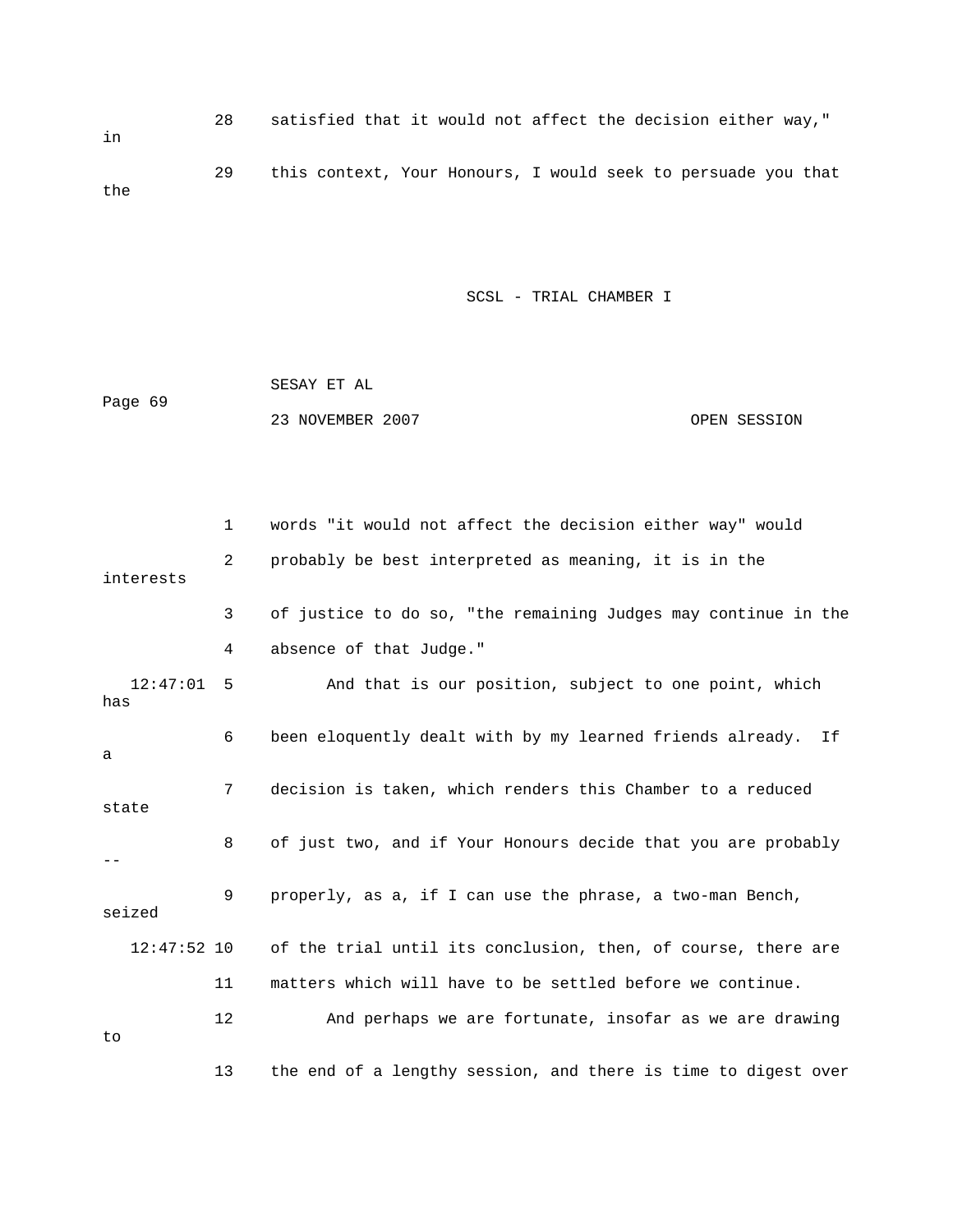14 the Christmas/New Year holidays before we come back some matters 12:47:59 15 that would need careful attention. 16 The predominant one is clearly this: It's touched upon, I 17 think, in Rule 16(B)(ii) but perhaps I agree with my learned 18 friends, in fact I very much do that, that perhaps a Roman (iii) 19 should be inserted here with specific reference to interlocutory 12:48:50 20 matters. 21 Now, as an example, I recall, and I'm sure Your Honours 22 recall, an objection I took to evidence led by the Prosecution 23 during the testimony of 371, and I was fortunate enough on that 24 occasion to receive the benefit of a majority decision, which 12:48:53 25 ruled that evidence out. As Your Honours know, that is now 26 subject of proceedings in the Appeals Chamber. That was a very 27 important issue. There may be further -- 28 PRESIDING JUDGE: Because there we unanimously decided that 29 it should go there.

## SCSL - TRIAL CHAMBER I

| Page 70 | SESAY ET AL      |  |              |
|---------|------------------|--|--------------|
|         | 23 NOVEMBER 2007 |  | OPEN SESSION |

1 MR CAMMEGH: Of course.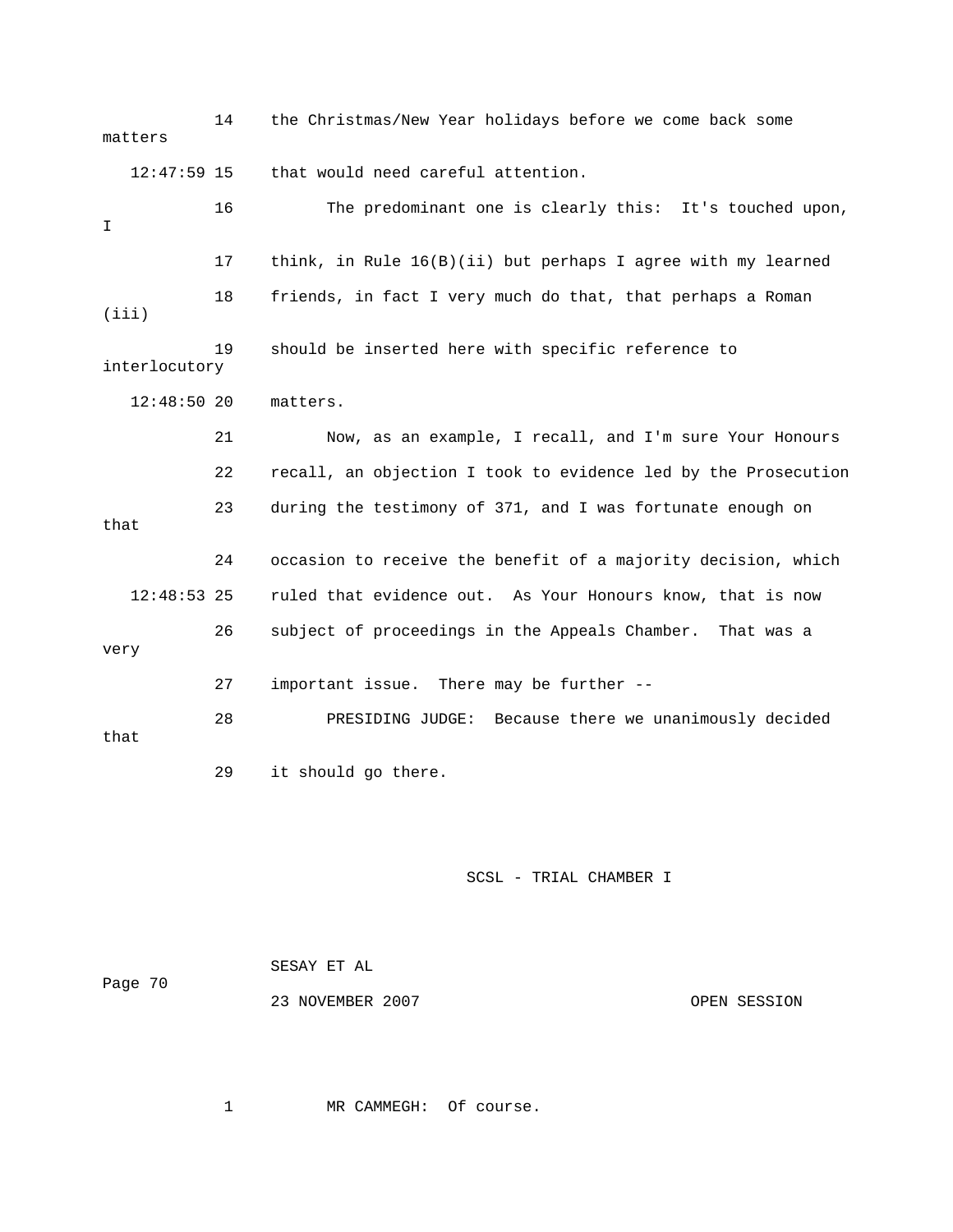2 PRESIDING JUDGE: Because of the importance for the issues

 3 that were raised. 4 MR CAMMEGH: Yes, yes, and that's not controversial; they 12:49:13 5 certainly were important, and I think everyone appreciates the 6 need for this matter to be adjudicated in the Appeals Chamber. 7 Now, we cannot rule out the possibility of something 8 similar happening again and, thereafter, a split decision. In 9 fact, there would have been a split decision. In that case I 12:49:37 10 think all parties to this Chamber need to be reassured at an 11 urgent stage that a procedure or an apparatus can be put into 12 place that will expedite such matters. 13 This, in our submission, need not be an insuperable 14 problem. Mr Jordash has already dealt with this; I think 12:50:00 15 Mr Ogeto did as well. It would require and I would -- I'm not 16 sure how the rules work -- but one would hope without a Plenary 17 convening, but it would require the insertion, either of a small 18 (iii) into Rule 16, which would expedite or facilitate expedition 19 of proceedings to the Appeal Chamber on such a matter or, 12:50:20 20 perhaps, we can jointly agree something in a status conference; I 21 don't know. I leave that to the legal officers to decide the 22 best way --

 23 PRESIDING JUDGE: Well, you know, we always encourage 24 communication between the Prosecution and the Defence. In -- 12:50:35 25 everybody has benefits from a Rule amendment initiative, 26 including the Defence. So, you could consult with the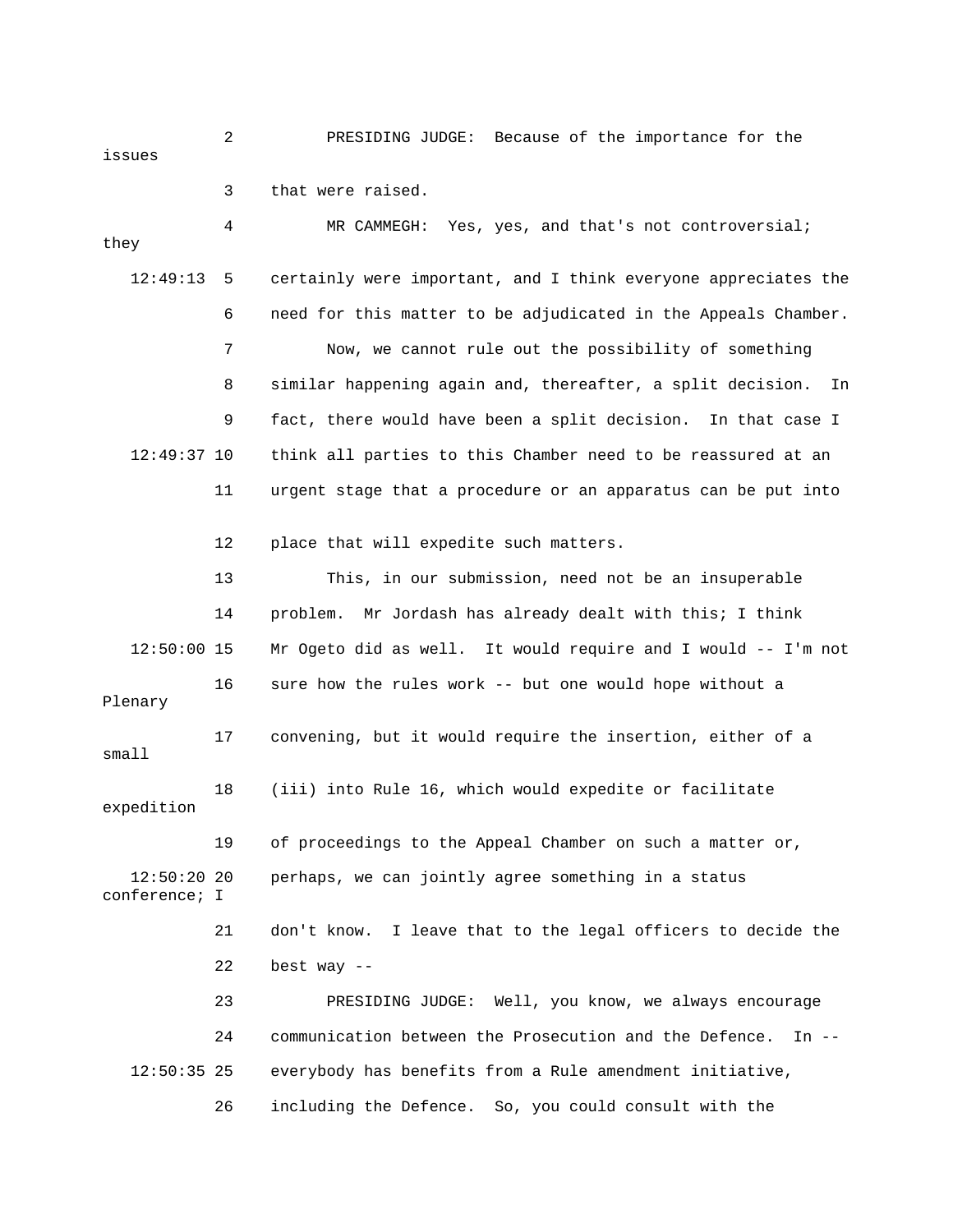27 Prosecution and --

28 MR CAMMEGH: Well --

29 PRESIDING JUDGE: -- possibly, you know, come up with an

SCSL - TRIAL CHAMBER I

 SESAY ET AL Page 71 23 NOVEMBER 2007 OPEN SESSION

 1 amendment which may be acceptable. We may not be the proper 2 persons, you know, to really appreciate what the problem is -- 3 MR CAMMEGH: Yes. 4 PRESIDING JUDGE: -- on an issue that has been raised by 12:51:02 5 you. So -- 6 MR CAMMEGH: It's, of course, still -- 7 PRESIDING JUDGE: These are all possibilities. 8 MR CAMMEGH: It is still a very much hypothetical 9 situation. 12:51:07 10 PRESIDING JUDGE: Or it could be real. 11 MR CAMMEGH: [Overlapping speakers] 12 PRESIDING JUDGE: It could be real some day, you never 13 know. 14 MR CAMMEGH: But with Your Honours' encouragement, I'm sure 12:51:14 15 those across the floor would join with us in acting with 16 expedition.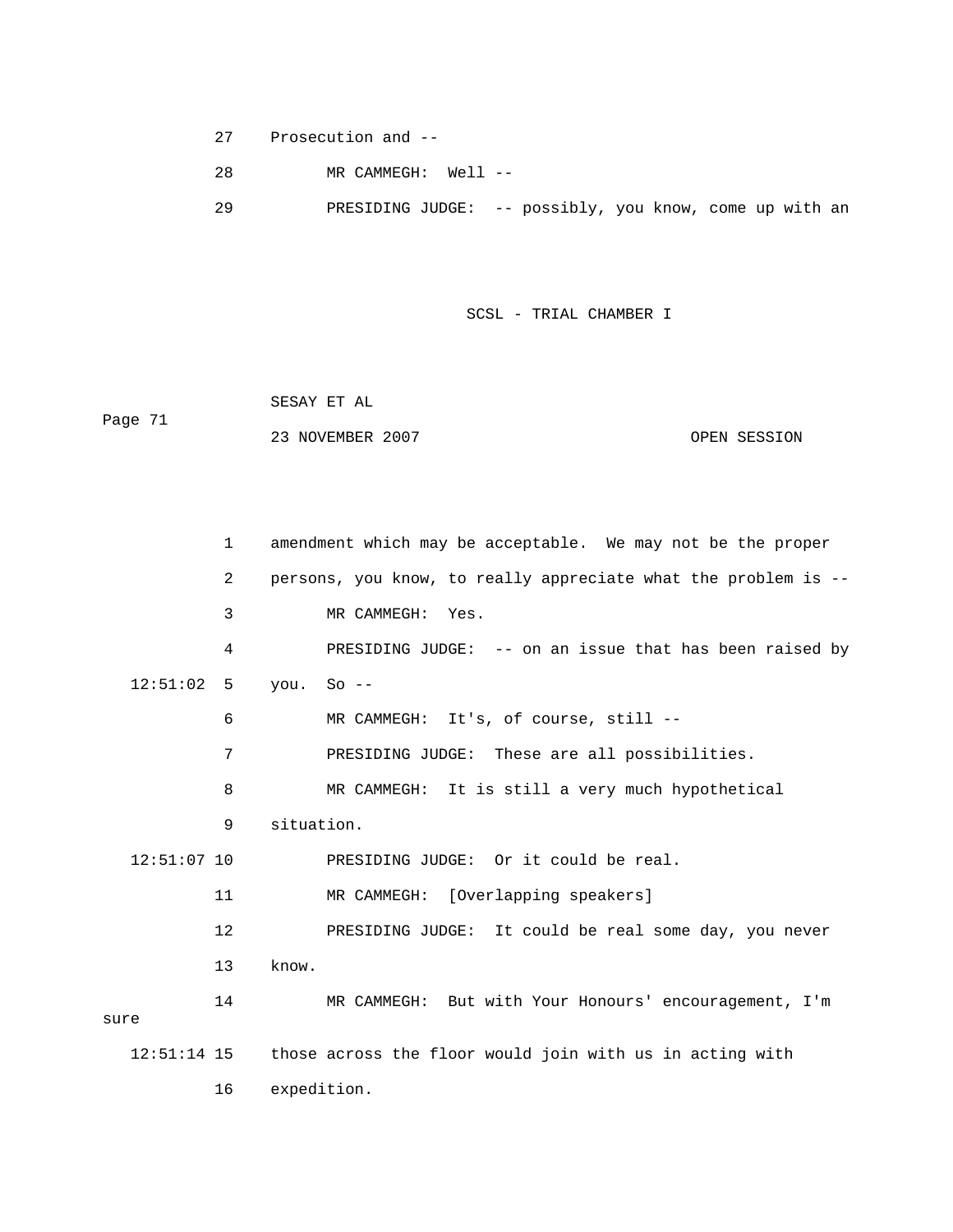|               | 17 | Can I finally raise the issue which His Honour Justice          |
|---------------|----|-----------------------------------------------------------------|
| to            | 18 | Boutet raised in relation to perhaps using an alternate judge   |
| an            | 19 | decide interlocutory matters or to come in where there may be   |
| $12:51:45$ 20 |    | occasion of a split on the Bench.                               |
|               | 21 | In our submission, that would simply not work because it        |
|               | 22 | would, in our submission, really, be like treading on a mine    |
| to            | 23 | field.<br>That alternate judge could not, and with all fairness |
|               | 24 | the judge, could not safely be seized of the case to such a     |
| $12:52:00$ 25 |    | standard, unless he or she has performed the Herculean task,    |
| needn't       | 26 | which I have already referred to in paragraph 9, that I         |
| dangerous.    | 27 | repeat, it would be onerous on the judge. It would be           |
|               | 28 | It would be inviting all kinds of difficulties, some of which   |
| point         | 29 | are, perhaps, very difficult to foresee. But I think the        |

|         | SESAY ET AL      |              |
|---------|------------------|--------------|
| Page 72 |                  |              |
|         | 23 NOVEMBER 2007 | OPEN SESSION |

 1 is a sensible one, and I submit that it really speaks for itself. 2 I repeat: So far as possible, we, or the Defence team for 3 Augustine Gbao, have considered all the contingencies that are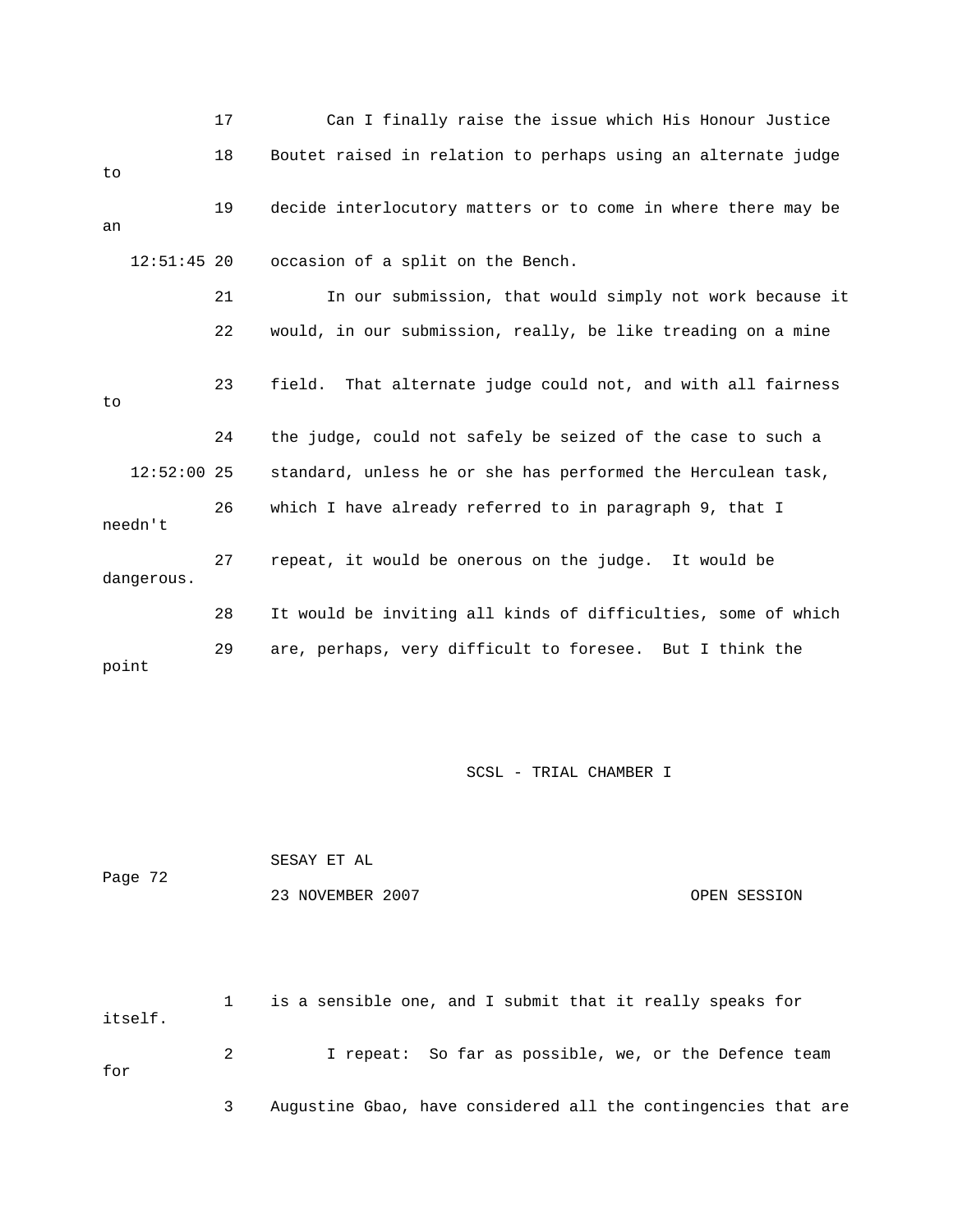4 foreseeable, and we are of the unequivocal view that we are 12:52:47 5 content, and encourage Your Honours, as presently constituted, 6 should the recusal motion end in the permanent absence of His 7 Honour Judge Thompson, to continue to preside over this case to 8 its conclusion. And those are my submissions. Unless there's 9 anything further, Your Honours. 12:53:17 10 JUDGE BOUTET: I have no question. Thank you. 11 PRESIDING JUDGE: I have none either, Mr Cammegh. Thank 12 you very much. 13 MR JORDASH: I only leap to my feet because I was -- if I 14 may just say something more? And I wanted to say it before the 12:53:31 15 Prosecution -- 16 PRESIDING JUDGE: Yes, Mr Jordash, you may please. 17 MR JORDASH: Thank you. It may -- I was caught somewhat by 18 surprise concerning the suggestion of an alternate judge for 19 interlocutory decisions, or bringing an alternate judge in at the 12:53:47 20 end for the verdict, and it may be that the two should be 21 considered separately because -- 22 JUDGE BOUTET: Yeah, and it came as you were talking that 23 idea came to my mind. It's not something that I had planned 24 before, so you were trying to propose a solution to a split 12:54:03 25 decision on an interlocutory matters. 26 MR JORDASH: Yes. 27 JUDGE BOUTET: That's why I say, well, other than going to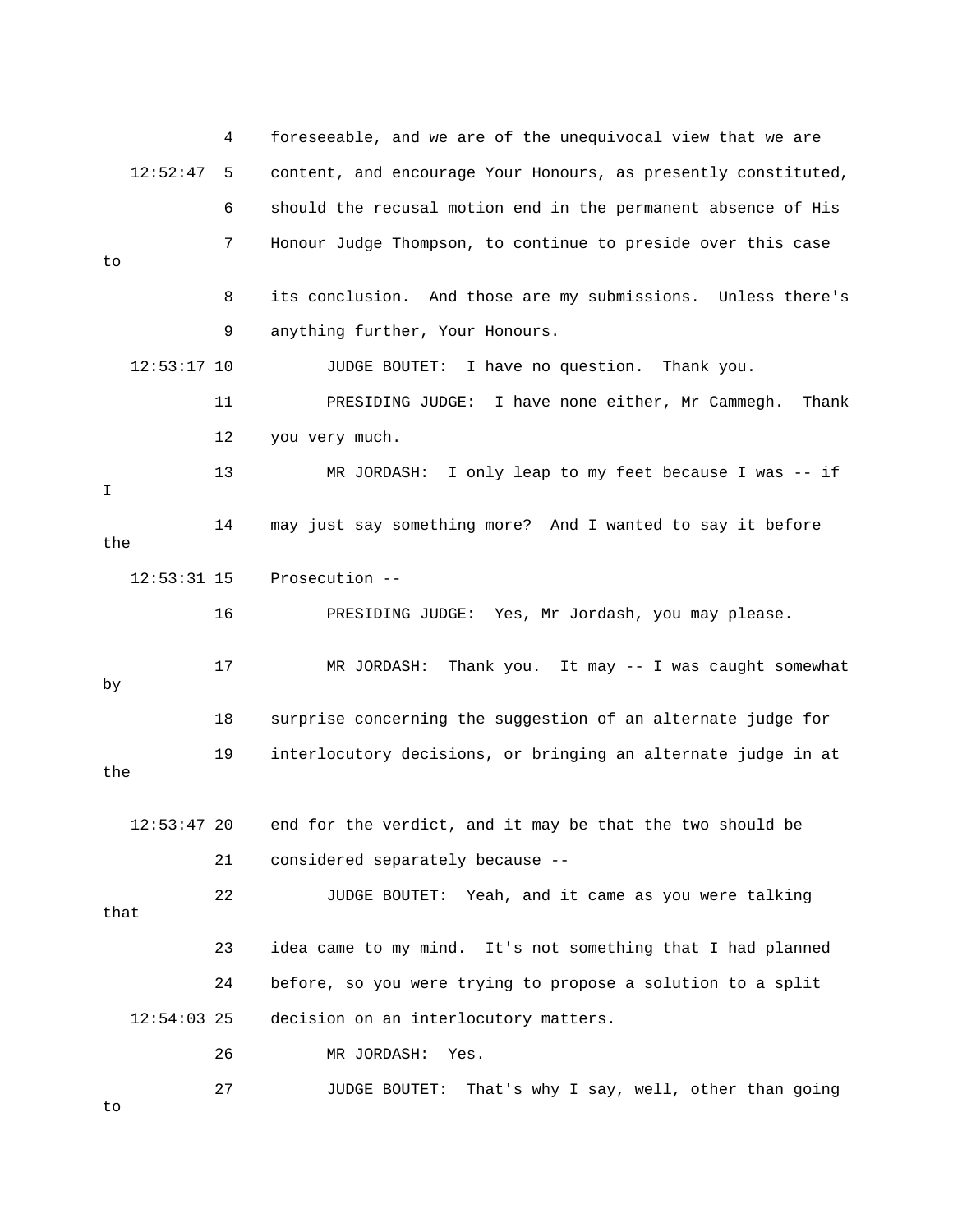28 the Appeals Chambers if you have an alternate at least to try to 29 sort out the split if any --

SCSL - TRIAL CHAMBER I

|         | SESAY ET AL      |              |
|---------|------------------|--------------|
| Page 73 |                  |              |
|         | 23 NOVEMBER 2007 | OPEN SESSION |

 1 MR JORDASH: Yes. 2 JUDGE BOUTET: -- that may be a solution. But on the final 3 decision, I don't know. As I say, I have not thought this 4 process through either. It may be a possibility too, if there is 12:54:25 5 a split at the end on one issue, if it's a split on everything 6 then nothing goes. But if there's a split on one issue, on that 7 issue, that person could be the breaking role to solve that 8 issue. But that's but one suggestion, that's all. 9 MR JORDASH: Well, it may be that the merits of an 12:54:45 10 alternate judge on interlocutory decisions are different to the 11 merits of an alternate judge for the final verdict, because the 12 proposal that I was making was that the, in the event of a split 13 on interlocutory decisions, that it could be directly referred

to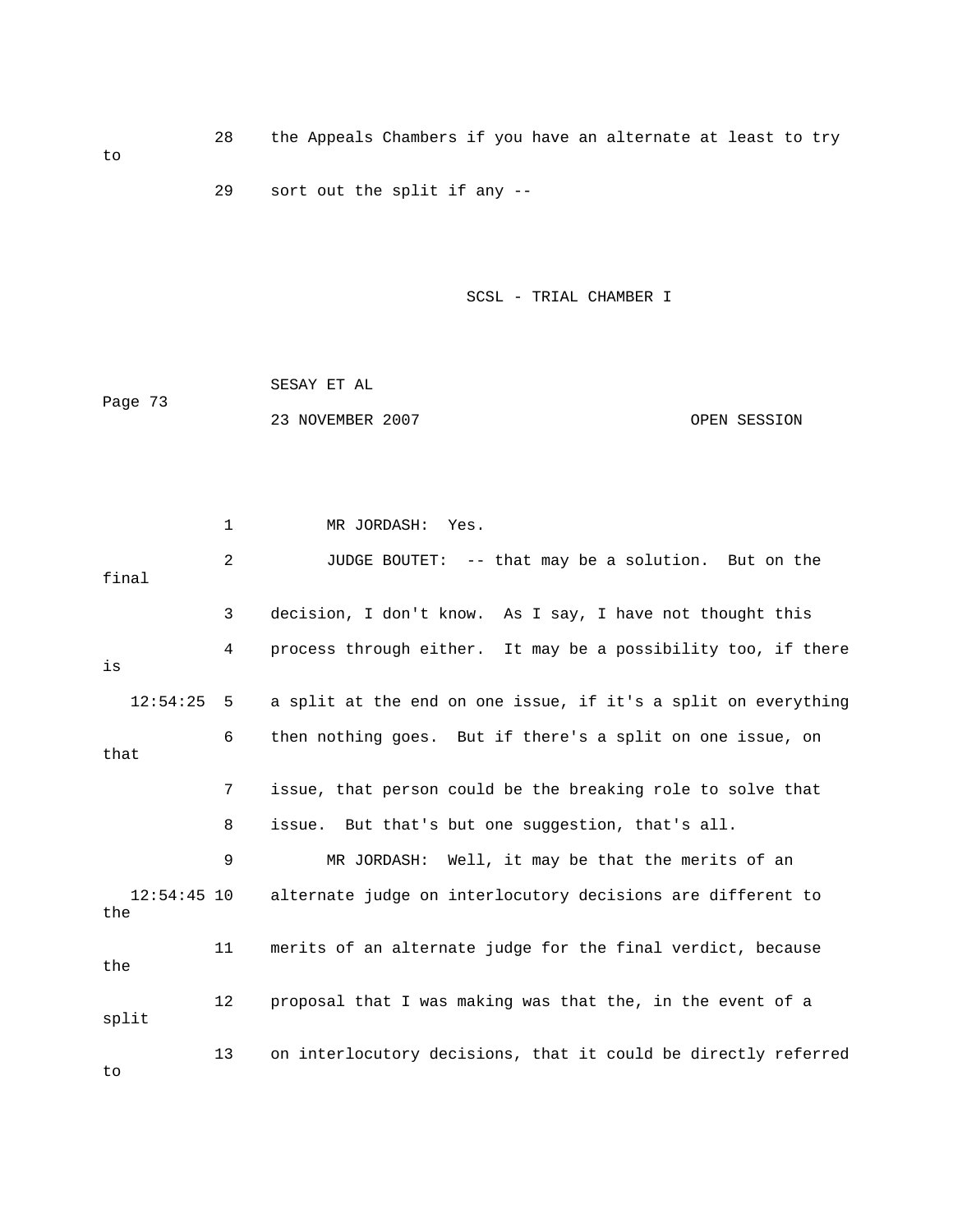14 the Appeal Chamber, and it may be that an alternate judge playing 12:55:07 15 the role of the -- well, it may be that an alternate judge could 16 play that same role, because one can presume that the Appeal 17 Chamber isn't au fait with every single detail of the trial 18 proceedings, but it's being asked to decide issues of law. And 19 it may be an alternate judge could, in fact, play that role. So 12:55:33 20 rather than the split decisions going to the Appeal Chamber, 21 going to an alternate judge who would not have to be au fait with 22 every aspect of the trial proceedings, and it may be there is 23 merit in that, and less merit in an alternate judge coming in at 24 the end to decide split decisions which relate to both facts and 12:55:52 25 law. That's all I wanted to add. 26 PRESIDING JUDGE: Thank you very much, Mr Jordash. Yes, 27 the Prosecution, is it Mr Harrison, because it's your -- 28 MR. HARRISON: Yes. 29 PRESIDING JUDGE: The French say -- The French say that the

SCSL - TRIAL CHAMBER I

|         | SESAY ET AL      |              |
|---------|------------------|--------------|
| Page 74 |                  |              |
|         | 23 NOVEMBER 2007 | OPEN SESSION |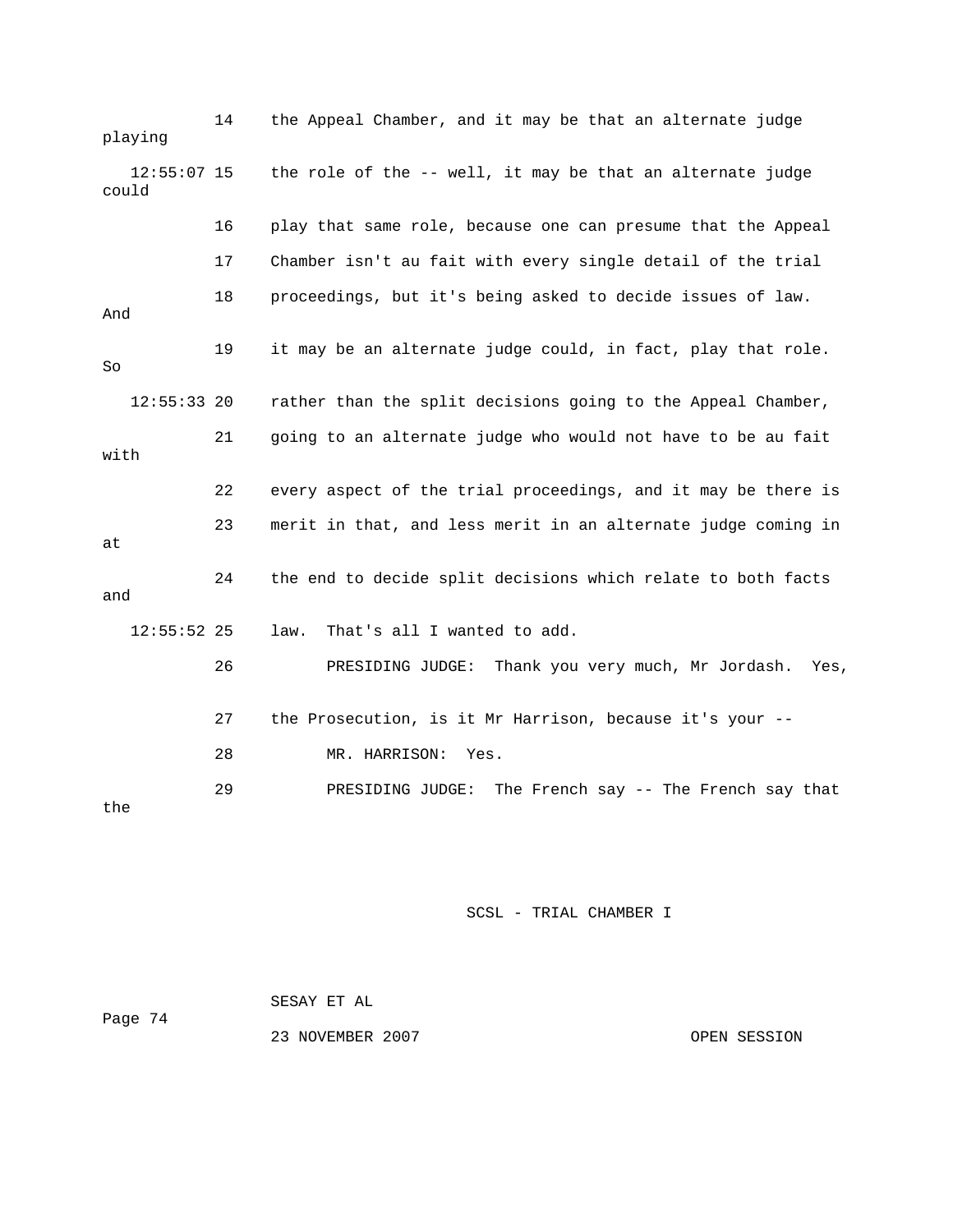1 submissions for the Prosecution have your -- your griffe, your 2 initials. Your griffe, so -- 3 MR HARRISON: We tried to provide as much assistance as we 4 could last night in drafting this, and all I wanted to advise the 12:56:23 5 Court was that this morning I had a further review of the Rome 6 Statute, the ICC Statute and the rules and acted pursuant, they 7 were not included in the written submission that was prepared. 8 The Prosecution takes a general position that because 9 that's a permanent Court with a permanent seat and permanent 12:56:46 10 officers, that it may not be as of great assistance to the Court 11 in trying to assess how to frame the issues before you. But if 12 the Court is interested in seeing what the drafters there have 13 included we -- I'd advise you that the relevant articles appear 14 to be -- 12:57:10 15 PRESIDING JUDGE: You may circulate them to us, 16 Mr Harrison. 17 MR HARRISON: I can just forward it in an e-mail. 18 PRESIDING JUDGE: Yes, just forward them to us, and we'll 19 incorporate -- you're seeking that these be incorporated into 12:57:22 20 your arguments? 21 MR HARRISON: I -- 22 PRESIDENT JUDGE: Into your submissions on this issue? 23 MR HARRISON: Not quite. I'm just trying to tell the Court 24 that we don't think they're going to assist you but --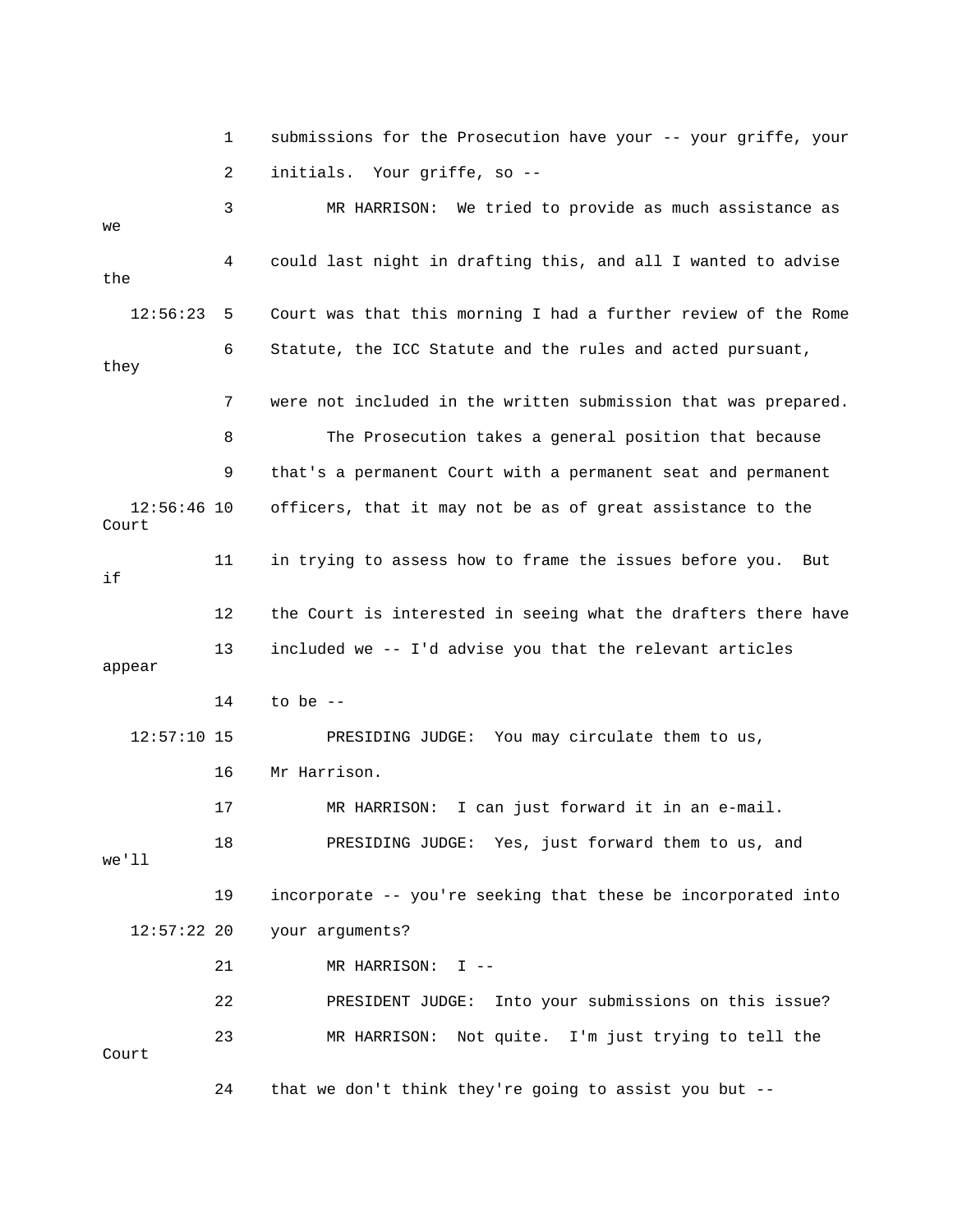12:57:31 25 PRESIDING JUDGE: But to that extent, to that extent, 26 you're submitting them to the extent that they might assist the 27 Court or edify us in arriving at whatever conclusions. I think 28 we can take them in, you know, within that context. We thank you 29 for that extra research on that, and I think it would be edifying

SCSL - TRIAL CHAMBER I

 SESAY ET AL Page 75 23 NOVEMBER 2007 CPEN SESSION

 1 in these blurred circumstances in which we find ourselves with 2 our Rule 16. 3 MR HARRISON: The only other point that I wanted to say, 4 that is not perhaps as clearly expressed in the written document 12:58:09 5 as it should have been, is that there is the prospect that the 6 five day rule, once invoked and exhausted, can then be converted 7 so that under 16(B) the Court would continue sitting for more 8 than five days in the absence of a third judge. But it may well 9 be the case that after 20 days a decision is made that the third 12:58:42 10 judge may then resume as part of the proceedings. And in our 11 submission, so long as there's a reasonable time period, that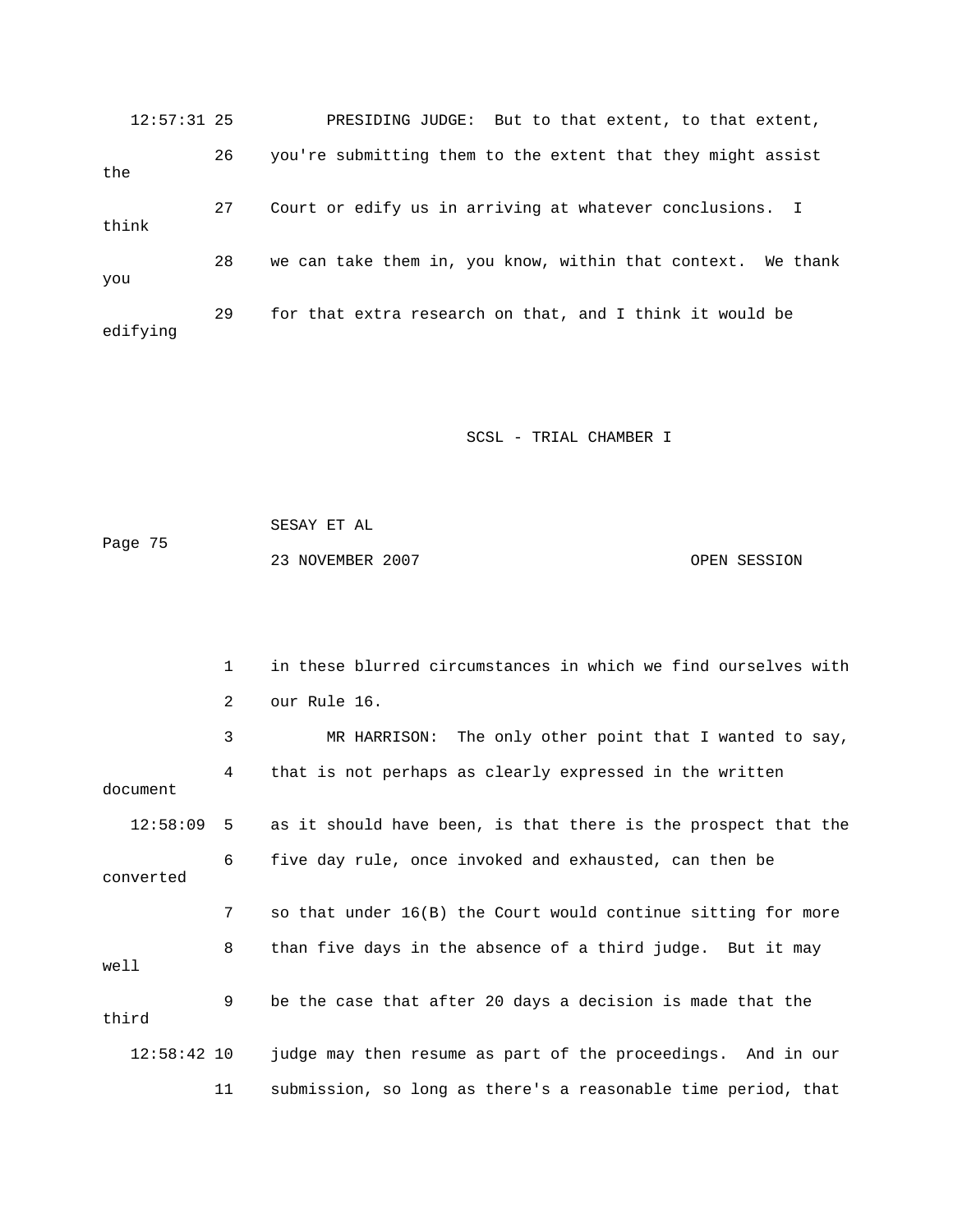12 that absence does not disentitle the third judge from resuming 13 their function.

 14 So once the five days are exhausted, which we think is 12:59:11 15 going to happen next week, then it may well be the case that the 16 Court could determine that two judges can continue sitting for a 17 reasonable period of time, and then if the decision is rendered 18 that the third judge can resume sitting, the trial could continue 19 on with the presence of the third judge and it would simply be 12:59:28 20 the case that the third judge would undertake to familiarise 21 himself with whatever proceedings have taken place in their 22 absence. 23 That's a somewhat different scenario from the one where the 24 Court has been asked to consider, what would happen if a third 12:59:49 25 judge is disqualified from the proceeding. 26 Those are the points that the Prosecution thought it could 27 usefully advance this morning. 28 PRESIDING JUDGE: Yes, but let us have -- I would like to 29 be edified on the thoughts of the Prosecution on the submissions

SCSL - TRIAL CHAMBER I

SESAY ET AL

Page 76

23 NOVEMBER 2007 OPEN SESSION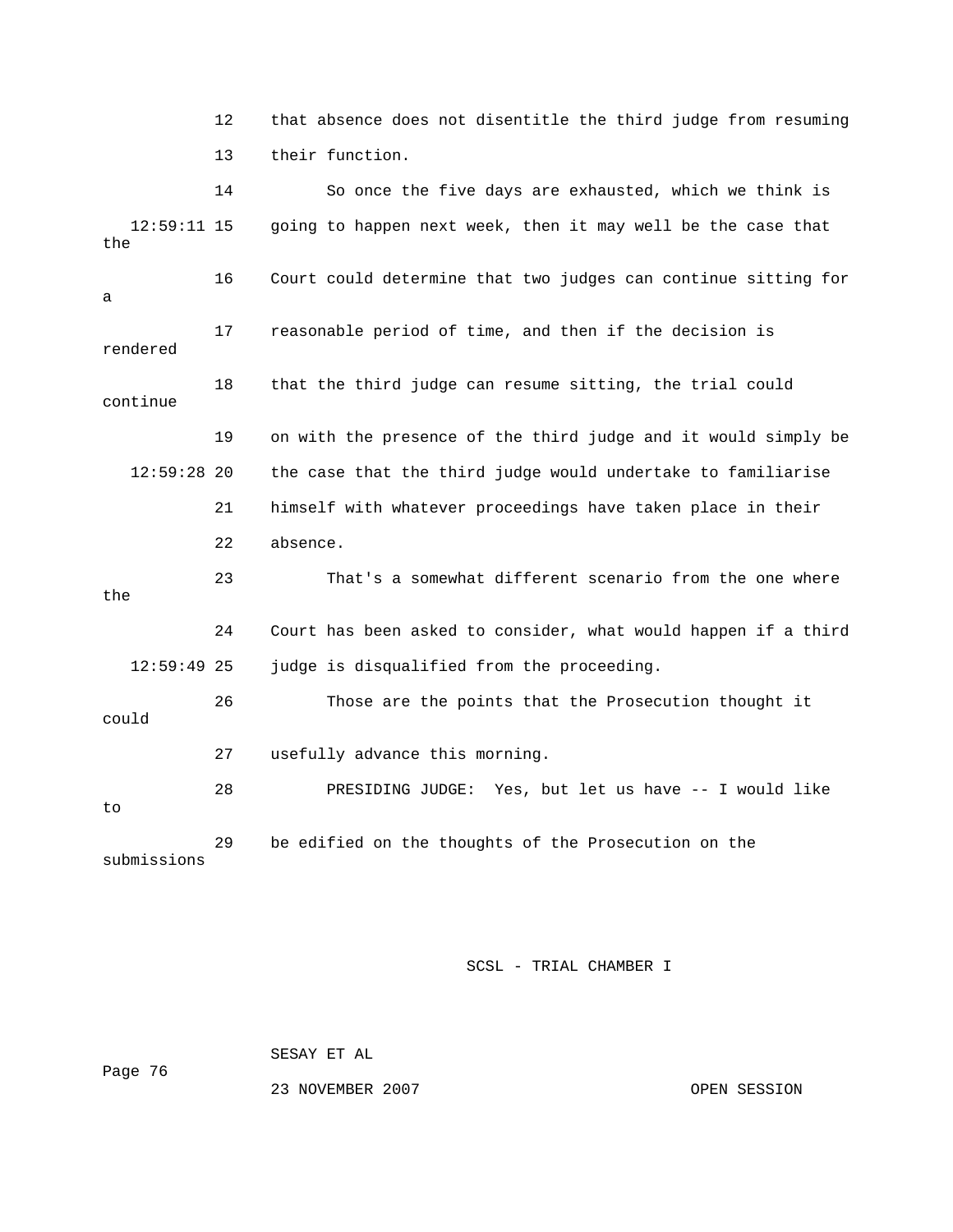| to                       | 1  | that appear to be -- in which the three Defence teams appear   |
|--------------------------|----|----------------------------------------------------------------|
| amputated                | 2  | be ad idem, and that is, that these two judges on this         |
| full                     | 3  | Bench can continue sitting until the end of the case knowing   |
|                          | 4  | well, of course, what may happen with what we have addressed.  |
| 13:00:36                 | 5. | What is the position? What is the definitive position of the   |
|                          | 6  | Prosecution on this?                                           |
|                          | 7  | MR HARRISON: Yes, we think that the Trial Chamber can          |
|                          | 8  | continue constituted as two members.                           |
|                          | 9  | PRESIDING JUDGE: Until the end of the proceedings?             |
| $13:00:50$ 10            |    | MR HARRISON:<br>Yes.                                           |
|                          | 11 | PRESIDING JUDGE:<br>Thank you.                                 |
|                          | 12 | JUDGE BOUTET: Mr Harrison, you say this because of, in         |
| fact                     | 13 | your submission at page 7, paragraph 10, you highlighted the   |
|                          | 14 | that the obligations created by the Statute are that, when     |
| $13:01:11$ 15<br>judges, |    | constituted, the Trial Chamber shall be composed of three      |
| with                     | 16 | and so on. How do you reconcile that with continuing to sit    |
|                          | 17 | two judges?                                                    |
| such                     | 18 | MR HARRISON: The Statute we would suggest is drafted           |
| constituted              | 19 | that it is stipulating how the Trial Chamber is to be          |
| 13:01:37 20<br>the       |    | at the outset, and there can be no doubt that at the outset    |
|                          | 21 | Trial Chamber shall be comprised of three members, one of whom |
| Thereafter,              | 22 | must be appointed by the Government of Sierra Leone.           |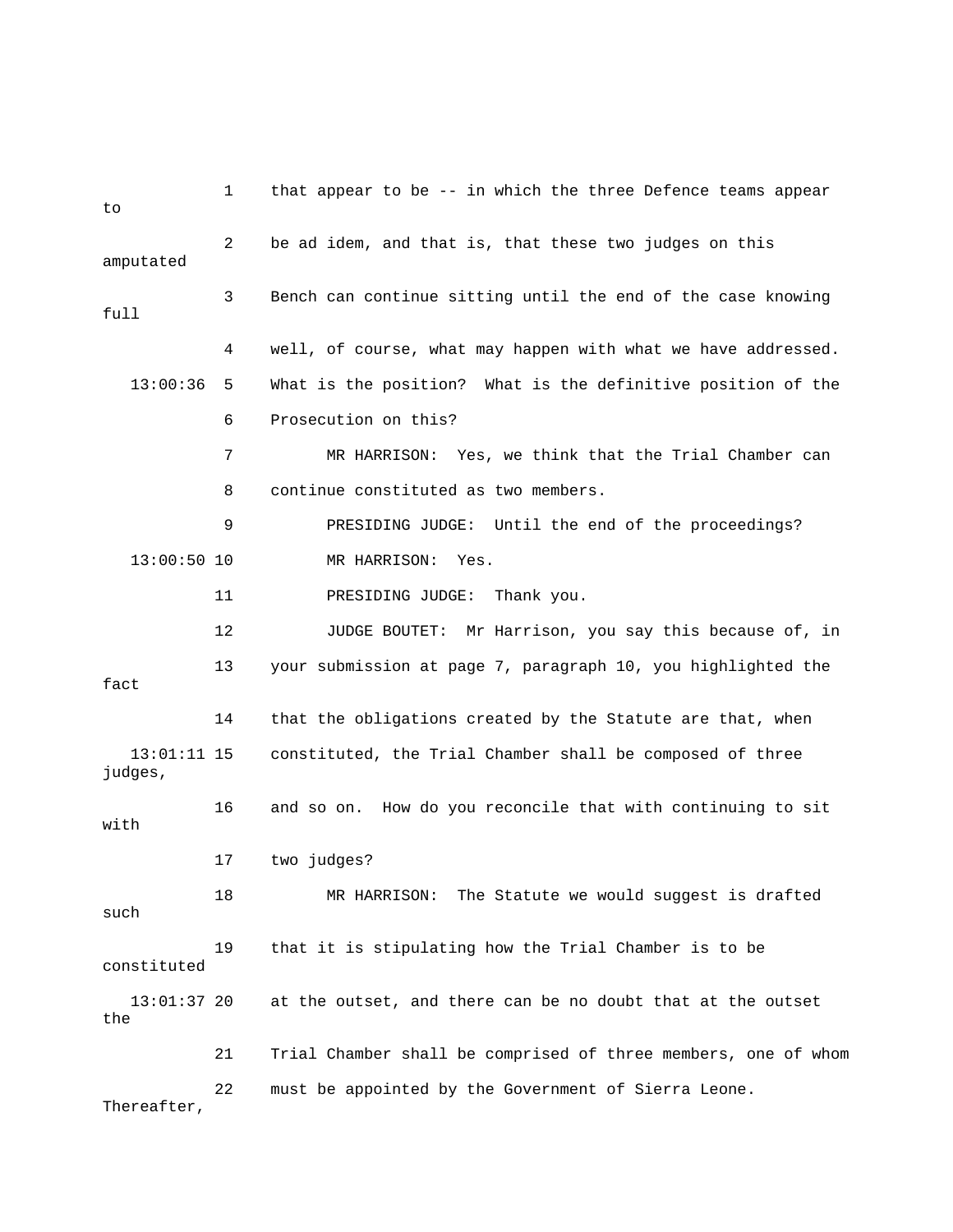23 the Statute is silent after the initial requirement of the 24 composition. The Statute being silent, one can then turn to the 13:02:11 25 Rules, and the Rules do contemplate under Rule 16(B) two judges 26 continuing a proceeding or trial in the absence of a third judge. 27 The Prosecution is suggesting to the Court that there is no 28 apparent inconsistency between the drafting of Rule 16(B) and the 29 drafting of Article 12 of the Statute.

SCSL - TRIAL CHAMBER I

 SESAY ET AL Page 77 23 NOVEMBER 2007 CPEN SESSION

 1 PRESIDING JUDGE: Go ahead. 2 MR HARRISON: There was, I think, one other point that the 3 Chamber was inquiring of Defence counsel and perhaps it's 4 expected of the Prosecution to address that. 13:03:01 5 With respect to an alternate judge, the Statute in 6 paragraph 12.4 does contemplate that and the word used is "an 7 alternate judge." But the Prosecution reads the first phrase to 8 say that it's at the request of the President of the Special 9 Court. The Prosecution doesn't see it as its role to assist this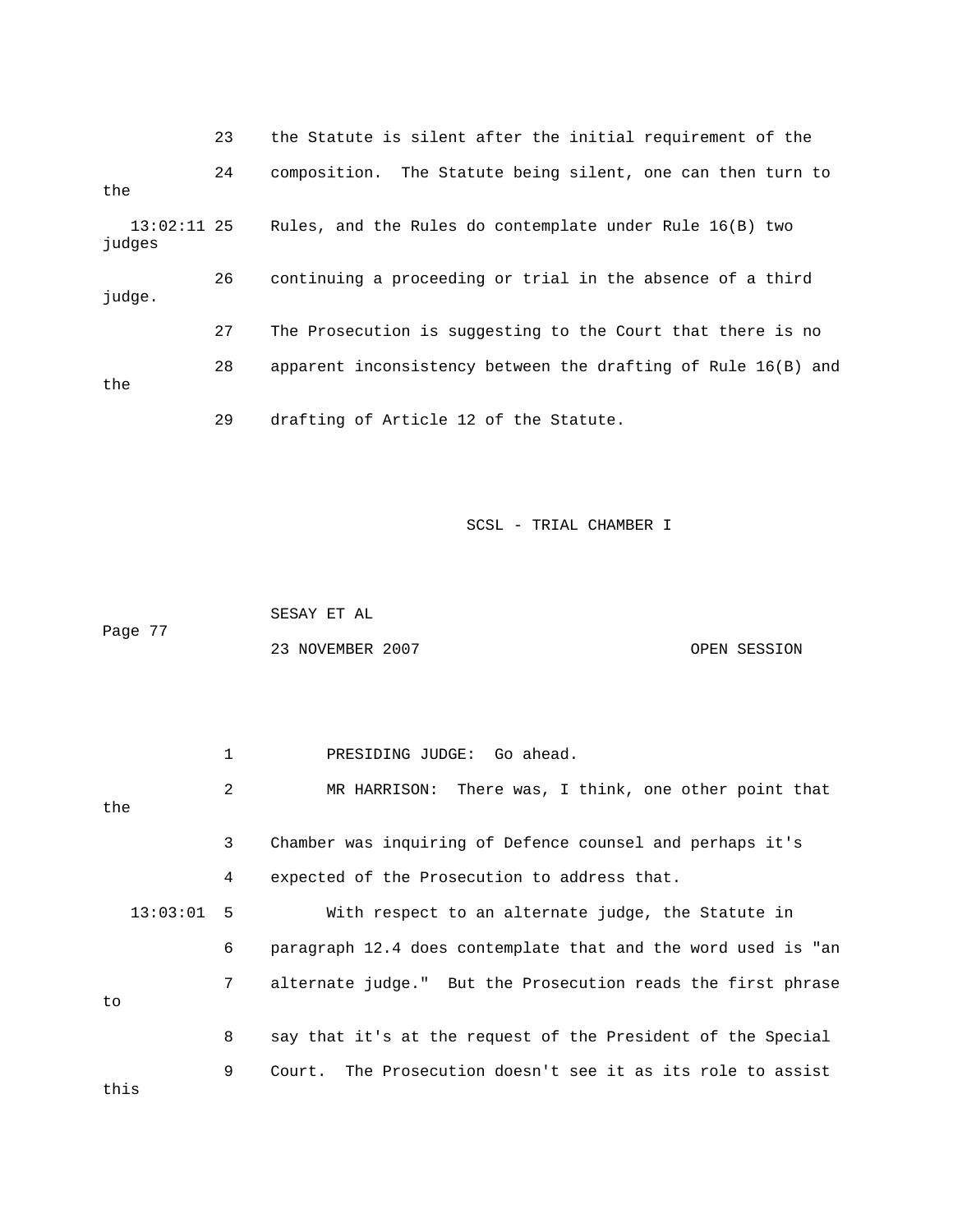13:03:33 10 Trial Chamber in an alternate judge being appointed. There is a 11 clear demarcation and the various powers that exist within the 12 Special Court and it falls under the scope of powers allocated to 13 the President to make that determination. And without wanting to 14 be a bit obscure on the point, it's simply the case that I don't 13:04:12 15 come before you with instructions from the Prosecutor to make any 16 submissions on what the President ought or ought not to do in 17 this particular case. 18 PRESIDING JUDGE: Mr Harrison, you raised a very 19 interesting point in paragraphs -- well, 17, it looks like 13:04:50 20 Article 17 of the Statute, 17(g) where you talk of the issue of 21 the accused consenting to proceeding with this trial and that the 22 consent should be an informed consent. When you say it's an 23 informed consent, it's quite interesting. Are you saying that 24 the consent must be in writing? The second question. What about 13:05:23 25 consent from the Prosecution also in writing because the 26 Prosecution is a party in this case and it is equally interested 27 in the interests of justice as far as such a situation is 28 concerned. 29 MR HARRISON: Yes, generally speaking, the Prosecution when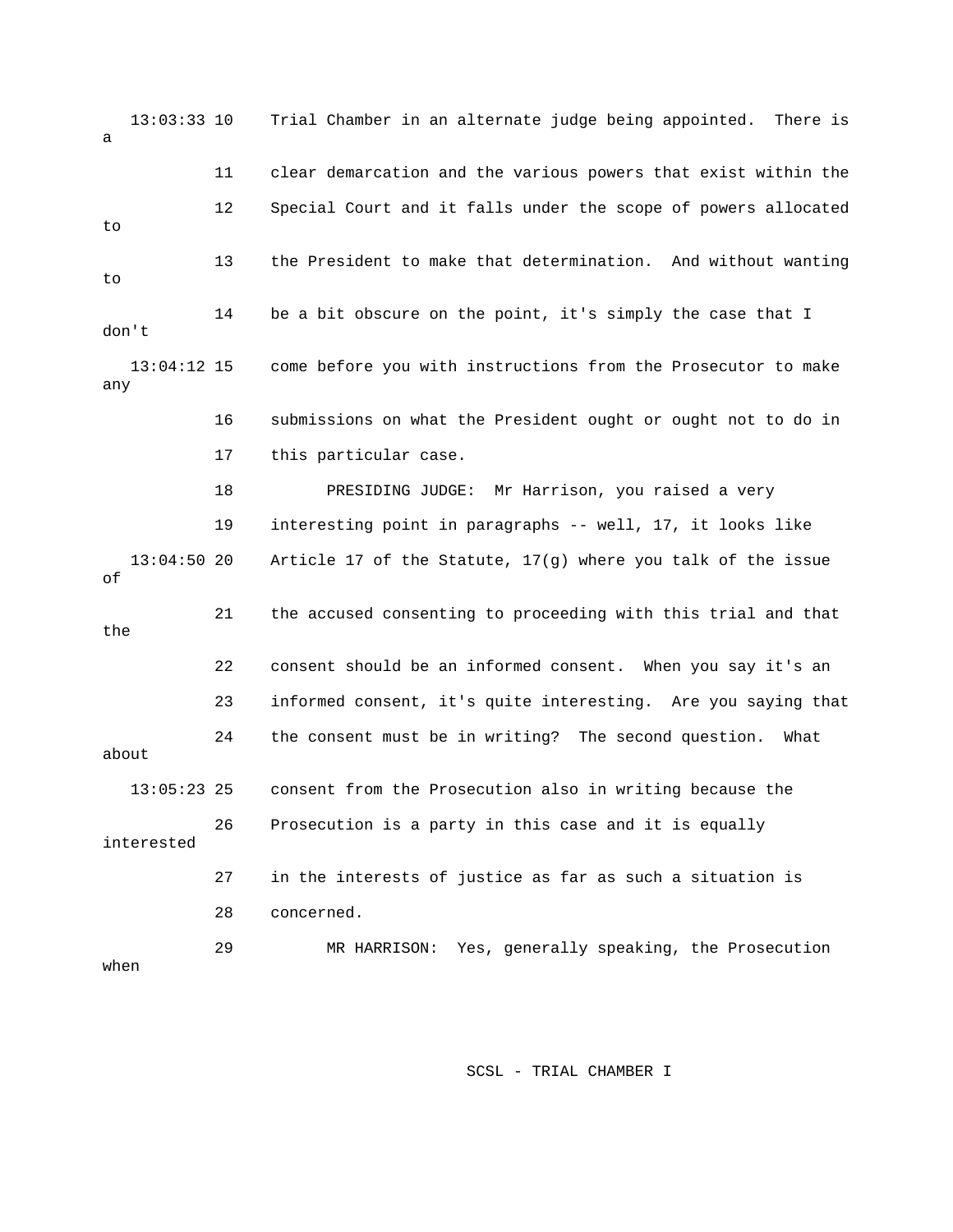```
 SESAY ET AL
```
23 NOVEMBER 2007 CPEN SESSION

 1 it invokes a term informed consent it's asking for something 2 greater than a representation made on behalf of the accused and 3 whether it's in writing or whether it's the accused advising the 4 Court or -- 13:06:00 5 PRESIDING JUDGE: Mr Harrison, you know that in this Court 6 we have a laid down procedure that if the accused has to absent 7 himself from the proceedings, he has to sign a waiver in writing. 8 It's not just a verbal procedure. The waiver has to be in 9 writing for him to say that he authorises us to proceed in his 13:06:24 10 absence. This appears to be a procedure that we can replicate on 11 a situation like this if at all it did present itself. That's 12 why I'm putting the question to you but I wanted to know, you 13 know, whether -- I have a feeling if I may say, if I may put it 14 that way, that the Prosecution also has a word to say in this and 13:06:55 15 to tell the Judges, these two Judges, whether or not the 16 Prosecution accepts that it can continue with these proceedings 17 until the end of the case. So this is what I wanted to say and 18 Mr Cammegh did make a point and he went -- he violated our

Page 78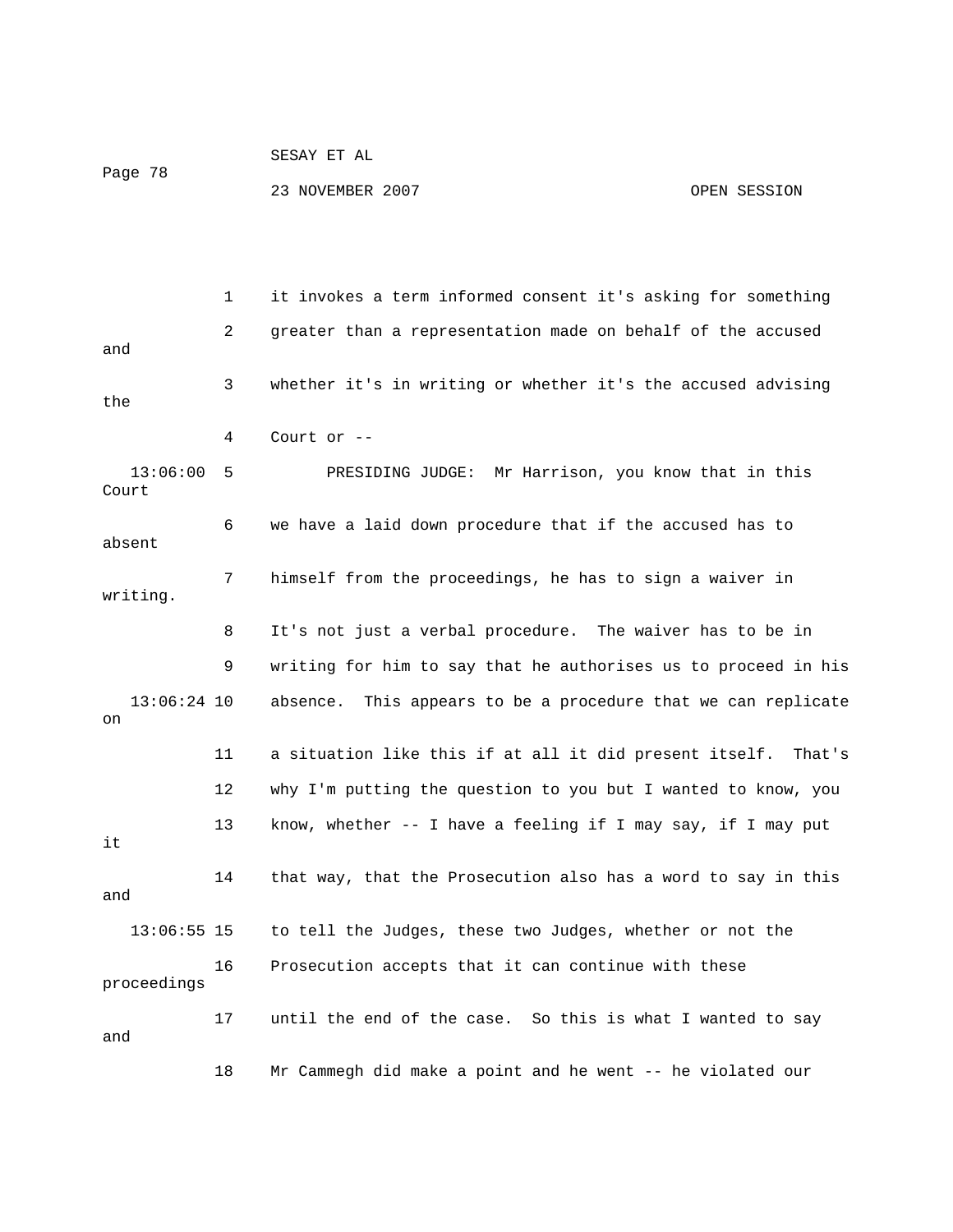| that  |               | 19 | limitations to these arguments but, well, it is interesting   |
|-------|---------------|----|---------------------------------------------------------------|
|       | $13:07:29$ 20 |    | he raised the issue of the two Judges going on even if their  |
| these |               | 21 | decision came to a disqualification of their colleague in     |
|       |               | 22 | proceedings. What is your view on this?                       |
|       |               | 23 | MR HARRISON: On the question of whether --                    |
|       | without       | 24 | PRESIDING JUDGE: If, assuming, assuming, assuming             |
| can   | $13:07:56$ 25 |    | deciding for now, you know, that there is a disqualification, |
| оf    |               | 26 | the Court constituted by these two Judges proceed to the end  |
|       |               | 27 | the case without seeking any recourse to announce any judge   |
|       | contained     | 28 | knowing full well, of course, the constraints that are        |
|       |               | 29 | in the entirety in Rule 16 in its entirety.                   |

 SESAY ET AL Page 79 23 NOVEMBER 2007 CPEN SESSION

 1 MR HARRISON: Yes, we tried to convey in the written 2 submission that we think the Trial Chamber can continue until the 3 conclusion of the trial constituted with two members. 4 PRESIDING JUDGE: Even if there is a disqualification of 13:08:36 5 one of the judges? 6 MR HARRISON: Yes.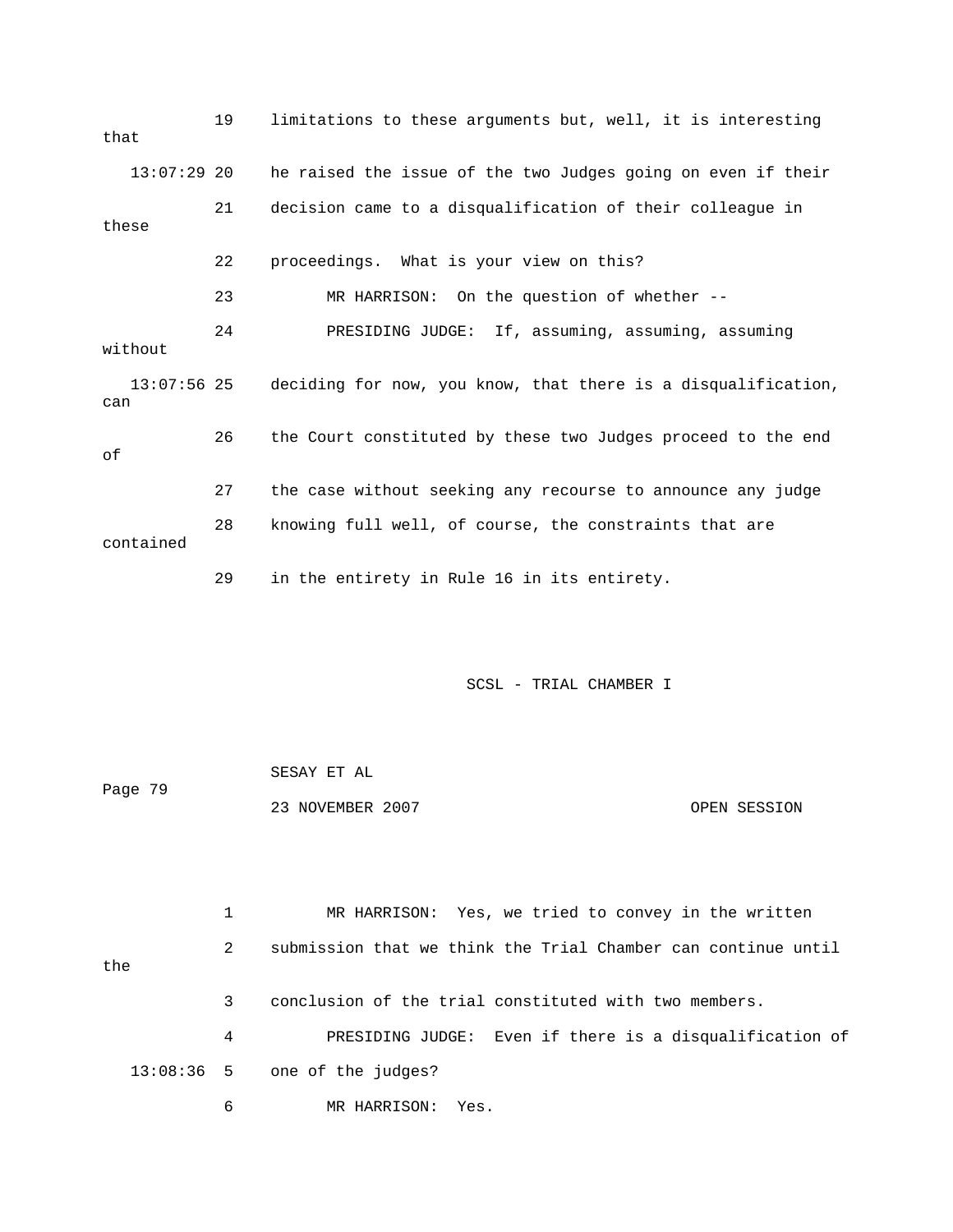7 PRESIDING JUDGE: Thank you.

 8 MR JORDASH: May I simply buttress something that Your 9 Honour's said which is that if there is to be in the event of a 13:08:53 10 disqualification a procedure fashioned by -- which it is expected 11 that the accused sign something to say they give their consent, 12 we for the first accused would say that that ought to be 13 applicable to the Prosecution who are, as Your Honour points out, 14 parties to the proceedings. And presuming the suggestion of 13:09:19 15 consent and that consent being informed as put forward by the 16 Prosecution is designed to ensure that the very fact of 17 proceeding with two judges does not form the basis of any 18 subsequent appeal and, of course, the Prosecution have equal 19 rights to appeal as do the Defence. But, of course, any 13:09:47 20 signature or any consent to proceed with two, of course, would 21 waive any right to appeal on the basis of proceeding with two 22 but, of course, it would not waive any right to appeal on any 23 unfairness however it may arise or be said to have arisen 24 following that decision. I hope Your Honours appreciate the 13:10:13 25 distinction I'm seeking to make. 26 PRESIDING JUDGE: Yes, we do. 27 MR JORDASH: Thank you. 28 PRESIDING JUDGE: We do. Well, I think the Chamber would 29 like to convey its gratitude to learned counsel both for the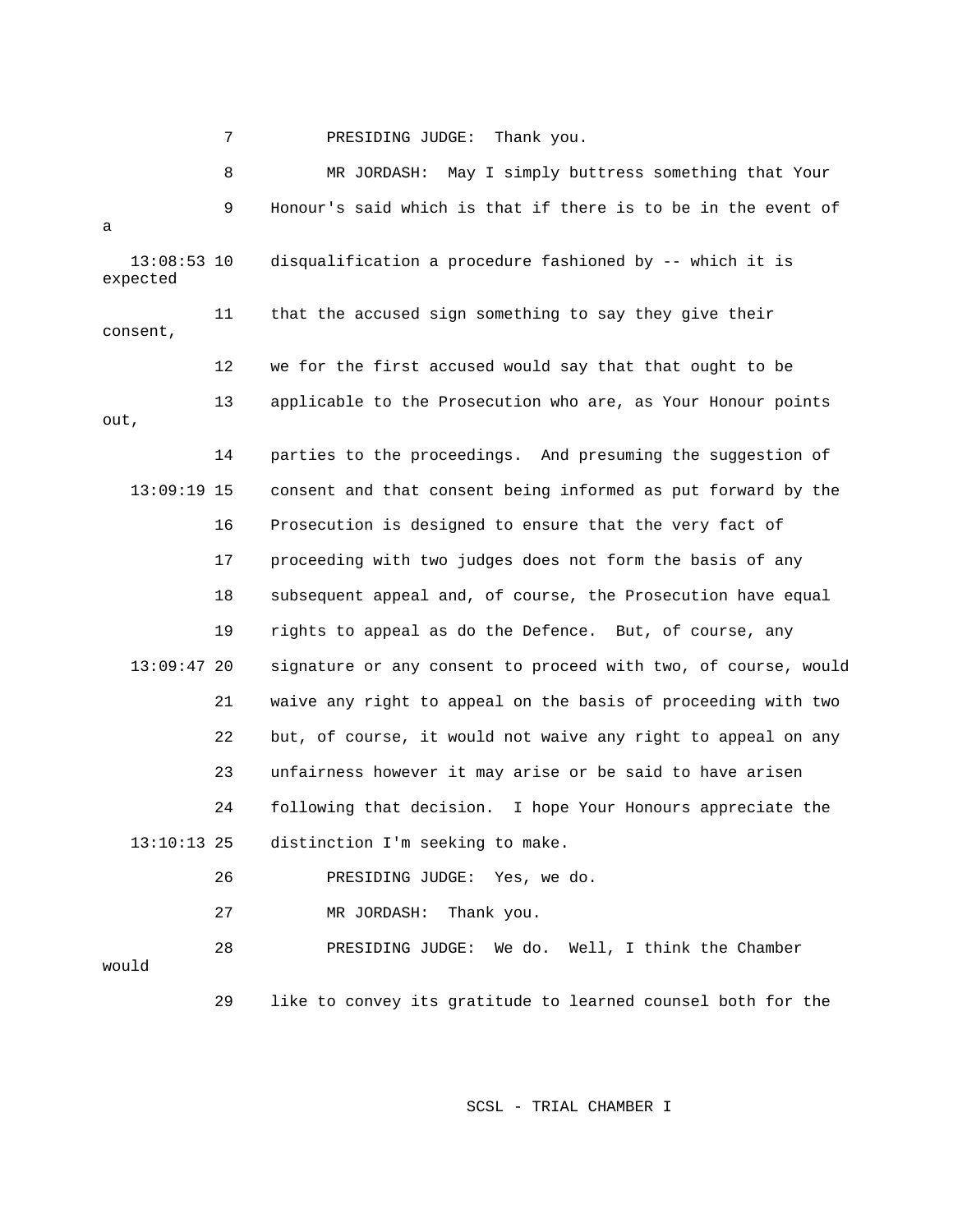## SESAY ET AL

Page 80

23 NOVEMBER 2007 CHARLOT CONTROLLER SESSION

 1 Prosecution and for the Defence for the entire teams for the 2 initiative that was brought to it yesterday by learned counsel 3 Mr Jordash and to which all of them have fully contributed. We 4 thank you for this contribution which we must confess is very 13:11:03 5 edifying and only points out one thing and that is the 6 insufficiency of legislative instruments, legislative instruments 7 that govern the Court. We know that we must have to act in order 8 to give some meaning, you know, to the legislation that applies 9 here without seeking ourselves as judges, you know, of an accused 13:11:33 10 to legislate or to assume a mantle that belongs to the 11 legislative branch of government. So we thank you very much for 12 this and -- yes. 13 MR JORDASH: Just in terms of assisting the Court in terms 14 of witnesses, I was wrong yesterday and the witness we'd like to 13:12:02 15 call first on Monday, we've informed the Prosecution but we are 16 waiting to hear from the Prosecution as to whether they accept 17 that or it's convenient for the Prosecution, but the witness we 18 have in mind is DIS-187, followed by, if we get to that point,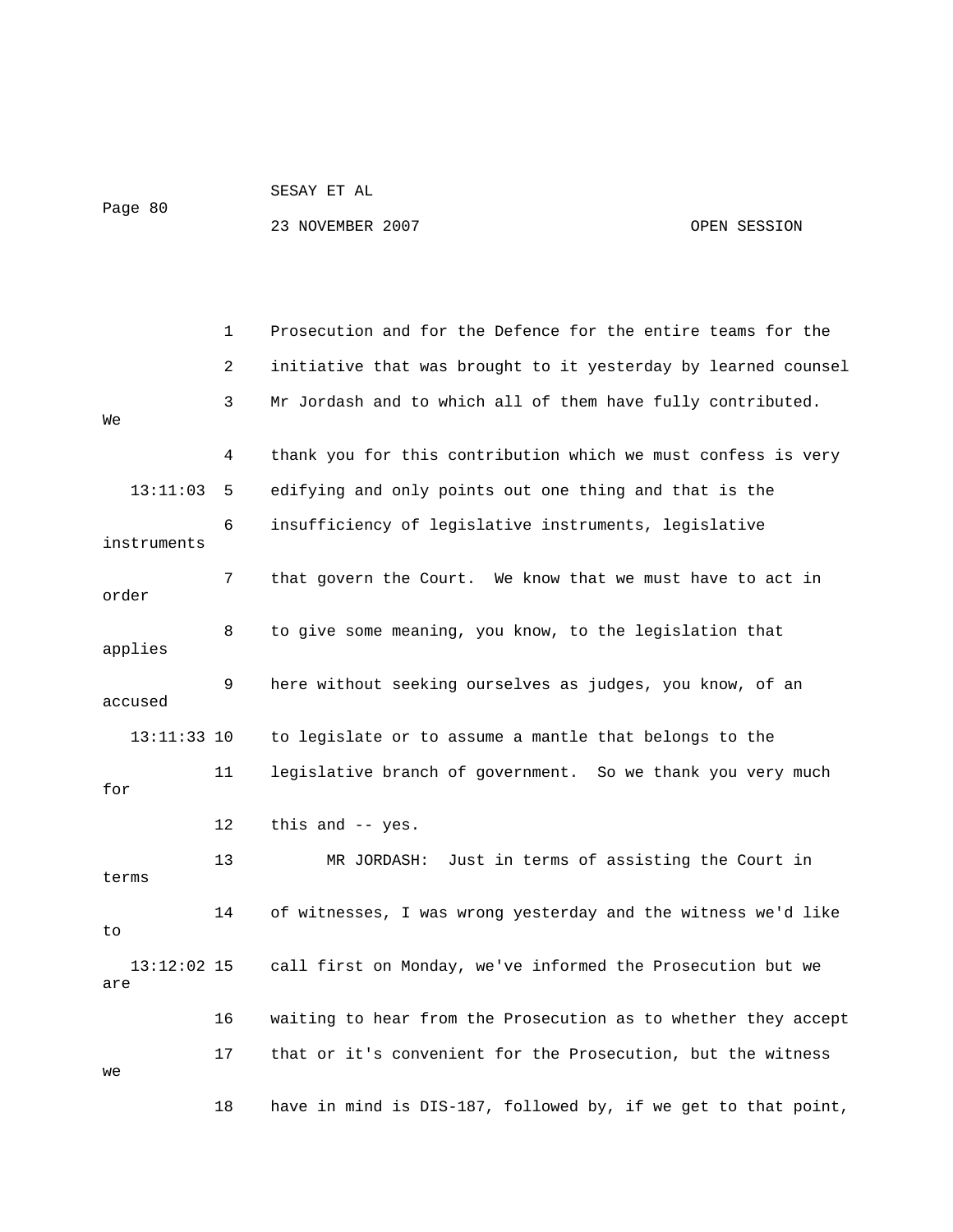|                      | 19 | DIS-128. Both these witnesses --                               |
|----------------------|----|----------------------------------------------------------------|
| $13:12:21$ 20        |    | PRESIDING JUDGE: DIS-187.                                      |
|                      | 21 | MR JORDASH: As the first one.                                  |
|                      | 22 | PRESIDING JUDGE:<br>Yes.                                       |
|                      | 23 | MR JORDASH: 187.                                               |
|                      | 24 | PRESIDING JUDGE: And then the second.                          |
| $13:12:31$ 25<br>I'm |    | MR JORDASH: DIS-128 and both witnesses speak Mende and         |
| those                | 26 | not sure what the Prosecution's position is in relation to     |
|                      | 27 | witnesses, but to be fair, I only informed them late yesterday |
| the                  | 28 | when I realised the error I'd made in terms of thinking that   |
|                      | 29 | first witness would be 176.                                    |

 SESAY ET AL Page 81 23 NOVEMBER 2007 OPEN SESSION

 1 PRESIDING JUDGE: I see. Mr Hardaway, what would be your 2 position? Would you, in your very characteristic way, be 3 flexible in this situation? 4 MR HARDAWAY: The Prosecution would be flexible with 13:13:07 5 DIS-187, Your Honour, but the caveat the Prosecution has is that,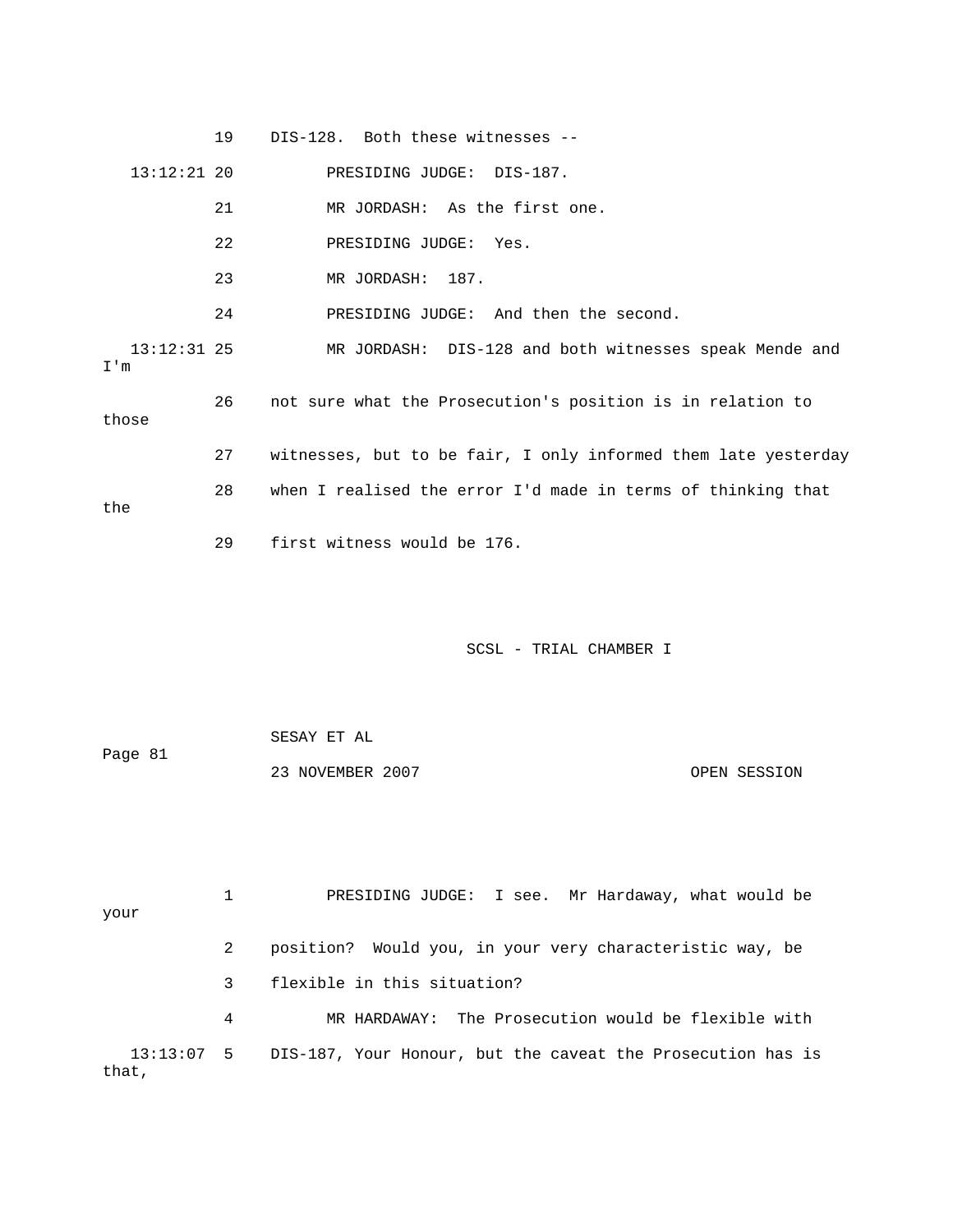| was                    | 6  | presuming that DIS-187 would still be with the summary that     |
|------------------------|----|-----------------------------------------------------------------|
| the                    | 7  | originally provided with their initial filings, with some of    |
| the                    | 8  | prior witnesses we have received additional summaries before    |
|                        | 9  | witnesses have come to testify. If there are no additional      |
| $13:13:32$ 10          |    | summaries, then we should be ready to proceed with DIS-187 on   |
|                        | 11 | Monday.                                                         |
|                        | 12 | PRESIDING JUDGE: We would say, we would say this to             |
| summaries              | 13 | Mr Jordash, that is, that if there are any additional           |
| record, I              | 14 | which you want to introduce to what you already have on         |
| $13:13:51$ 15          |    | think they should be served to the Prosecution today.<br>Today. |
|                        | 16 | MR JORDASH: That's definitely possible.                         |
|                        | 17 | PRESIDING JUDGE:<br>Right.                                      |
|                        | 18 | MR JORDASH: Definitely possible.                                |
| least                  | 19 | PRESIDING JUDGE: It should be done today so that at             |
| $13:13:59$ 20          |    | they can prepare themselves.                                    |
| That                   | 21 | MR JORDASH: Certainly. But I would point out this:              |
|                        | 22 | the additional summaries are designed in large part to provide  |
|                        | 23 | greater specificity to the summary so --                        |
| far.                   | 24 | PRESIDING JUDGE: I don't know whether I will go that            |
| $13:14:14$ 25<br>quite |    | I don't think I will accept that entirely. Normally, it's       |
| So,                    | 26 | a huge addition, you know, to what has been provided before.    |
| serve                  | 27 | anyway, I think we should live with that and allow you to       |
|                        | 28 | on the Prosecution today.                                       |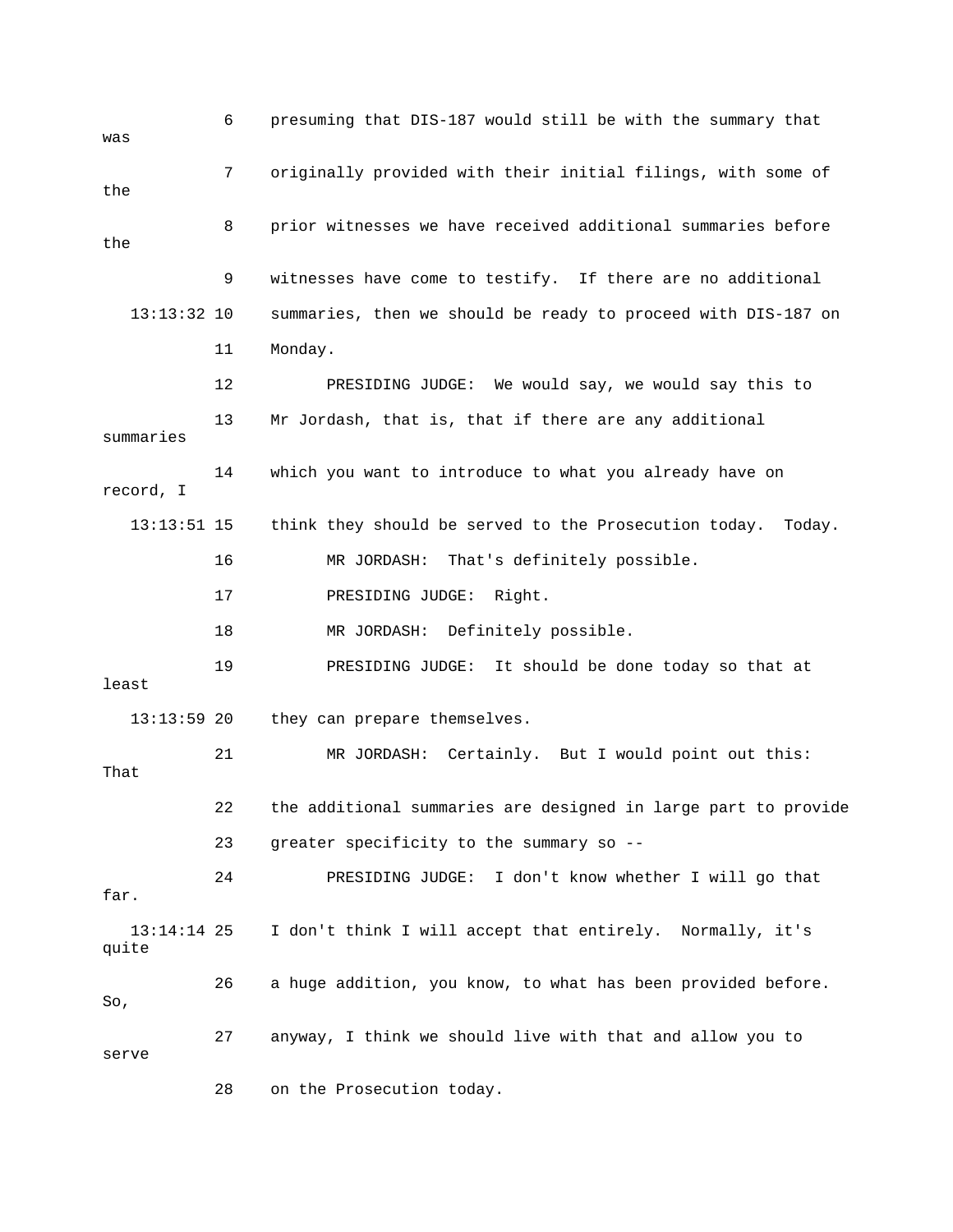29 JUDGE BOUTET: Mr Jordash, this change is only in respect

SCSL - TRIAL CHAMBER I

| Page 82 | SESAY ET AL      |              |  |
|---------|------------------|--------------|--|
|         | 23 NOVEMBER 2007 | OPEN SESSION |  |
|         |                  |              |  |

 1 of DIS-187. Yesterday you had already indicated DIS-128 to be 2 the second one. 3 MR JORDASH: That's right, Your Honour, yes. 4 JUDGE BOUTET: Should there be any difficulty with 187 13:14:56 5 because of new disclosure, can you proceed with 128 and follow by 6 187? 7 MR JORDASH: Yes. 8 JUDGE BOUTET: I take it from your submission that 187 is 9 to be your next witness. 13:15:05 10 MR JORDASH: Yes. And if the Prosecution -- well, we will 11 serve the supplementary or additional information today. I hope 12 we can do it before the close of play, but if we can't, we will 13 hand deliver a copy to the Prosecution. If there is objection we 14 will go with 128 providing -- 13:15:26 15 PRESIDING JUDGE: We would want that information to be 16 given to the Prosecution at least by 3.00. Let them really be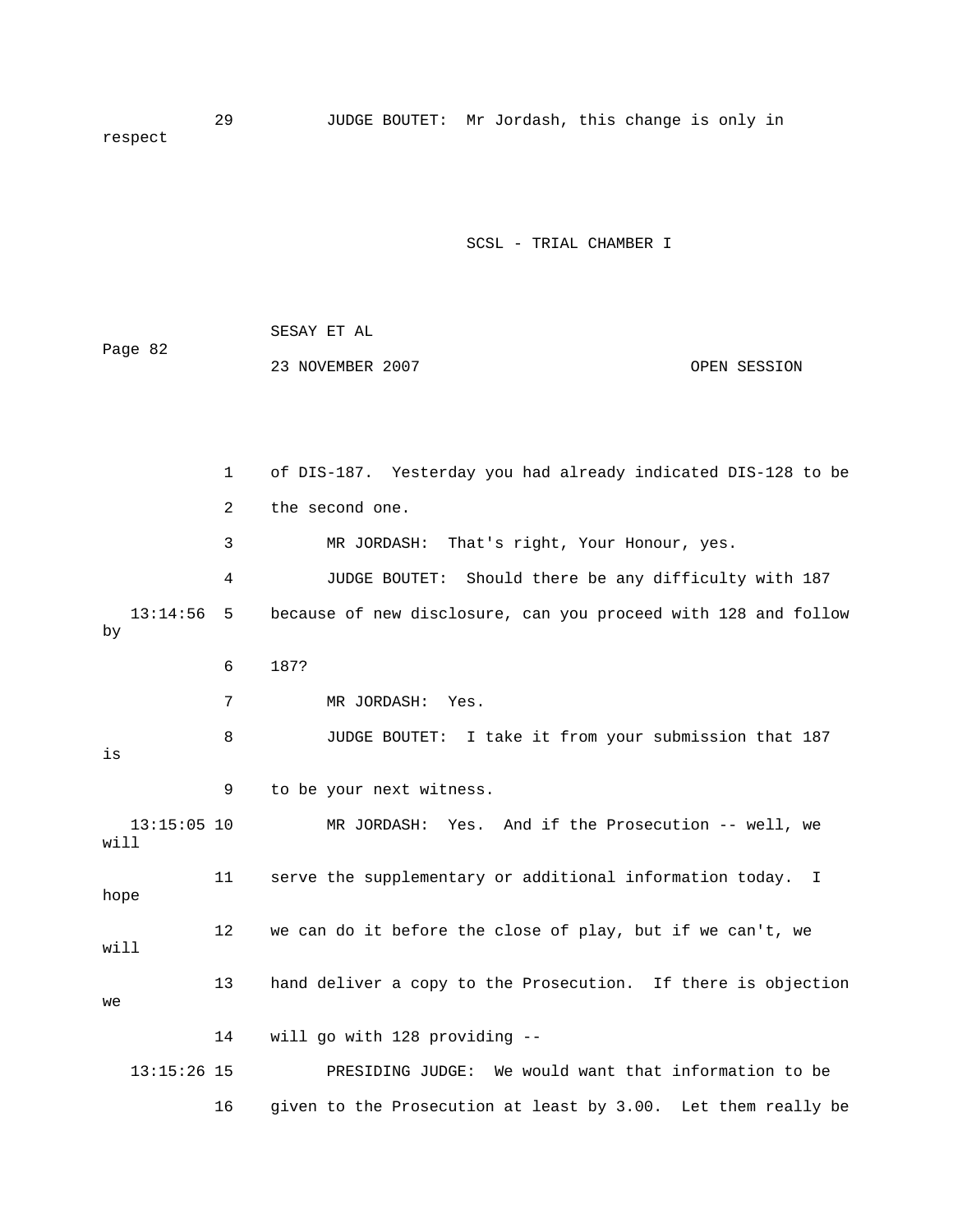17 given a fair chance.

18 MR JORDASH: Your Honour, we are engaged in -- 19 PRESIDING JUDGE: I know you're engaged in consulting -- 13:15:41 20 well, you had quite a lot to do with seeing the witness -- the 21 witness who you have to call and things like that, but I imagine 22 that there are two of you on the team -- 23 MR JORDASH: The problem is that the witness -- 24 PRESIDING JUDGE: Ms Ashraph is here. She can do what you 13:16:03 25 cannot do. 26 MR JORDASH: But the witness was to be called in about two 27 or three weeks. So we've only just been able to get to the 28 witness to start proofing the witness and that's occurring as I'm 29 speaking. I then have to see the witness. SCSL - TRIAL CHAMBER I

 SESAY ET AL Page 83 23 NOVEMBER 2007 CPEN SESSION

 1 PRESIDING JUDGE: So what time would be -- what time do you 2 say you can make it available to the Prosecution? 3 MR JORDASH: 5.30. 4 PRESIDING JUDGE: 5.30. Mr Hardaway, would that be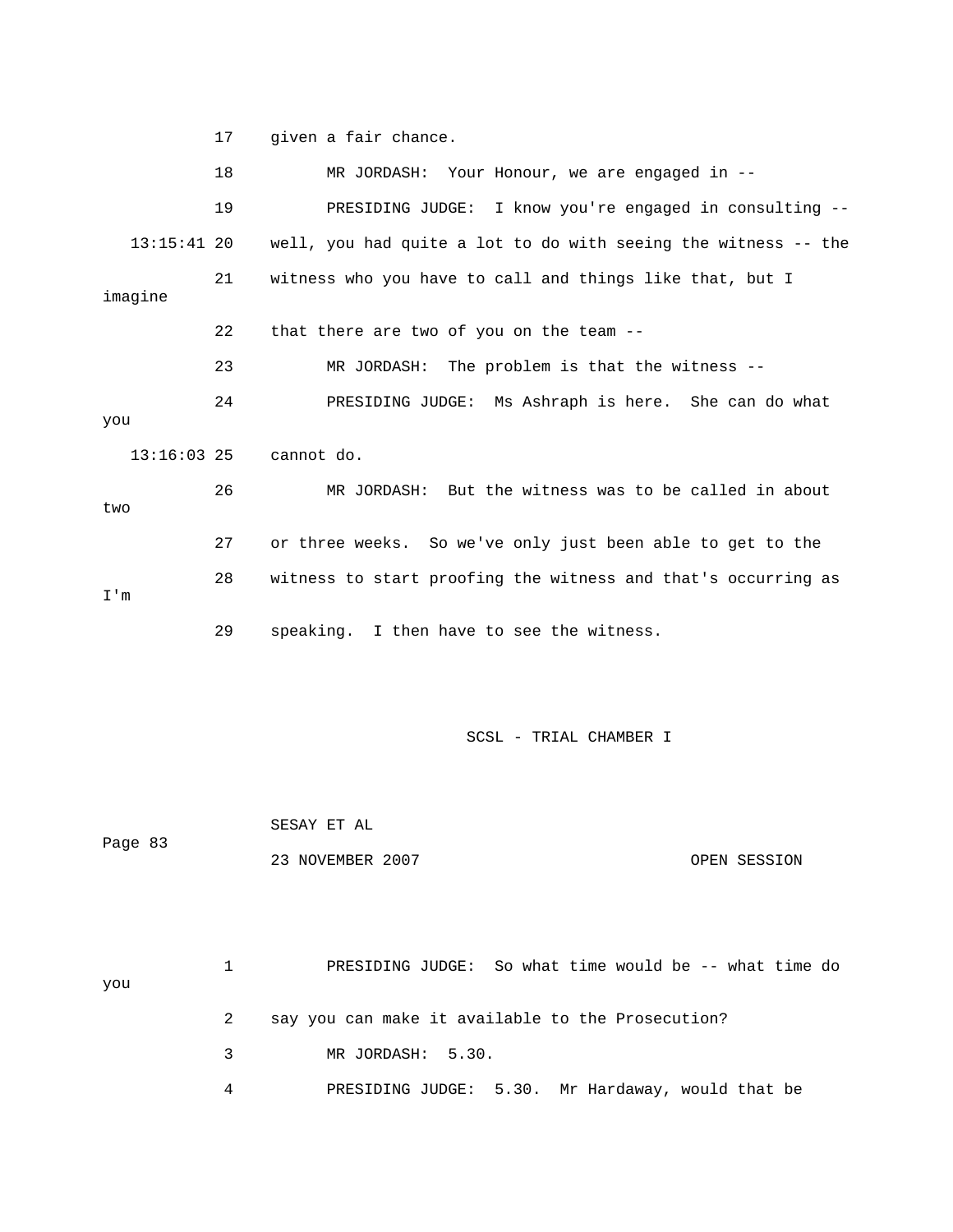13:16:27 5 acceptable to you?

 6 MR HARDAWAY: Obviously, Your Honour, the sooner the 7 better. We've been fortunate to be able to work with the 8 additional summaries and incorporate them, so there is no delay 9 on the Court. But also the same concern with 187 we would have 13:16:44 10 with the following witness 128. We do not know if there would be 11 any additional supplement to that. I understand that they are 12 beginning to proof. 13 PRESIDING JUDGE: The comment I'm making is -- goes -- 14 holds good for 128. 13:16:58 15 MR HARDAWAY: Yes, Your Honour. 16 PRESIDING JUDGE: So I think if they have to move that way, 17 you must have all this, you know, by -- do you accept 5.30? I 18 don't want to impose this -- this is Mr Jordash's suggestion. 19 MR HARDAWAY: As soon as we get it, Your Honour, we can 13:17:11 20 review it, and if there are any difficulties we would inform all 21 the parties before we leave the premises today. I mean, based 22 on what we've received in the past, I don't foresee a problem. 23 PRESIDING JUDGE: Leaving which premises, not these ones, 24 you know, because we are leaving these premises now. 13:17:42 25 MR HARDAWAY: Not the actual Chamber, Your Honour, but I 26 mean the premises of the Special Court compound. 27 PRESIDING JUDGE: Right; okay. 28 MR JORDASH: And we will get the information. I mean, 29 obviously if the Prosecution have a submission about needing to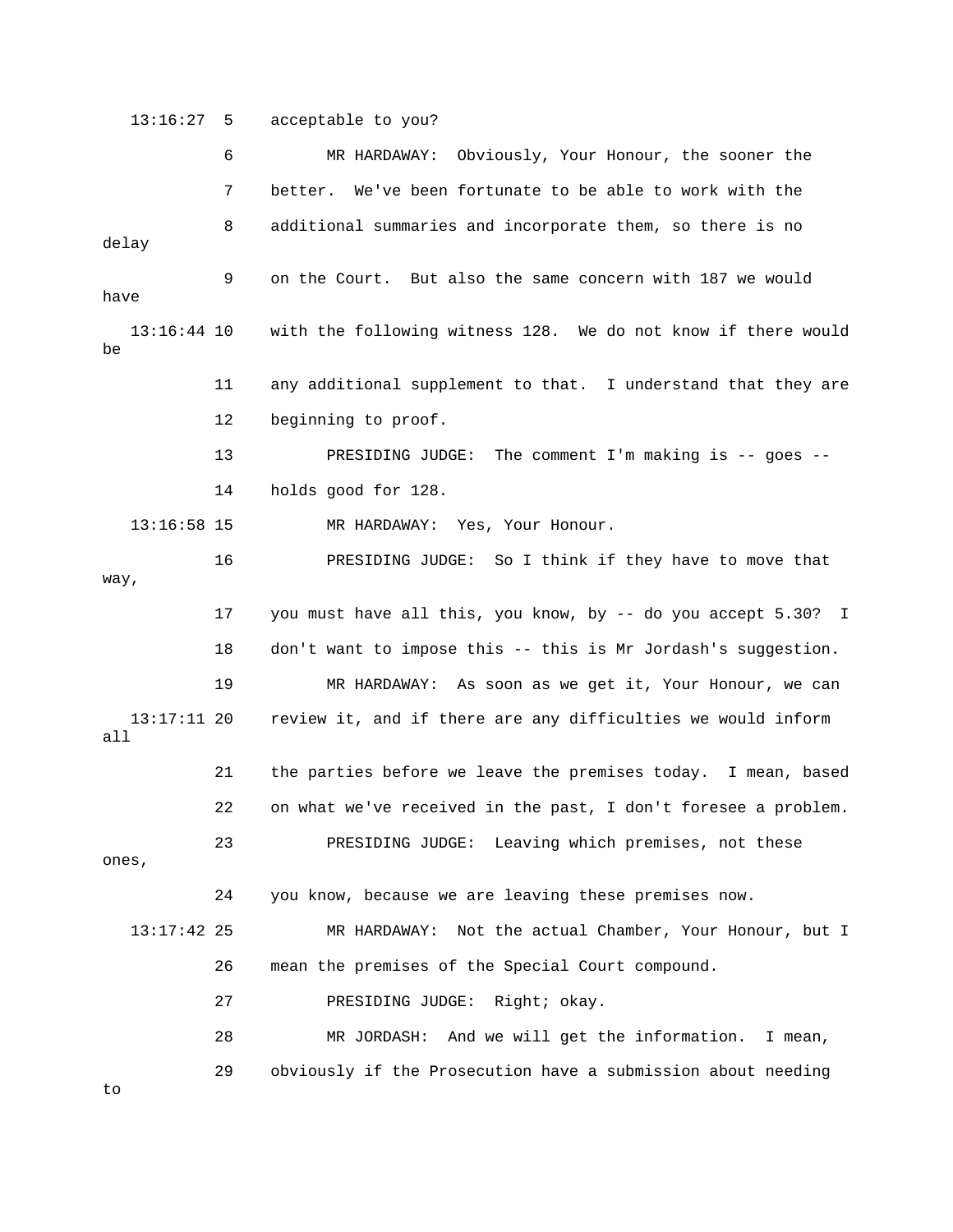|                        |    | SESAY ET AL                                                    |              |  |  |
|------------------------|----|----------------------------------------------------------------|--------------|--|--|
| Page 84                |    | 23 NOVEMBER 2007                                               | OPEN SESSION |  |  |
|                        |    |                                                                |              |  |  |
|                        |    |                                                                |              |  |  |
| Your                   | 1  | adjourn the evidence, then that will have to be heard before   |              |  |  |
| prejudiced             | 2  | Honours and Your Honours can decide whether they are           |              |  |  |
|                        | 3  | or not.                                                        |              |  |  |
|                        | 4  | PRESIDING JUDGE: We don't want to get to that.                 |              |  |  |
| 13:17:55               | 5  | No, I don't think we will.<br>MR JORDASH:                      |              |  |  |
|                        | 6  | That is what I want to avoid because I<br>PRESIDING JUDGE:     |              |  |  |
|                        | 7  | don't want to come here on Monday to be arguing on prejudice   |              |  |  |
| and                    |    |                                                                |              |  |  |
|                        | 8  | what have you.                                                 |              |  |  |
|                        | 9  | JUDGE BOUTET: We need to avoid split decisions.                |              |  |  |
| $13:18:06$ 10<br>these |    | PRESIDING JUDGE: Split decisions, you see. You see,            |              |  |  |
|                        | 11 | two people here, these two Judges have to be very careful with |              |  |  |
| ears                   | 12 | split decisions. That's why we have to keep our respective     |              |  |  |
|                        | 13 | busy and open at all times because it is very delicate, as you |              |  |  |
|                        | 14 | can see. Yes. So we will leave it at that. You will            |              |  |  |
| $13:18:28$ 15          |    | communicate these -- I understand there is no formal objection |              |  |  |
| is                     | 16 | from Mr Hardaway -- at about 5.30. Mr Jordash, yes, if there   |              |  |  |
| them                   | 17 | anything on DIS-187 and 128 as well, you know, please submit   |              |  |  |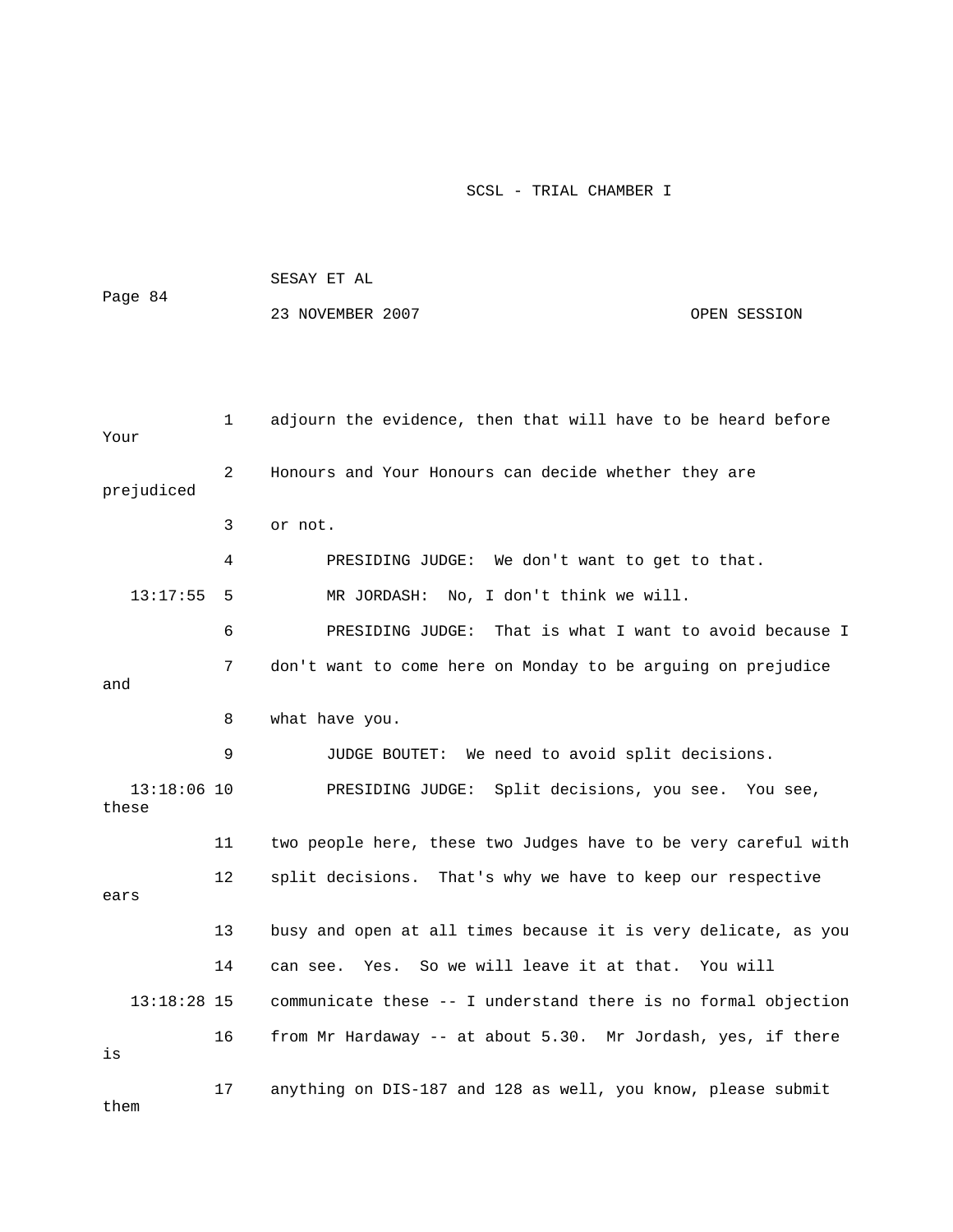18 to Mr Hardaway, you know, at 5pm.

 19 MR JORDASH: 5 or 5.30, Your Honour? 13:18:55 20 PRESIDING JUDGE: 5pm. 21 MR JORDASH: I thought you said 5.30. 22 PRESIDING JUDGE: No. 5pm. 5pm. You must pay some costs 23 -- you must pay some costs for this and the costs you are paying 24 are for 30 minutes, you know, because the application is made in 13:19:12 25 your favour. Those are the costs and they will be payable to 26 Mr Hardaway. 27 Right. Well, I think it has nothing to do with the 28 submissions we've heard today, we have been replaced. The issue 29 of what happens after next week, you know, on our agenda, and we

|         | SESAY ET AL      |              |
|---------|------------------|--------------|
| Page 85 |                  |              |
|         | 23 NOVEMBER 2007 | OPEN SESSION |

| sat | have been discussing it since we last left, and since we have  |
|-----|----------------------------------------------------------------|
|     | on we have -- we are considering, we are considering rendering |
|     | the decision on this motion, you know, before we go and break. |
|     | We find it very difficult to be sitting on Thursday and Friday |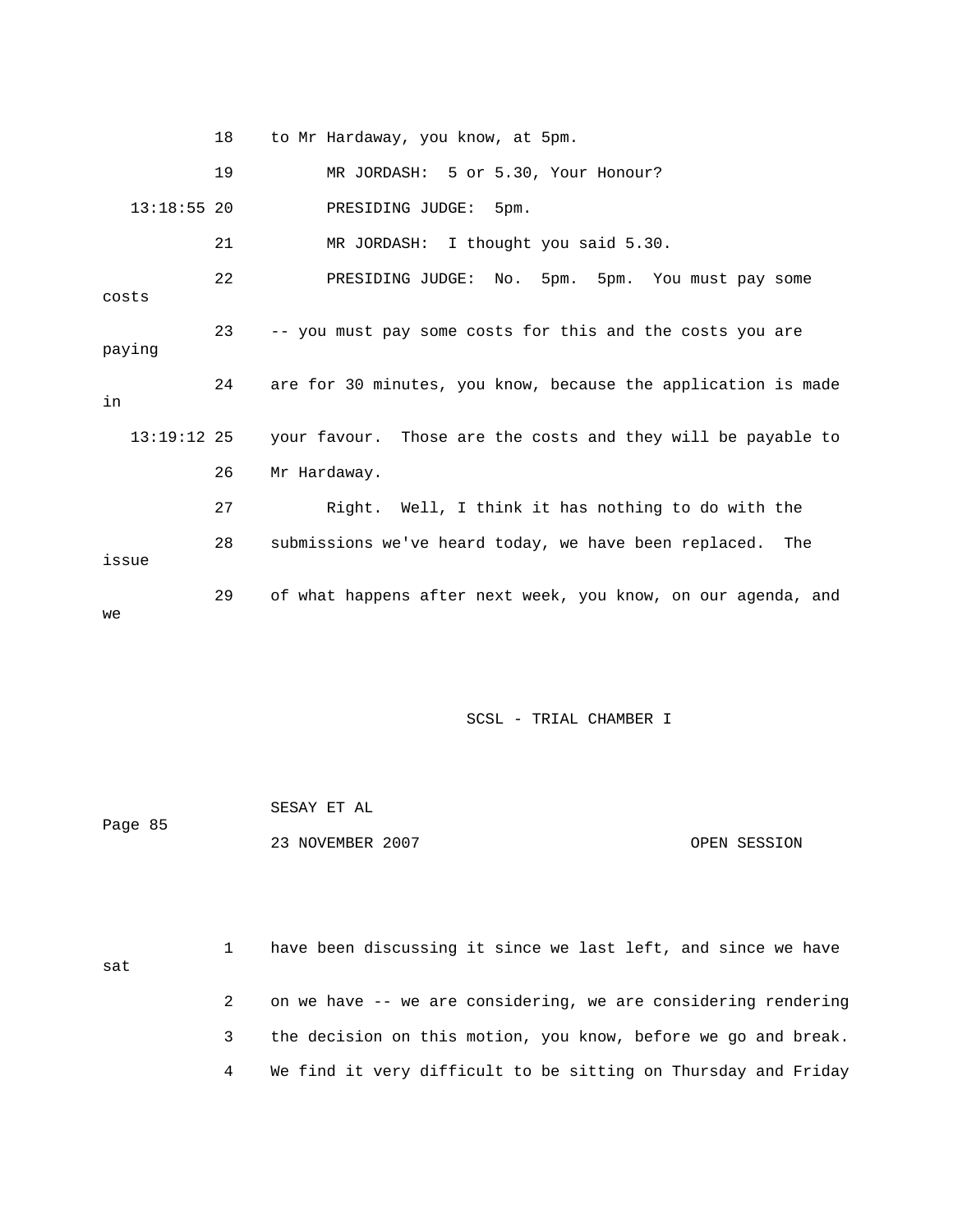13:20:05 5 and the following week before we can render this decision and  $W \ominus$  6 thought that we should inform the parties well in advance, you 7 know, that Tuesday will be our last sitting day because we have 8 to give ourselves time to be able to deliver our decision before 9 we proceed on the Christmas vacation. 13:20:31 10 And we have decided to give you this notice well in advance 11 in order to enable all of you, all the parties, to prepare their 12 schedules, you know, both at home and abroad, otherwise the 13 temptation was for us to inform you on Tuesday, but we decided to 14 inform you today, so that you know where we move from Tuesday. 13:20:56 15 So on Tuesday, Tuesday will be our last day after we have 16 had our meeting or our session on the status conference. I think 17 it is some time in the afternoon, at 3 p.m. Yes. 18 So we would not be sitting -- we would only have to 19 schedule the date. We cannot schedule the date for the decision, 13:21:25 20 you know, but we shall issue an order to that effect when we 21 think we would have been ready to deliver it. So that is what we 22 thought we should issue as a communique, you know, at the end of 23 proceedings this morning, and in order to avoid a split amongst 24 these two Judges, I see my colleague approaching me. 13:22:15 25 Yes, we also would want to inform the parties that there is 26 an obligation for us to ask for comments from our colleague, who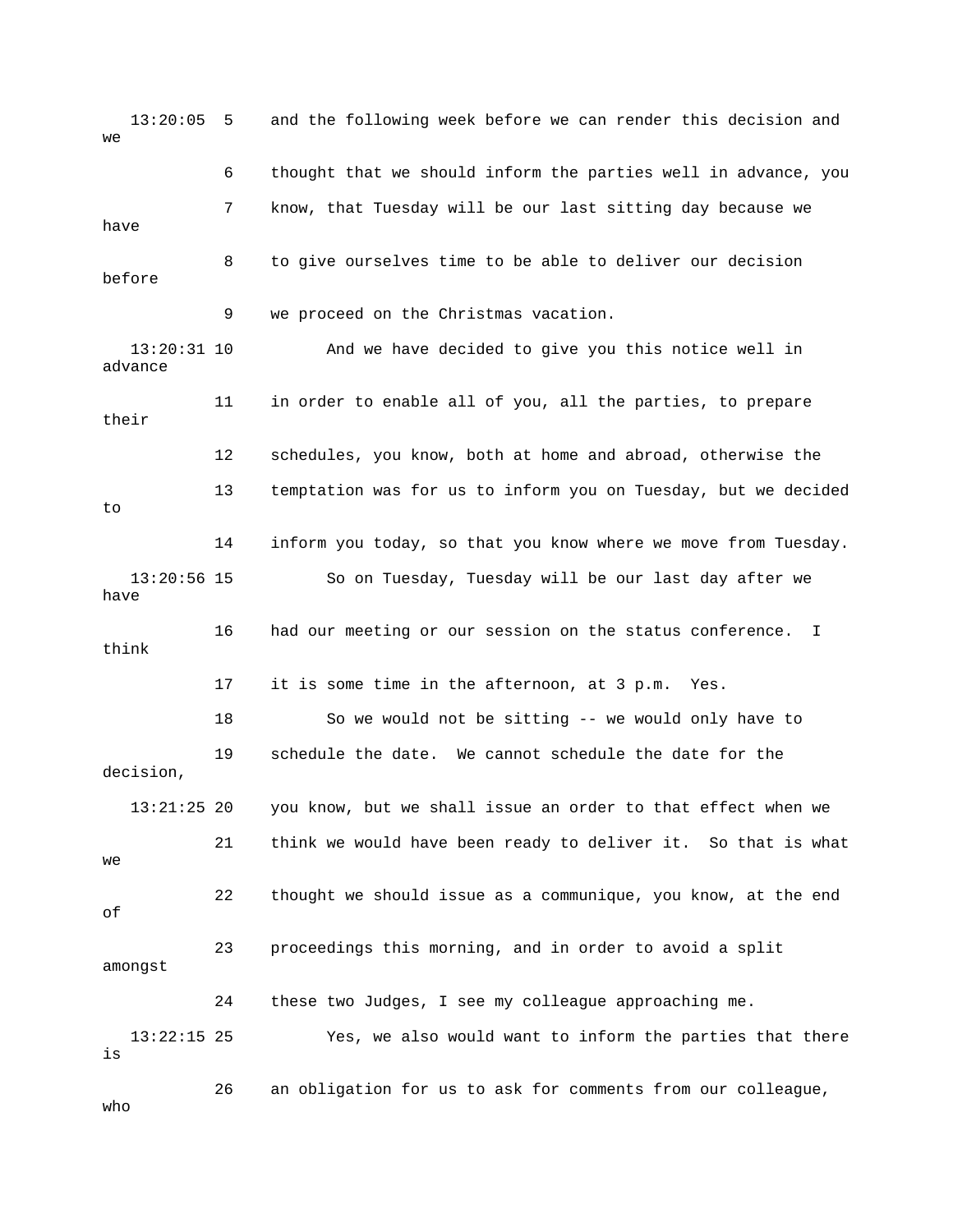27 is the subject matter of these proceedings, and because we have 28 been receiving submissions up to yesterday, we hope that by today 29 he would have filed his comments, we're not very sure, but we

| Page 86 | SESAY ET AL      |              |
|---------|------------------|--------------|
|         | 23 NOVEMBER 2007 | OPEN SESSION |

|          | $\mathbf{1}$   | think that at the latest on Monday, on Monday, he would have   |
|----------|----------------|----------------------------------------------------------------|
|          | $\overline{2}$ | filed, you know, his comments on this, and we would then be    |
| even     |                |                                                                |
|          | 3              | better equipped to proceed with our two-judge deliberations on |
|          | 4              | this issue, and to be able to render the difficult decision in |
| 13:23:31 | 5              | this matter.                                                   |
|          | 6              | So, let us say that we will end up with this note and          |
| that     |                |                                                                |
|          | 7              | we would be adjourning these proceedings until Monday at 9.30. |
|          | 8              | So the Chamber will rise, please.                              |
|          | 9              | [Whereupon the hearing adjourned at 1.20                       |
| p.m.     |                |                                                                |
|          | 10             | to be reconvened on Monday, the 26th day of                    |
|          | 11             | November 2007 at 9.30 a.m.]                                    |
|          | 12             |                                                                |
|          | 13             |                                                                |
|          | 14             |                                                                |